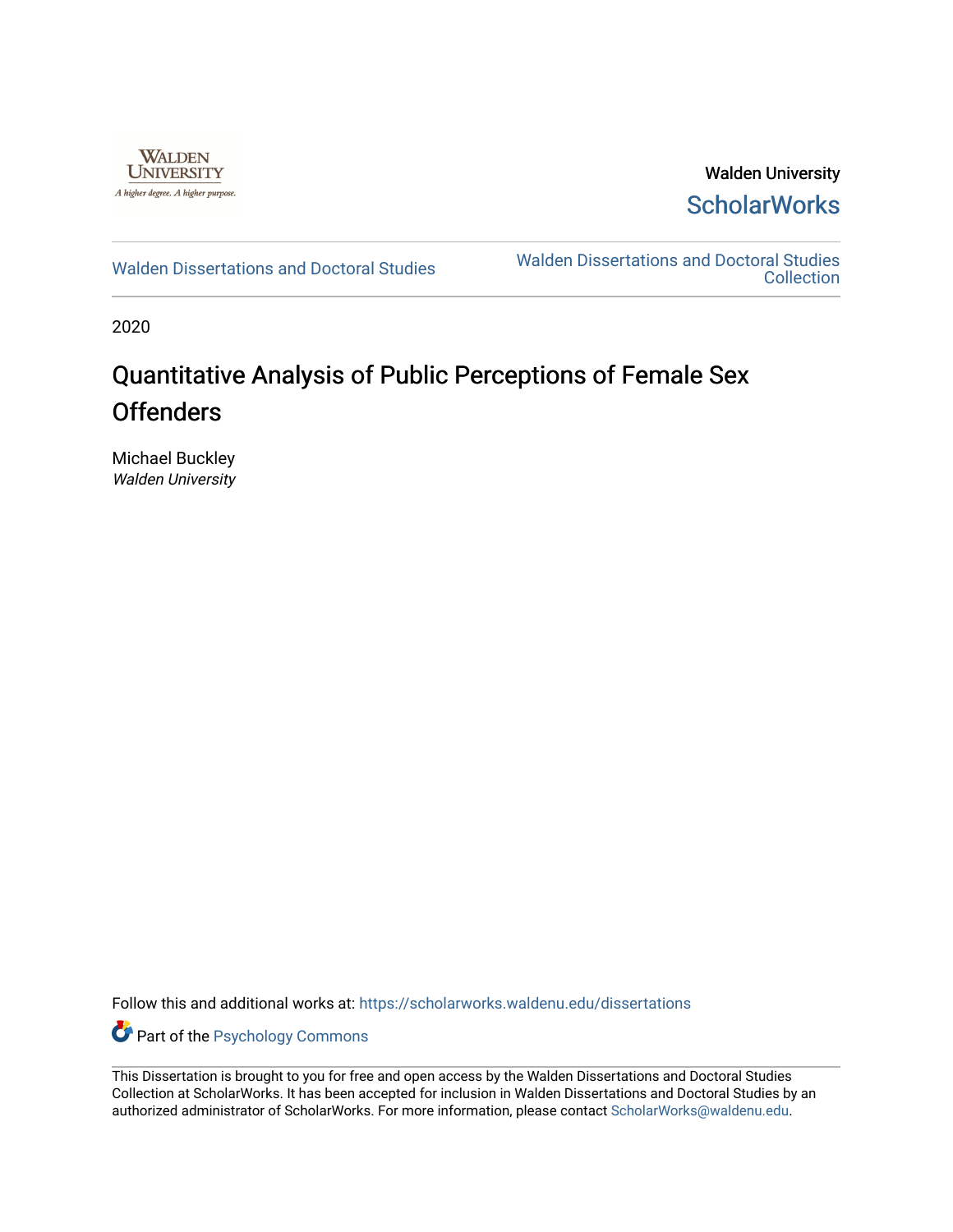# Walden University

College of Social and Behavioral Sciences

This is to certify that the doctoral dissertation by

Michael Buckley

has been found to be complete and satisfactory in all respects, and that any and all revisions required by the review committee have been made.

Review Committee Dr. Eric Hickey, Committee Chairperson, Psychology Faculty Dr. Jana Price-Sharps, Committee Member, Psychology Faculty Dr. Bethany Walters, University Reviewer, Psychology Faculty

> Chief Academic Officer and Provost Sue Subocz, Ph.D.

> > Walden University 2020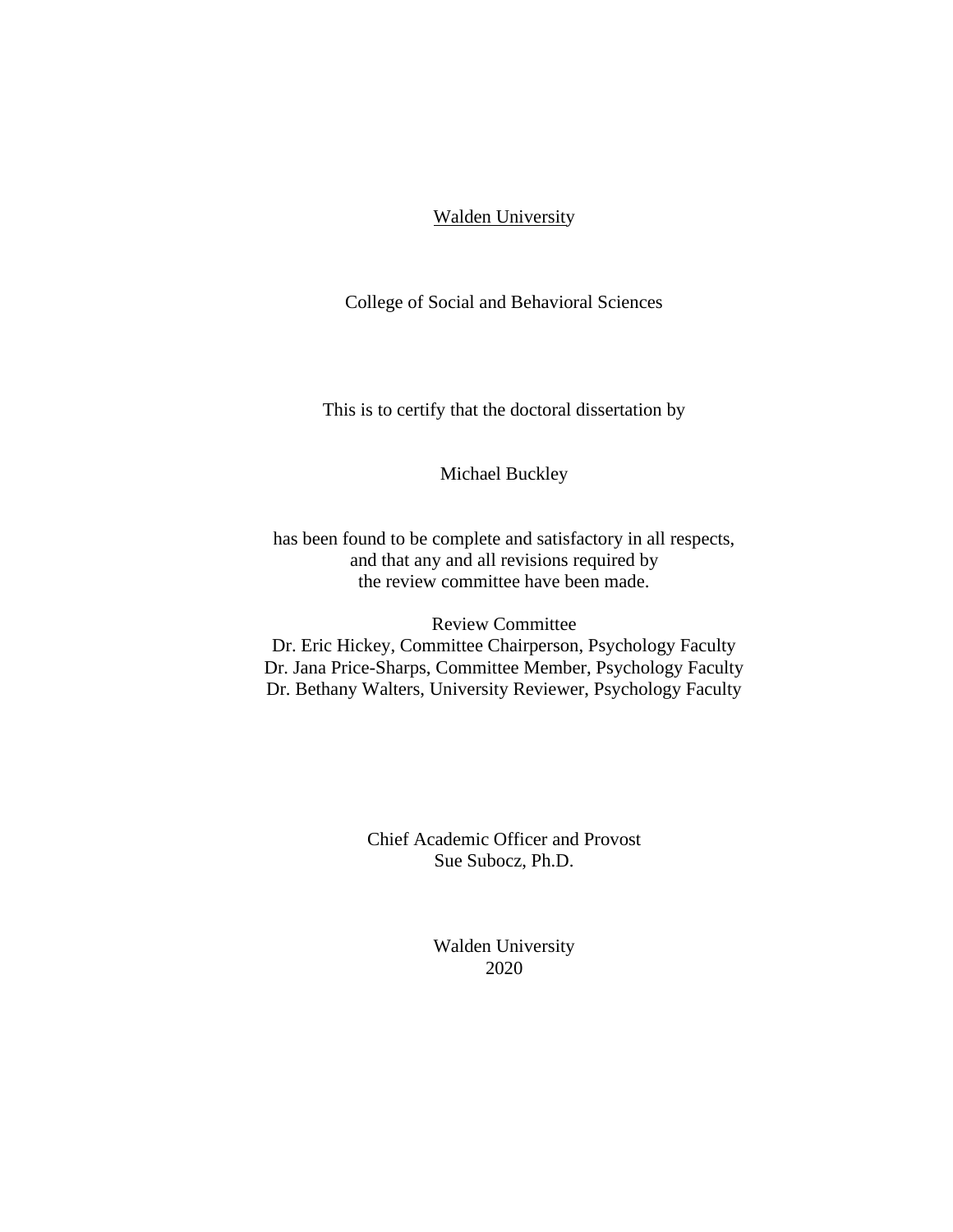Abstract

Quantitative Analysis of Public Perceptions of Female Sex Offenders

by

Michael Buckley

MPhil, Psychology – Walden University

MS, Criminology – Regis University

BS, Criminal Justice–Forensics – American Public University

Project Submitted in Partial Fulfillment

of the Requirements for the Degree of

Doctor of Psychology

Psychology

Walden University

November 2020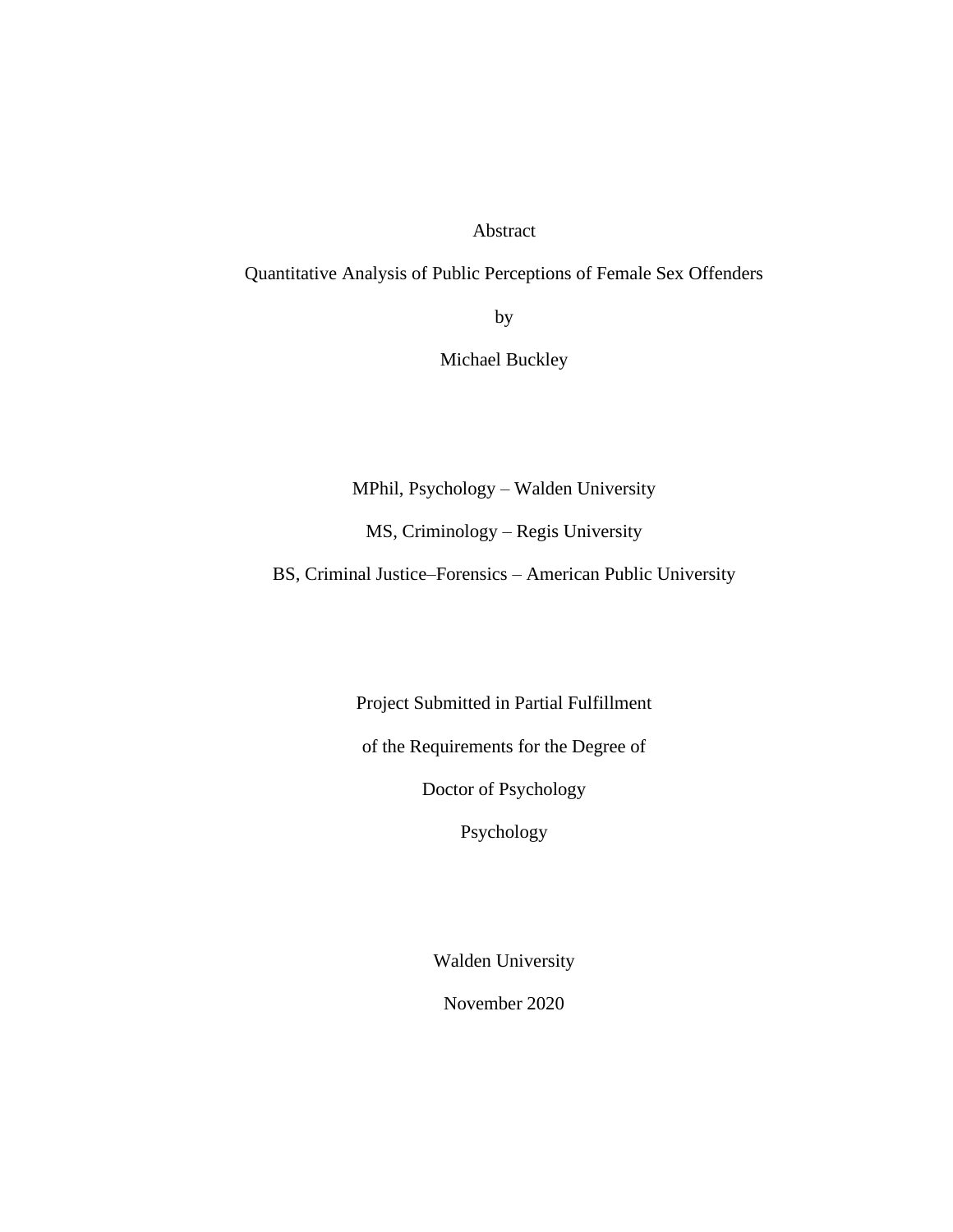Abstract

Public perception may have formed a consensus belief regarding sex offending. Males have considerably outweighed females with offenses, which may have created a bias against males. This study was a quantitative examination and review of the public's perceptions of female sex offenders (FSOs) as it related to their crimes and differences in sentencing when compared to male sex offenders (MSOs). There may be many reasons why females sexually offend, but there is a lack of understanding of these reasons and how FSOs are viewed by the public and the sentencing by the judicial system. The theoretical framework for the study centered around social learning theory, which views peoples' words, thoughts, and actions as having been influenced by someone else. Data collection was via 2 social media sites: Facebook and LinkedIn. The online survey presented 20 questions centered around the research questions, along with 6 questions focused on demographics of participants. Data were collected from 157 participants with no inclusion criteria necessary for participation and analyzed by finding key words to identify common trends among the participants that took part. Key findings for the study included beliefs that FSOs did not exist; FSOs and MSOs having no difference; FSOs existing because of being victims themselves as a minor; societal biases regarding women being the nurturer, carer, and mother of children; FSOs being coerced by MSOs; FSOs receiving less of a punishment than MSOs despite the crime being the same; a lack of media awareness for FSOs; the difference of gender and genitalia; and a lack of legal fairness between genders. Findings may be used by the judicial system to better understand FSOs, resulting in positive change.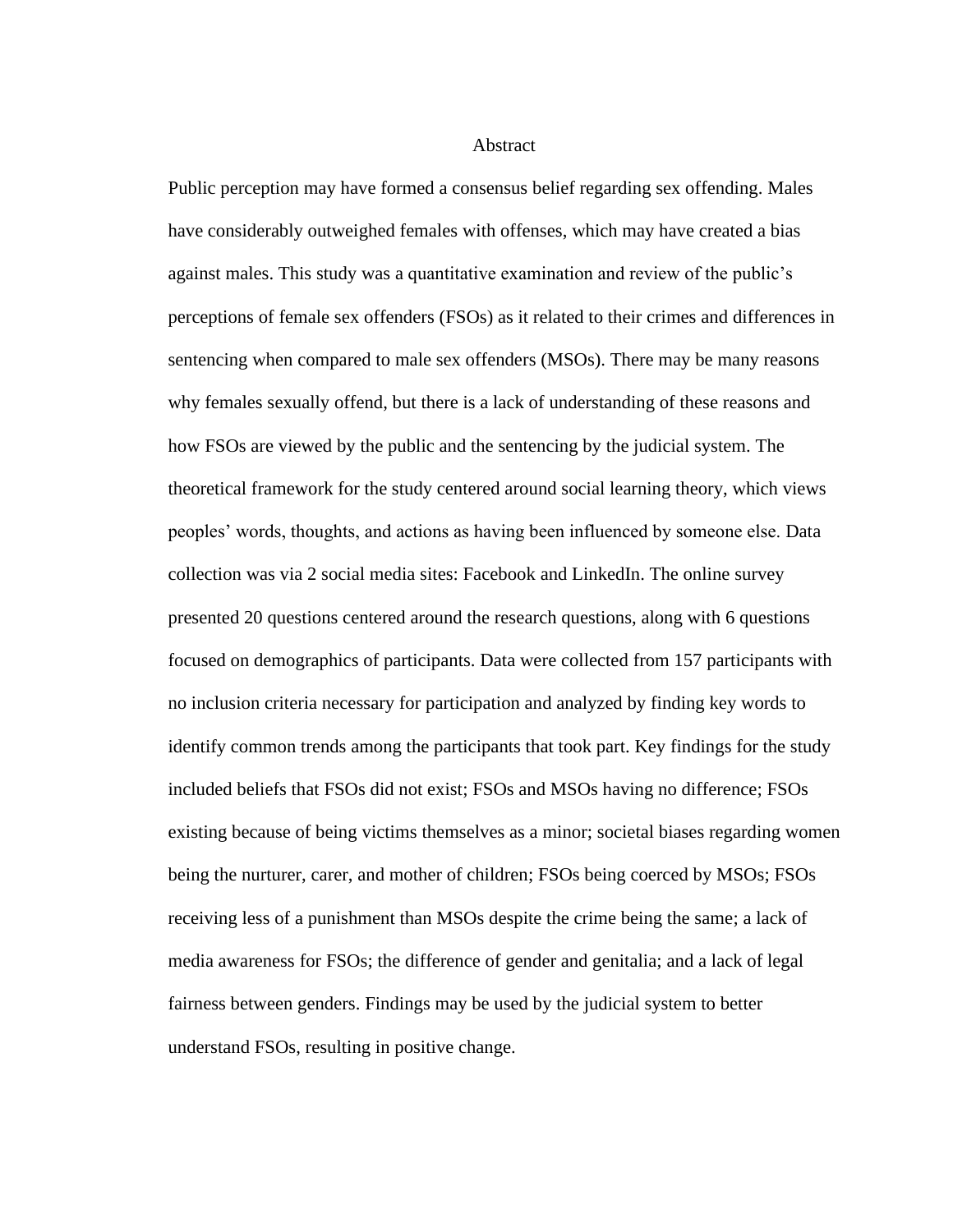Quantitative Analysis of Public Perceptions of Female Sex Offenders

by

Michael Buckley

MPhil, Psychology – Walden University

MS, Criminology – Regis University

BS, Criminal Justice–Forensics – American Public University

Project Submitted in Partial Fulfillment

of the Requirements for the Degree of

Doctor of Psychology

Psychology

Walden University

November 2020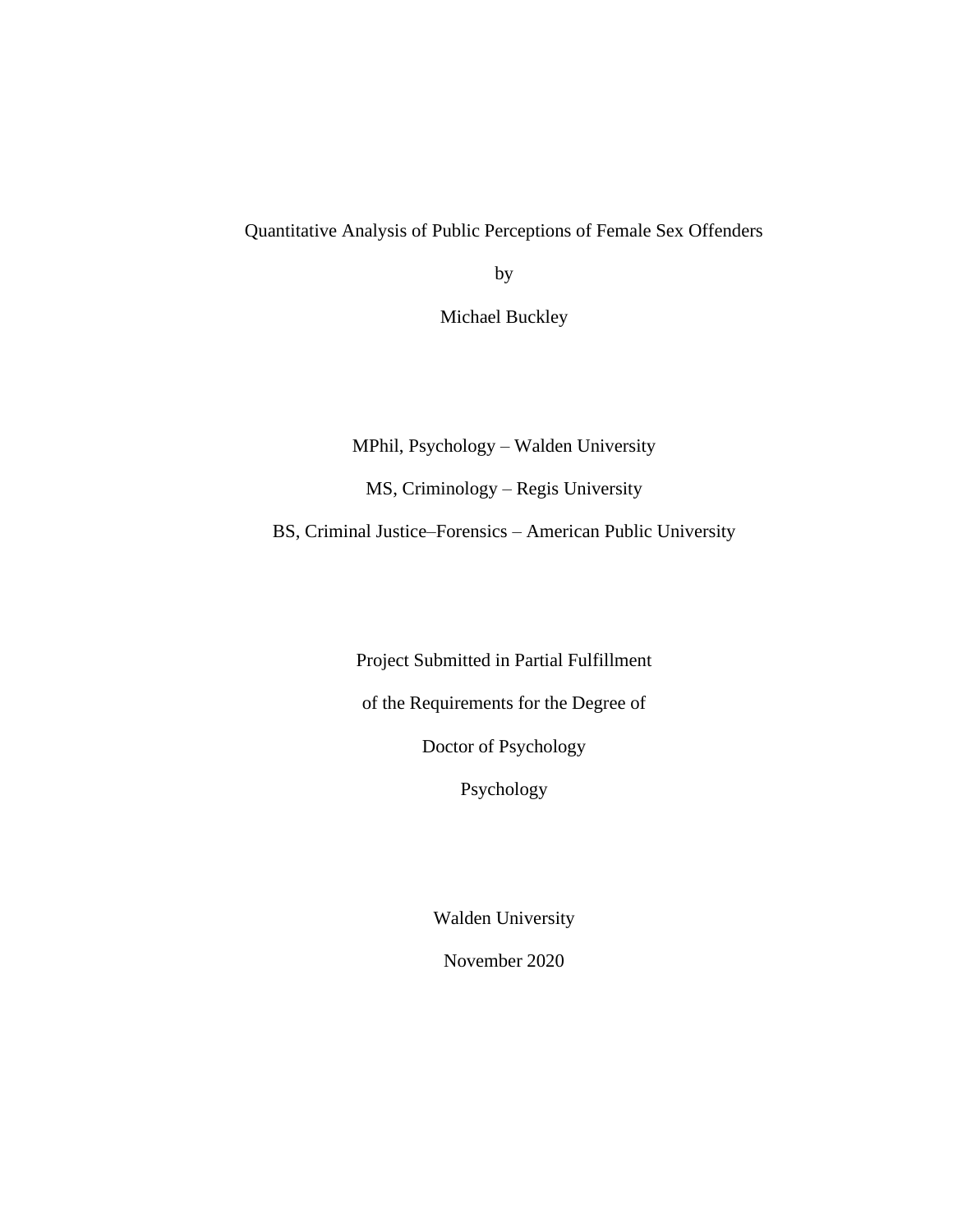## Dedication

I would like to dedicate this dissertation to my wife Katie and our six children Arden, Anna, Sebastian, Emerson, Roman, and Dawson; for their constant and unwavering support all these years in the pursuit of my graduate studies. Their patience and sacrifice of many things, has enabled me to reach my potential and realize that there was something greater than what I had plans for. Thank you for being there through all the ups and downs I experienced. I am forever indebted to all of you!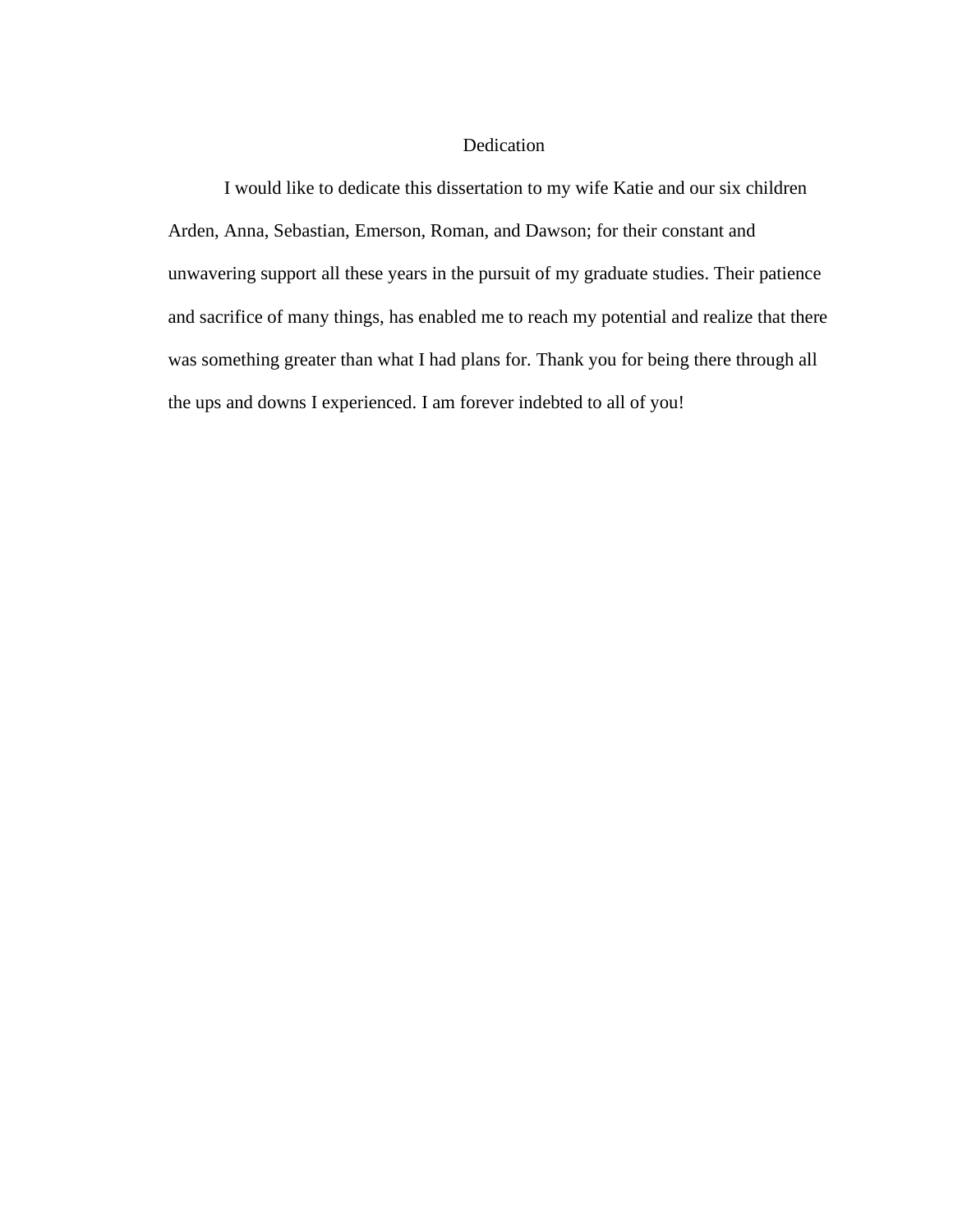## Acknowledgments

I would like to thank my Chair, Dr. Eric Hickey, for his constant advice, positive influence, and dedication to my dissertation and academia as a whole. He has enabled me to realize my potential, as well as opening up a whole new world of writing to me, along with enhancing my vision of crime and criminals. I would also like to thank my Committee Member, Dr. Jana Price-Sharps, for her support, knowledge, and dedication to helping me move forward in my dissertation. Without Dr. Hickey and Dr. Price-Sharps helping me through this, I would not have been able to get as far as I have. Thank you to both of you!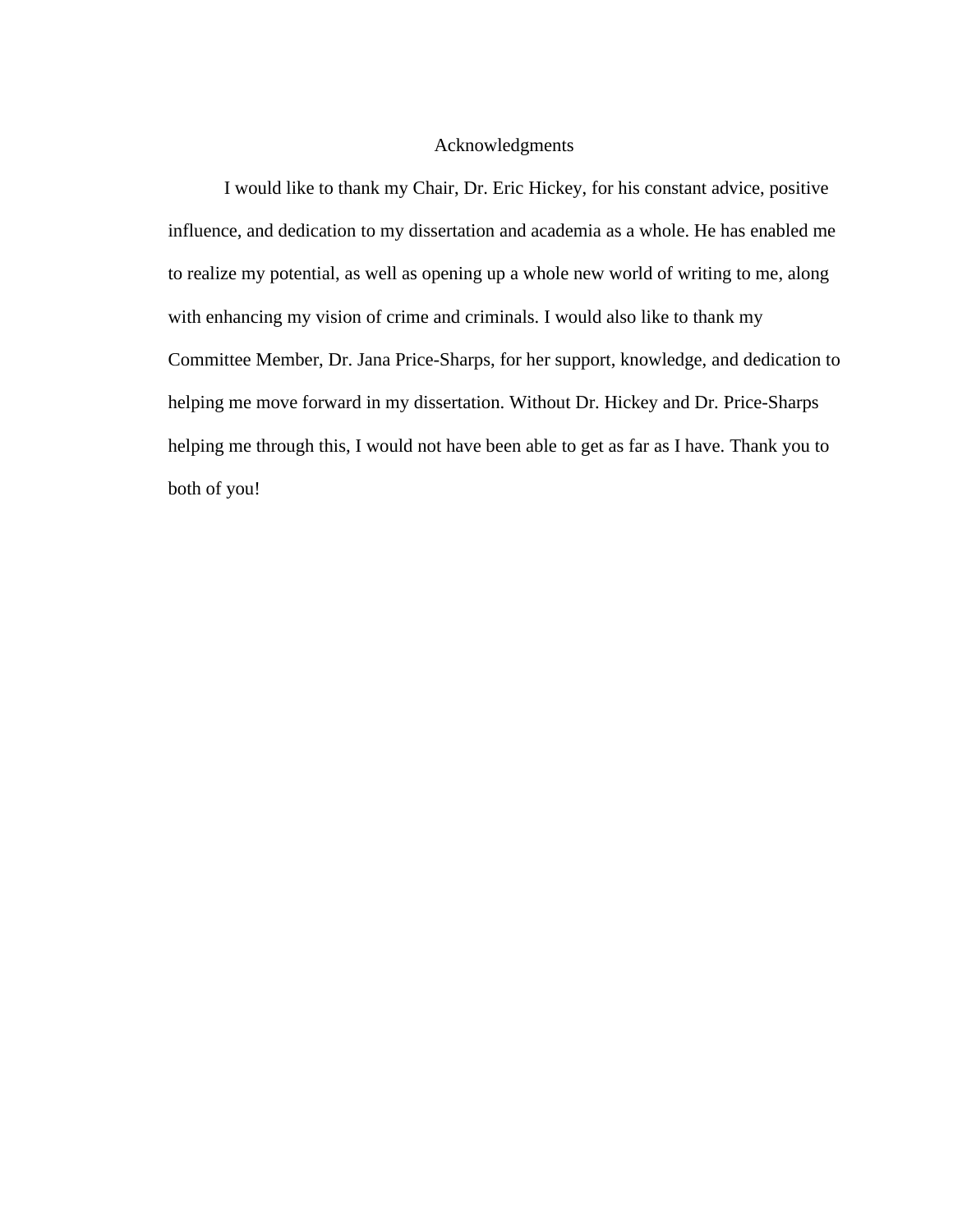# Table of Contents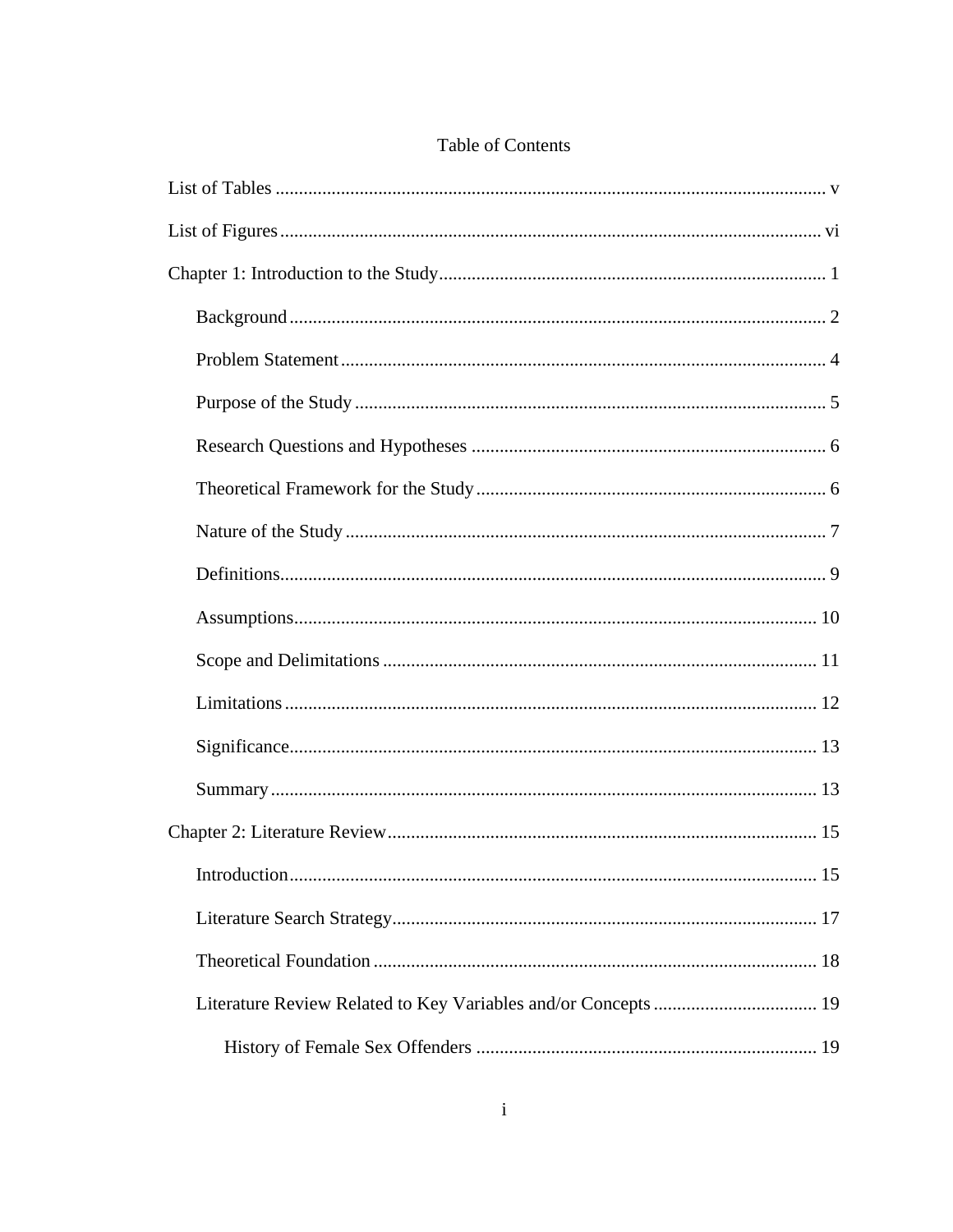| Procedures for Recruitment, Participation, and Data Collection  52 |  |
|--------------------------------------------------------------------|--|
|                                                                    |  |
|                                                                    |  |
|                                                                    |  |
|                                                                    |  |
|                                                                    |  |
|                                                                    |  |
|                                                                    |  |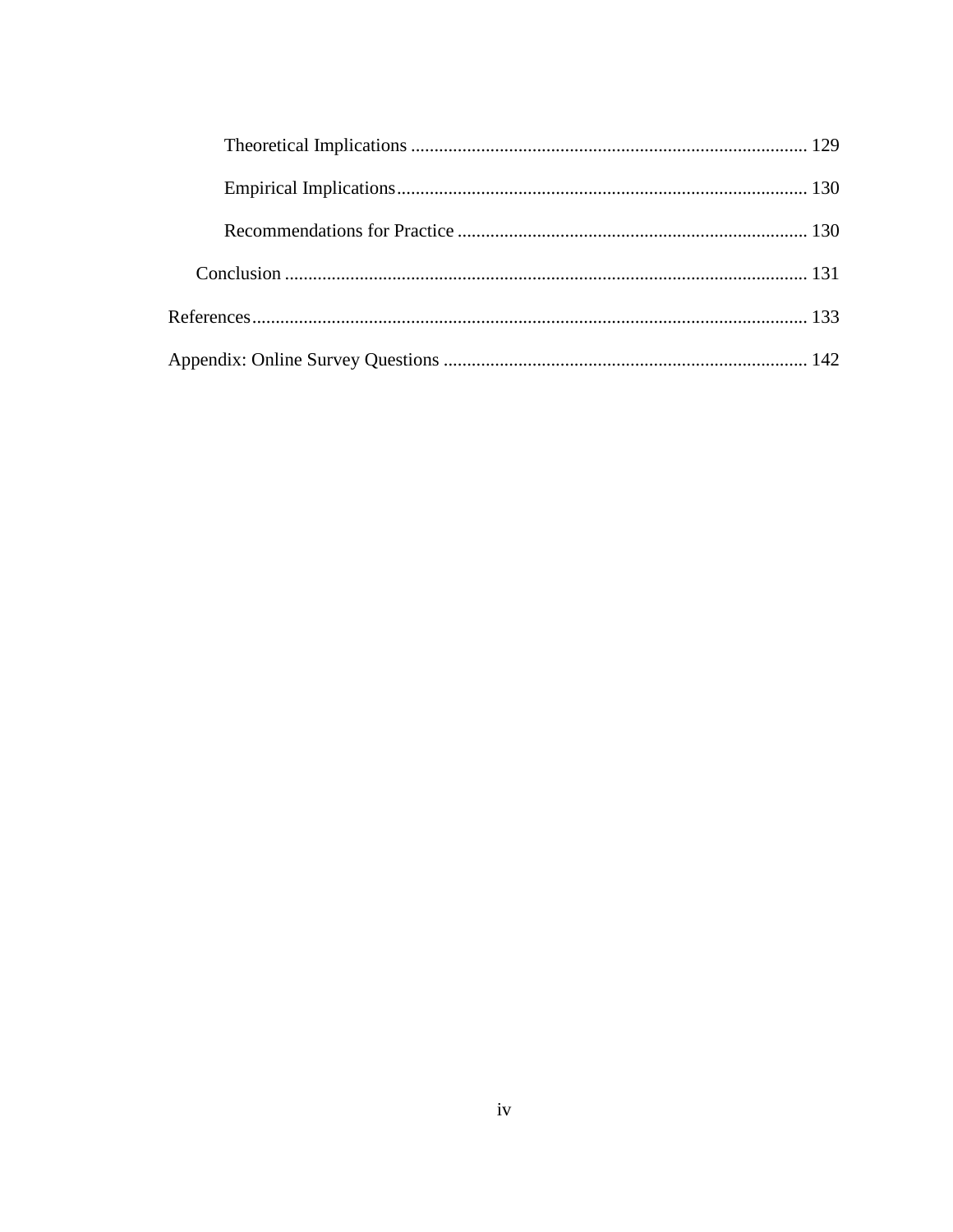# <span id="page-11-0"></span>List of Tables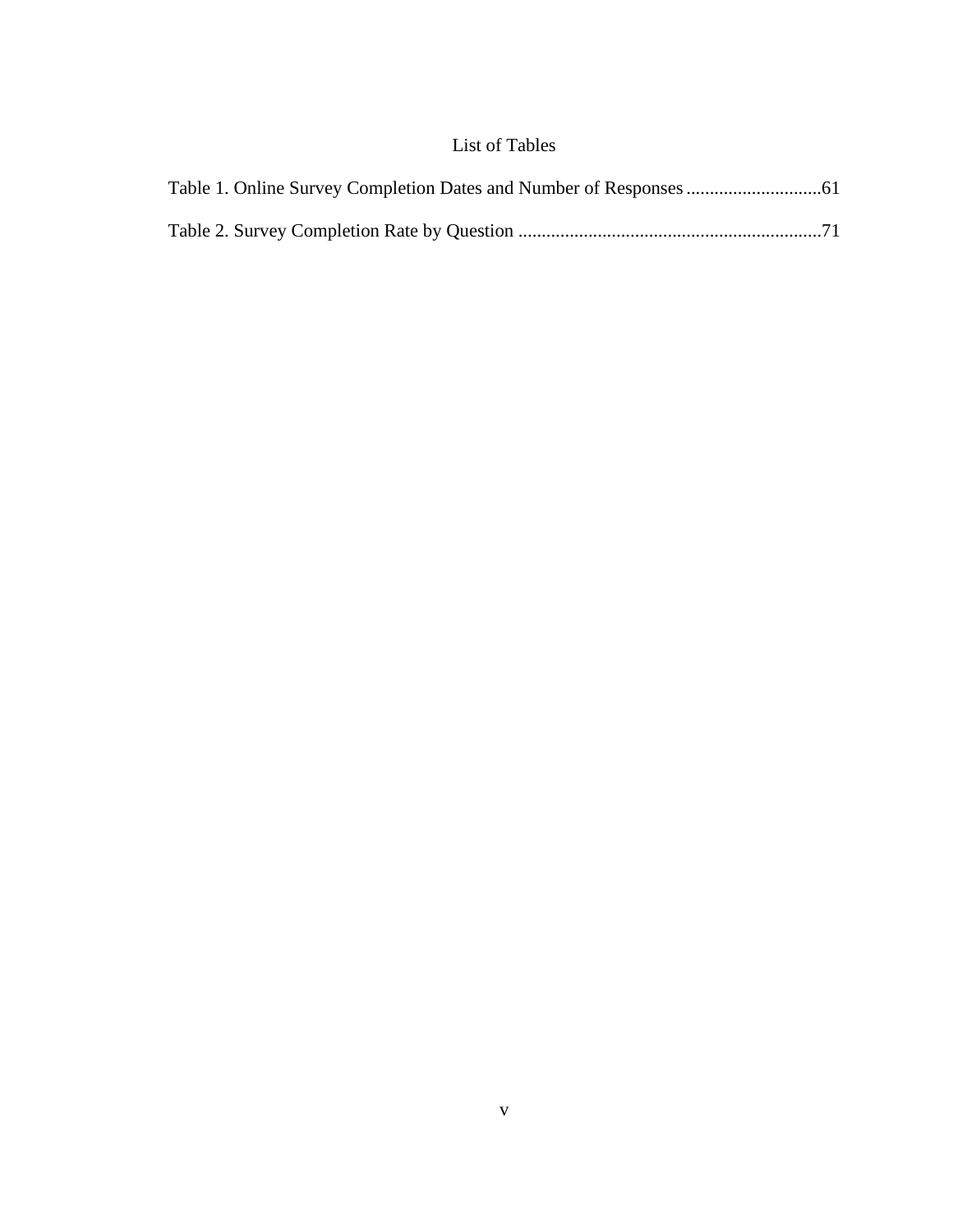|  | List of Figures |
|--|-----------------|
|--|-----------------|

<span id="page-12-0"></span>

| Figure 8. Question 1: Do you believe that there is a cause for concern for female sex           |
|-------------------------------------------------------------------------------------------------|
|                                                                                                 |
| Figure 9. Question 2: Do you feel that female sex offenders are treated differently than        |
| male sex offenders when compared to crimes they commit? If so, why do you feel that             |
|                                                                                                 |
|                                                                                                 |
| Figure 10. Question 3: Do you feel there is a difference in dangerousness between male          |
|                                                                                                 |
| <i>Figure 11.</i> Question 4: What do you believe, if anything, has caused a difference between |
|                                                                                                 |
| Figure 12. Question 5: Are there any societal factors that you feel have caused female sex      |
| offenders to be looked at differently, when compared to male sex offenders in society?.77       |
| Figure 13. Question 6: Does inequality play a role in how female sex offenders and male         |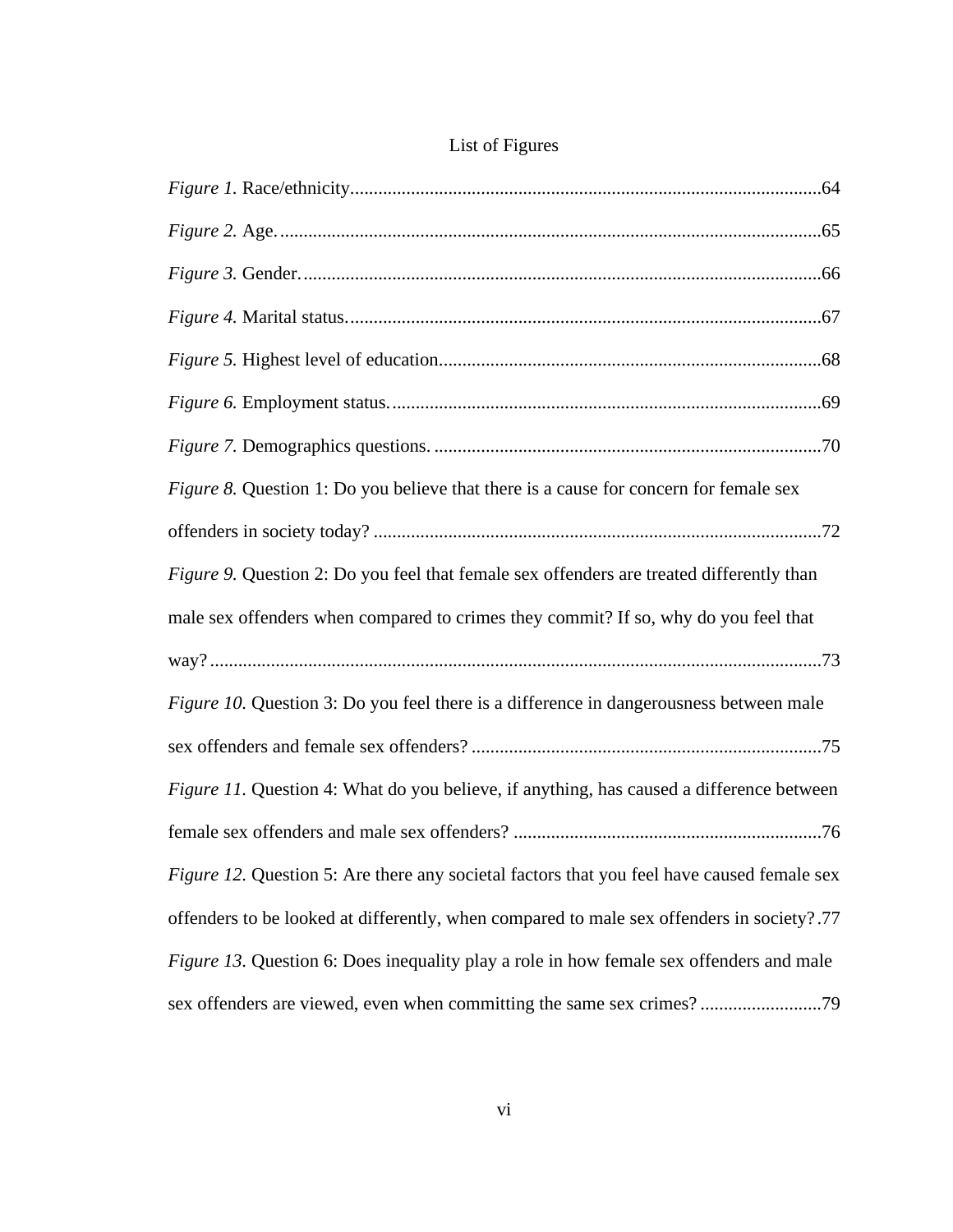| <i>Figure 14.</i> Question 7: If there is equality or inequality in the treatment of female sex |
|-------------------------------------------------------------------------------------------------|
| offenders and male sex offenders, what do you believe brought you to that conclusion? 80        |
| Figure 15. Question 8: What do you feel causes female sex offenders to commit sex               |
|                                                                                                 |
| <i>Figure 16.</i> Question 9: Do you believe differences exist for male and female sex crimes?  |
|                                                                                                 |
| Figure 17. Question 10: What has caused/steered your belief of female sex offenders to          |
|                                                                                                 |
| Figure 18. Question 11: If female sex offenders' and male sex offenders' abuse stems            |
| from experiences outside of their control—for example, being abused as a child—should           |
|                                                                                                 |
| <i>Figure 19.</i> Question 12: Do you feel that prison sentences should be the same for female  |
|                                                                                                 |
| Figure 20. Question 13: What are the positive and/or negative outcomes, both short and          |
| long term, when female sex offenders do/don't get sentenced the same as a male sex              |
|                                                                                                 |
| <i>Figure 21.</i> Question 14: Is it wrong to give a lesser sentence to an female sex offender, |
| even though they commit the same crimes as an male sex offender? If so, why do you              |
|                                                                                                 |
| <i>Figure 22.</i> Question 15: What should determine sentencing for female sex offenders?92     |
| Figure 23. Question 16: Is it enough to sentence female sex offenders when they commit          |
| sex crimes? Or should there be added measures to stop recidivism? 93                            |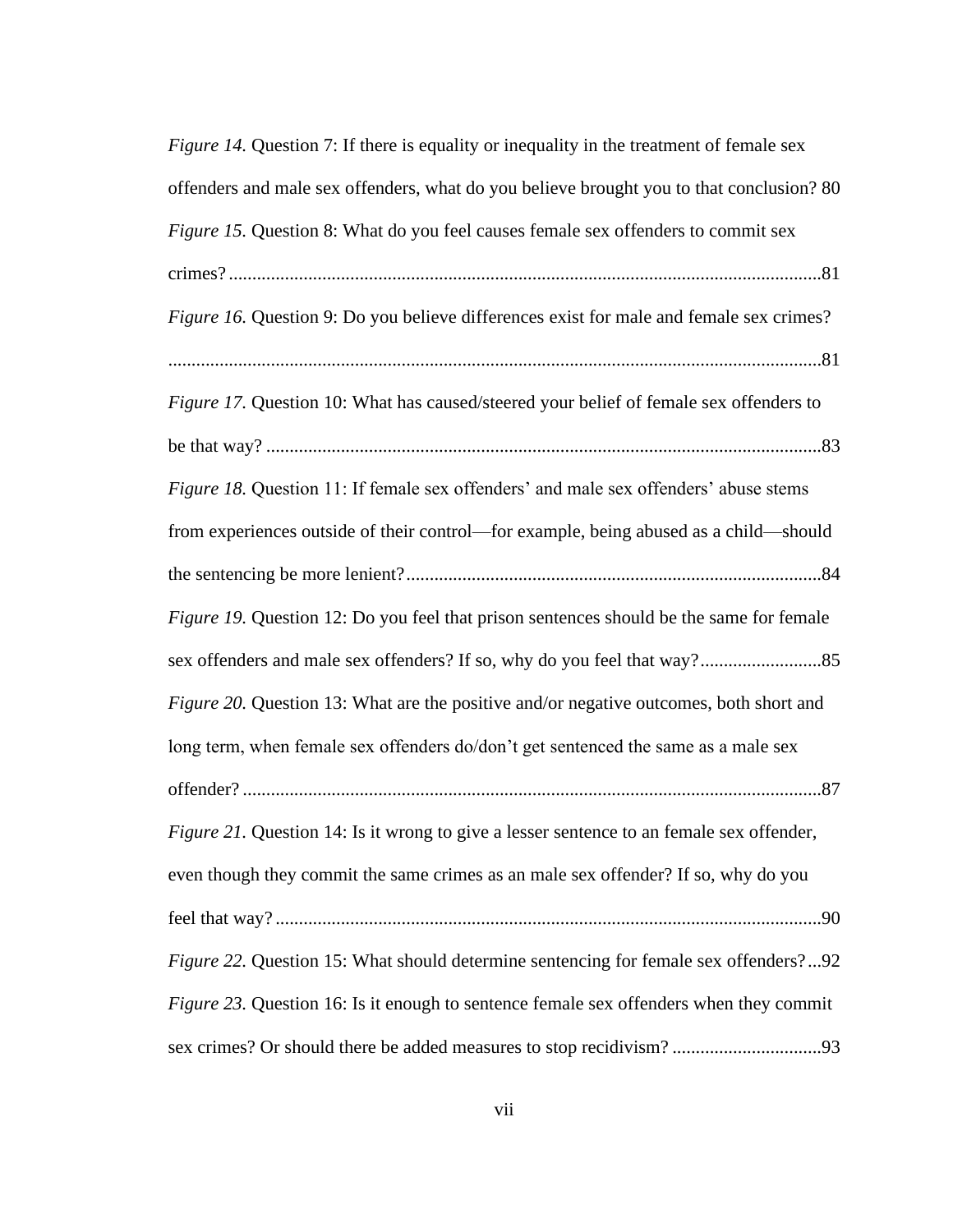| <i>Figure 24.</i> Question 17: Do people's religious beliefs, political persuasions, how they |
|-----------------------------------------------------------------------------------------------|
| were raised, as well as other influences, play a part in how they view female sex             |
|                                                                                               |
| Figure 25. Question 18: Should the prevalence of female sex offenders' sex crimes be          |
|                                                                                               |
| <i>Figure 26.</i> Question 19: Should female sex offenders be in the news as much as male sex |
| offenders in order to expose the frequency of their crimes and what they do?96                |
| <i>Figure 27.</i> Question 20: Would exposing female sex offenders more to the public, in the |
| media, make a difference in how people view them? Or would it cause more of a negative        |
|                                                                                               |
|                                                                                               |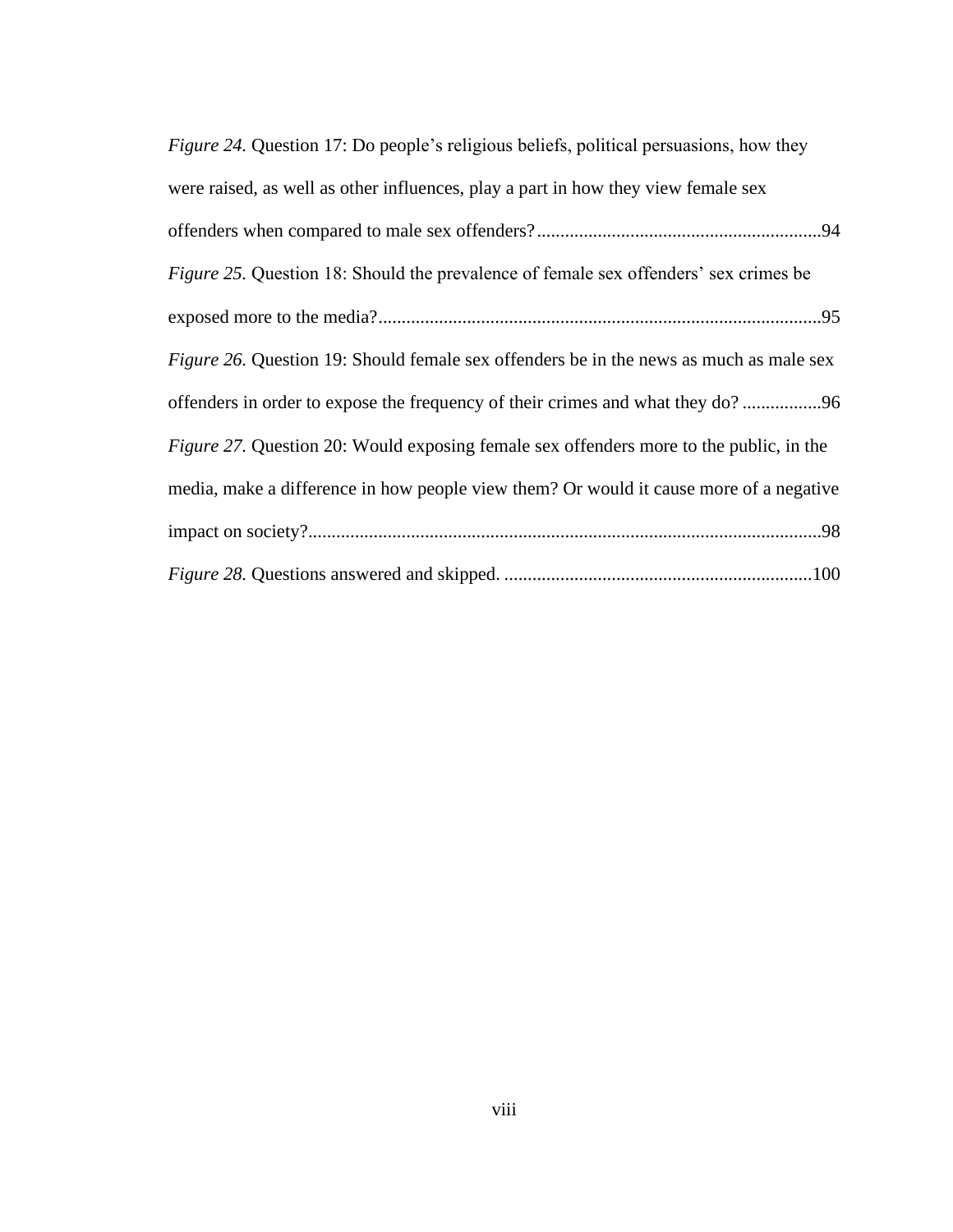#### Chapter 1: Introduction to the Study

<span id="page-15-0"></span>Victims who report incidents of sexual offenses are overwhelmingly female, with suspects who are male. These subconscious gender assignments have become a stereotype influencing public perception and expectations (Hickey, 2016). There are reports of females as offenders; however, because of women's roles in society, police officers, psychiatrists, and judges have a challenging time not believing victims accounts who identify their attackers as female (Denov, 2016, pp. 78-88, 111-125; Hislop, 2001). Those at the forefront of emergency services are often skeptical of reports of females as sex offenders (Hickey, 2016). In some sexual offense cases in which the suspect is a female, the police may label the accusation as unfounded (Hickey, 2016). With responses such as this and the subsequent lack of follow-up action, women offenders go undetected. Due to the caregiving role women play in society, along with notions that it is physically impossible for a female to sexually offend, there is a slim likelihood of increased indictments and public awareness of female sex offenders (FSOs). Despite research showing females sexually offend as often as males and the increased reports of female teachers having sexual relationships with minor students, the public has no such belief that female-perpetuated crimes occur with much frequency (Denov, 2016; Gannon  $\&$ Cortoni, 2010; Hickey, 2016). To address this knowledge gap, this quantitative research study was centered on the public's perception and awareness of how females commit sex crimes, which were collected through an online survey.

In addition to illuminating crimes committed by FSOs, the aim in this study was to form an understanding of why members of the public view FSOs different from male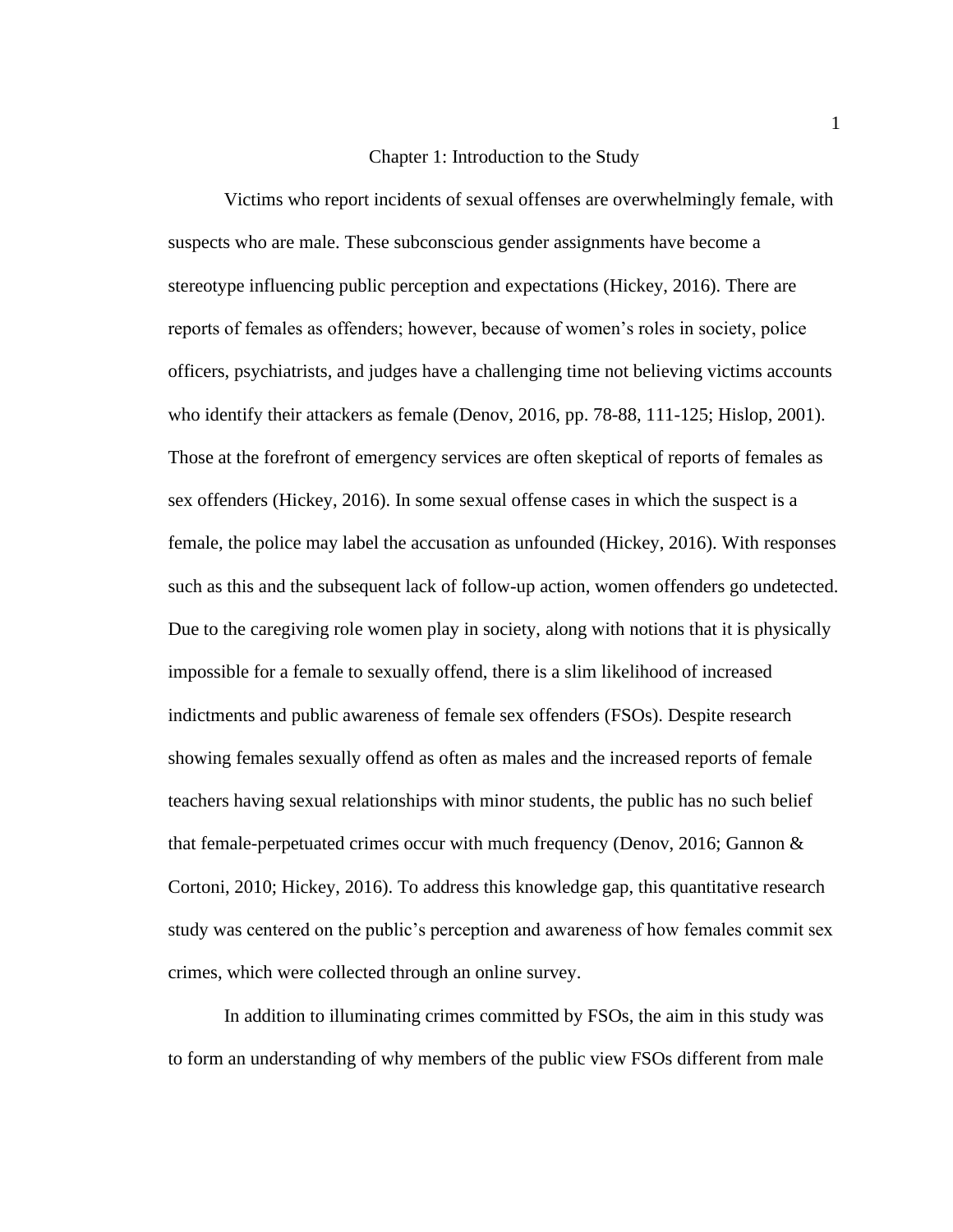sex offenders (MSOs). Chapter 1 is not just the outline for the dissertation but also the background of sexual offenses committed by females. Different typologies of FSOs will be explored as well as the reasons they may be underreported or under recorded when it comes to identifying offenses and offenders. The gap in the research is included along with possible avenues to enable a better understanding of FSOs in the public's purview. Further, the three research questions that formed the foundation of the dissertation and the theoretical framework will be described in this chapter. The assumptions and a discussion of the study's scope and delimitations along with limitations also appears in this chapter, as do the purpose and nature of the study. The significance of the study is also discussed before a conclusion.

#### **Background**

<span id="page-16-0"></span>When looking at MSOs, they considerably outweigh FSOs just for sexual assault alone (Bureau of Justice Statistics [BJS], 2000, p. 2). In 1998, it was reported that out of 452,000 offenders, 442,000 of them were male between the 5-year period of 1993 to 1997 (BJS, 2000, p. 2). This shows that on a percentage scale of 100 sex offenders, approximately 97.8% of them were male (BJS, 2000, p. 2). These percentages outline where the efforts have been concentrated. However, there has been little information available regarding this population, with information mostly focused on the types and characteristics of FSO-committed crimes as well as the individual characteristics of the FSO (Budd, Bierie, & Williams, 2017). Other researchers (Collins & Duff, 2016; Williams & Bierie, 2015) have compared offenses between MSOs and FSOs, examining participants either as individuals or in a group setting.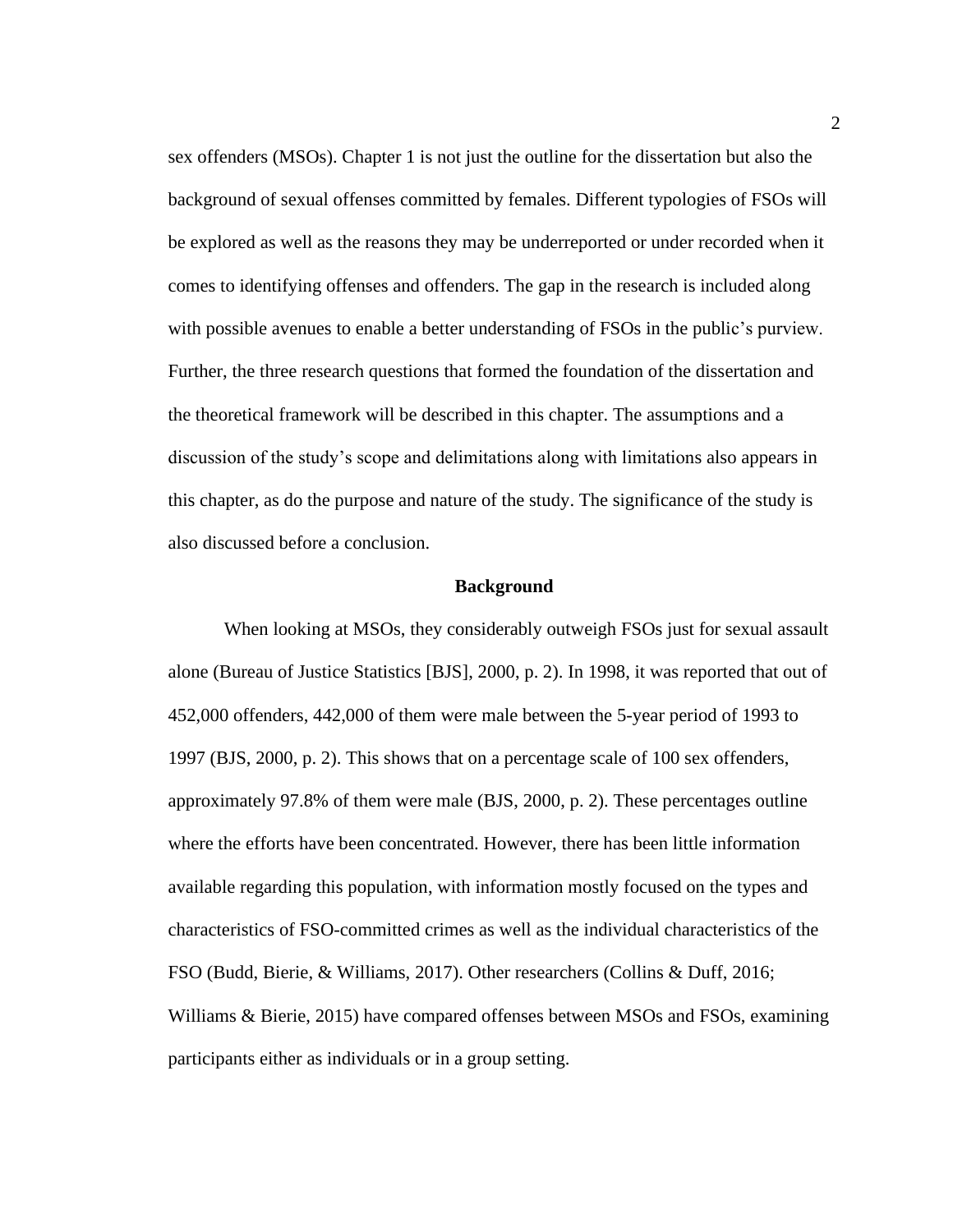Despite a lack of research on FSOs, some researchers have provided information on why females commit sexual offenses (DeCou, Cole, Rowland, Kaplan, & Lynch, 2014). One example is group offending, a situation normally driven by a domineering male offender with whom the female is in a relationship or otherwise knows (Cortoni  $\&$ Gannon, 2016). When women take part in group offending, they are helping other people commit sexual crimes against innocent victims (Cortoni & Gannon, 2016). In most cases, the female is the partner of the male who is orchestrating the crime (DeCou et al., 2014). Females may participate in sex crimes with male partners because of the fear of being left alone, not being satisfied, or even being harmed for not taking part in what their partner wants them to do (DeCou et al., 2014).

Studies also show FSOs have often suffered past abusive experiences by people close to them. These abusers may include one or both parents, aunts or uncles, one or more siblings, or even some sort of caretaker. With the experiences FSOs have gone through, there may be a reconnection with similar experiences as they grow older, which then leads them to sexually offend (Cortoni  $\&$  Gannon, 2016). Further, FSOs offend because of multiple factors, which include both environmental and social (Cortoni & Gannon, 2016).

Current views of FSOs by both the public and members of law enforcement demonstrate the need to give more attention to the sentencing and punishment of FSOs (Oliver & Holmes, 2015). Further, the choice of victim has elicited interest from recent media reports of teachers having romantic relationships with underage male students (CBS Interactive Inc., 2018). Male victims not only appear in the area of student–teacher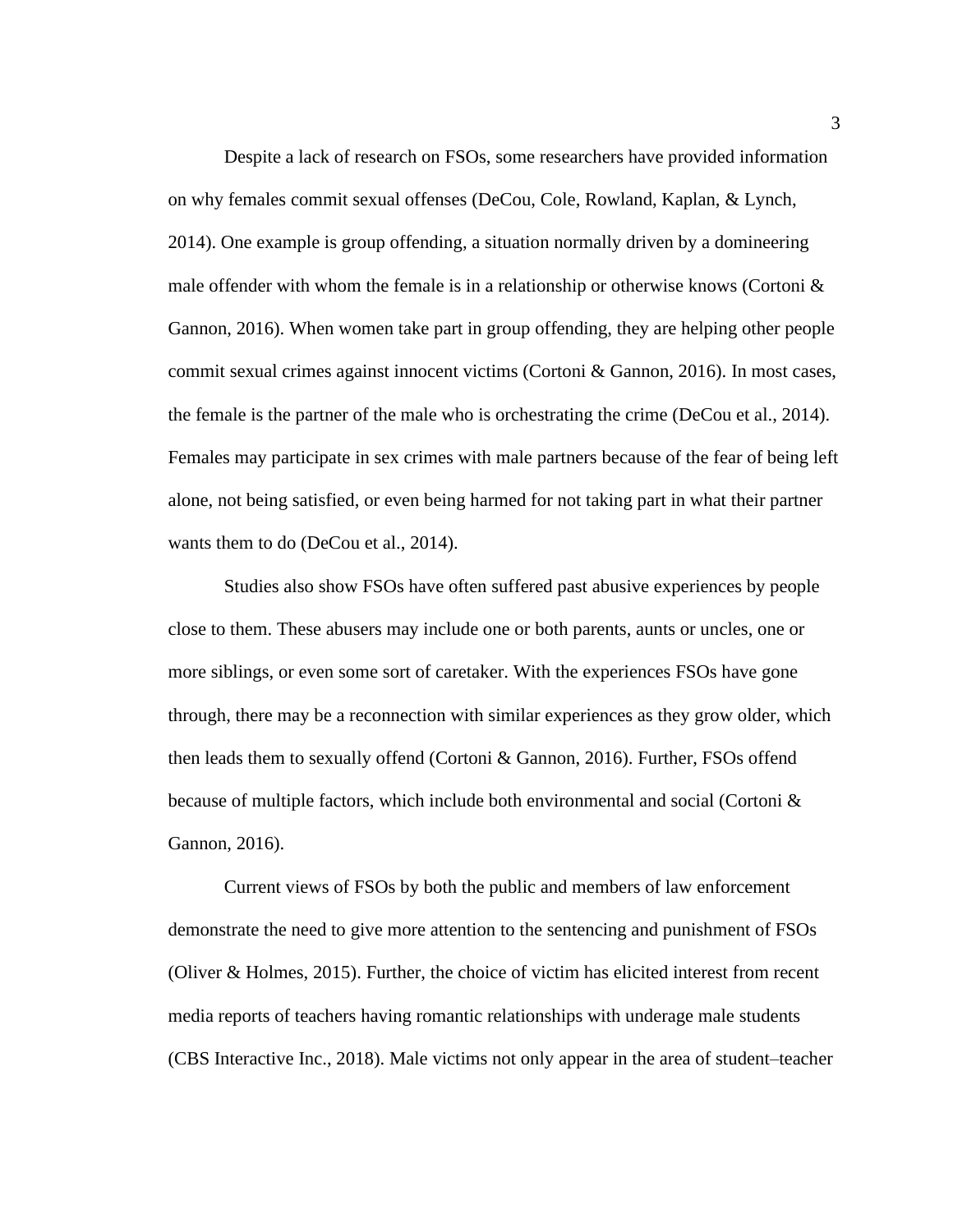relationships but also in the roles of caregiver/caretaker, parent/child, sibling, and extended family (Cortoni & Gannon, 2016). The intent of this study was to examine different views of society and the legal system with regard to the type of sexual offense, addressing a lack of research regarding how the public views FSOs. Opportunities are available to identify the depth and breadth of what information is missing and what can be done to close the gap between society, the legal system, and crimes committed by FSOs.

#### **Problem Statement**

<span id="page-18-0"></span>Despite decades of study regarding sexual offenses, researchers have primarily focused on male sex offending and other crimes perpetrated by men (Hislop, 2001). However, case documentation from the 1930s and 1940s revealed females experimenting with children in sexual ways (Hislop, 2001), and although MSOs commit the majority of sex crimes, between 4% and 5% of all sex crimes are committed by females (Cortoni & Gannon, 2016; Wijkman, Bijleveld, & Hendriks, 2014). Recent researchers have also argued that there is sufficient evidence that FSOs offend in a variety of ways (Budd et al., 2017) for different reasons (Hislop, 2001). But FSOs and the different types of sexual offenses they commit, whether as individuals or in a group, do not receive punishment for their crimes as severe as MSOs do. Societal awareness is limited regarding FSOs and their offenses compared to MSOs. A better understanding may help bridge the gap between society, offenders, and their crimes, and what legal actions are necessary to effect change in the sentencing and punishment of FSOs.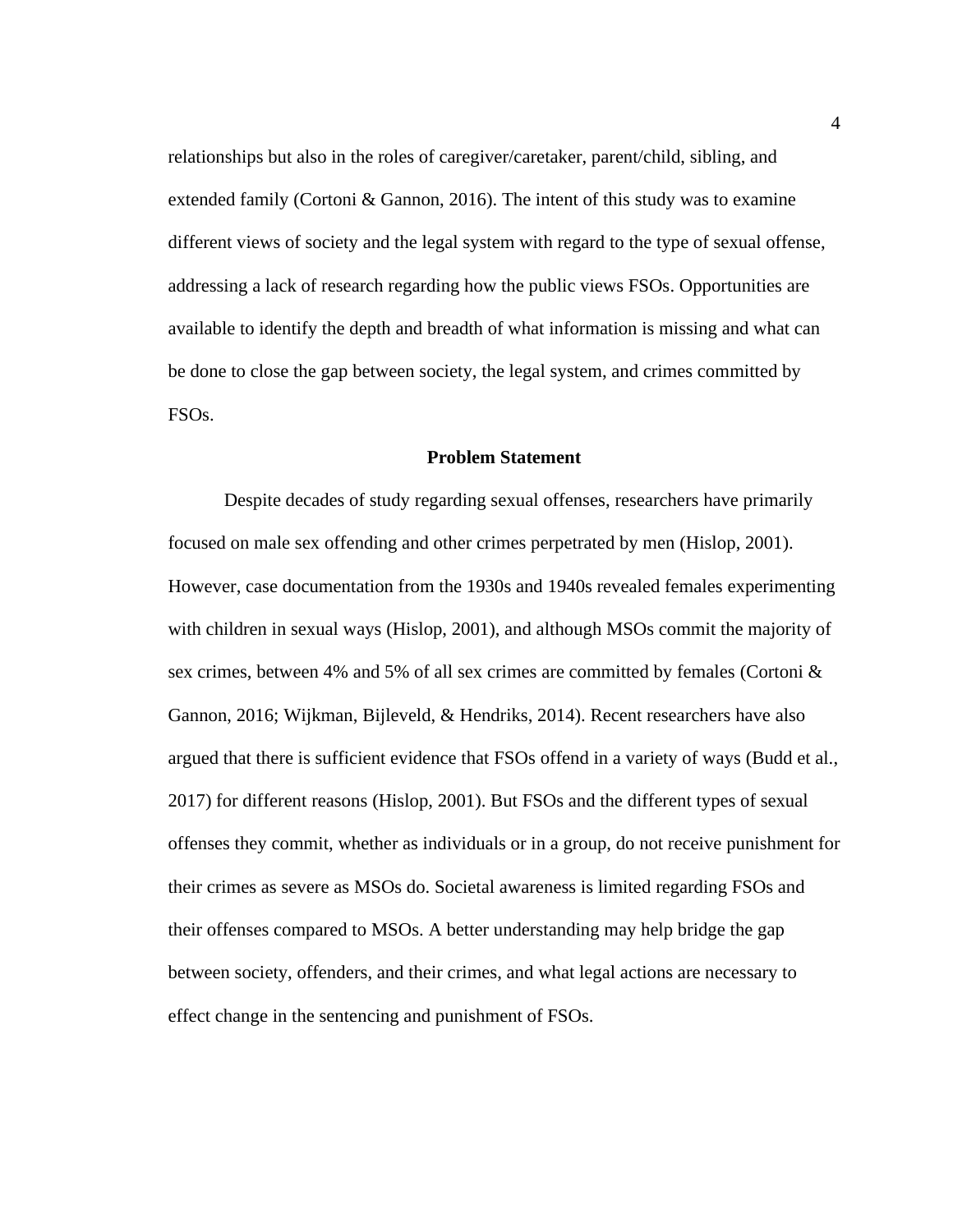#### **Purpose of the Study**

<span id="page-19-0"></span>The purpose of this quantitative study was to examine differences in the public's perceptions of MSOs and FSOs as it relates to their crimes and differences in sentencing. The focus of this study was to examine societal factors that influence society's different views of sex offenders and the differential treatment between both in the courts. The independent variables were the questions participants were asked, and the dependent variable was the members of the public and their answers to the survey questions. The covariate variables were the overall outcomes of the online surveys, which noted a positive or a negative reaction to the questions posed on the survey.

The online survey was provided and became accessible to potential participants on different social media platforms like LinkedIn and Facebook. The link was provided through both open and closed groups as well as different social media feeds. These social media feeds were educational, professional, and personal, along with any others found to be credible. The respondents remained anonymous and consist of both male and female adults. No minors completed the online survey for this study.

The foundation for the study was the research of prior qualitative, quantitative, and mixed method studies with a focus on FSOs. The reason for researching public perceptions of FSOs was to identify an informational gap to help explain why FSOs received different treatment than MSOs. Another reason to perform this study was to determine why the public had different views on FSOs and MSOs when both genders committed the same crime or crimes. The intent was to understand the main reasons behind the silent approach to FSOs in society when compared to MSOs. The study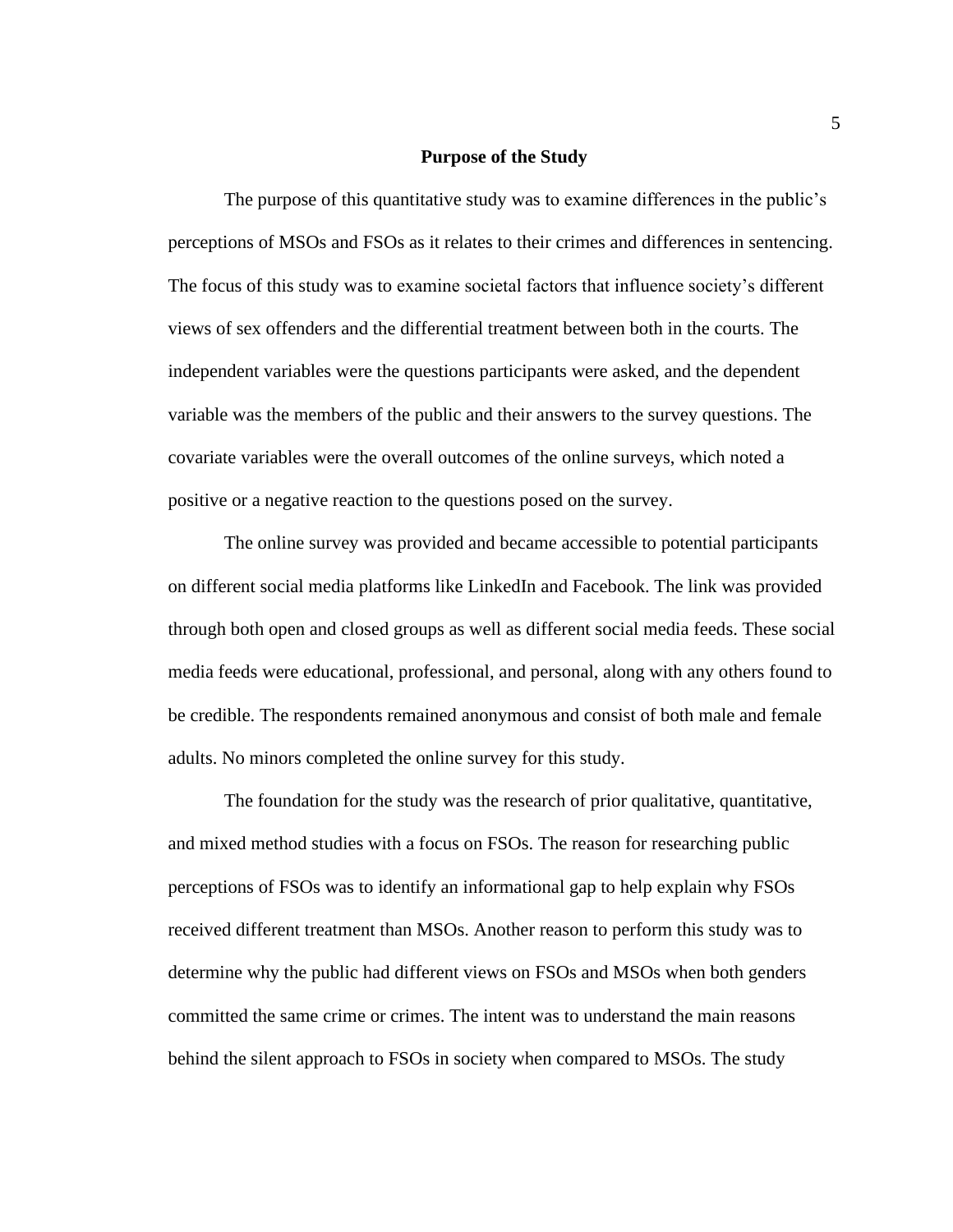incorporated different types of FSOs from the babysitter, to the caregiver, from the female teacher, down to the group/individual offender. Giving attention to the different types of FSOs may help to see why there was a gap in the public's view of them.

### **Research Questions and Hypotheses**

<span id="page-20-0"></span>The three research questions that will examine the gap in the literature within this study are:

Research Question 1: How is the public's perception about female sex offenders different from male sex offenders?

Research Question 2: What factors have influenced these differences in public perceptions?

Research Question 3: How do public perceptions differentially influence the sentencing and punishment of male and female sex offenders?

The null hypothesis for this study is the belief that members of the public hold a favorable view of FSOs. The alternative hypothesis is focused around members of the public holding a view that sees FSOs the same as MSOs. Both hypotheses are driven by the questions asked in the online survey and the responses given by the participants, whether positive or negative.

#### **Theoretical Framework for the Study**

<span id="page-20-1"></span>The framework for this study is social learning theory (Bandura, 1969, 1977). This model explains that individuals learning from other people, either as children or as adults (Bandura, 1969, 1977; Cortoni & Gannon, 2016). Bandura's model also extends to the childhood and adult environments in which learners find themselves, including both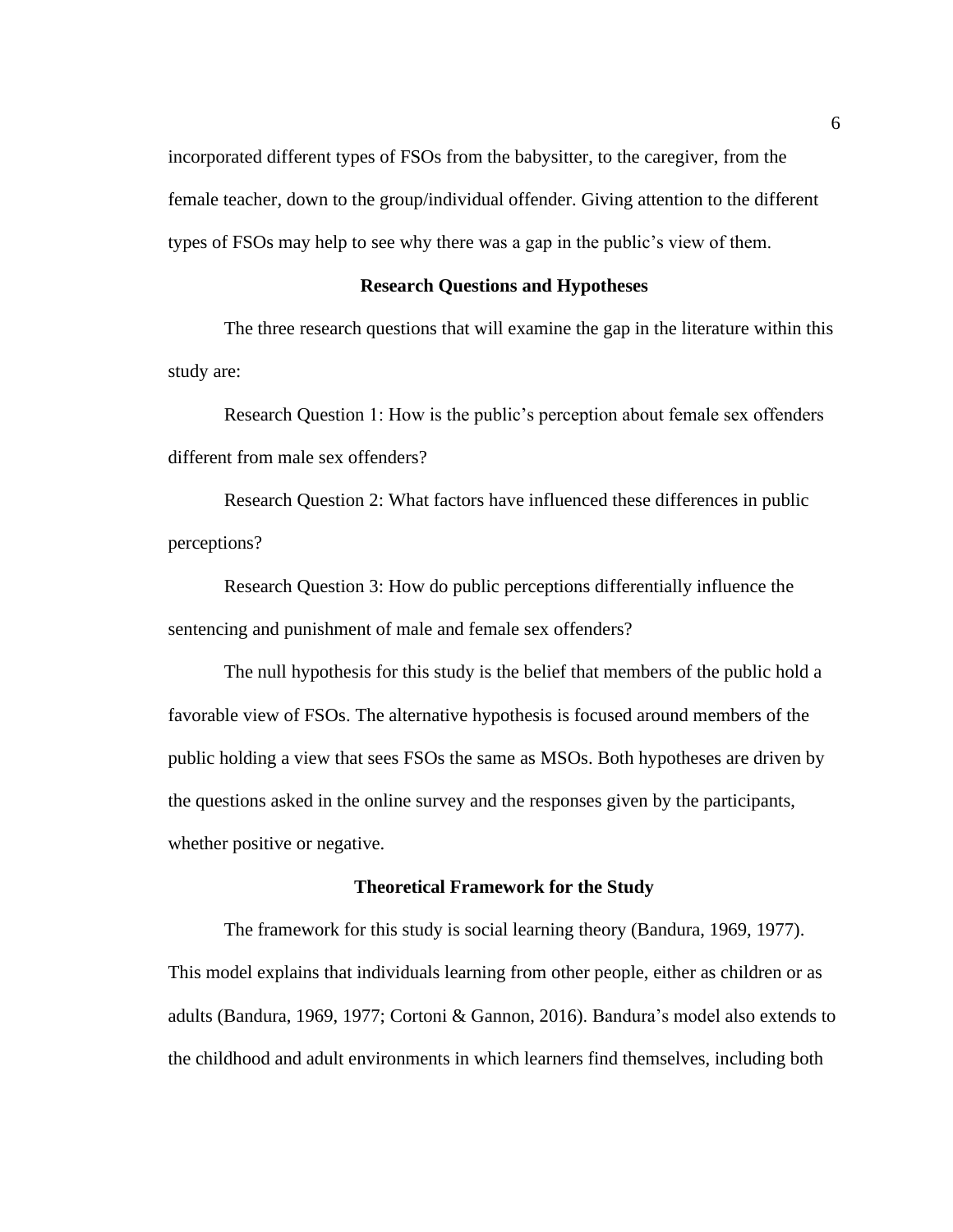conscious and unconscious states as well as experiences that directly and indirectly impact them (Bandura, 1969, 1977; Culatta, 2015). The learning can be in the form of behavior, observation of different values, and the attitudes of others, or in physical actions that happen to an individual, which may be retrieved later in life (Bandura, 1969, 1977; Culatta, 2015). Further, humans often learn behaviors through observation, whether cognitive, behavioral (physical nature), or environmental (Bandura, 1969, 1977; Culatta, 2015).

The link between FSOs and public perception may be tied to social norms. FSOs could be influenced by a past experience or present personal contact, and conditioning could play a part over time through the different experiences FSOs have had throughout their lives. Additionally, public perception may come from opinions that might help explain why FSOs receive different treatment when sentenced. Social learning theory helped establish the structure of the study as to what creates public perceptions regarding FSOs. Social learning theory is relevant to this study because it allowed a view of the public's perception of FSOs in a way that affects society as a whole. The theory also enabled data collection via firsthand feedback, which illuminated not only how people viewed FSOs but where their views originated. There was also the chance to uncover more factors than just societal influences (Cortoni & Gannon, 2016).

#### **Nature of the Study**

<span id="page-21-0"></span>This study followed a quantitative research method, specifically, a survey research strategy approach, which provides a numeric outlook of the opinions and/or attitudes of the sample population (Creswell, 2014, pp. 12-13; Ravitch & Carl, 2016, pp.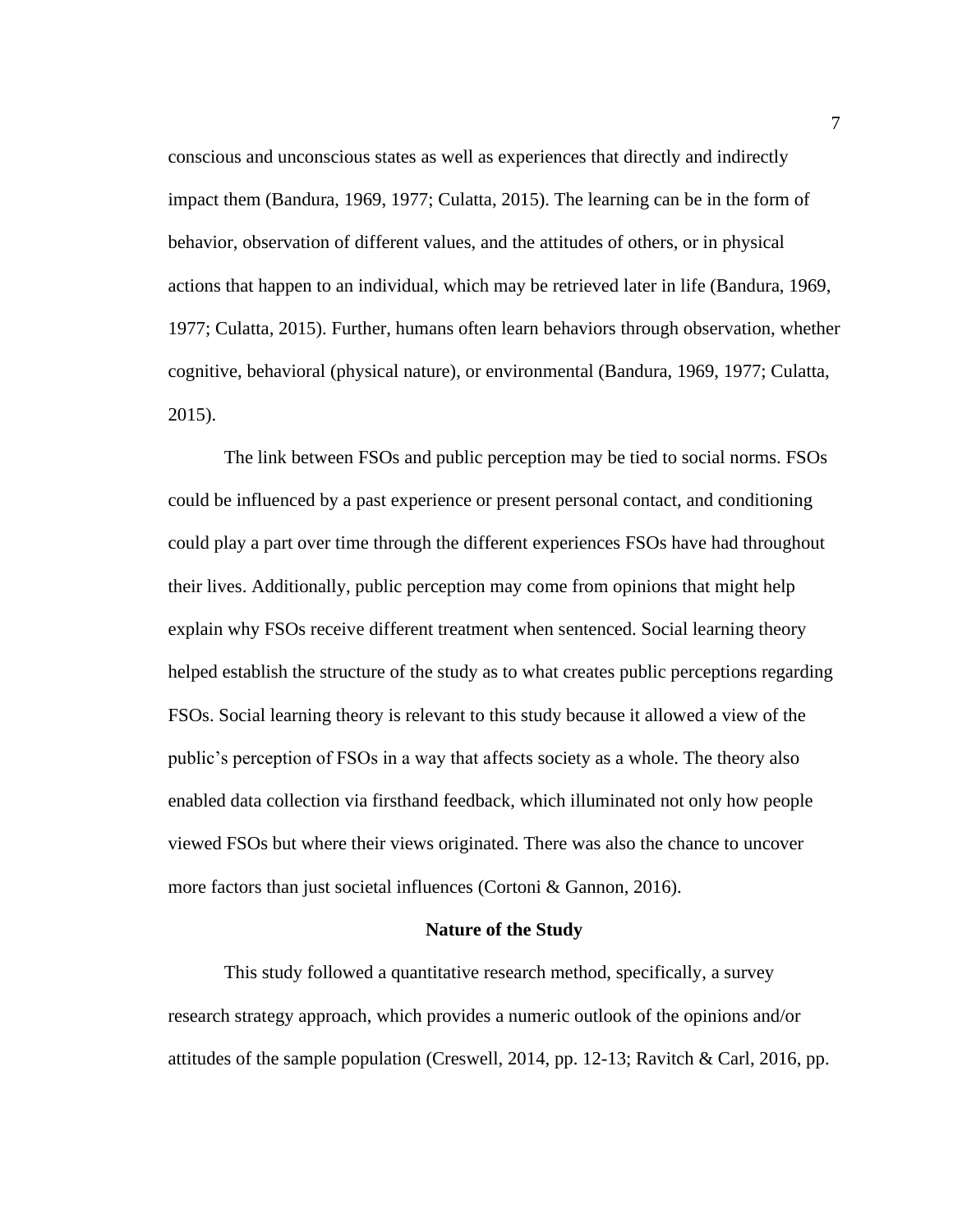172-174). The direction for this comes from prior researchers who identified a limited amount of information and data on FSOs. Even more limited are data on public perceptions of FSOs and why there is a difference in sentencing and punishments for FSOs (DeCou et al., 2014). The topic of sexual offense cannot always focus on MSOs, as there is evidence that females commit those same crimes, though on a smaller scale (Cortoni & Gannon, 2016). Although the percentages of females who offend is smaller, FSOs do not receive the same treatment as MSOs (Cortoni & Gannon, 2016; Oliver  $\&$ Holmes, 2015). Further, there is always the risk that females can become sex offenders. But there is a gap in literature with regard to females, the sexual offenses they commit, and how the public views these acts (Cortoni & Gannon, 2016; Turchik, Hebenstreit, & Judson, 2016).

With awareness of FSOs in society lacking, combined with the difference in sentencing and punishment, looking at sexual violence through a different lens may help in identifying areas where changes could be made for both MSOs and FSOs to facilitate equal treatment (Turchik et al., 2016). I selected these specific factors because of the problem identified through past researchers of FSOs. A gap exists related to the exploration of public perception of FSOs, where the introduction of the independent and dependent variables come into play. Specific questions that required voluntary responses comprised the independent and dependent variables for this study, whereas the covariate variable is comprised of a positive or negative reaction from the participants for the questions asked.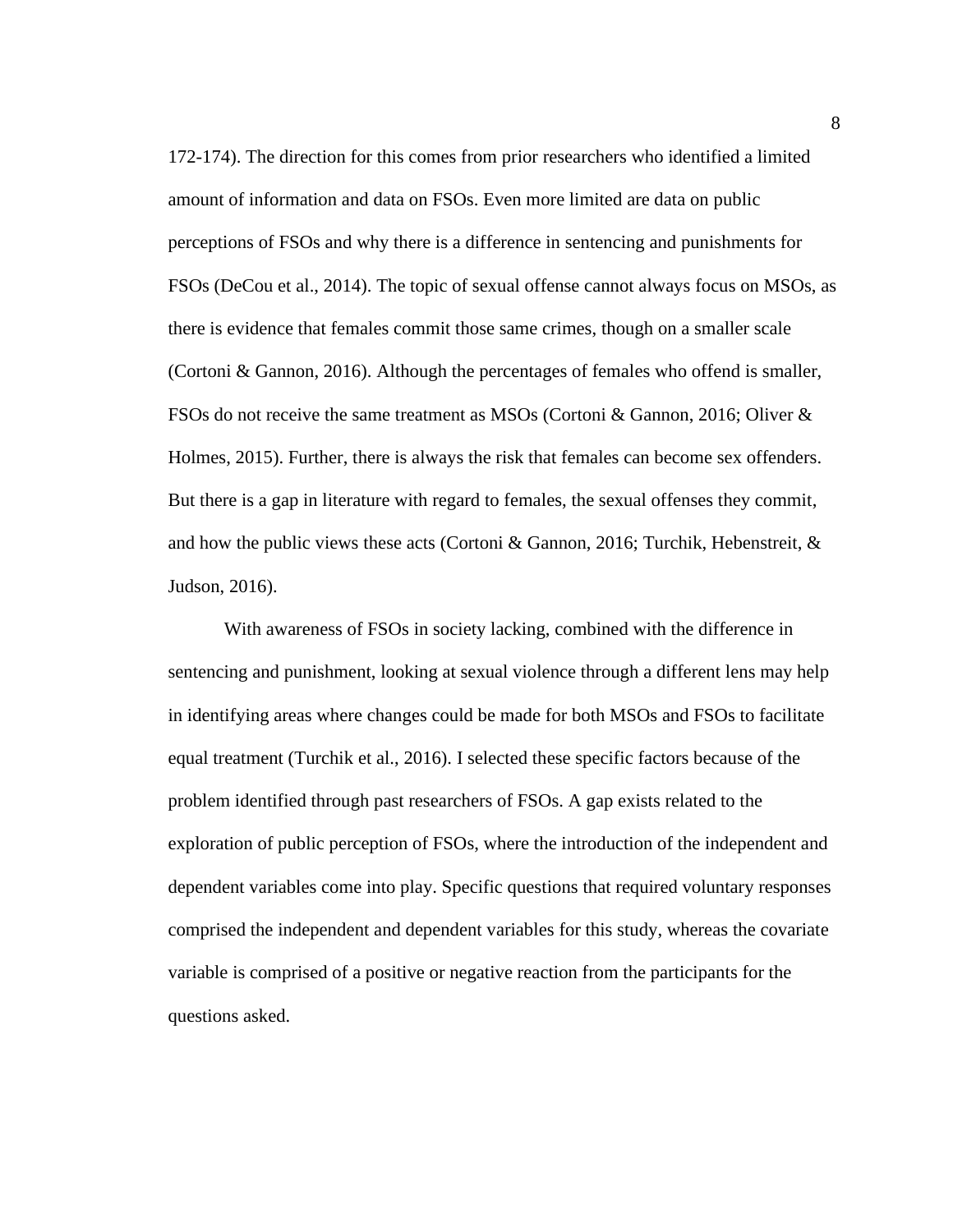The quantitative methodology approach was chosen after reviewing existing researchers who identified similar gaps in knowledge. I selected the field research method as the most productive approach to obtain the necessary firsthand data, through observation from the online survey and the results it gives. The study involved an online survey via different social media platforms. Volunteer participants completed a survey consisting of an array of questions related to females and their ability to sexually offend. Sample selection was random, without bias based upon age, race, religion, political persuasion, or other factors. Although this was an online survey, there is no ethical justification to exclude individuals who may happen to belong to vulnerable populations. But because participants must be adults, this naturally excludes minors from taking part in the online survey. Checks and balances were also in place to ensure no misrepresentation of the collected data. There were periodic evaluations to screen for any "holes" in the process of obtaining data from willing individuals.

#### **Definitions**

<span id="page-23-0"></span>*Group offending*, also known as *co-offending*: Occurs when more than one individual commits a crime or aids in committing the crime (Carrington, 2014). Group offending is sometimes a misleading term, as it suggests a large group has committed the crime when it could be only two individuals (Carrington, 2014).

*Male sex offenders* and *female sex offenders:* Individuals who have committed a crime that is sexual in nature or related thereto and have subsequently been convicted of it (U.S. Legal, 2016). Examples of sex-related crimes include rape, sexual abuse, sex trafficking, incest, and other similar crimes (U.S. Legal, 2016). Sex offenders are subject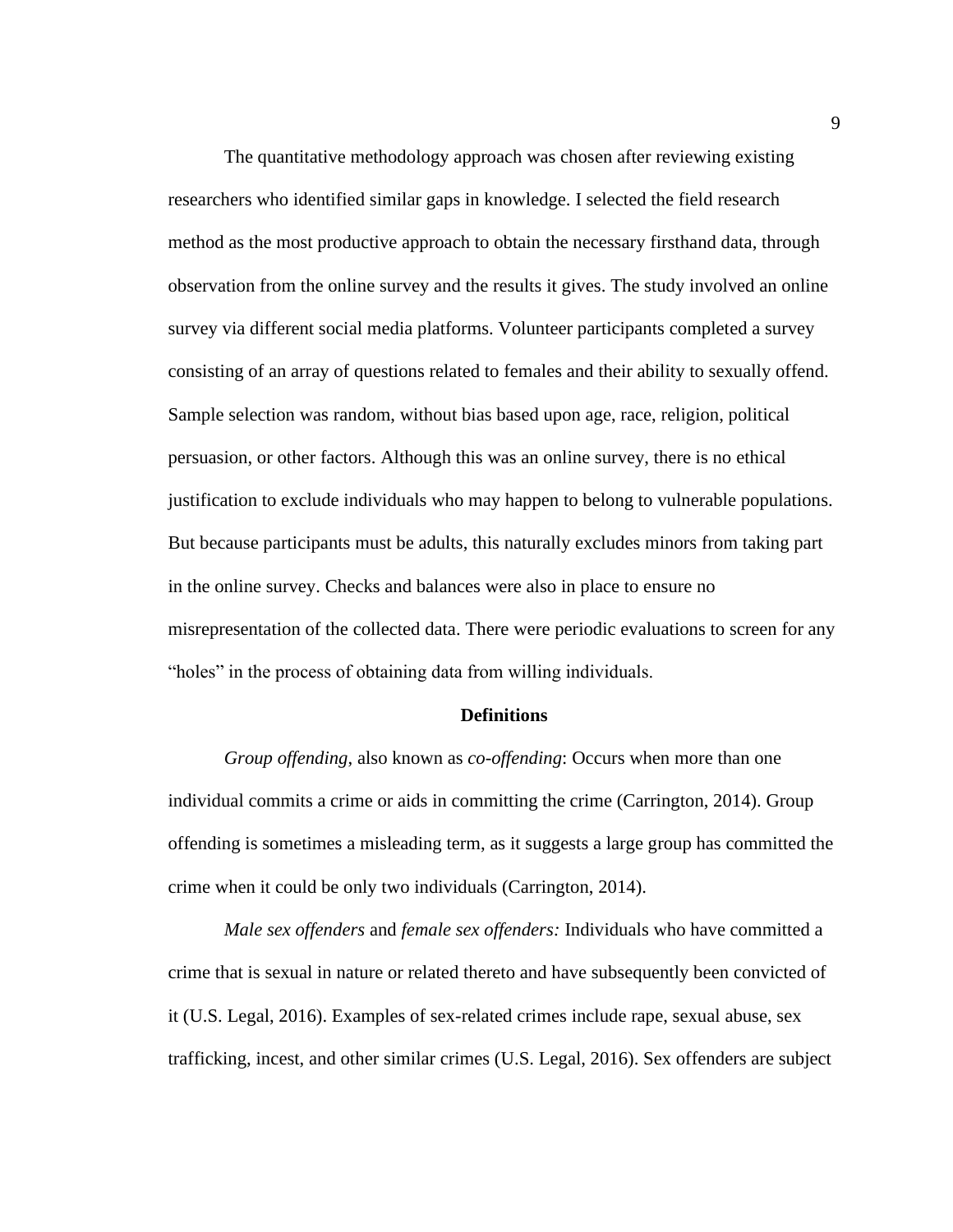to different types of punishment based on the frequency of the offense and the requirement to register as a sex offender (U.S. Legal, 2016).

*Rational choice theory:* Encompasses assumptions about the behavior of individuals and their criminal acts (Akers, 1990). Although the concept originated from an economic outlook, its introduction into criminology draws from the foundation of individuals considering the pros and cons of their actions for the intended outcome (Akers, 1990). According to rational choice theory, individuals making the choice have weighed the consequences of their intended actions and found such acts to be more profitable to achieve the desired outcome (Akers, 1990).

*Social learning theory:* Describes how people observe others' behaviors and then either consciously or unconsciously mimic what they have seen (Bandura, 1977). This observation also extends to attitudes and outcomes of the experienced behavior (Bandura, 1977). Observed behaviors may be modeled and used as a guideline for the observer's actions from that point forward. Social learning theory highlights the connection and the potential lasting relationship between an individual's cognitive, behavioral, and environmental actions, attitudes, and outcomes (Bandura, 1977).

#### **Assumptions**

<span id="page-24-0"></span>The primary assumption in this study was that when hearing about sex offenders, members of the public automatically assume a male is the suspect and a female is the victim based on reporting trends in the media (Hislop, 2001). Additionally, in comparing criminality between men and women, the assumption was that if and when women commit crimes, they should submit to a male-tailored and -centered perspective of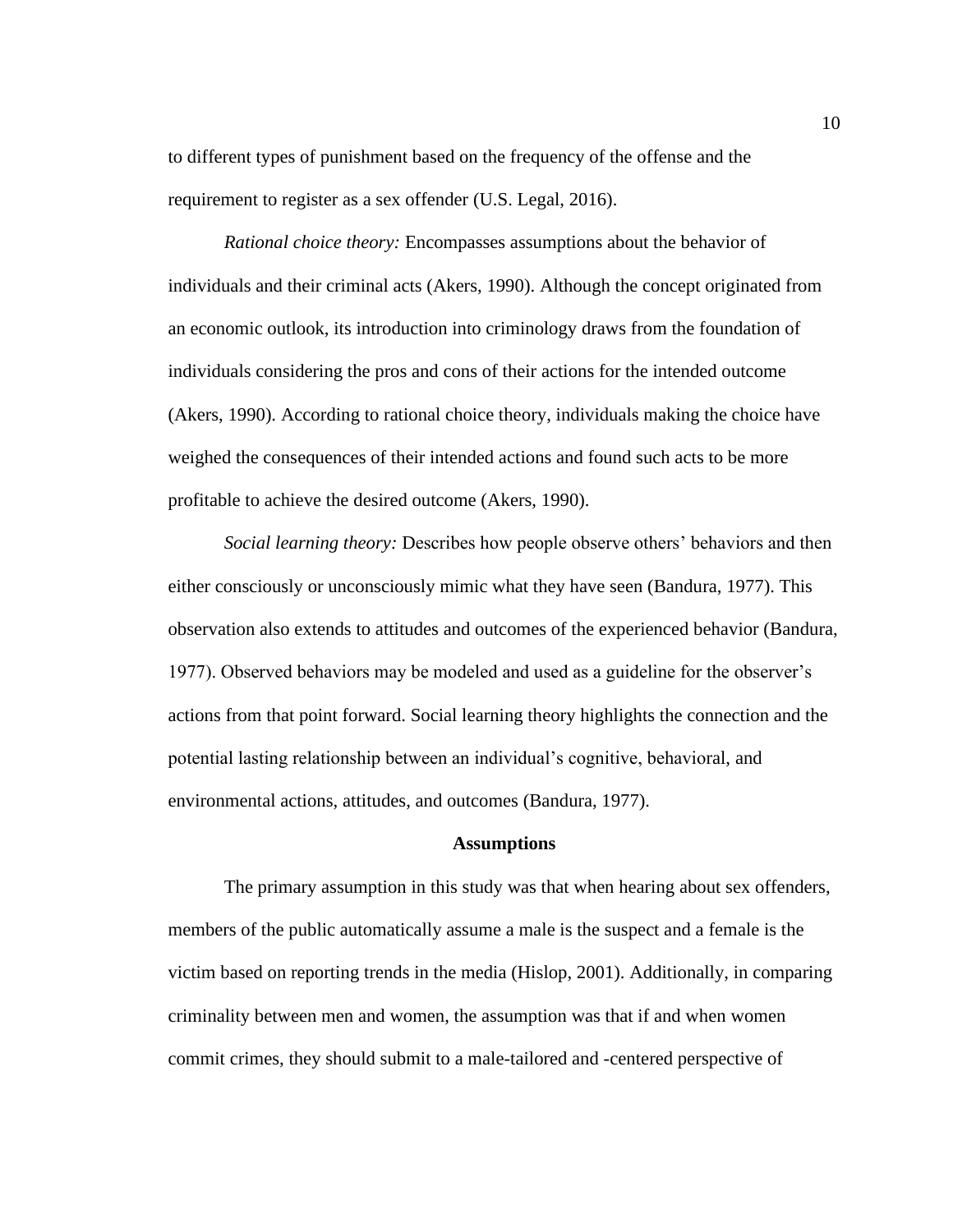punishment (Gannon & Cortoni, 2010). False expectations and inaccurate approaches may stem from these gender differences and expectations. Further, the current view on FSOs contains an assumption that women do not commit sexual offenses because of their physical inability to do so. Although the concept of female sex offending often lacks consideration, prior researchers (e.g., Hislop, 2001) have shown the existence and crimes of FSOs. The presentation of the findings within this study in regard to FSOs and perceptions of members of the public is to educate them with regard to the capabilities of both genders in sexually offending.

#### **Scope and Delimitations**

<span id="page-25-0"></span>Data were gathered from individuals via social media who volunteered to participate in the online survey to address the gap between MSOs primarily labeled and viewed as sex offenders when FSOs also commit these acts. Measuring public awareness was important to determine what people believe as well as the basis for those beliefs. Causes may have included a natural disbelief, political persuasion, religious belief, family upbringing, or another avenue of conviction. The approximate number of responses sought from individuals was between 50 and 60 to obtain sufficient data to accurately portray the belief systems and awareness of different people from different backgrounds. Administering an online survey allowed people to accurately reflect on their own reasons for the lack of awareness of FSOs. There was no coaching of any kind.

There were no restrictions on age, gender, or race, other than minors, who did not merit consideration for this research. The population was anyone who was on the social media platforms of LinkedIn and Facebook who wished to participate. The online survey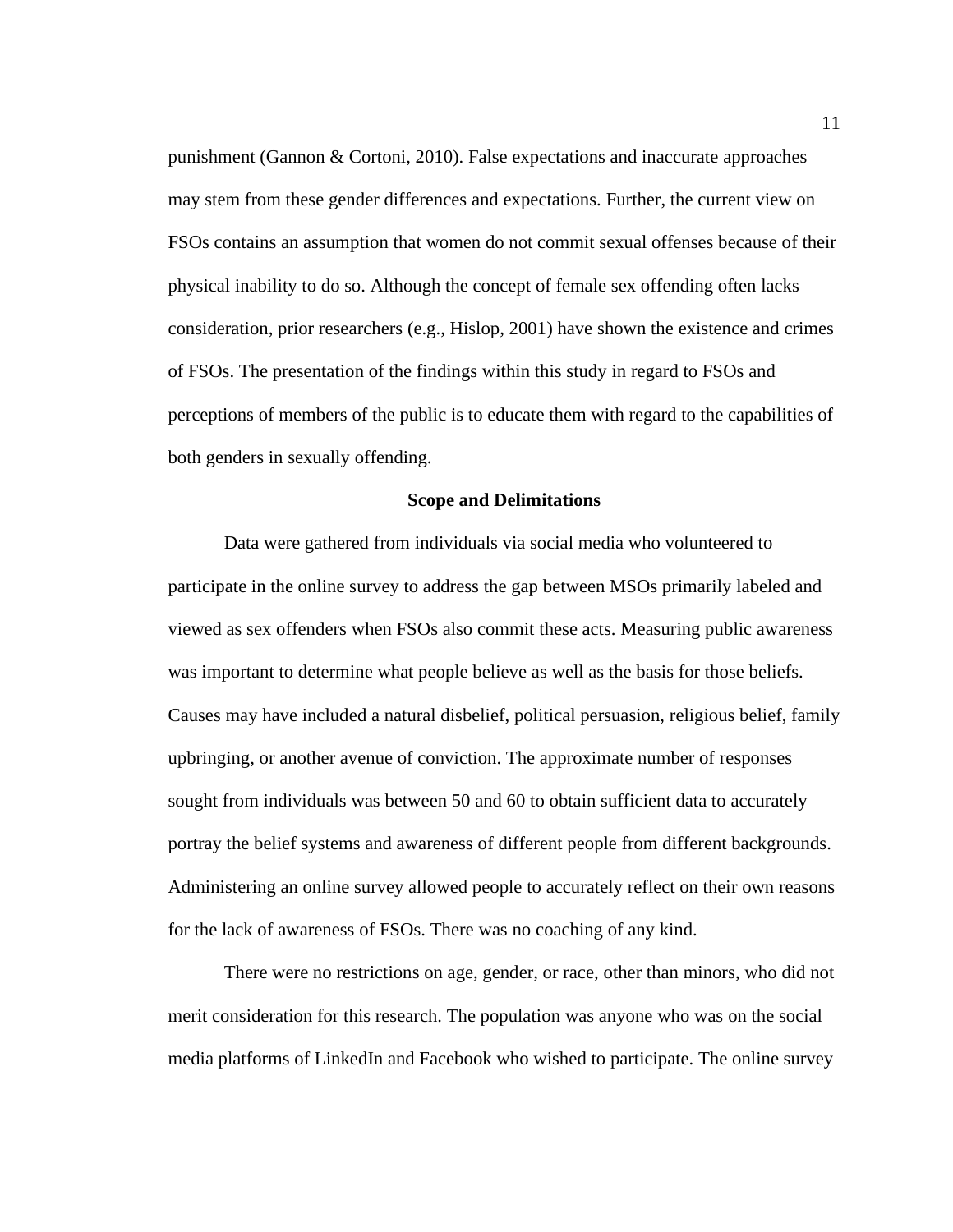included information on types of sex offenses committed by women, including forced assault, babysitter abuse, incestuous abuse, and dominant woman abuse (Hickey, 2016). The potential for generalizability in this study came in the form of participants not seeing FSOs the same as MSOs in the crimes they commit or even not seeing FSOs as being harmful.

### **Limitations**

<span id="page-26-0"></span>There is no anticipation of accessibility to pose a problem or concern; rather, the risk was with the credibility of the individuals completing the online survey. Participants may have biased opinions based on prior beliefs. In addition, it is possible that individuals unintentionally misrepresented what they were trying to convey when completing the online survey. A limitation may be participants' tendency to omit or alter information for fear they will appear as someone other than how they currently portray themselves. To mitigate bias in data collection, periodic checks were performed on the process to ensure a smooth execution from start to finish. Continuous self-evaluations were made to make any changes deemed necessary to reduce or eliminate limitations.

The only other way that internal validity can be disrupted is if participants did not answer questions, which means no responses would be garnered for those specific questions. Adhering to the intended 50 to 60 people helped to focus and collect enough data to substantiate the study and not influence the outcomes and conclusions. As far as generalizability goes, the target population are random members of the public who were willing to take the online survey, so the results may not be applicable to everyone due to some of the population not having access to the Internet due to circumstances or age.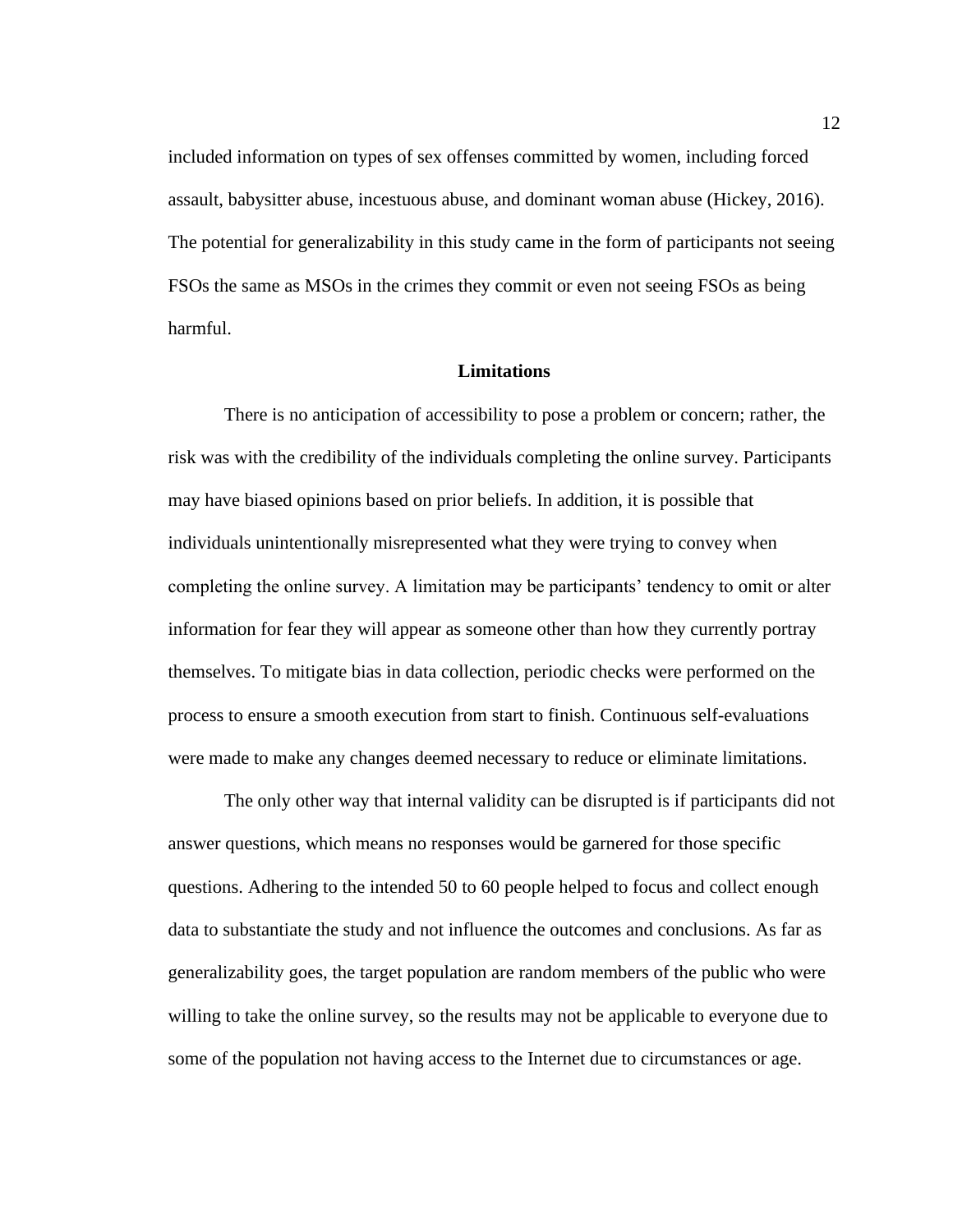#### **Significance**

<span id="page-27-0"></span>This study will contribute to sex offender research by examining public perceptions on FSOs. The objective was to determine why members of the public view FSOs differently than MSOs when both genders sexually offend in similar ways. The study's findings will help to illuminate the reasoning behind the public's views as well as why the law may deal with MSOs and FSOs differently (Devilly & Le Grand, 2015). The intent is to identify the factors that play a part in shaping these views.

The findings of this study will also show the different outlooks people have on gender with regard to sexual offense. In addition, the study may reveal a new way for members of the legal community to view FSOs and their crimes. Findings may also spotlight needed changes so FSOs can neither bypass punishment nor receive a lesser sentence than a male because of their gender. In comparison to MSOs, FSOs may not receive serious sentences and punishments due to how the public and members of the law view them as a group (Oliver & Holmes, 2015). Ideas for further research on this topic may include investigating why FSOs receive different treatment than MSOs for the type of offenses they commit (Devilly & Le Grand, 2015).

#### **Summary**

<span id="page-27-1"></span>Female sex offending is not a new phenomenon; it has been traced back to the 1930s when women committed sexual acts on children (Hislop, 2001). However, sexual offending by females does not receive the same attention or outrage as when males offend. The public may not be aware of FSOs, believing women do not have the genitalia needed to commit sexual assault or offense (Hislop, 2001). With the probability of this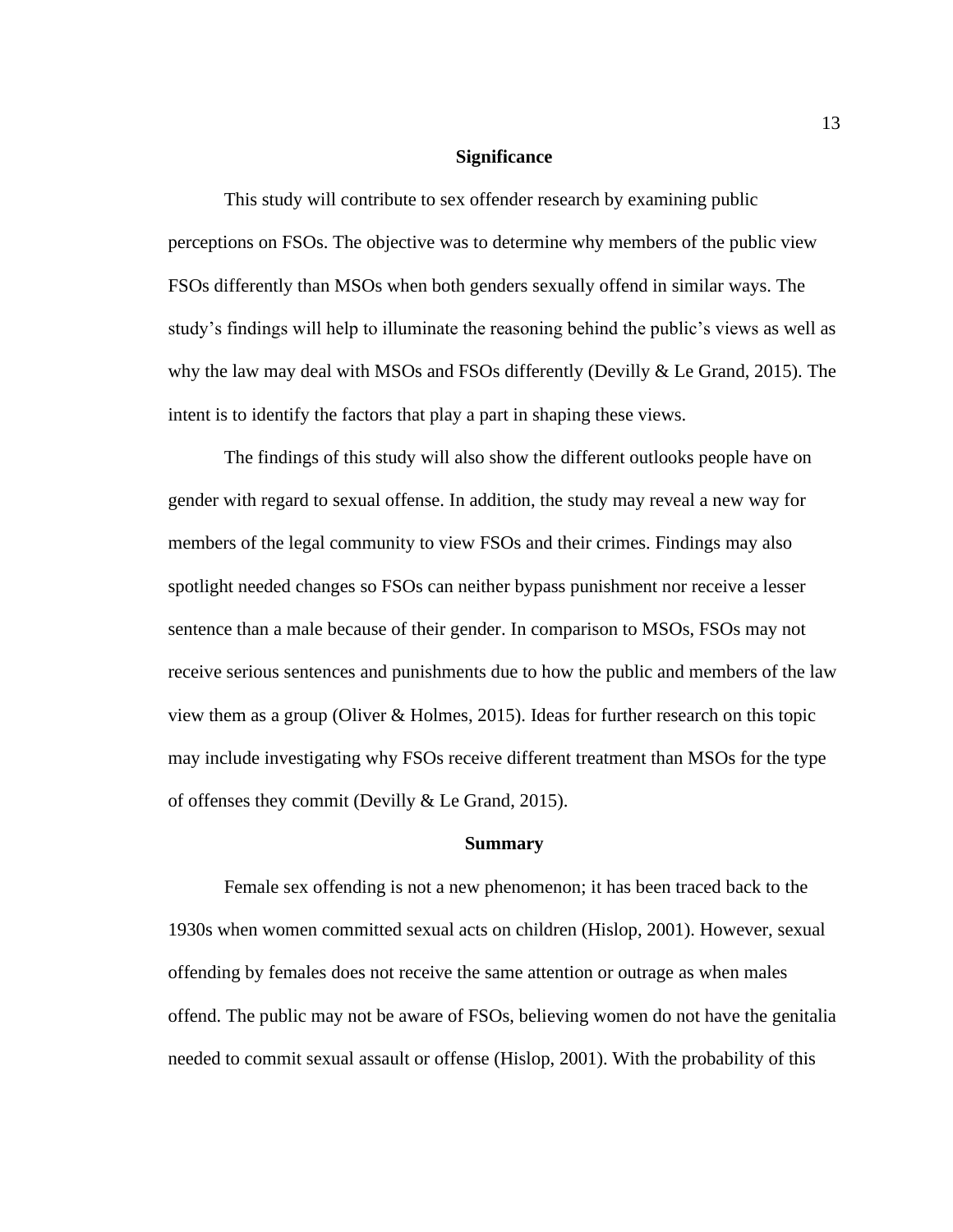subconscious stigma guiding the public, FSOs are often overlooked at great risk to the public. For example, if the offender is a mother, the abuse will continue based on the natural bond between mothers and children, as the children's loyalty may prevent them from reporting the act. When family members sexually encroach on young children, youths may believe what happens to them is normal because that is all they know (Hislop, 2001). Based on social learning theory, the children who are now adults may draw from their observations of this behavior and commit acts that are against the law (Bandura, 1977). This study was conducted to address the public's perception of FSOs and these potential reasons for committing sexual offenses. The next chapter covers a literature review on the topic.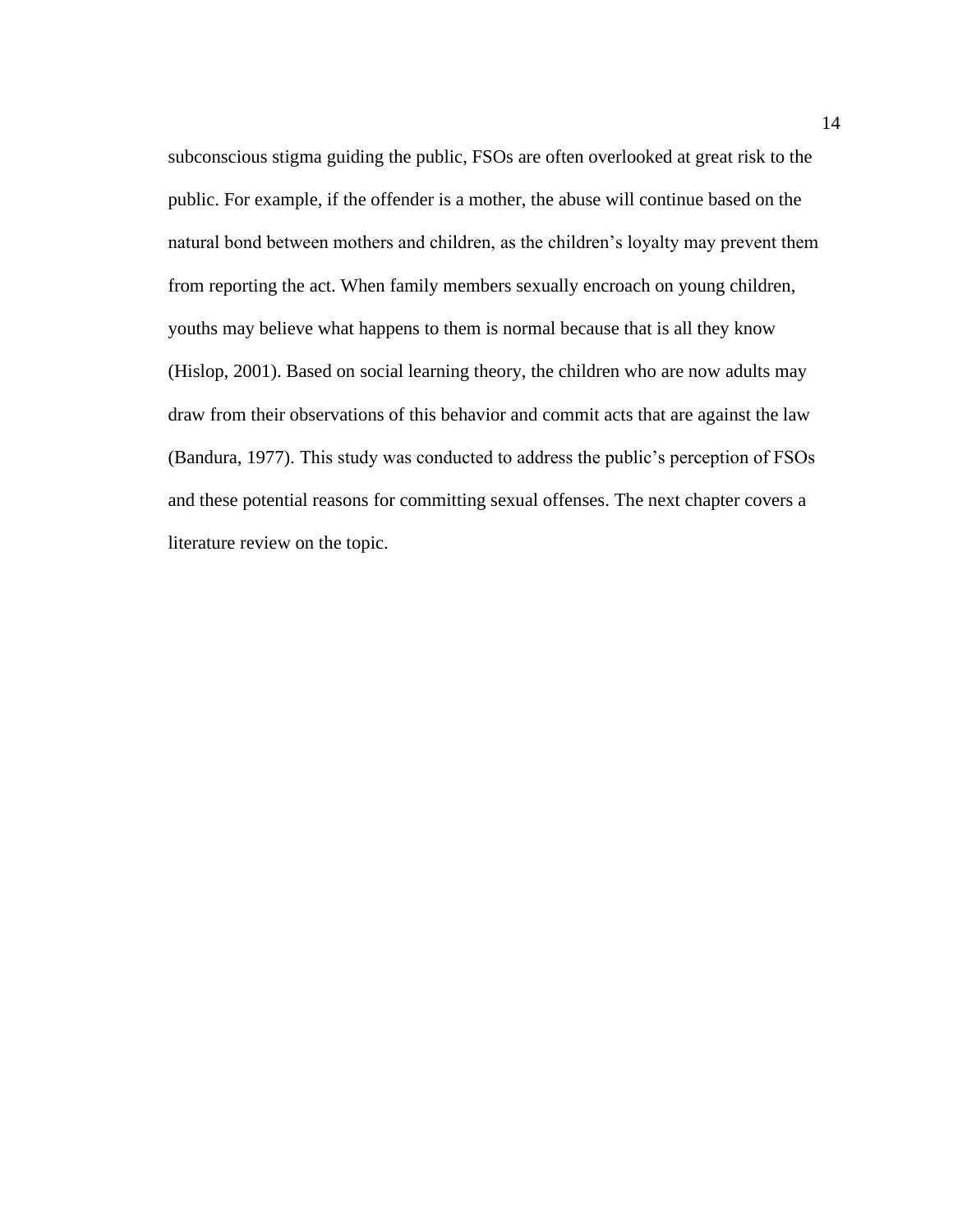#### Chapter 2: Literature Review

#### **Introduction**

<span id="page-29-1"></span><span id="page-29-0"></span>With sexual assaults and other related offenses growing across the United States, current researchers have investigated where the problem may occur. The purpose of this quantitative study was to examine differences in the public's perception of MSOs and FSOs as it relates to their crimes and differences in sentencing as well as what influences society to view females differently and the differential treatment in the courts (see Denov, 2016). Some people's thoughts and beliefs regarding viewing FSOs may stem from having little knowledge or awareness about FSOs (Hickey, 2016, p. 177). Biases or opinions may be one reason FSOs are not recognized or categorized in the same way MSOs are. There is a certain degree of understanding regarding sexual offenses, but people still expect sexual offenders to be male based on statistics showing that MSO cases have outweighed known FSO cases (BJS, 2000, p. 2).

Despite a lack of focus on FSOs, sex offenders, whether male or female, do not discriminate. No matter the age or gender of the victim, sexual offenses can occur, which pose a danger to the victims whether physical, mental, spiritual, or emotional. However, it is difficult to accurately gauge how much sexual offending has occurred in the last 10 to 20 years alone because a number of victims either underreport or do not report the offense. For instance, it is unknown how to capture sex offenders for crimes committed in the home without anyone reporting the act, and research is needed for identifying ways to identify offenders in the workplace when victims do not report the crimes for fear of losing their jobs. Identification and exposure of different types and classes of sex offenses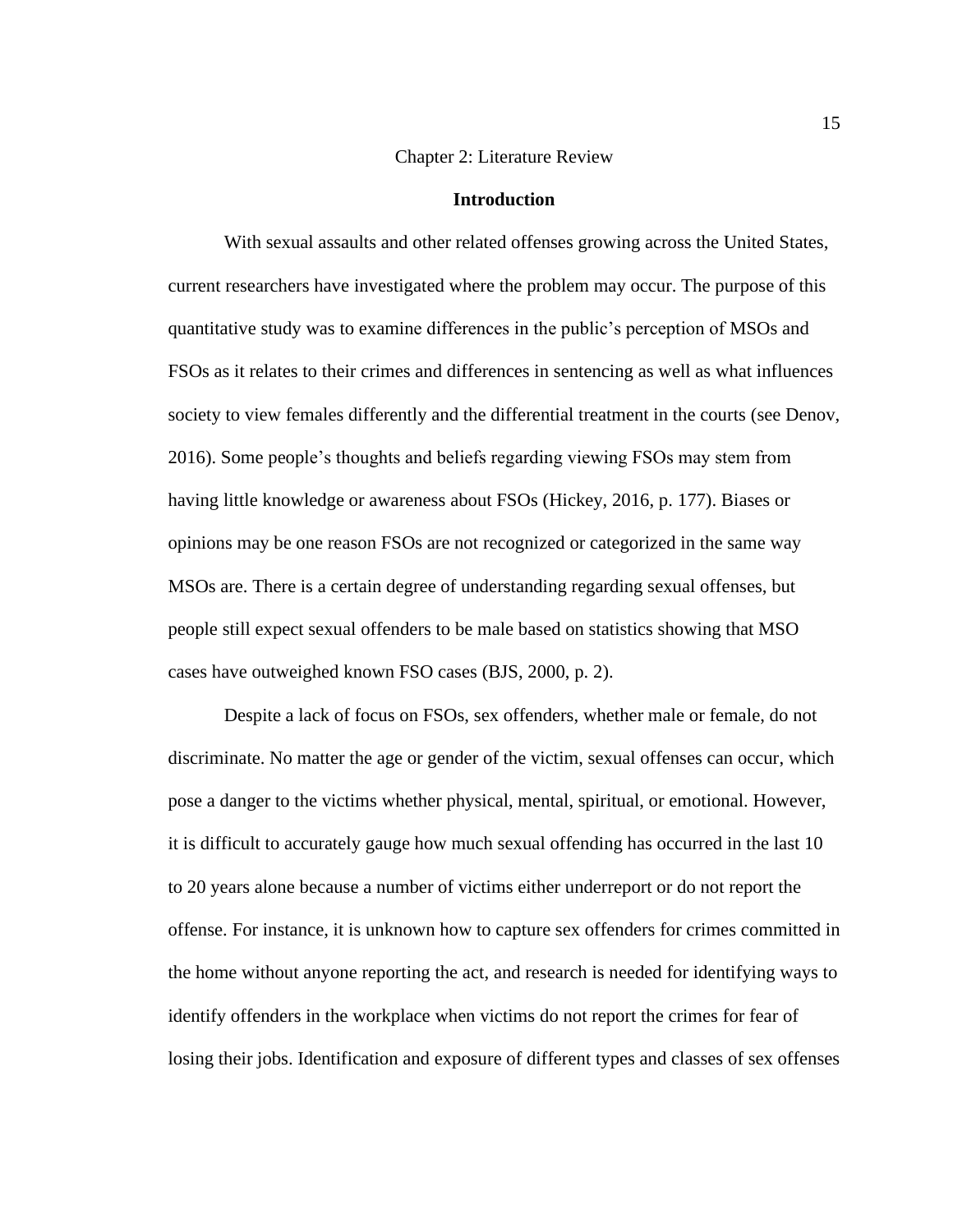may better indicate where the problem occurs and with what frequency. But the research that has been conducted on sexual offense rates have shown that between 1993 and 1997, females accounted for 10,000 (2.2%) of the 452,000 offenders who committed sexual assaults in the "violent crimes" category (BJS, 2000, p. 2). Between 1990 and 1996, a 119% increase occurred for females who raped or sexually assaulted their victims (BJS, 2000, p. 5). In 1990, there were 202 known female offenders, numbers that rose to 375 in 1992, and nearly doubled in 1994 at 630 (BJS, 2000, p. 5). In 1996, that number went down to 442; however, the percentage increase from 6 years prior was still notably high (BJS, 2000, p. 5). Between 1993 and 1997, one out of every 50 violent sexual offenders were female for acts including rape and sexual assault. In 1996, only one percent of all offenders sentenced to prison for rape and sexual assault were female (BJS, 2000, p. 10).

Both MSOs and FSOs pose risks to any community; however, public ignorance regarding the presence of, risks posed by, and opportunities and abilities of FSOs create unique risks due to unawareness. If the overall public perception of FSOs and their offenses were different, law enforcement and psychiatric treatment might be different (Denov, 2016, pp. 78-88, 114-115), with a change in outlook leading to an increase in FSO sentencing and punishment. Because the public's view of FSOs does not equate with how society views women, a shift in thinking is needed to align with reality (Hickey, 2016, p. 177). Major sections of this chapter include the strategy behind the search, the theoretical foundation for the study, and the literature review that was related to key variables and concepts.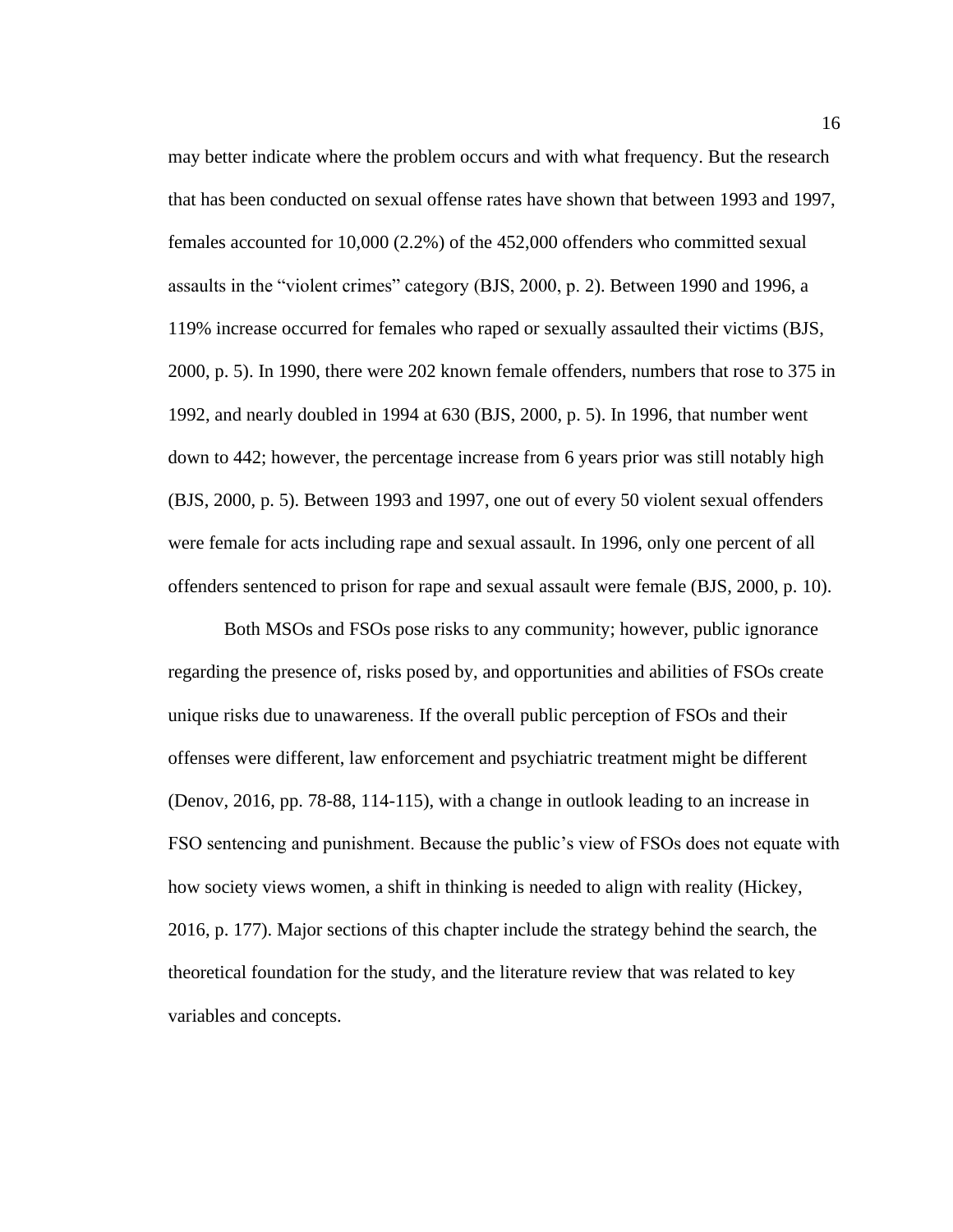#### **Literature Search Strategy**

<span id="page-31-0"></span>The strategy for the literature review involved accessing multiple platforms via local and national web-based libraries and search engines. Scholarly databases and multiple online college libraries also served as sources, including PsycINFO, PsycARTICLES, EBSCO, SAGE Journals, Springer, and the American Psychological Association. The primary means of searching was through Walden University's online library. The keywords used in the searches came from the title of the research topic, or words that branched off from those title words, which included *female sex offender, male sex offender, sex crime(s), public perception, sex offense awareness, sex offense exposure, sex offense perpetrator, female perpetrator, male perpetrator, sex abuse, sexual abuse, social learning theory, choice theory, rational choice theory, group offending, and childhood abuse*. Keyword searches occurred using different journals, vendors, and organizational providers. The incorporation of websites into the search generated information substantial enough to highlight examples of FSOs studied or researched before via the BJS. To obtain current research, the range of the publications was between 2013 and 2018. Some publications appeared prior to 2013, but they supported the theoretical framework by Albert Bandura and evidence of prior research about FSOs. Books further facilitated this literature review, with the majority published between 2013 and 2018.

Researchers have revealed evidence of law enforcement and psychiatric beliefs about FSOs (Denov, 2016, pp. 78-88, 111-125) but not necessarily the beliefs of the general public. This gap in research shows the need to investigate the public's perception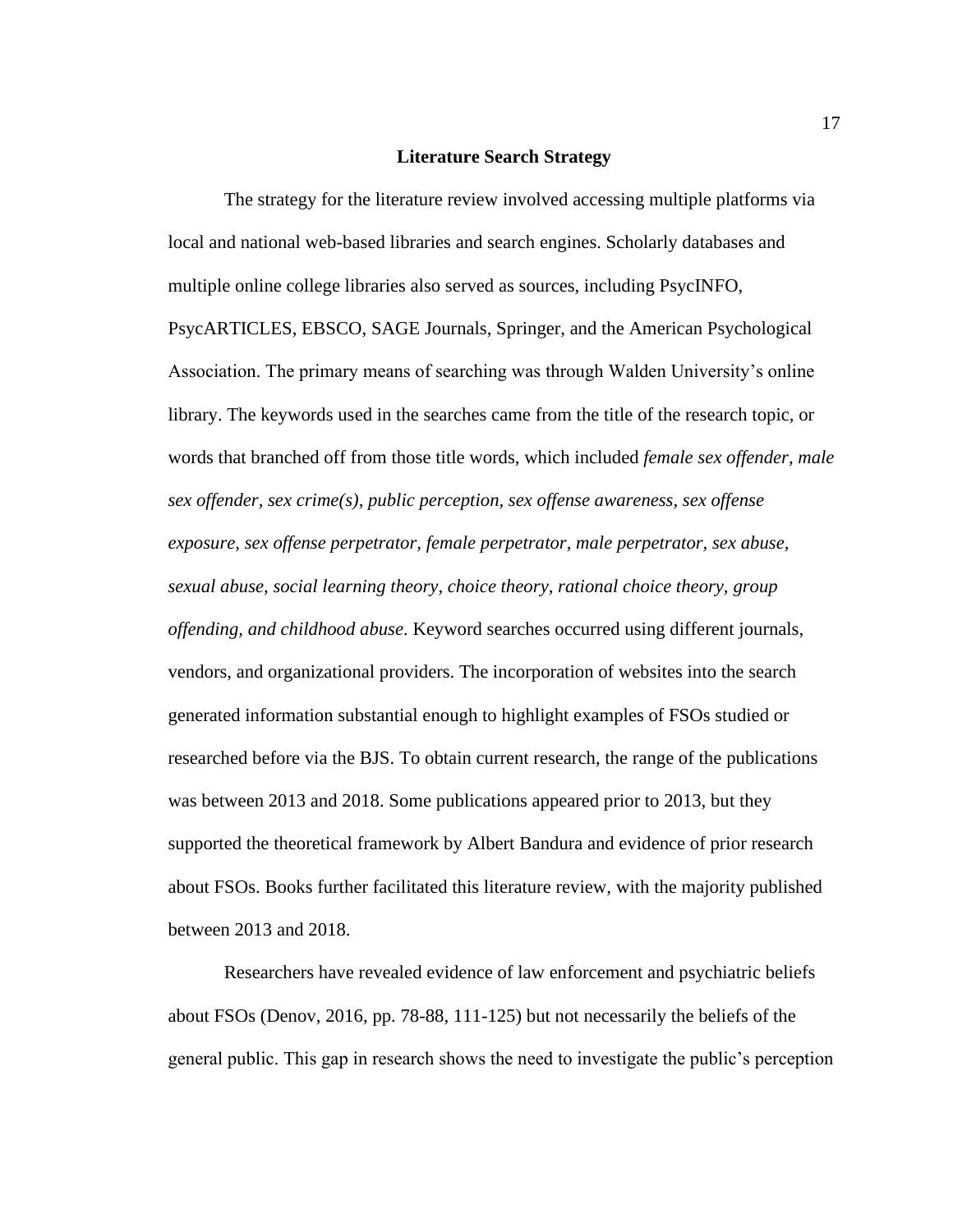of FSOs to ascertain why FSOs are treated differently. Additionally, an understanding of the public mindset and construct about why FSOs do not receive consideration is important (Denov, 2016, pp. 77-88). The literature supported the perceived gap in the research. It also supported which theory best fit the knowledge gap and the research method used to understand the public's mindset and perceptions. Sources used included websites, peer-reviewed journals, books, and reports on FSOs and MSOs; most of these offered scholarly views on FSOs. Although not all resources directly related to the public's perception of FSOs, they did highlight a concern about FSOs. The literature was centered around qualitative, quantitative, and mixed method approaches, from all different angles of prior sex offender associated articles.

#### **Theoretical Foundation**

<span id="page-32-0"></span>The ability to learn from others is an integral part of growing. However, when that learning has deviance attached to it, problems can arise. In his book *Social Learning Theory* (1977), Bandura stated that people are not driven by any type of inner force but more so by the external psychological influences coming in the form of personal and environmental interactions (pp. 11-12). Observations enable individuals to acquire knowledge and understanding so they can later replicate the behaviors, both consciously and unconsciously (Bandura, 1977, p. 12). Individuals also control and measure behavior replicated from others and subsequently exhibited on their own (Bandura, 1977, p. 13). Social learning theory explains human behavior and therefore is applicable to different facets of life, including the deviant side, such as crime. Thus, social learning theory can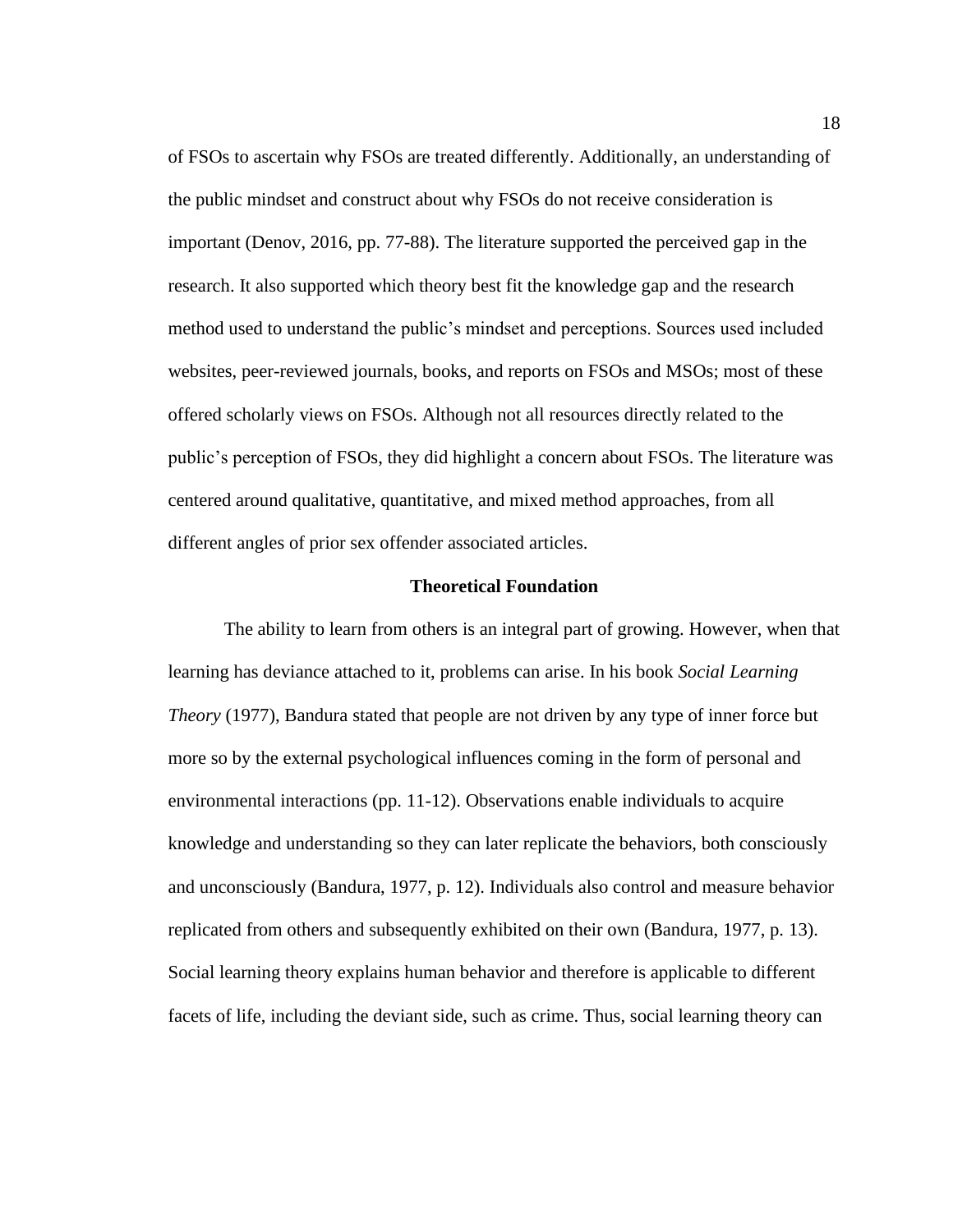answer questions about sexual offenses and why individuals commit them (Burton, 2012).

# **Literature Review Related to Key Variables and/or Concepts**

## <span id="page-33-1"></span><span id="page-33-0"></span>**History of Female Sex Offenders**

Records of female sex offending date back to the 1930s and 1940s, when reports of molestation between females and children appeared (Hislop, 2001, p. 29). The 1980s saw an increase in female sexual abuse reports, with research about FSO crimes not increasing significantly until the 1990s (Hislop, 2001). Documentation has continued but became less believable by many police officers and psychiatrists because of the mindset that males are sex offenders, not females, and because of the rarity of offenses on the female's part (Denov, 2016, pp. 78-88, 111-125). Police officers' and psychiatrists' negative opinions and comments regarding FSOs are unhelpful when dealing with issues directly related to females who sexually offend because it may affect the way they are treated/rehabilitated (Denov, 2016, pp. 78-88, 111-125).

Interest surrounding FSOs and behavior by the public has increased over time, leading to empirical studies (Hislop, 2001, pp. 29-30). But women abusers have not received serious consideration over the years, although the crimes received more attention in the 1990s than in the 1930s (Denov, 2016, pp. 78-88, 111-125; Hislop, 2001, pp. 29-30). Because of this lack of attention, many children's claims of sexual abuse by women went uninvestigated (Hislop, 2001, p. 30). As a result, many women, including mothers, babysitters, childcare workers, and more, went undetected, and if apprehended, did not receive the same attention as similar crimes committed by men (Hislop, 2001,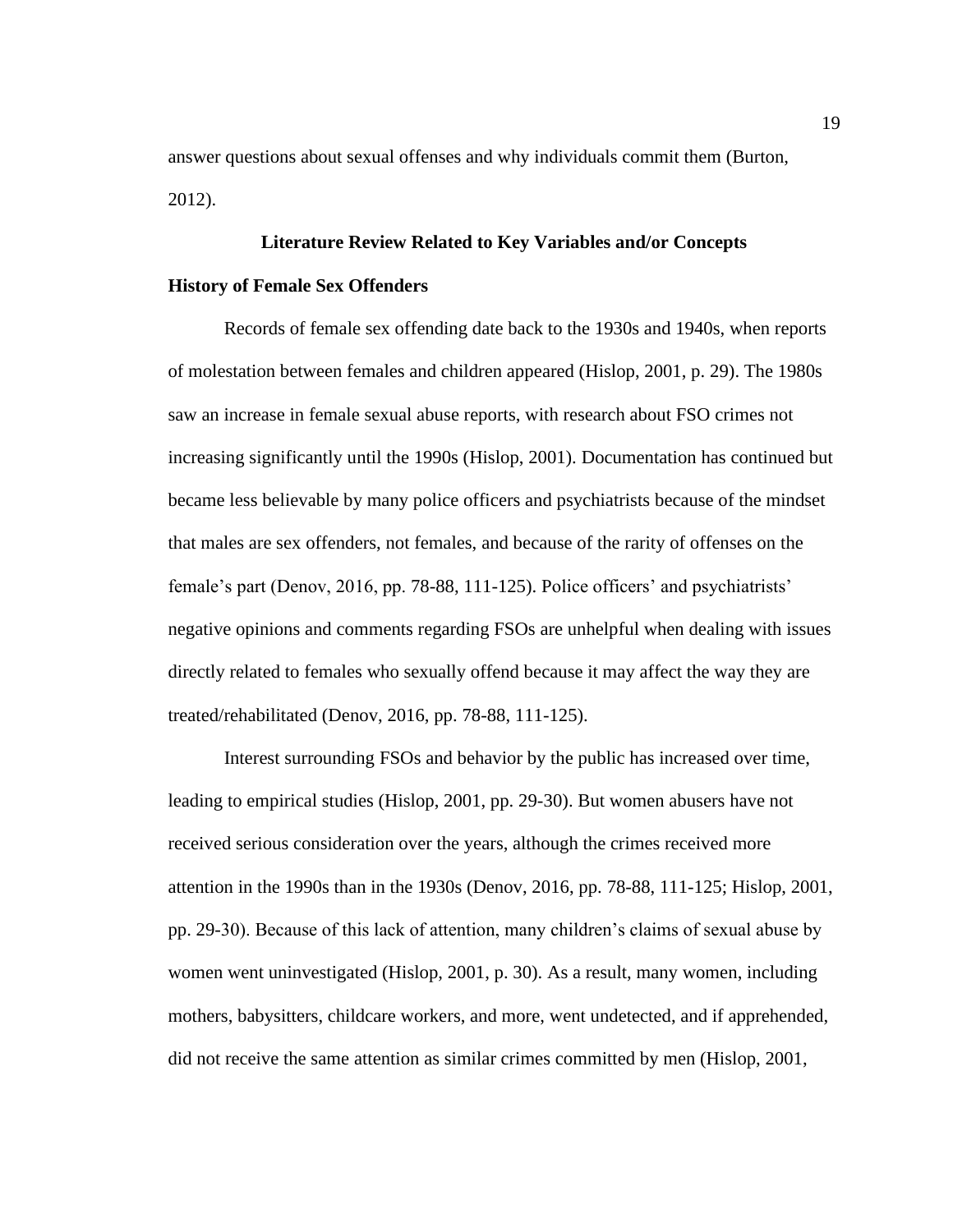p. 30). For example, in a 1983 interview of 930 women led by Diana Russell regarding childhood sexual abuse by family members, only 18 women said they reported the abuse (Hislop, 2001, p. 31; Russell, 1983). Without fully knowing how often FSOs have committed sex crimes, especially in the decades prior, many people show a lack of belief when faced with the topic. Just having the words "female" and "sex offender" next to one another brings about questions and comments indicating disbelief.

#### <span id="page-34-0"></span>**Identifying Female Sex Offenders**

FSOs do not have a definitive path or methodology to becoming sex offenders or abusers, often making them difficult to detect. A woman who sexually abuses children or experienced abuse as a child has not necessarily come from a broken or bad home. Some cases include FSOs who abused children, personally suffered abuse as children, or came from highly abusive homes; however, the causality of FSOs includes more than a line of experiences and exposure to sex crimes. FSOs come from both normal and broken homes and struggle with mental health issues, environmental effects, and other problems (Gillespie et al., 2014; Kramer, 2017, pp. 26-27).

Additionally, many people have an inaccurate view of FSOs, who may be aunts; different caretaker types, such as mothers, grandmothers, and babysitters; sisters; and teachers (Duncan, 2010, p. 141; Hislop, 2001, pp. 73, 79, 92-93). The victims' description of FSOs gives rise to rethinking the view of them. Mothers and close friends or neighbors who abused are perceived as dark, evil, and brutal (Kramer, 2017, p. 125). As the victims matured, the view became more distinct and emotions played a part in describing their experiences. Mothers are the nurturers, the givers, the helpers, the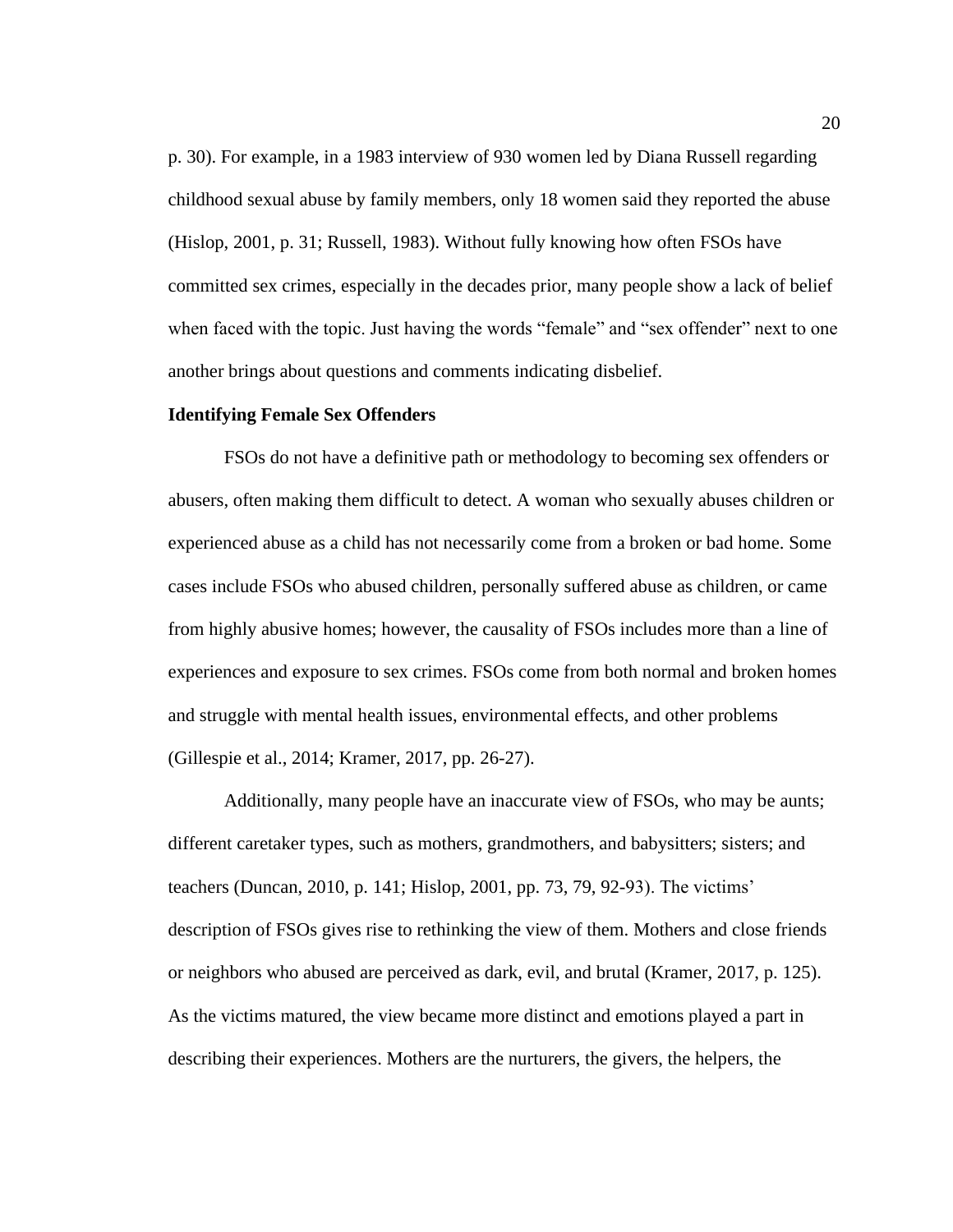examples, and the teachers, among many other roles. When women commit crimes against their own or other children, it violates these perceptions and descriptions (Gannon & Cortoni, 2010, p. 166). Reality replaces the expected outlook of motherhood with disrepute, which can shock the children, close friends, and family. Thus, stereotypes of motherhood may prevent acknowledging FSOs, which is why many incidents go unreported. For example, in one incident, a man had continuous sexual relations with his mother for approximately 17 years while he was growing up and into his early 20s and had a simultaneous relationship with his sister for a longer period of time into his years of retirement, as early conditioning made him view the FSOs' actions as harmless and normal (Hislop, 2001, p. 92-93). Despite some mothers and stepmothers being a focal point of this kind of crime, the actions of aunts, grandmothers, and great-grandmothers have come into question as well (Hislop, 2001, pp. 11, 92). Research has reported on children as young as 4 years of age being abused by their grandmothers and greatgrandmothers, which highlights the fact that age is not a discriminator in these crimes (Hislop, 2001). Being a caretaker of some kind holds certain responsibilities, and FSOs use these responsibilities to disguise their sexual acts (Hislop, 2001, p. 11). Children who have negative experiences growing up with their offender may not go through healthy elements of growth (Hislop, 2001, p. 115).

Another type of caretaker is a babysitter, someone who has full care of the child until the parents return home. Cases include some babysitters sexual abusing on children as young as 5 years of age (Hislop, 2001, p. 80). In one account, a boy sexually abused by his babysitter later became another victim through the mother of the child he was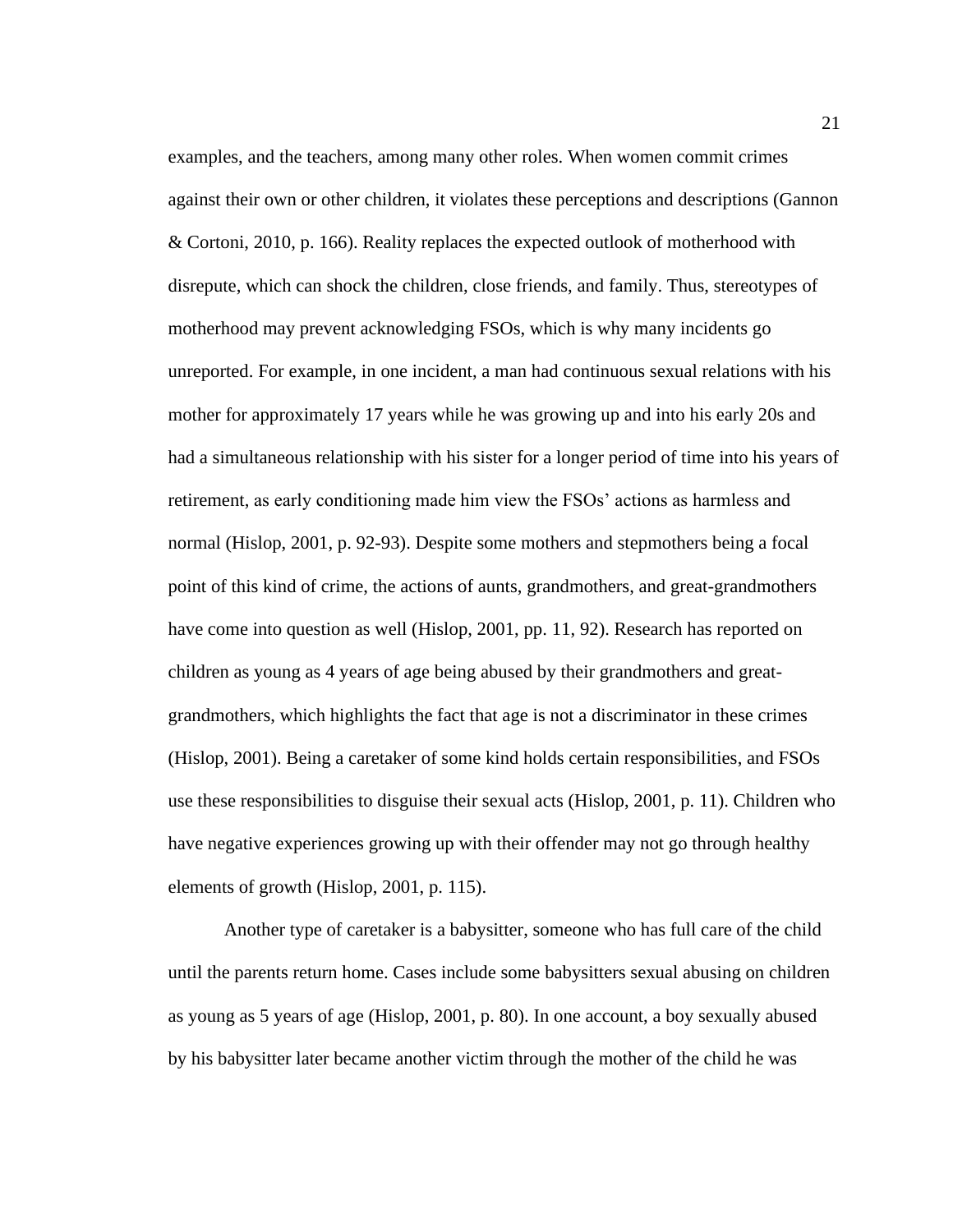babysitting (Hislop, 2001, p. 80). Sexual abuse at the hands of a babysitter is not necessarily abusive in nature but can come from the isolation babysitters and their victims have until the parents return. This time period is when curiosity can settle in (Gannon & Cortoni, 2010, p. 149). Although daycare workers are not specifically babysitters, they fall into the realm of caretaker due to the nature of their job. Both babysitters and daycare providers have the potential to sexually abuse children in different ways, which include digital penetration and fondling of the vaginal area and breasts/chest (Denov, 2016, p. 80, 115).

The proper roles traditionally played by each type of caretaker diminishes because the sexual gratification masks the true relationship in which children feel neither abandoned nor betrayed (Gannon & Cortoni, 2010, pp. 166-167). Different parts of the caretaker's identity or role decrease because of the sexual gratification (whether sexual, romantic, or through beatings), which rises in importance above all else for these women (Gannon & Cortoni, 2010, p. 166; Hislop, 2001, p. 13; Johnson, 2008, p. 134; Kramer, 2017, pp. 27-28). According to Department of Justice's National Sex Offender registry, 60% of sexual acts or abuse against children are not family members, but the child knows the person; 30% are family members; and 10% are unknown to the child (U.S. Department of Justice, n.d.). Within these numbers, 67% are adult offenders and 23% are minors (U.S. Department of Justice, n.d.).

Along with caretakers, other cases of FSOs include professionals such as teachers, female police officers, ministers and members of the clergy, and nuns (Denov, 2016, pp. 132, 134; Duncan, 2010, p. 119; Hislop, 2001, p. 13), who may beat the children in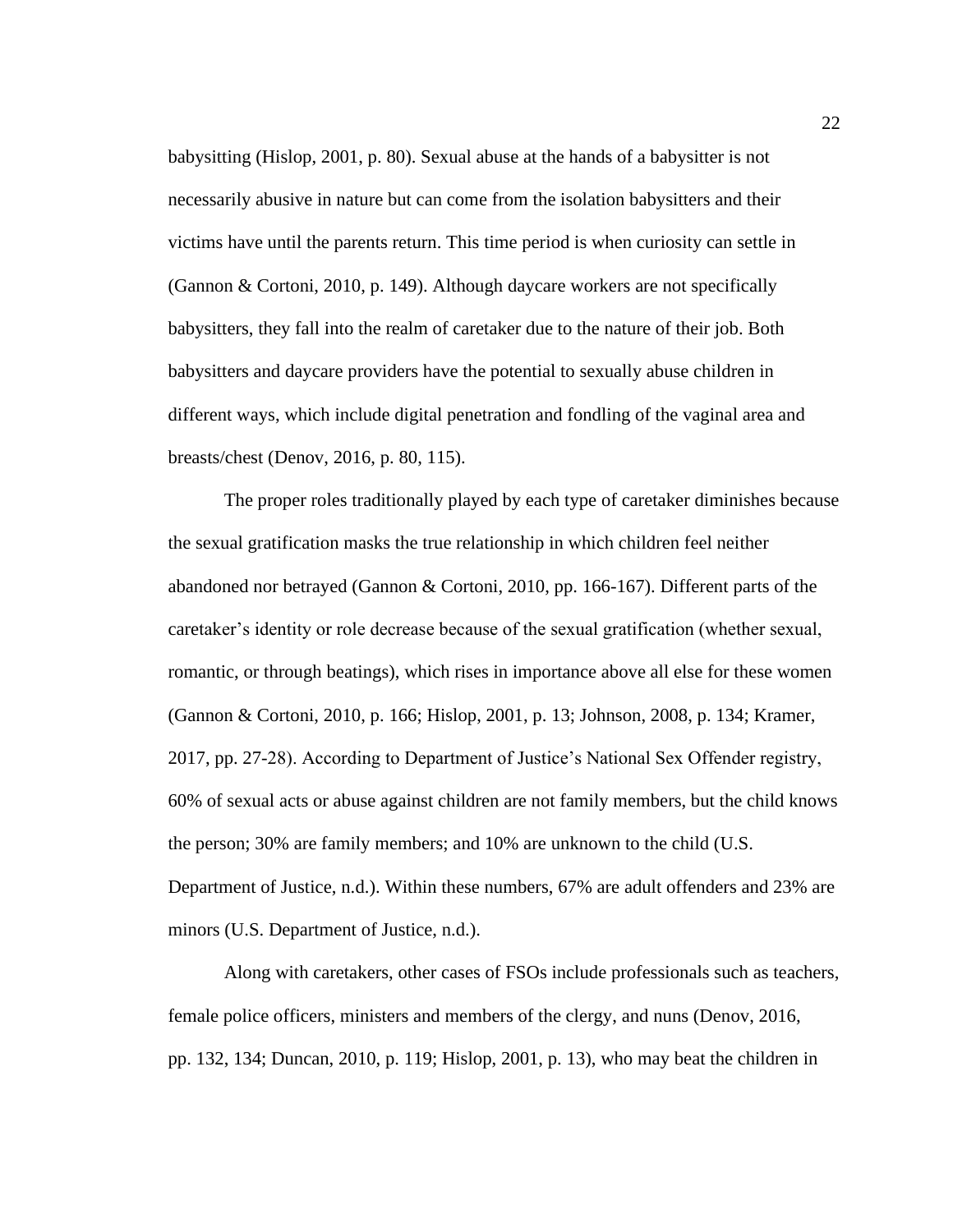their charge for the sole purpose of sexual gratification (Hislop, 2001, p. 13). However, beating a victim for sexual gratification is not always the case, as found in Johnson's (2008) book *From Teacher to Lover*. The teacher–student relationship sometimes stems from romantic motives rather than sexual ones (Johnson, 2008, p. 36). Despite public beliefs about this kind of relationship, teachers may fall into the category of FSO due to the position they hold over the child and the power they have within that position (Gannon & Cortoni, 2010, p. 34). Not all FSOs are predatory in nature, but all still target sexual gratification in some way, shape, or form (Hislop, 2001, p. 13; Johnson, 2008, p. 134; Kramer, 2017, p. 27-28; Socia & Harris, 2016, p. 380). Further, to avoid the label of FSO, female offenders will mimic MSOs and deny any type or form of sexual abuse (Duncan, 2010, p. 143). This rationale enables them to become comfortable in explaining what happened, despite it being sexual abuse. This foundation may be their way coping with their crimes because they have already conditioned themselves to act this way.

### **Typologies of Female Sex Offenders**

Sex offender typologies could include behavior, personality, or trends of symbolism. In his book *Serial Murderers and Their Victims*, Hickey (2016) presented typologies that now help identify more offenses instead of only looking at the obvious way's females may offend. Some examples of these typologies are forced assault, babysitter abuse, incestuous abuse, dominant women abuse, teacher–lovers, predisposed child molesters, male-coerced sexual offenders, experimenter exploiter, psychologically disturbed, subtle abuse mother molester, seductive abuse mother molester, humiliation offender, overt sexual abuse offender, heterosexual nurturers, noncriminal homosexual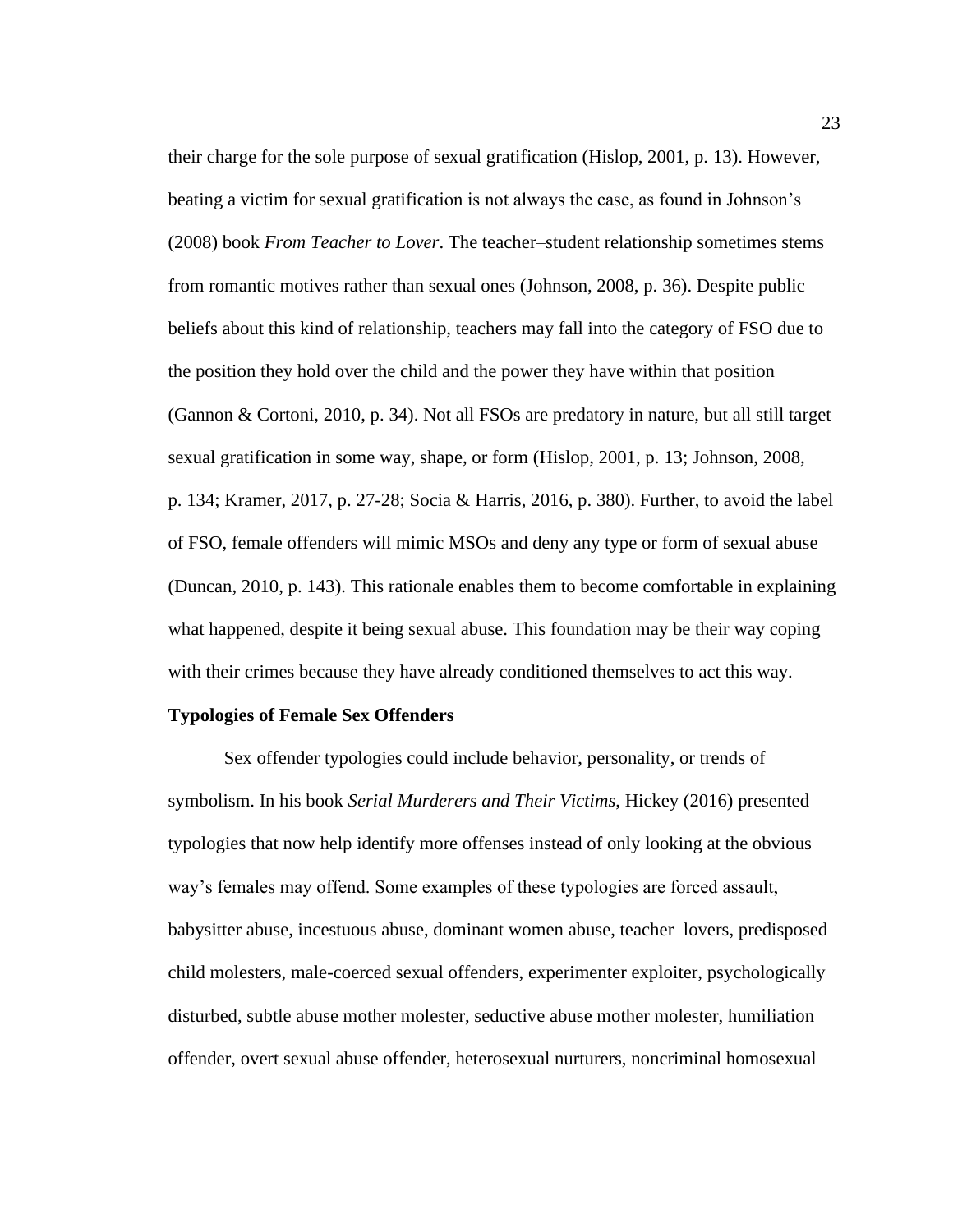offenders, female sexual predators, young adult child exploiters, homosexual criminals, and aggressive homosexual offenders (Hickey, 2016, pp. 176-177; Kramer, 2017, p. 27).

Experts have defined these typologies over the years, which helped them form a better understanding of what the individual FSO's mindset is when she commits the sex crimes (Hickey, 2016, pp. 176-177). Teacher–lovers tend to be female instructors who believe what they are doing is not harmful but helpful as a "sexual educator" of some kind (Hickey, 2016, pp. 176-177; Kramer, 2017, p. 26). The belief remains despite both building a relationship with the minor student and committing sex crimes in private. As attraction forms, the pursuit starts, and then the teacher gains fulfillment through accomplishing the goal/task she set by fulfilling her sexual fantasies/dreams and those she believes the student may have of her. There is another belief that the relationship is more about romance than sex (Johnson, 2008). Though teacher–lovers are not necessarily predatory in nature, their behavior includes illegal sexual acts based on current laws and policies against relationships between teachers and minor students, who usually range between 13 and 17 years of age (Hickey, 2016, pp. 176-177).

Women falling into the predisposed child molester typology have their own way of dealing with their emotions in the present and sometimes the future (Hickey, 2016, pp. 176-177). They feel the only way of finding stability within their emotions are by molesting children (Hickey, 2016, pp. 176-177). The predisposed child molester commonly acts with a view, and self-drive, for sexual intimacy with a child/children, which is due to having a history of abuse and addiction themselves (Hickey, 2016, pp. 176-177). The typology of male-coerced sexual offenders involves female individuals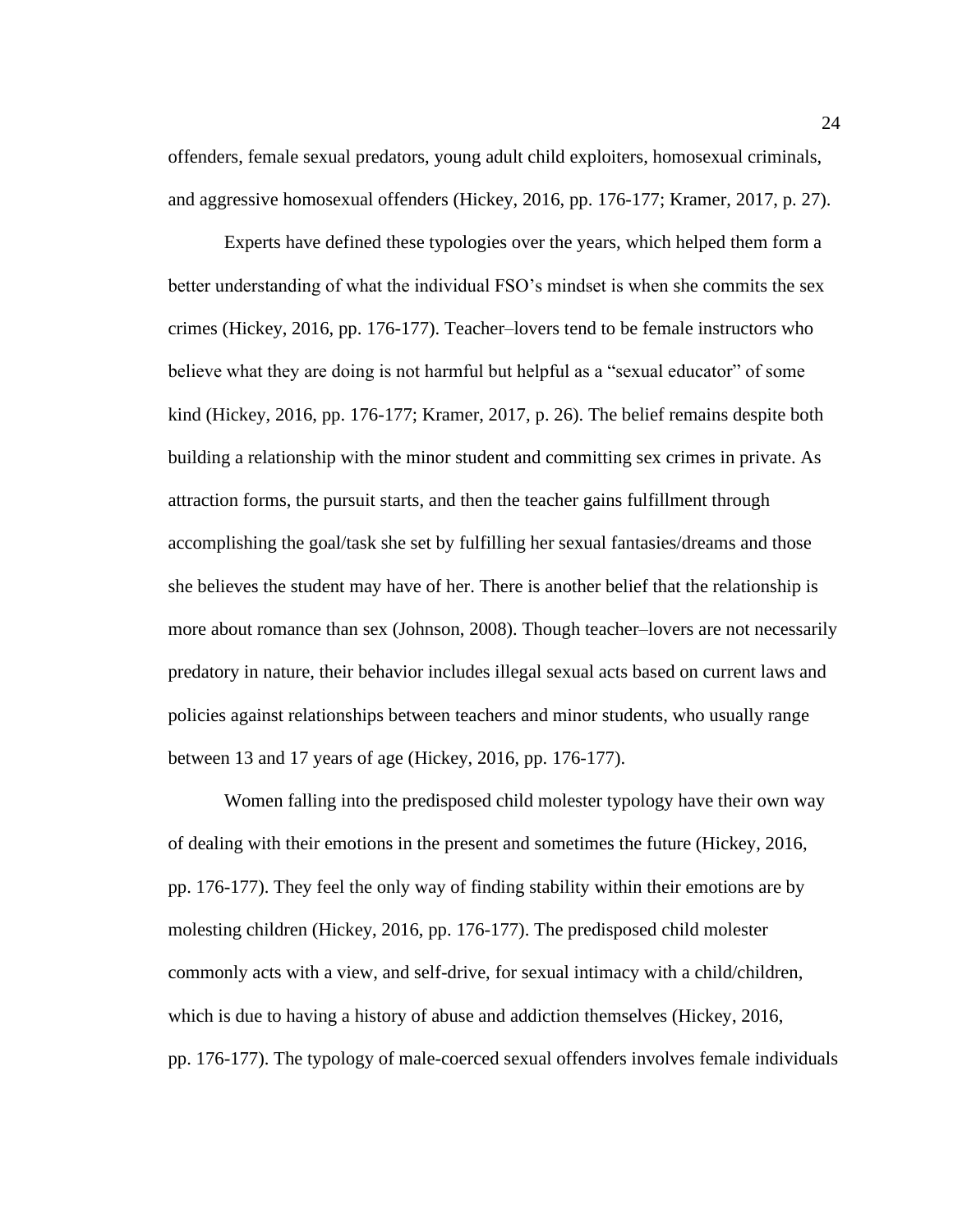who show patterns of abuse in their past (Hickey, 2016, pp. 176-177). These FSOs often assist their partner or husband in sexually abusing not just any minor, but their own children as well, even initiating the abuse (Hickey, 2016, pp. 176-177; Kramer, 2017, p. 27).

Although trends within each typology are not definitive, sometimes uncommon outcomes occur. For instance, in the typology of male coercion, the female may be the one doing the coercing. However, this does not rule out the male still participating in some way. A sense of worthlessness for both the male and female abuser(s) may be present due to a history of abuse at the hands of family members when he/she was growing up. Females are the dominant gender in this typology, where sexual aggression fuels the drive to commit the crime (Kramer, 2017, p. 27).

The experimenter exploiter normally is at an age where she experiments with her sexuality, but finds an easy target as a victim: normally a male in preschool or grade school (Hickey, 2016, pp. 176-177). The typology of the psychologically disturbed abuser includes the FSO having problems controlling their own impulses, specifically those related to their own libido (Hickey, 2016, pp. 176-177). Some of these typologies may overlap with each other due to the difficulty in generating a category involving only one type of sex offender. Some FSOs cross over into another category because they cannot find what normally attracts them.

Other areas of FSO typology for categorization purposes come from Kramer (2017, pp. 27-28), who outlined more subsections based upon her research. These included males accompanied–rejected/revengeful, heterosexual nurturers, noncriminal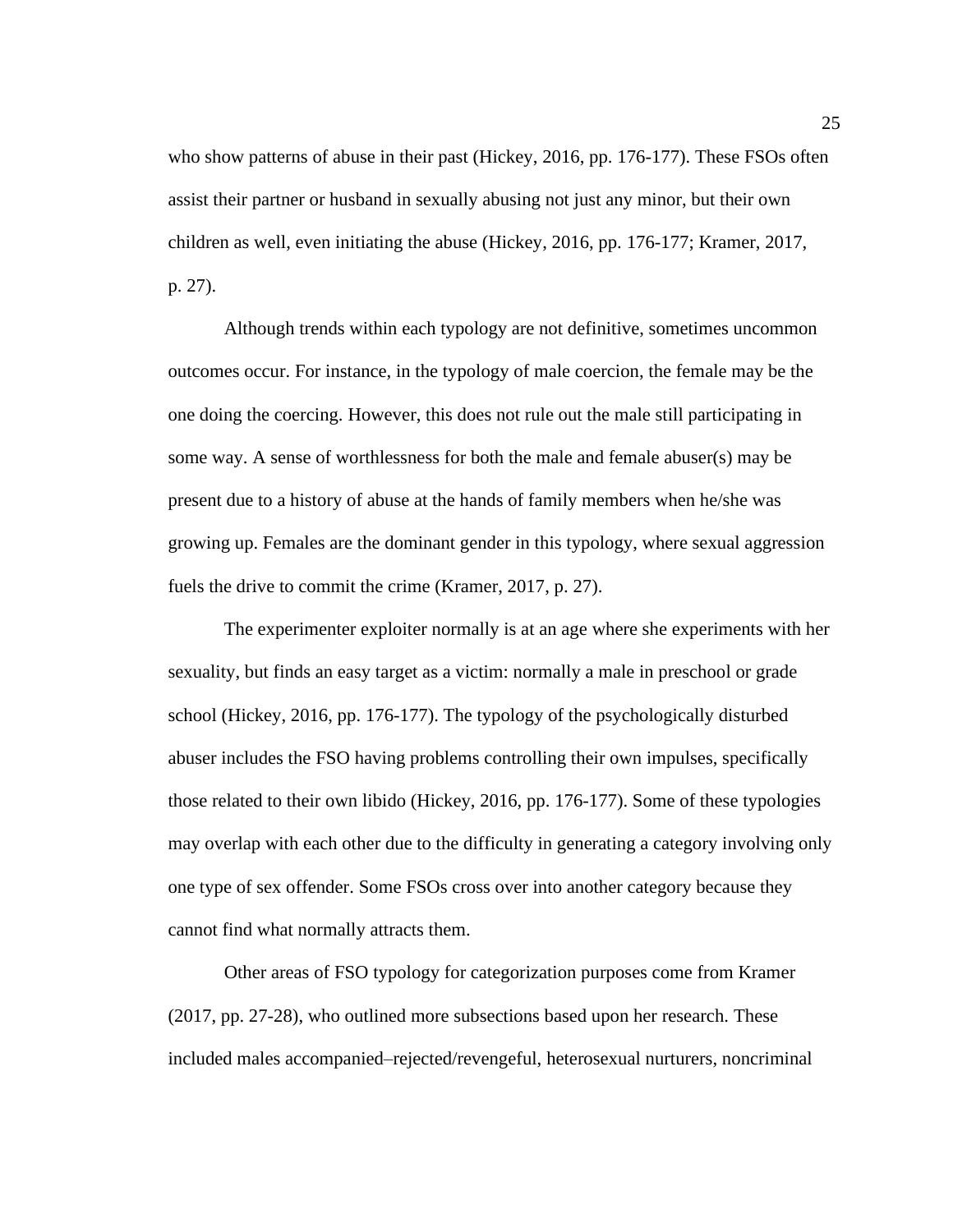homosexual offenders, young adult child exploiters, homosexual criminals, aggressive homosexual offenders, criminally limited hebephiles, criminally prone hebephiles, young adult child molesters, high-risk chronic offenders, older nonhabitual offenders, and homosexual child molesters (Kramer, 2017, p.28). The author provided a large breakdown of typologies with some sub typologies featuring very specific elements.

The typologies of male coerced and male accompanied–rejected/revengeful have close ties to one another because the FSO is not necessarily forced by a male, but reacting through jealousy or anger (Kramer, 2017, p. 27). Heterosexual nurturers are closely related to the teacher–lover type due to the target victim being the grade school aged male (Kramer, 2017, p. 28). Noncriminal homosexual offenders target only females around the grade/middle school age, as well, with an average of 13 years of age (Kramer, 2017, p. 28).

The young adult child exploiters category has some of the youngest victims because the offenders target kindergarteners that have an approximate age of 7 years but do not seek a specific gender (Kramer, 2017, p. 28). Homosexual criminals do not necessarily target victims for self-gratification, but instead focus on making money through prostitution (Kramer, 2017, p. 28). The aggressive homosexual offender type targets an older age category of female victims, with a median age of 31 years (Kramer, 2017, p. 28). These typologies allow for more specific categorization to fit closely to offenders' behaviors and crimes (Kramer, 2017). Kramer (2017, p. 28) referenced these typologies as identified by both Vandiver and Kercher (2004) and Sandler and Freeman (2007). Both studies were similar but performed in different parts of the United States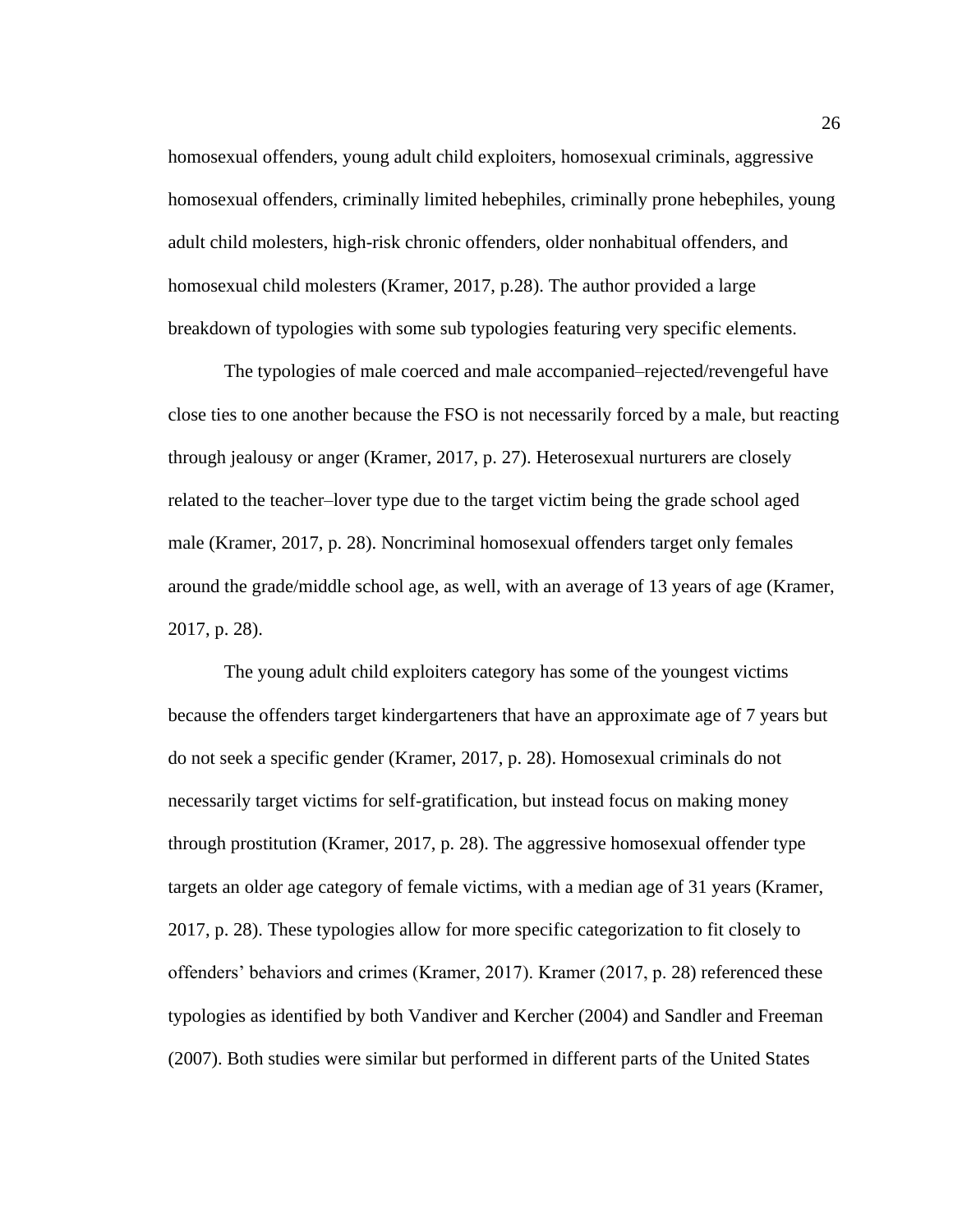(Kramer, 2017, p. 28). The typologies of criminally limited and criminally prone hebephiles are grade school aged targets, specifically between 11 and 14 years old (Kramer, 2017, p. 28). The difference between these two typologies is the rate of arrest (Kramer, 2017, p. 28).

High-risk chronic offenders, arrested considerably more often than other types of offenders, target female children of all ages (Kramer, 2017, p. 28). Older nonhabitual offenders have committed a sex crime and been forced to register as a sex offender, but have not reoffended since the arrest (Kramer, 2017, p. 28). The last typology is the homosexual child molester who solely target females younger in age and younger than the offender (Kramer, 2017, p. 28).

Gillespie et al. (2014) compared solo FSOs and FSOs who worked with someone else as a co-offender. Although they assessed only two populations, they helped highlight some of the reasons an individual may offend (Gillespie et al., 2014). The researchers found mental health and environmental issues as personal factors for both populations in this study; therefore, these same issues may play a part in other typologies. Victims can be family members, prepubescent or postpubescent children (either gender), those in a specific age range (with the victim usually considerably younger than the offender), of a specific gender, or selected for self-gratification, or someone else's gratification (Kramer, 2017, pp. 27-28).

## **Types of Sexual Acts Performed by Female Sex Offenders**

Abuse comes in many forms, with FSOs having performed all kinds of sex acts, in every form possible, on victims who are sometimes too young to know what is going on.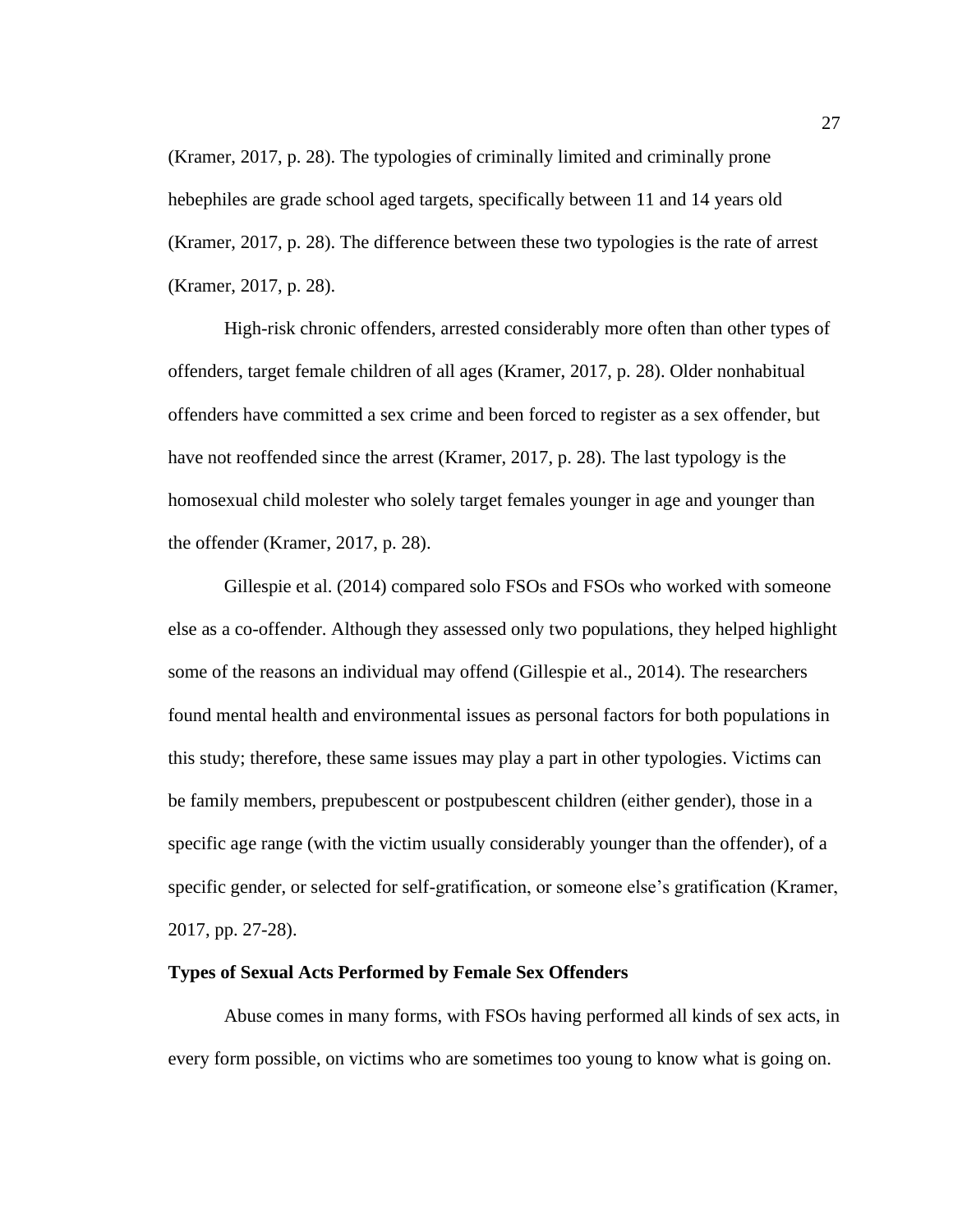FSOs' sexual acts range from sexually forcing an object into the victim, engaging in sexual intercourse, vaginal and anal penetration, or masturbation (Hislop, 2001, pp. 11- 13; Kramer, 2017, p. 107). FSOs have participated in fondling their victims (genitals, anus, and breasts); oral and manual stimulation of the genitals, anus, and breast(s); exhibitionism; voyeurism; the touching of genitals (minus the penetration); and a simulated version of sexual intercourse (Hislop, 2001, p. 12; Kramer, 2017, p. 107). In some cases, FSOs force the victim to perform such acts on the offender (Hislop, 2001, pp. 12-13). Digital penetration occurs among FSOs, too, but offenders also use alternate means of sexual satisfaction (Hislop, 2001, pp. 12-13). Evidence shows children have been penetrated with objects deemed dangerous (Hislop, 2001, pp. 12-13), including:

sticks, candles, knives, metal toys, a crucifix, a toothbrush, crochet needles, lit matches or candles, a bottle brush, a knife handle, a plunger handle, a whiskey bottle, a knitting needle, a potato masher, a bath brush, pencils, lit cigarettes, coat hangers, an ice pick, thorny rose stems, surgical knives, hair rollers, keys, light bulbs, hairbrushes, fruits and vegetables, wooden spoons, religious medals, goldfish, vacuum cleaner parts, dildos, and vibrators. (Hislop, 2001, p. 12)

Hislop reported on one instance of sexual abuse of a child where a metal screw was used (Hislop, 2001, p. 12). FSOs have also sexually rubbed their genitals against the offender (Hislop, 2001, p. 13). Examples of aggressive sexual abuse by FSOs include forcing the victim to do something to the FSO or the FSO acting with excessive pressure or force, which may cause added harm to the victim (Duncan, 2010, p. 78; Hislop, 2001,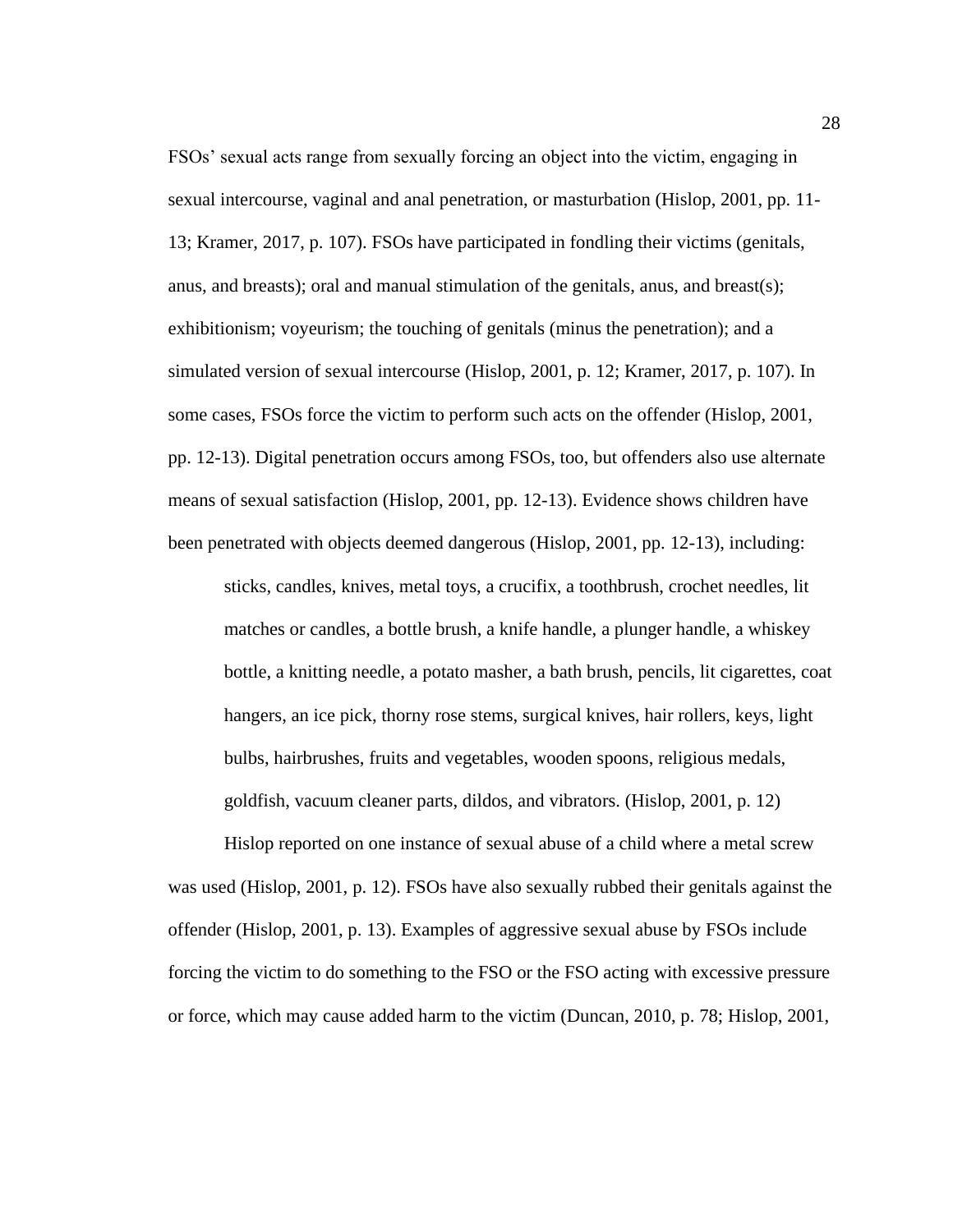p. 13; Russell, Doan, & King, 2017). The aggression can come from the FSO who is trying to get back at a specific person or a type of person (Duncan, 2010, p. 78).

# **Prevalence of Female Sex Offending**

Stemple, Flores, and Meyer (2017, p. 303) cited research showing evidence of FSOs committing sexual acts against men at a high rate between 2010 and 2012. The Center for Disease Control found, over a 12-month period, both men and women reported similar numbers for sexual acts committed against them where consent was not given. Most of the men reported they were assaulted by females (Stemple et al., 2017, p. 303). Young (2017) discussed a 2010 survey performed by Stemple et al. in which the researchers evidenced approximately 4.5 million men were made by women to commit a sex crime, specifically some form of forced penetration on their victim (Young, 2017). In addition, Stemple et al. found 79.2% of aggressors were women (Young, 2017), a number that dropped to 43.6% two years later. Young also highlighted evidence from Stemple et al. regarding a 2014 study in which 284 men and boys had been forced into sexual intercourse. With only 5% of offenders reported as being male, 95% were presumed to be female (Young, 2017). Therefore, the issues of FSOs and their crimes are not just found in academia, but in the media, as well.

Public opinion fosters a general stereotype of women playing a role where they are nice, caring, and rather harmless; however, FSOs shatter this stereotype as evidenced by these statistics and studies (Young, 2017). Sexual assaults and other sex crimes committed by FSOs are not rare. Despite the problems arising from the prevalence of reported FSOs, one of the main issues is the barriers that keep from people trying to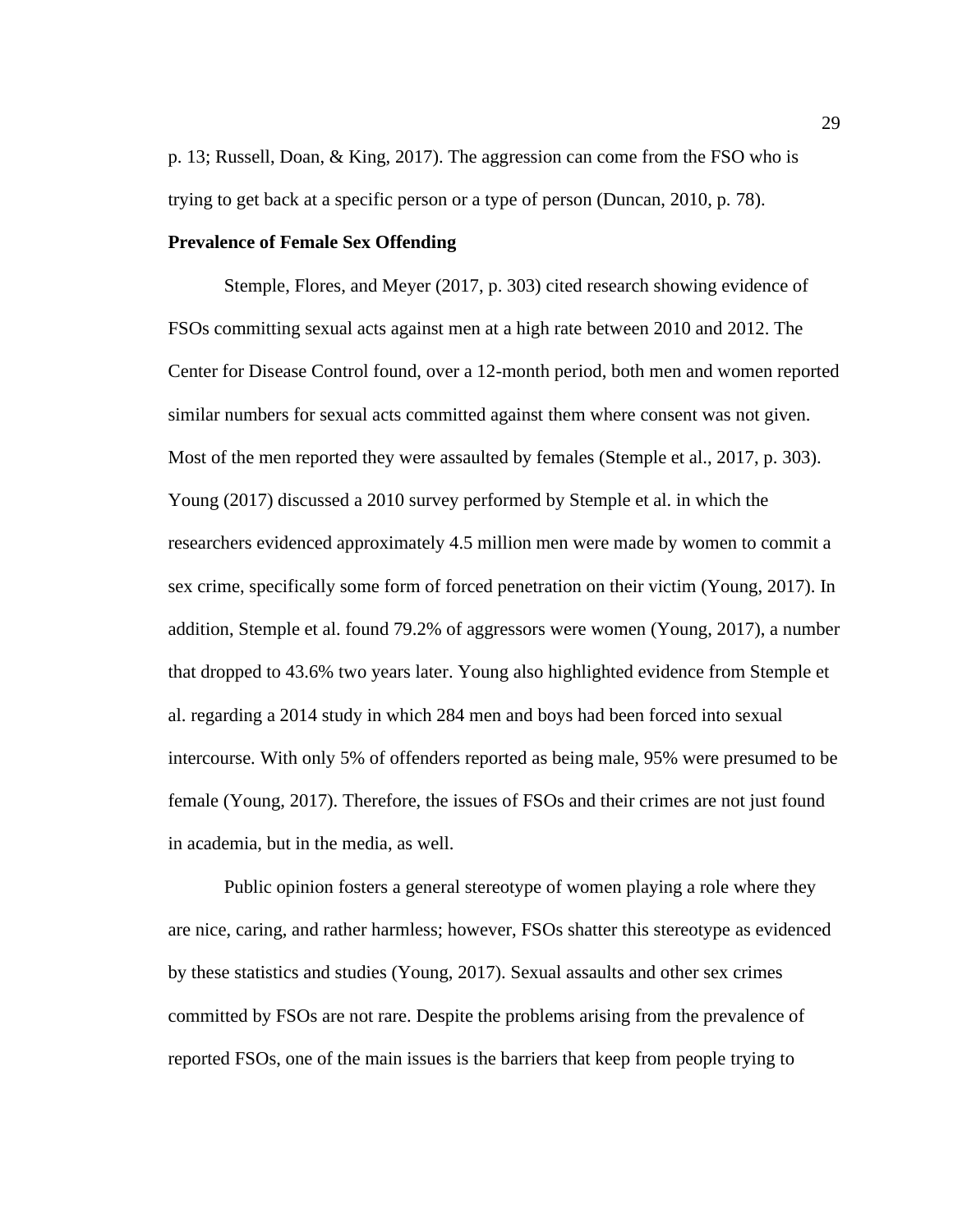report offenses (Australian Institute of Family Services [AIFS], 2014). Because FSO studies are somewhat new and narrow in scope, trying to outline the prevalence of FSOs with any accuracy is problematic (AIFS, 2014).

Researchers in five countries have reported credible statistics regarding FSOs: Canada, the US, the UK (England and Wales), Australia, and New Zealand (AIFS, 2014). Some barriers found within the reporting process included fear, shame, and uncertainty (AIFS, 2014). Across those five regions, between 2001 and 2004, 23% of sexual assault cases involved females (AIFS, 2014). In Australia, between 2011 and 2012, women committed 45 out of the 2,875 sexual offenses (AIFS, 2014). In 2001, the National Incident-Based Reporting System reported, 3.1% of all sex offenders that year were females (AIFS, 2014). During a tri-nation study across the US, UK, and Canada, between 1.2% and 8% of people charged for sexual offenses were women (AIFS, 2014).

For the same countries, between 1.5% and 4% of those who offended against children were females (AIFS, 2014). During a 2011 research study in the UK, FSOs made up approximately 2,085 of the 12,268 (17%) reported calls to a helpline for children (AIFS, 2014). A 2005 research study conducted by Dube, Anda, Whitfield, Brown, Felitti, Dong, and Giles, centered on child sexual abuse in San Diego (Dube et al, 2005). The study showed that approximately 497 of 1,276 incidents included FSOs in some capacity, who either acted alone or with an MSO performing the abuse/act on a male child (AIFS, 2014). Even when female children were the victims, approximately 129 incidents out of 2,310 included FSOs either acting alone or with an MSO (AIFS, 2014).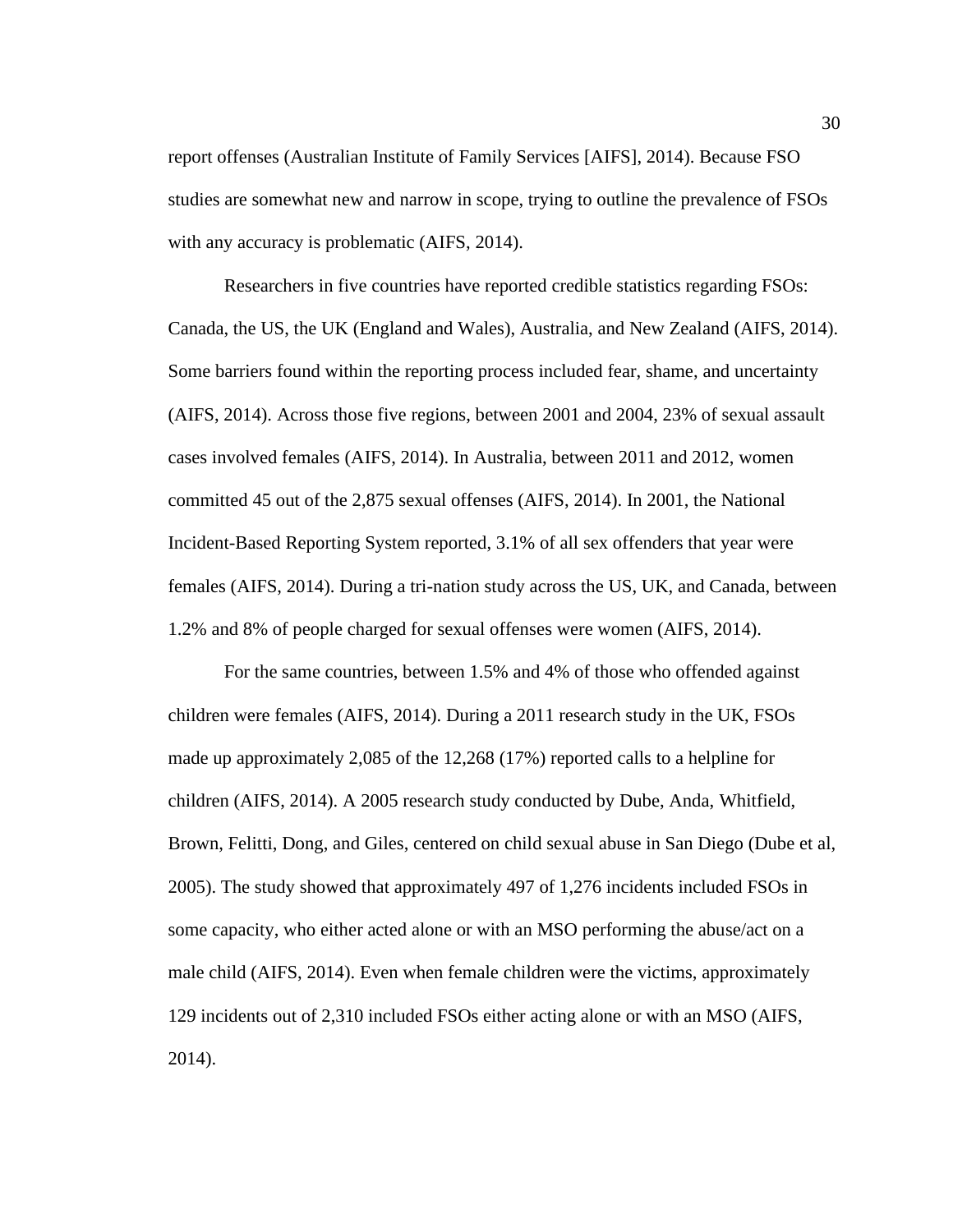# **Comparison of Male and Female Sex Offenders**

In comparison, MSOs and FSOs are more similar than expected. In "An Incident-Based Comparison of Female and Male Sexual Offenders," Williams and Bierie (2015, pp. 237-238) highlighted key similarities between MSOs and FSOs prior to becoming offenders and when they become offenders. In their study, the researchers found both MSOs and FSOs suffered the same kinds of abuse as children, received similar psychological diagnoses, had some involvement in drugs and crime, and featured similar histories. This comparison shows no matter what gender the offender is, their histories and backgrounds are similar in nature and lead to comparable outcomes later in life (Williams & Bierie, 2015, pp. 237-238).

Differences in the nature of the crimes committed between MSOs and FSOs exist, but all actions nonetheless fall under the umbrella of "sex crimes." However, a history of violence within a relationship and rape is more common in FSOs than MSOs (Williams & Bierie, 2015, pp. 237-238). In a study performed by Peters (2008), she found that both MSOs and FSOs abuse their victims in similar ways, with the most popular avenues for abuse being fondling the genitals of their victim (Williams & Bierie, 2015, pp. 237-238). Similar acts occur when MSOs and FSOs physically abuse. When MSOs physically offend, they are more involved with anal and oral intercourse with their victims; whereas FSOs still perform similar sexual acts to MSOs, but they substitute for objects to commit the act of penetration (Williams & Bierie, 2015, pp. 237-238).

Coercion and exploitation are common strategies for MSOs and FSOs seeking victims for sexual gratification (Williams & Bierie, 2015, pp. 237-238). Out of all sex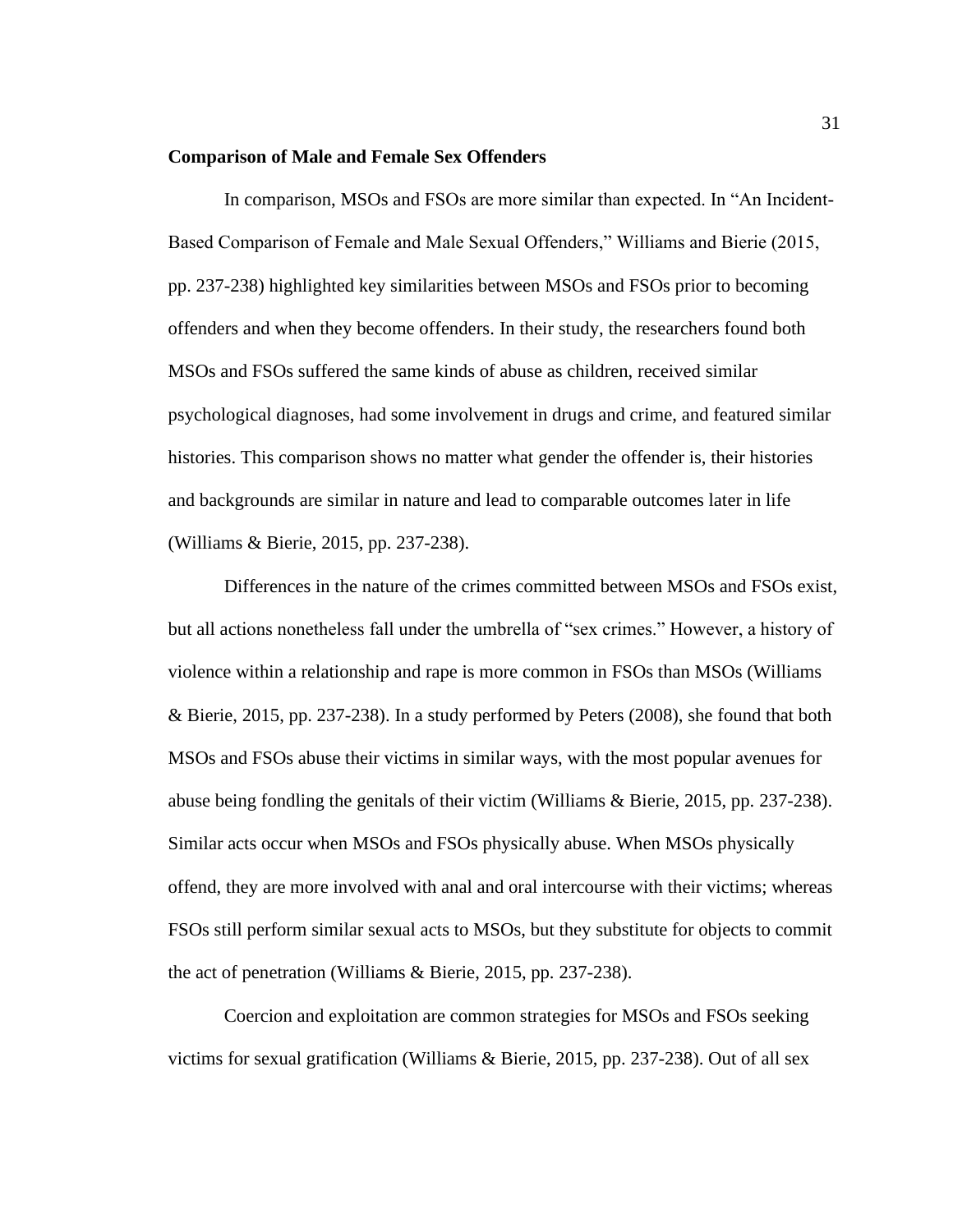offenders housed in the criminal justice system, approximately 93% are male and 17% are female (Freeman & Sandler, 2008, p. 1395). Apart from the criminal aspects, the peer group setting, the lack of employment, and the relationships between family members contribute to both MSOs' and FSOs' criminal lifestyles (Freeman & Sandler, 2008, p. 1395). Even so, females may have more issues directing them to sexually offend, including depression, self-esteem problems, and being a victim themselves (Freeman & Sandler, 2008, p. 1395). Freeman and Sandler noted a 1991 comparative study consisting of 75 MSOs and 65 FSOs who committed sexual crimes against children (Freeman & Sandler, 2008, pp. 1395-1396). The results showed each gender would target the opposite gender and commit similar sex crimes on their victims (Freeman & Sandler, 2008, pp. 1395-1396).

Differences exist in reporting past abuse for MSOs versus FSOs. MSOs were not as likely to report any kind parental abuse, but FSOs would (Freeman & Sandler, 2008, pp. 1395-1396). In addition, the psychological and sexual aspects of both MSOs and FSOs are similar, with differences between the two groups that included age, current educational level, and other similar things encompassing an average person's life (Freeman & Sandler, 2008, pp. 1395-1396). The researchers also showed female sexual offenses increased 7% over a three-year period, concluding that despite males being the offender in most cases, females committed a large number of sexual offenses as well (Freeman & Sandler, 2008, p. 1410).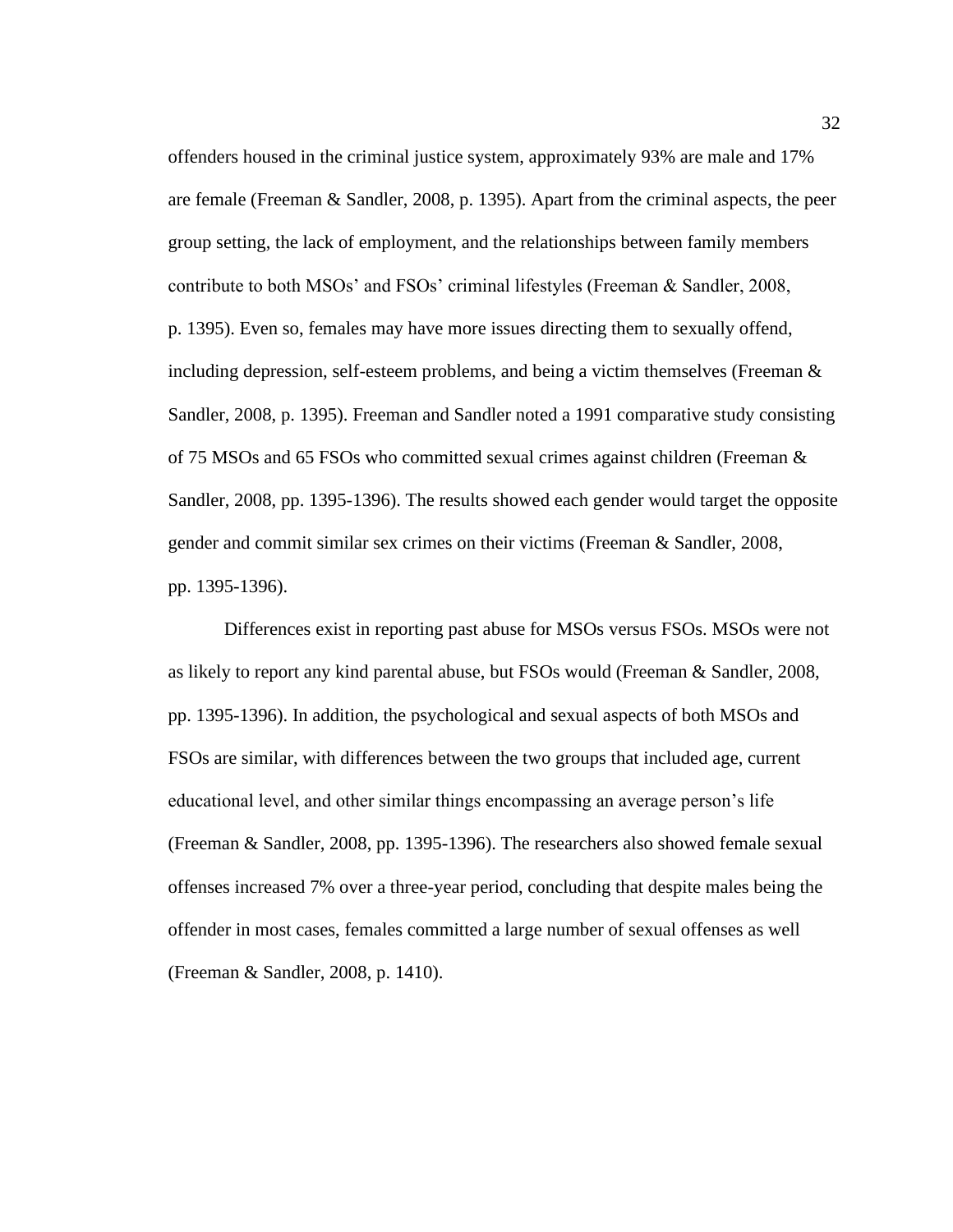# **Female Sex Offender Sentencing by the Courts**

When the court system must sentence an individual for crimes committed against people, property, or the government, they weigh the elements of the crime along with any other additional information on behavior and intent. When the courts sentence MSOs, the decision follows a definitive pattern of the length of incarceration, along with any factors after prison, such as mandatory treatment. For FSOs committing the same or similar sex crimes or having been involved with the MSO, sentencing does not follow the same pattern, thus illustrating the need for change.

A comparison of MSOs and FSOs may lead to an understanding on why the sentencing is different (Cairns, 2012). Cairns wrote about gender bias as it pertains to sentencing teachers who commit sex crimes against their students, despite such acts being consensual in some cases. The following examples display how sentencing can be different between genders.

Sexual encounters both inside and outside the classroom took place between a female teacher, Mary Beth Haglin, and a male student, on several occasions (Cairns, 2012; Zilber, Wilkinson, & Farberov, 2017). Although the teacher faced up to 5 years in prison, she received only a 90-day jail term (Cairns, 2012; Zilber et al., 2017). In another example, a female teacher named Michelle Preston engaged in sex with multiple students, receiving only 36 months of probation and required to register as a sex offender (Cairns, 2012; Quigley, 2011). As long as Preston did not violate the terms of her 36-month parole, the courts would clear her record as if she never committed a sex crime (Cairns,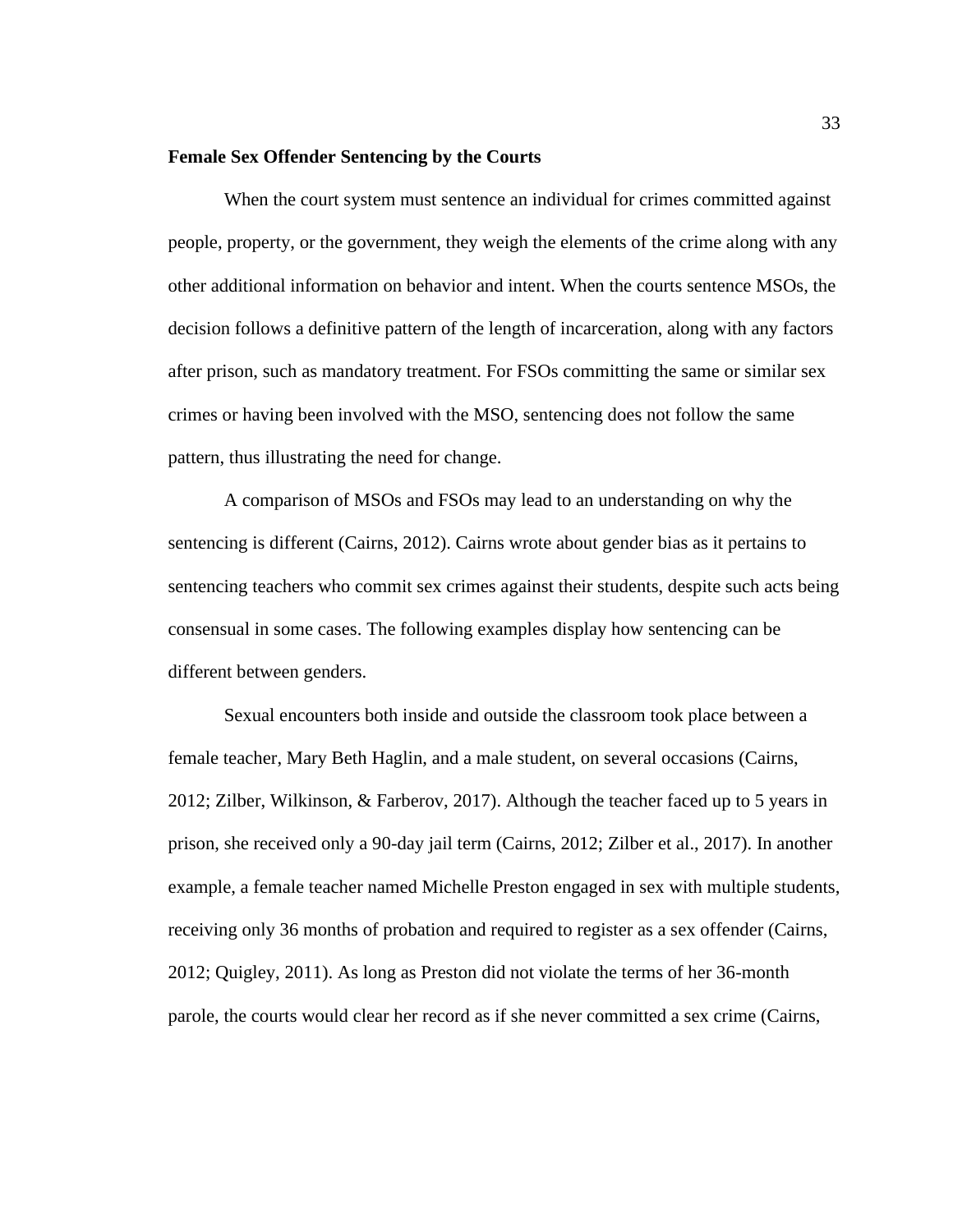2012; Quigley, 2011). Normally for crimes like this, a male's sentence ranges between 31 months and 13 years in prison (Cairns, 2012; Quigley, 2011).

Between 2006 and 2010 in Denver, CO, just over 2,100 men received guilty verdicts for some form of sexual assault on a child while given the trust and confidence of an organization to watch over children, with more than half receiving a prison sentence of some kind (Whaley, 2011). Of the 79 women who committed the same crimes, only 38% received some kind of prison sentence, with nearly half given a different route of punishment: intensive supervised probation (Whaley, 2011). In comparison, fewer than 745 men (35%) convicted, received intensive supervised probation (Whaley, 2011). Despite the fact that considerably more males are arrested for sexual offenses than are women, FSOs receive better treatment in terms of punishment (Whaley, 2011).

When in the caretaking role, MSOs and FSOs are charged equally, but in many cases, FSOs hold the advantage (Hassett-Walker et al., 2014, p. 77). A comparison between the National Judicial Reporting Program and National Incident-Based Reporting System showed over a 10-year period between 1996 and 2006, that male and female sentencing was considerably different, with MSOs receiving consistently longer, more severe sentences than FSOs, hence the perception of FSOs as better off than MSOs (Hassett-Walker et al., 2014, pp. 77, 80). The frequency of male and female sexual offending increased over this time as well in regards to both offending and sentences (Hassett-Walker et al., 2014, p. 80).

Devilly and LeGrand (2015) felt the "soft on crime" approach stemmed from the media misrepresenting the situation (p. 195). If the media labeled an offense by an FSO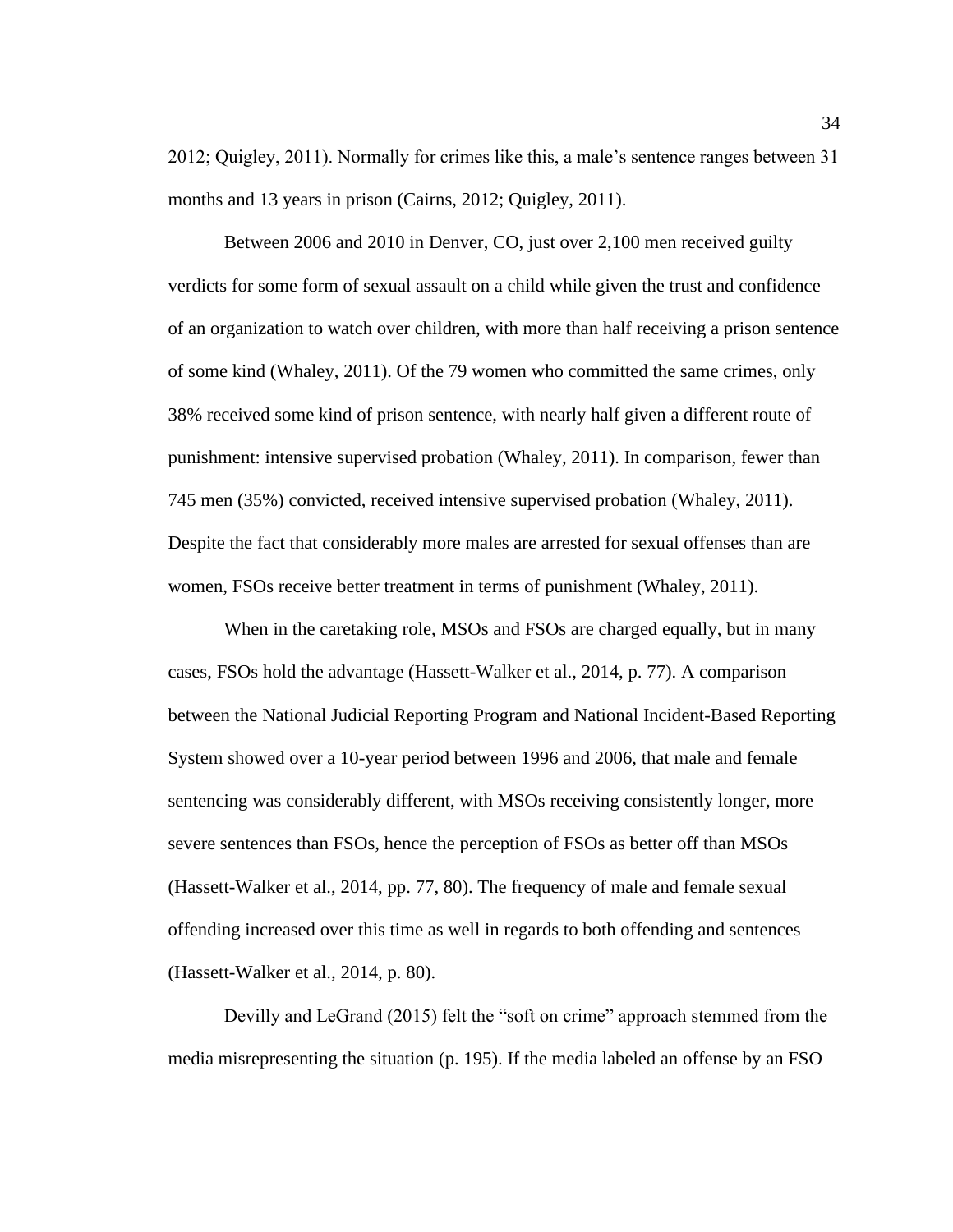as a "sexual romp," it may send the wrong message to the audience. This factor could contribute to the different punishments between MSOs and FSOs (Whaley, 2011).

Two cases focusing on the differences in sentencing involved two teacher sex scandals occurring in an elementary school and a middle school during the late 1990s and early 2000s (Ferguson, 2017; Gallup, 2016; Helling, 2017). Mary Kay Letourneau and Dennis Turner were both teachers holding positions of authority over students in their respective schools (Ferguson, 2017; Gallup, 2016; Helling, 2017). In 1996, Letourneau worked at Shorewood Elementary School in Burien, Washington, where she became attracted to 12-year-old Vili Fualaau, who was in sixth grade when the affair began (Ferguson, 2017; Helling, 2017). Upon arrest, Letourneau was charged with two accounts of second-degree child rape (Ferguson, 2017; Helling, 2017).

Letourneau had met Fualaau when she was his second-grade teacher; however, sexual relations did not begin until the boy was in sixth grade (Ferguson, 2017; Helling, 2017). After sentencing Letourneau to just over 7 years in prison, the judge suspended the sentence to 6 months if the offender kept away from the victim (Ferguson, 2017; Helling, 2017). Letourneau did not fulfill this requirement and was subsequently sent to prison to serve the entire term of her sentence (Ferguson, 2017; Helling, 2017). At the conclusion of her sentence, Letourneau married Fualaau, having two children with him before their separation (Ferguson, 2017; Helling, 2017).

Turner, a drama teacher at Edgewood Junior/Senior High in Merritt Island, Florida, had an inappropriate sexual relationship with an underage student over a 3-year period (2003 to 2006; Gallup, 2016). The sexual contact between Turner and his victim

35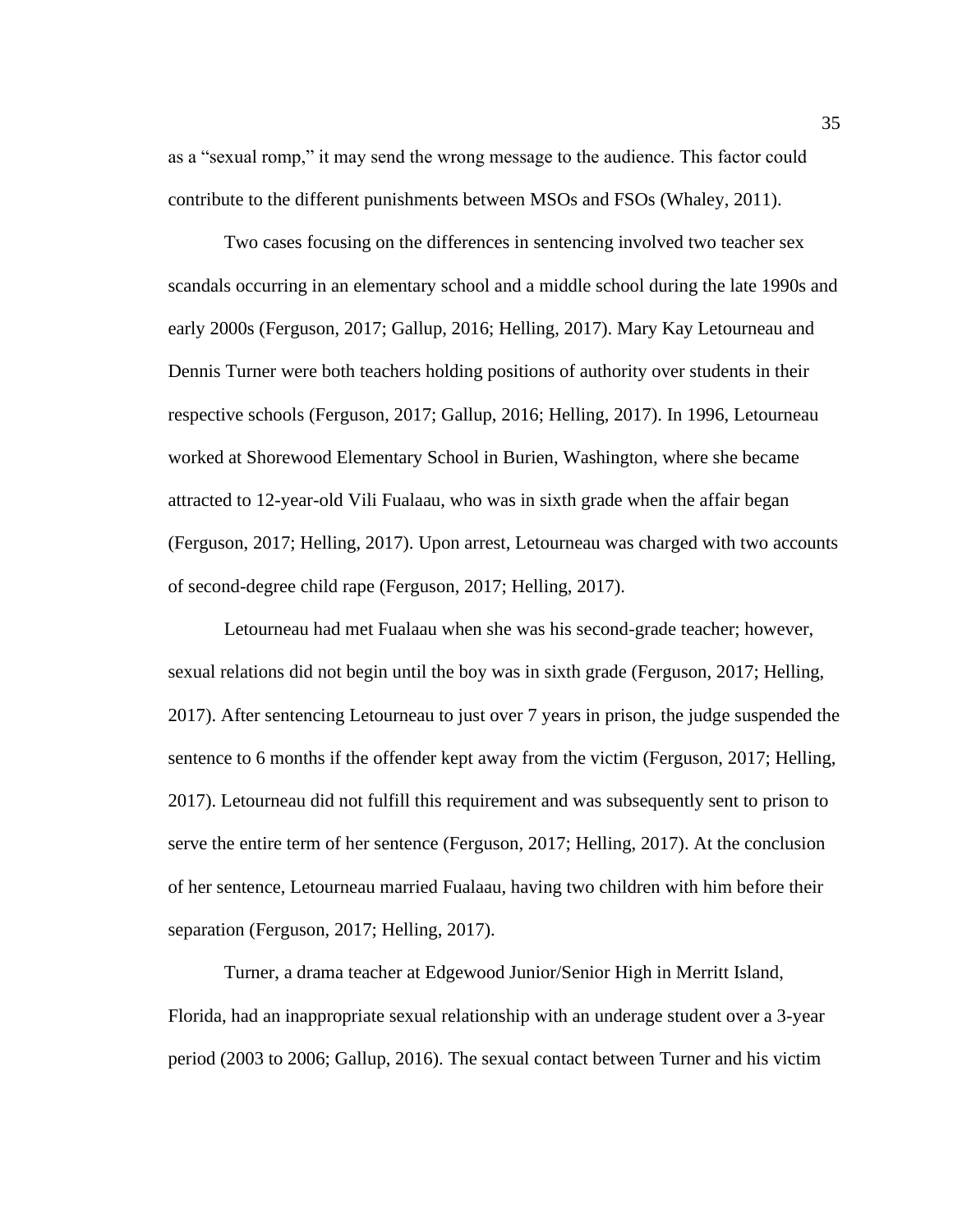was on nearly a daily basis when they were both at school, with additional acts committed at the victim's house (Gallup, 2016). Turner received 20 years in a state prison, with another 10 years of supervision as a registered sex offender upon release (Gallup, 2016). Turner had faced 60 separate counts of sexual battery, which could have ended up with him getting a maximum of 758 years in prison, had the case gone to a jury trial; rather, he took a plea deal, pleading guilty to 10 counts (Gallup, 2016).

When looking at the nature of the sexual offenses by Letourneau and Turner, similarities emerge. Both were charged for having sexual intercourse with their students and both served or are serving prison time for their crimes; however, the sentences were markedly different (Ferguson, 2017; Gallup, 2016; Helling, 2017). Letourneau's victim was younger and the attraction/grooming may have gone on longer than Turner's (Ferguson, 2017; Gallup, 2016; Helling, 2017). However, had she been able to fulfill the terms of her probation, Letourneau would have received only 6 months' jail time. In turn, Turner received a 20-year prison sentence with 10 years' supervision afterward (Ferguson, 2017; Gallup, 2016; Helling, 2017). The initial evidence of sexual assault/rape of a minor and the age of the victims should be enough to elicit similar sentences (Stangeland & Effron, 2015), yet they did not. Although free, Letourneau had the label of being a registered sex offender for the rest of her life, like Turner will upon release from prison (Carlson, 2017; Gallup, 2016).

Gavin Hopper and Karen Ellis were physical education teachers in Australia who worked at separate schools (Hayes & Carpenter, 2013, p. 164). Hopper had an affair with a 14-year-old girl, whereas Ellis's affair was with a 16-year-old boy (AAP, 2004; "Sex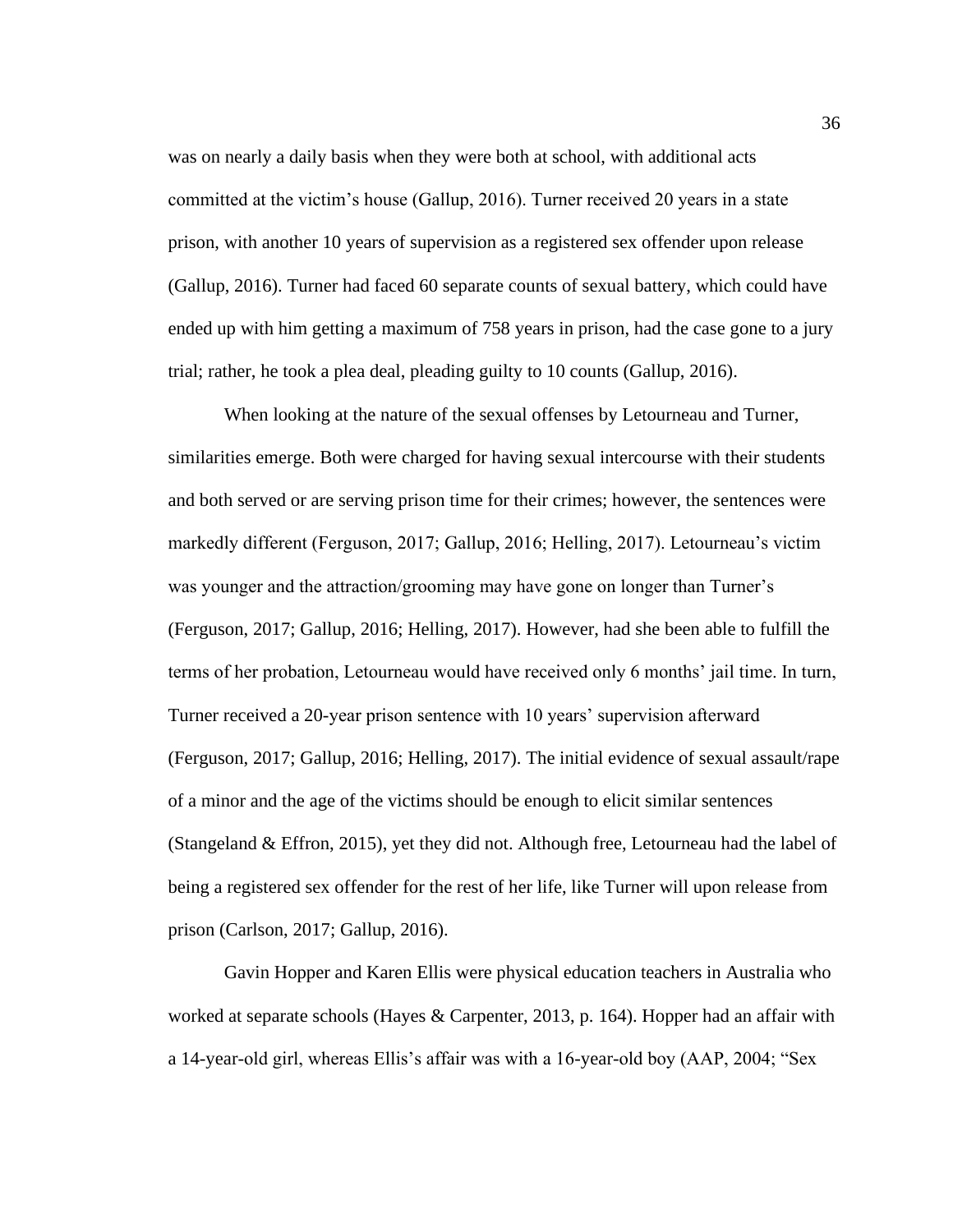Offender Teacher Weeps," 2005). Tried in the same legal system, Hopper received a minimum 2-year jail sentence, whereas Ellis got a 22-month suspended sentence (Hayes & Carpenter, 2013, p. 164).

# **Social Learning Theory**

Bandura's (1977) social learning theory helps explain children's learning in relation to adult perspectives. Learning is harder to achieve when individuals rely on themselves and what they do in life instead of learning through others; as such, one effective way of learning is through modeling (Bandura, 1977, pp. 22-24). Thus, learning can occur because individuals view someone else exhibit a behavior and then transfer this knowledge to their own behavior, sometimes not even knowing the change is taking place (Bandura, 1977, pp. 22-24). What an FSO sees as a child, becomes the fuel for effectively acting in new ways, as the observed learning becomes the learning acted out. The advantage of someone learning from observing another person's actions is the observer seeing the errors made by the first person and adjusting personal actions for a better outcome (Bandura, 1977, pp. 22-24).

Normal observational learning allows observers to keep effective behaviors and discard the unwanted behaviors. Although this does not always happen, the learner's space for implementation is a lot broader in scope than the observed person's space. The learner has an expectation of seeing where the error lies (Bandura, 1977, p. 24). Four areas comprise observational behavior modeling: a*ttentional processes, retention processes, motor reproduction processes,* and *motivational processes* (Bandura, 1977, pp. 23-24).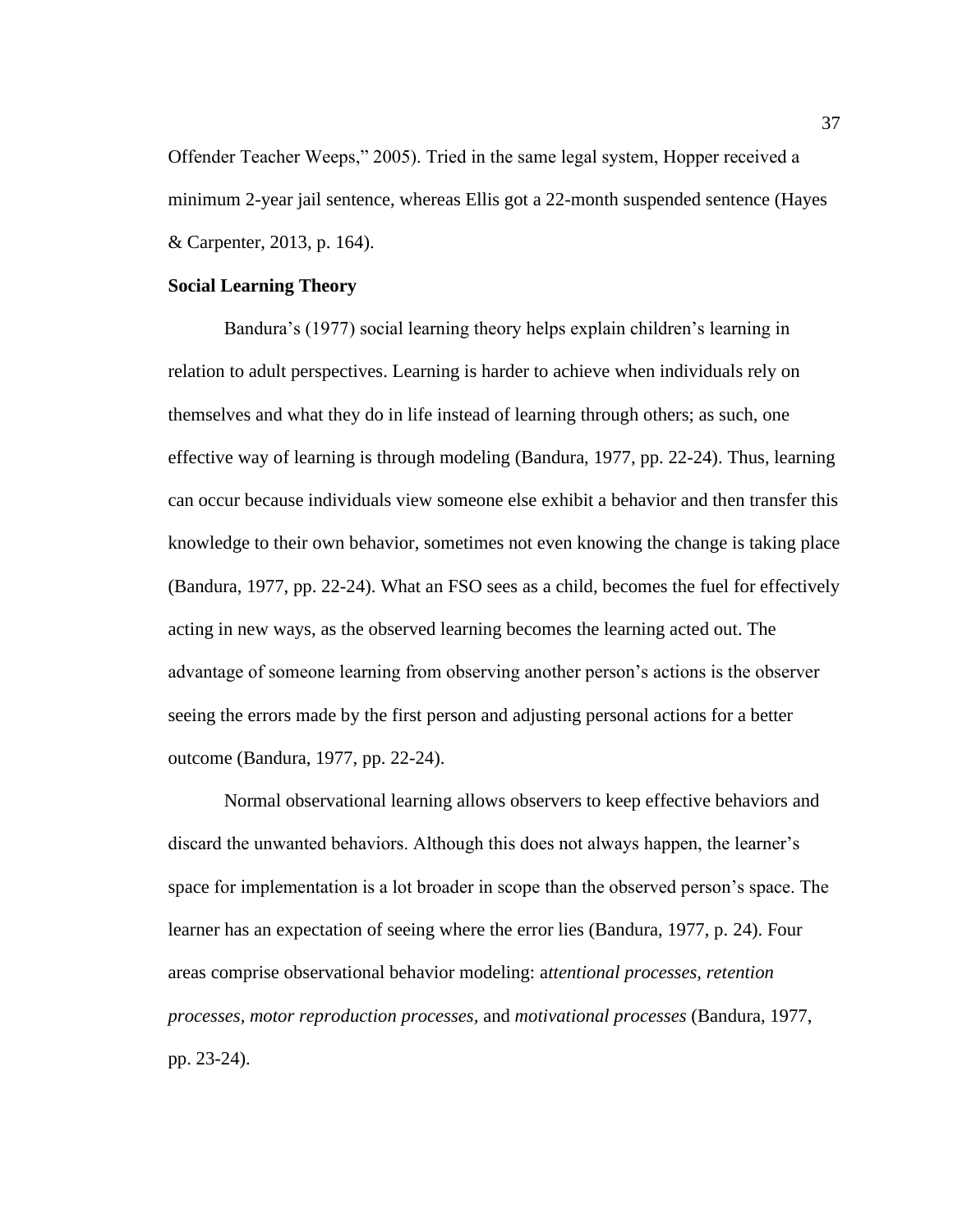In attentional processes, accuracy is a key component. To follow the behavior, the FSO must break down the specific features of the behavior (Bandura, 1977, pp. 24-25). One example of this is the complexity of the offense and the actions leading up to it and thereafter, with adherence to these features needed for the behavior to take full effect in an FSOs' life (Bandura, 1977, p. 24-25). Perceptions from past exposure and experiences of an FSO affect how they choose what to extract from the current observational experiences (Bandura, 1977, pp. 24-25). Next follows the interpretation of what the observer saw and heard in the exposure (Bandura, 1977, pp. 24-25). FSO characteristics determine what and how much of the experiences to receive while observing the behavior (Bandura, 1977, pp. 24-25).

The next part of the modeling behavior is the retention process (Bandura, 1977, pp. 25-27). Many FSOs may have gone through observational learning in some way, but without the retention, the observation serves no purpose (Bandura, 1977, pp. 25-27). Next, a symbolic medium occurs where experiences are stored for later use, with two measures of success being imagery and verbal cues (Bandura, 1977, pp. 25-27). At some point, provided the FSO was involved in the same incident multiple times as either a victim or an offender, the image or act is now stored in their minds as they remember what took place (Bandura, 1977, pp. 25-27).

FSOs may make an internal association when they see certain actions or exposures again, subsequently reproducing that act or action (Bandura, 1977, pp. 25-27). This association, based on experience, then becomes what they continuously learn and go through to perfect the behavior for future use. Verbal associations may occur with the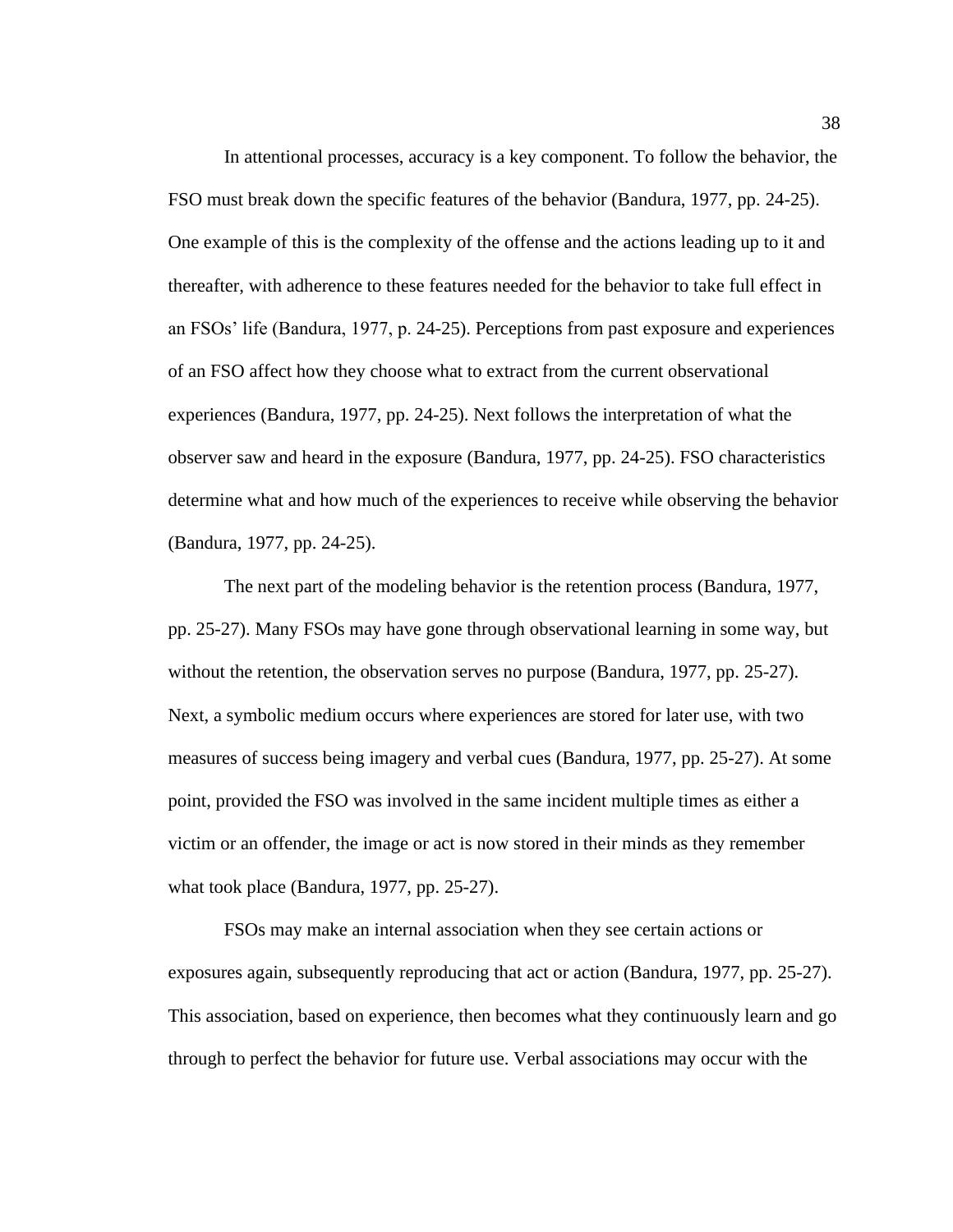image as well, or may only occur if the association has been formulated that way (Bandura, 1977, pp. 25-27). Verbal cues, on the other hand, have a more direct approach to learning, as most learning can occur by this means. An example is giving verbal instructions for the sex act for the next victim. Word association with created images allows an FSO to follow suit with observational behavior (Bandura, 1977, pp. 25-27). When a female witnesses a sex crime, both images and words become associated with the act. This association then causes the FSO to exhibit the behavior themselves, sometimes from merely watching the act or participating in any capacity (Bandura, 1977, pp. 25-27).

The motor reproduction process involves the conversion of symbols to actions within a FSO's behavior (Bandura, 1977, pp. 27-28). The selection and organization of responses are only successful when combined with the right amount of necessary skills (Bandura, 1977, pp. 27-28). When FSOs experience sexual acts, they can only gauge the success of their actions by those around them, whether by another FSO, an MSO, or the victim (Bandura, 1977, pp. 27-28). An FSO must witness the same or similar sexual acts multiple times to be comfortable in trying it themselves on either an individual basis or through group co-offending.

The last stage of the modeling process, the motivational process, incorporates the concept of performing an act if the outcome is a desired one, affording an incentive for participation (Bandura, 1977, pp. 28-29). If an FSO sees or believes the outcome may not be as profitable, she may either postpone or cancel the act. An effective behavior far outweighs a negative one (Bandura, 1977, pp. 28-29). Behavior regulation determines the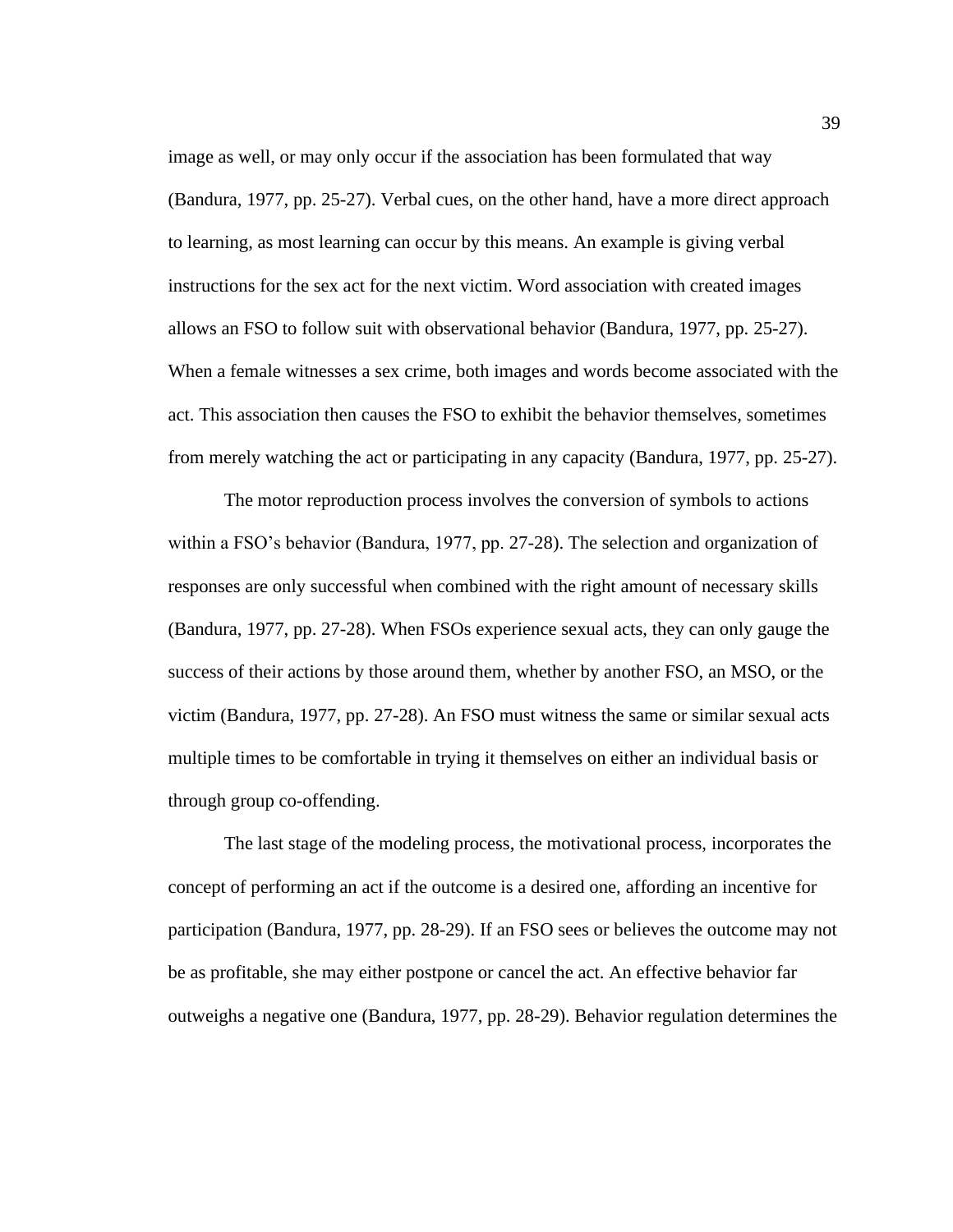response of the FSO, the act she performs, and which victim she will select (Bandura, 1977, pp. 28-29).

The motivation to commit a sexual act comes from the FSO wanting to perform the act; the act itself does not promote motivation. Without an understanding of the desired act and outcome, the FSO may feel like she is walking into a situation blindfolded, not knowing what will happen (Bandura, 1977, pp. 28-29). Success on the part of the FSO comes from the satisfaction she gets from the outcome of the act, but does hold onto things she personally disbelieves in and therefore does not engage in forward thinking about personal disbelief (Bandura, 1977, pp. 28-29). In essence, an FSO only interacts and entertains what she deems as positive, and leaves anything she does not want (Bandura, 1977, pp. 28-29).

If FSOs constantly listen to other FSOs or MSOs and replicate behaviors they have observed, they are then guided through the sexual acts themselves, despite occasional failure, receiving a form of reward to offend on their own (Bandura, 1977, pp. 28-29). No matter the circumstances, the FSO had to receive exposure in some way, but not in a formal teaching sense. The FSO learns more through experiences with other offenders or even those experienced as a child.

#### **Public Perception**

When sexual offenses occur, many public opinions develop regarding the crime itself, the punishment, and those involved (Levenson, Brannon, Fortney, & Baker, 2007). In a 2007 article "Public Perceptions About Sex Offenders and Community Protection Policies," Levenson et al. (2007) discussed public perceptions regarding sexual offenses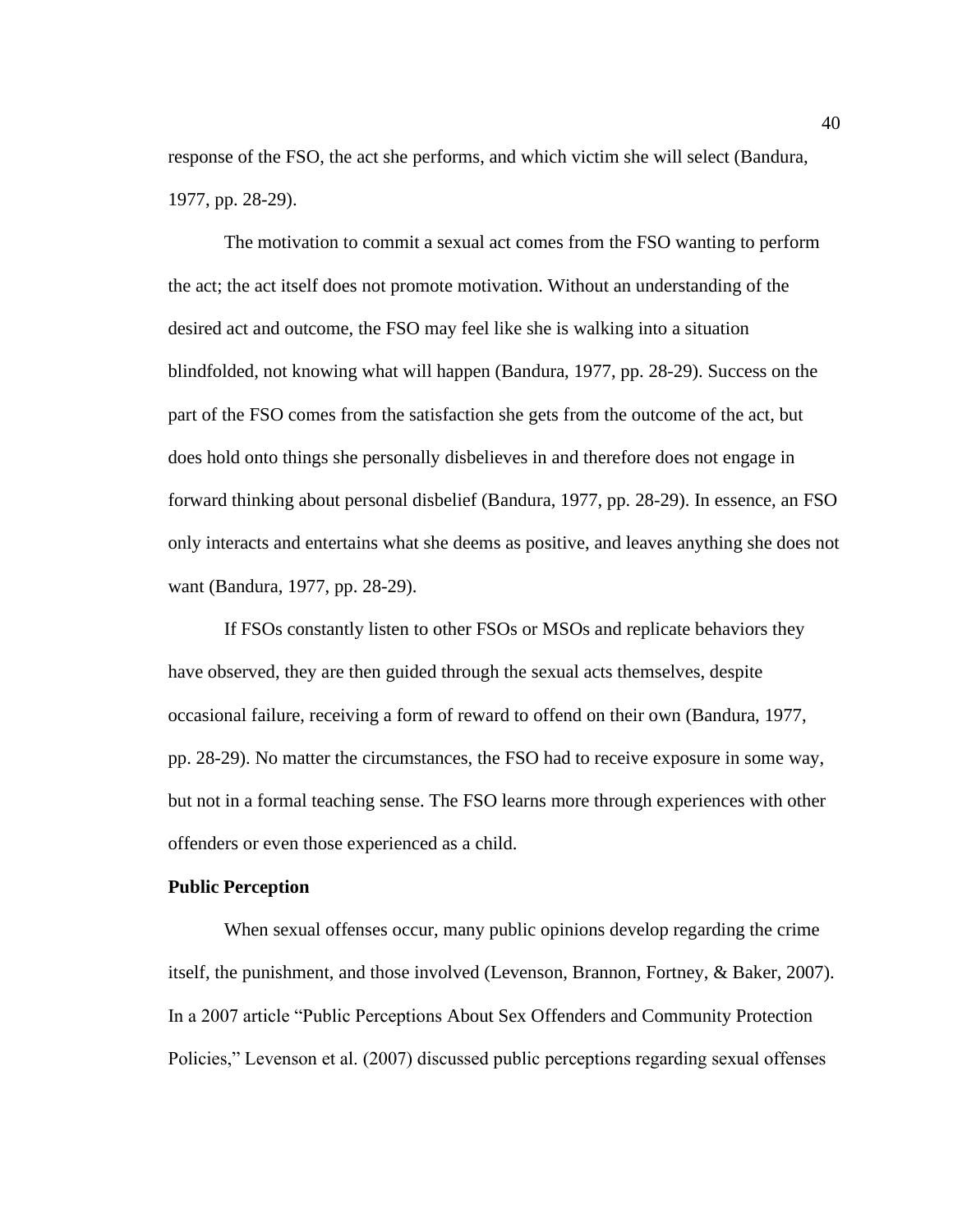as a whole. The authors indicated an inaccurate public outlook regarding sex offenders, showing a public push to secure community protection through government-initiated policies via lawmakers instead of other means (Levenson et al., 2007).

Members of the public believe sex offenders stand a greater chance of committing the same kinds of acts again, and that even those who received treatment do not benefit from it (Levenson et al., 2007). The researchers found the perceptions of the general public in Melbourne, Florida, were opposite to the hypothesis which stated an empirical research study would yield different results (Levenson et al., 2007, p. 157). The media can influence what members of the public believe, which in turn can affect anything that is tied to it, e.g. public/social policy (Levenson et al., 2007, p. 157). Levenson et al. (2007) collected the data from individuals waiting in a local Department of Motor Vehicles office. Although this was a limited sample, participants were members of the public who had specific beliefs regarding sex offenders (Levenson et al., 2007, p. 157). In line with past research, Levenson et al. showed that attitudes change when the public receives accurate information that could influence opinions, especially when the issues have a social impact on all (Levenson et al., 2007, pp. 156-157).

A weakness of the study was performing the research in one county; the strength came from the depth and breadth of categories used to obtain public opinions and perceptions. The researchers presented a detailed plan to show how members of the public felt regarding sex offenders in their community (Levenson et al., 2007, pp. 146- 152). These findings prove more research is needed from participants of different backgrounds to fully understand the collective perception about sex offenders. Although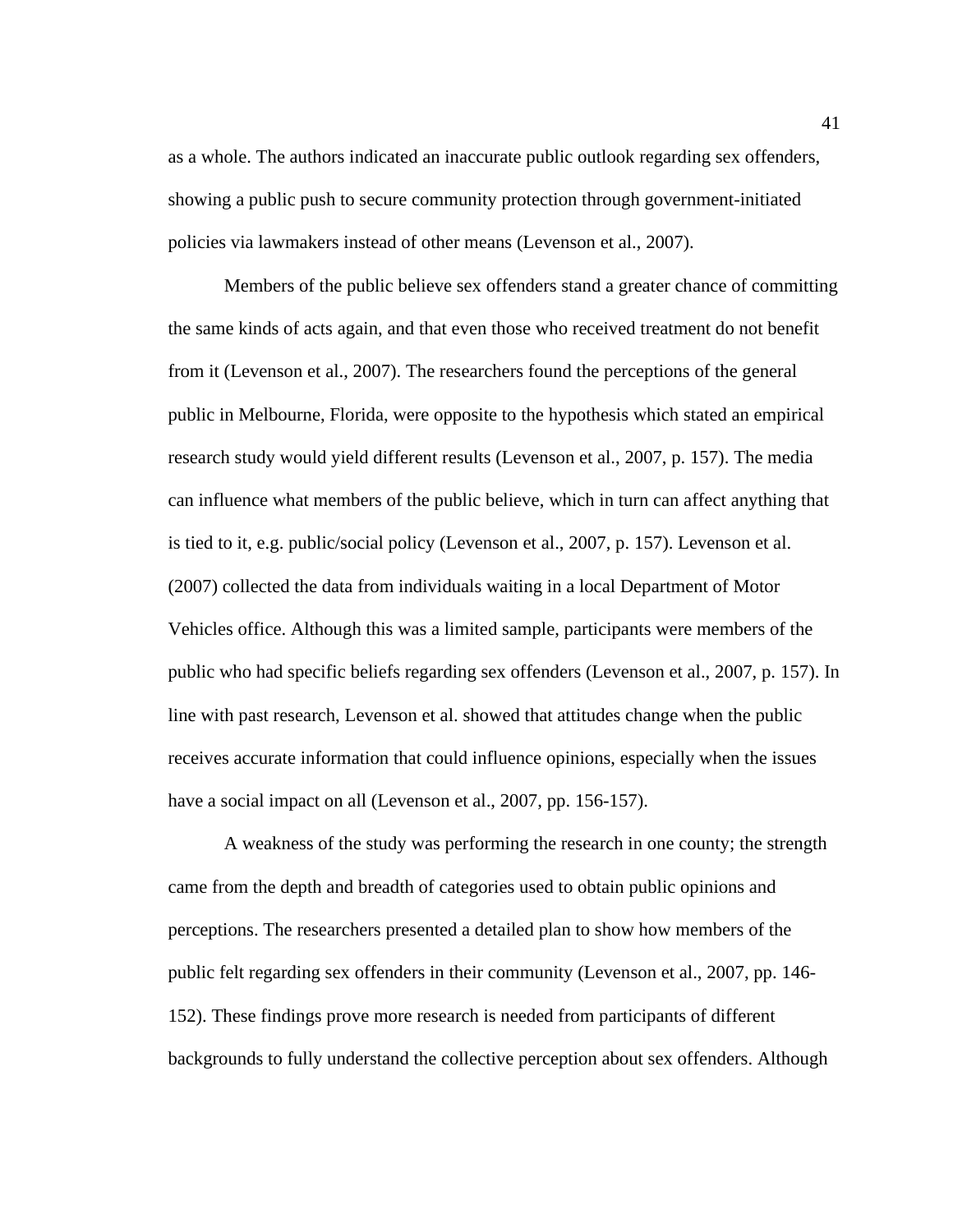Levenson et al. received a lot of data regarding sex offenders and the public's perception, they lacked information specific to FSOs.

People feel an uncontrolled, impulsive panic/fear when living in communities where registered sex offenders reside (Kernsmith, Craun, & Foster, 2009, p. 299; Olver & Barlow, 2010, p. 834). Although both men and women related similar fears, Kernsmith et al. (2009) presented results regarding the community members' fear of MSOs versus FSOs, (pp. 295-296). The researchers presented evidence of community members sharing their emotions about registered sex offenders, but nothing more.

Harris and Socia (2016) reported the opinions of the public, including the belief that a known sex offender is more likely to reoffend and continue to do so without any positive changes through treatment or management (p. 661). When compared with other types of offenders, sex offenders are one of the most disliked by the public (Harris & Socia, 2016, p. 664). Prior researchers have indicated the public wants to know more about offenders and where they live (Harris & Socia, 2016, p. 664). This attitude was reflected in a national phone survey between 2006 and 2007, and policies that restricted where sex offenders could live (Harris & Socia, 2016, p. 664).

Over time, the public's input in surveys and data collection shows a positive outlook on their intentions in terms of sex offenders. Members of the public want safe neighborhoods but are less against regulating how sex offenders live; however, some do not want sex offenders living among them (Harris & Socia, 2016, p. 664; Olver & Barlow, 2010, p. 839). In addition, the label of "sex offender" possibly creates a bigger public impact than the crime itself (Harris & Socia, 2016, pp. 663-665). If someone is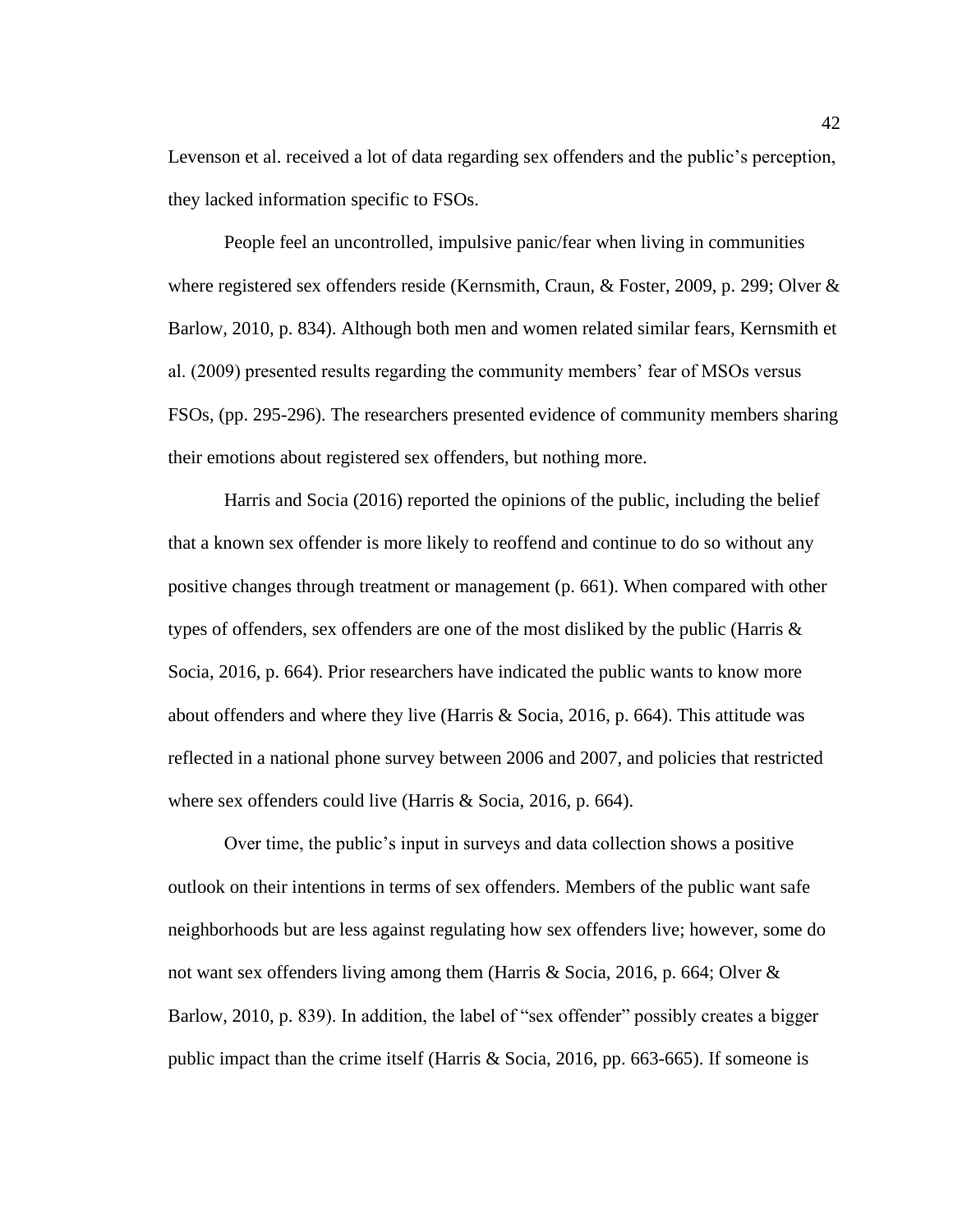labeled as a sex offender, the public has an idea about what the individual is like, providing their opinions based upon those preconceived notions (Harris & Socia, 2016, pp. 663-665).

Zack, Lang, and Dirks (2016) reviewed comments by members of the public appearing in articles published by the *Huffington Post* between November 2010 and November 2013. The researchers found a definitive double standard regarding female teachers having sexual relationships with minor male students (p. 61), leading them to note a different public perception of FSOs, especially when it comes to sentencing (p. 69). The belief creates a double standard because men and women do not receive the same sentence for the same crimes, only because they are different genders (Olver  $\&$ Barlow, 2010, p. 833; Zack et al., 2016, pp. 69-70). Comments made by members of the public indicated both men and women should be sentenced the same and not receive a "way out" (leniency) of serving a full prison sentence (Olver & Barlow, 2010, pp. 833, 839; Zack et al., 2016, pp. 69-70).

Along with this, Zack et al (2016) found members of the public do not see women as predatory sex offenders in society; in fact, FSOs are not on the public's radar (pp. 69- 70). The public frequently interprets a female teacher having sex with a male minor student as the "greatest fantasy for a teenage boy!" (Zack et al., 2016, p. 70) This reveals one factor of why FSOs are treated differently than MSOs (Zack et al., 2016, p. 70). Other comments indicated a lack of belief about female offenders being real and women being incapable of committing sex crimes.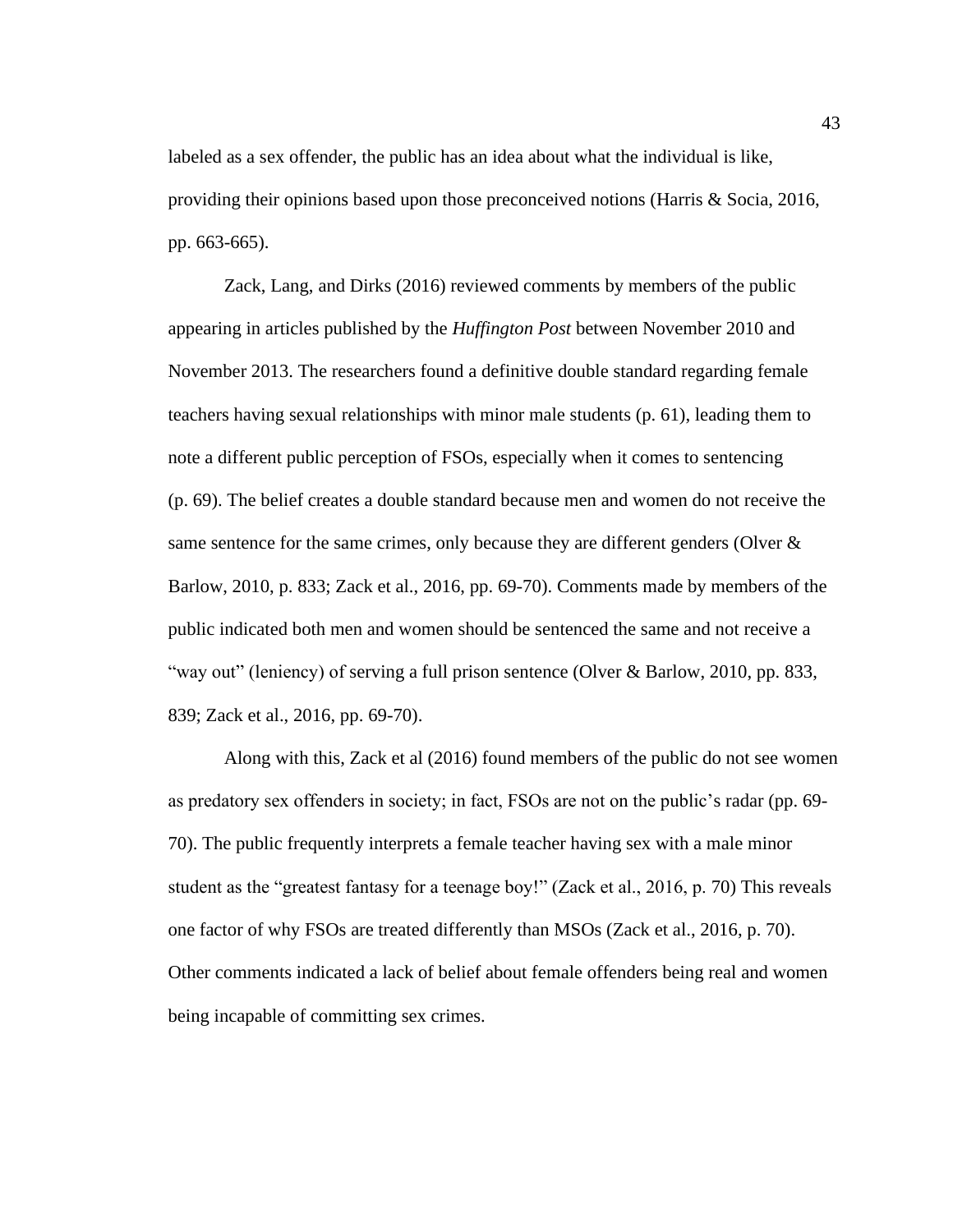Public perceptions vary, with some feeling males of any age are lucky to experience sexual acts by female teachers and others believing sexual offense punishments should be equal across genders. Many believe FSOs should be registered and identified so people know who they are and where they live (Harris & Socia, 2016, pp. 663-665; Hayes & Carpenter, 2013, p. 165). When a female commits a sexual offense, the crime may be sensationalized because of some public views; in comparison, a male committing the same act does not yield the same kind of views (Olver & Barlow, 2010, p. 834; Zack et al., 2016, p. 75).

The public's view of FSOs may originate with the attention garnered by the media when it picks up a story of this nature (Zack et al., 2016, p. 75). The more attention given to FSOs post-incident, the more the public becomes aware of what truly happens when FSOs commit crimes against both males and females. With this increased attention to the story of the FSO, the more the public may perceive FSOs as being the same as MSOs, noting where the sentencing needs to change if the crimes are the same (Zack et al., 2016, p. 75). The public's perception of FSOs may only change if society starts taking seriously the material published by the media, and the court system begins punishing FSOs the same as MSOs.

Willis, Malinen, and Johnson (2013) commented on specific demographic groups that might hold different beliefs of sex offenders (p. 231). They highlighted the potential for different groups to influence sex offenders to recommit sex crimes based on having a specific belief on certain aspects of their reentry into normal life (Willis et al., 2013,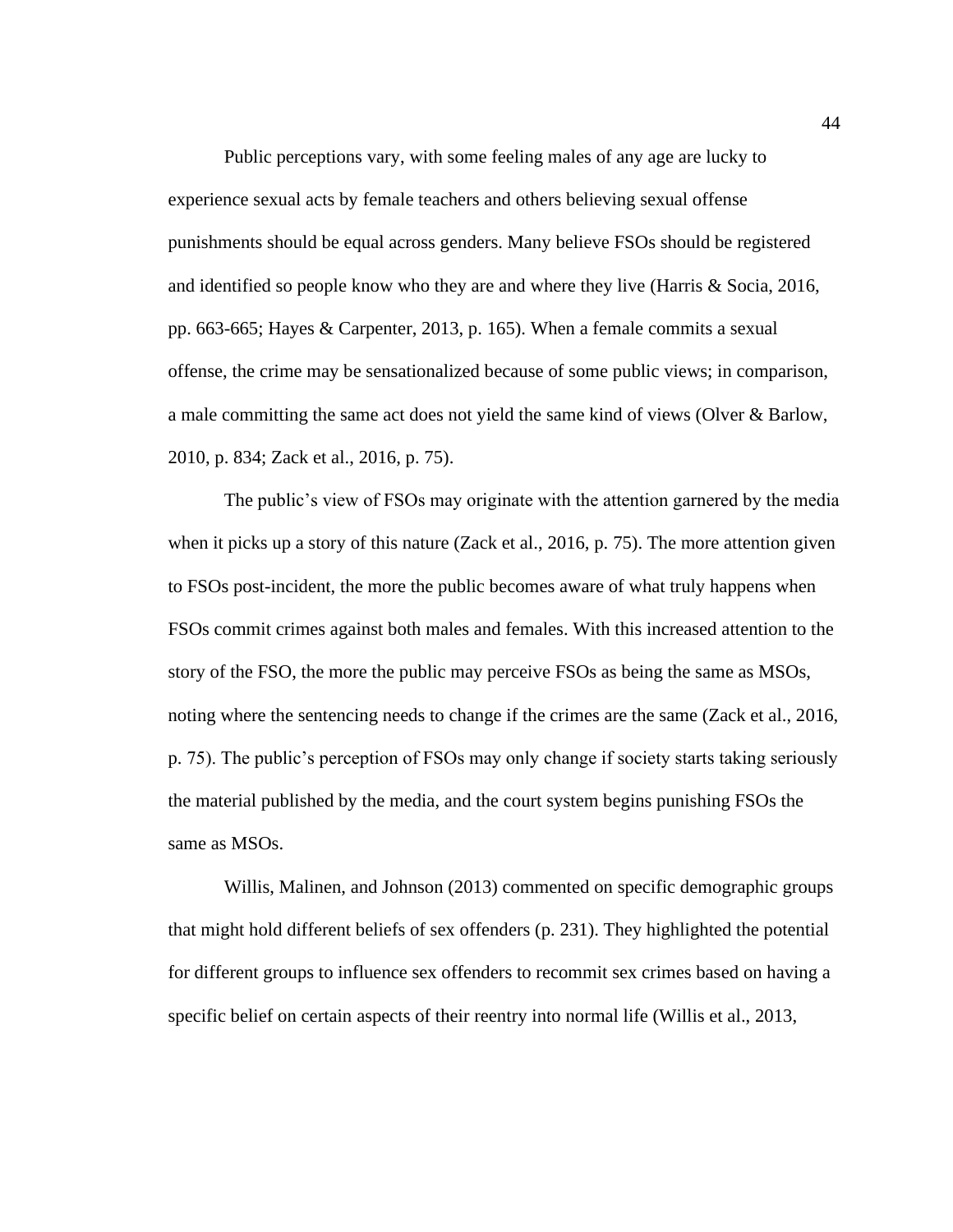p. 231). This may be an important missing element because members of the public are the ones who influence policy.

Depending on the community, the registered sex offender can live only in a specific area so neighbors and other locals are aware of who lives and works around them (Harris & Socia, 2016, pp. 663-665; Willis et al., 2013, p. 231). Public beliefs and perceptions may stem from individuals' social networks, educational levels, and political affiliations when it comes to FSO's committing sex crimes. This belief system could be the difference between labeling FSO's as sex offenders or not, which does not always reflect a true account of what they have done (Harris & Socia, 2016, pp. 661, 663-665; Whaley, 2011). A labeled sex offender means the public may automatically believe the offense involves a child or the offender is a danger to local children (Harris & Socia, 2016, pp. 661, 663-665; Socia & Harris, 2016, p. 380; Whaley, 2011). Whether the offender is male or female, the "sex offender" label often creates an inaccurate public outlook (Socia & Harris, 2016, p. 380). In an online survey regarding registered sex offenders, Socia and Harris found the following public views: sex offenders are people who are strangers to their victim, sex offenders are pedophiles, the potential of them committing a new sexual or nonsexual crime exists, and the sex offender potentially may abduct a new victim(s).

The literature includes many examples of the preconceived notions of who the public believes sex offenders are. Also discussed were how the public perceives the offenders' actions during the incidents as well as after release to reintegrate into society. These perceptions could be deeply rooted in a political beliefs, personal academia and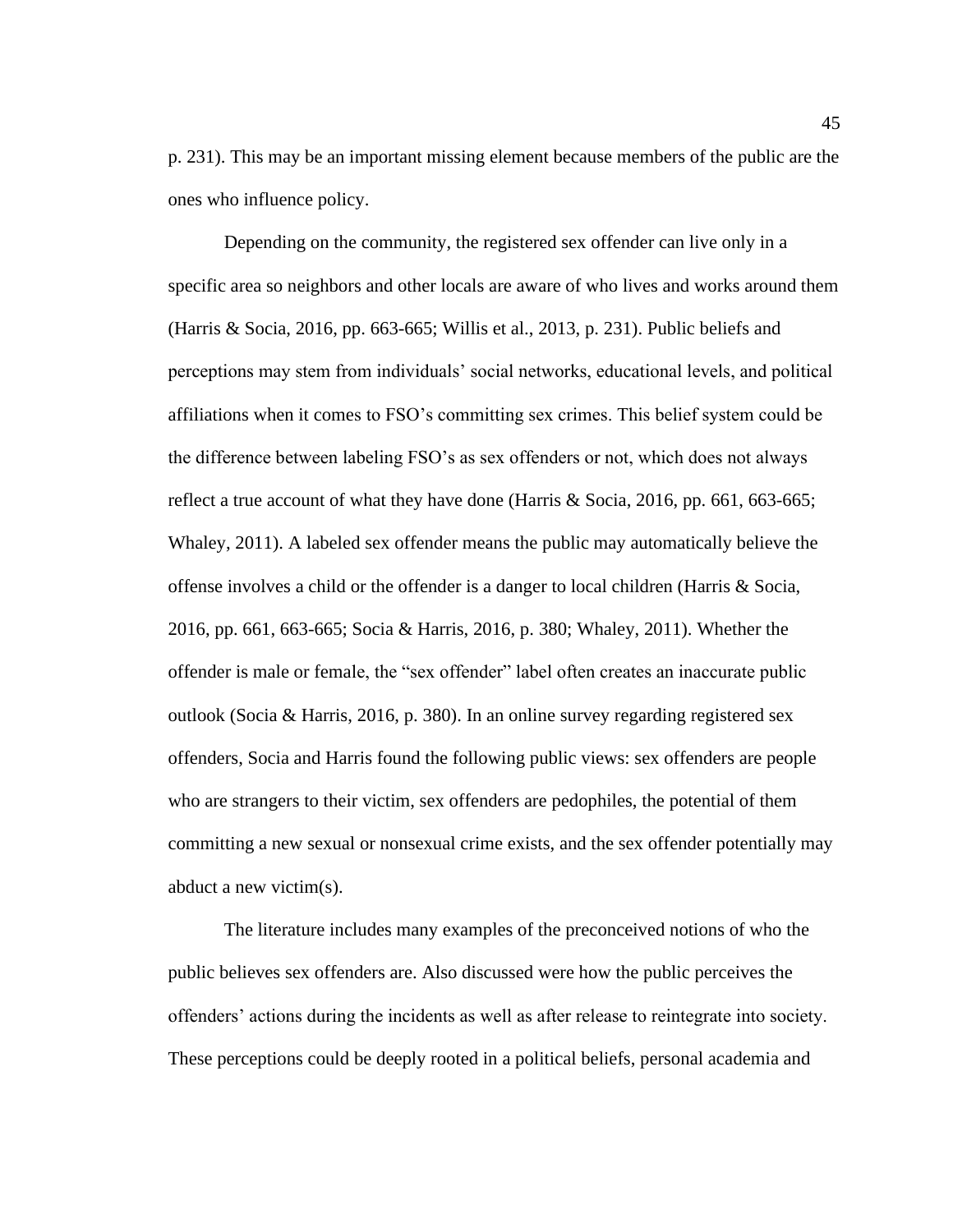research, how members of the public were raised as children, the age and era in which they grew up, as well as the type of occupation they currently have (Willis et al., 2013, pp. 237-238).

#### **Summary**

Finding information about FSOs in online journals, books, and other means is labor intensive. Much of the literature is blended with MSO articles, which highlight sexual offenses as a whole. Some of the research occurred prior to 2013 without replication. Multiple reasons may exist on why FSOs do not receive as much study as MSOs, but evidence indicates a high prevalence of sexual offense by both MSOs and FSOs.

FSOs are often ordinary people who live among others in their community. They are mothers, grandmothers, sisters, babysitters, and teachers (Duncan, 2010, p. 141; Hislop, 2001, pp. 73, 79, 92). Within the realm of FSOs, different typologies give substance to how FSOs act (Hickey, 2016, pp. 176-177; Kramer, 2017, p. 27). For typologies, the category reflects a description of the abuse given by the offender and what is experienced by the victim. FSOs use different ways of abusing their victims for sexual gratification, such as using objects, vaginal and anal intercourse via both rape and sexual assault, and masturbating themselves with their victims present or having their victims masturbate them (Hislop, 2001, pp. 11-13; Kramer, 2017, p. 107).

When FSOs offend, it has the same effect on the victims, their families, and the community they live in as it would with MSO's. In addition, neighbors and local governments sometimes do not want registered sex offenders living in their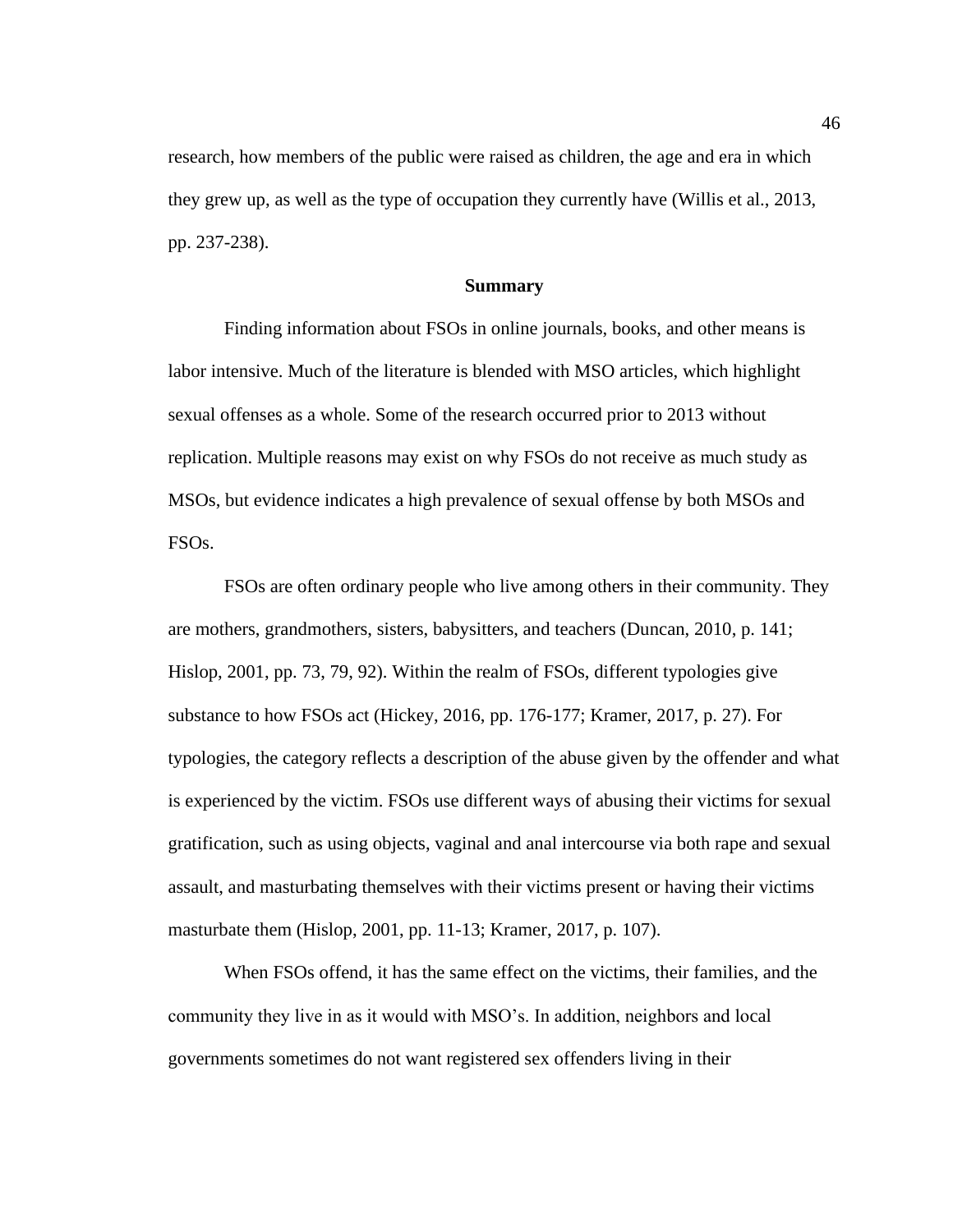neighborhoods. If offenders do live in the community, residents want to know who they are and where they live (Harris & Socia, 2016, pp. 663-665; Hayes & Carpenter, 2013, p. 165; Olver & Barlow, 2010, p. 839; Willis et al., 2013, p. 231). Members of the public have a wide array of beliefs and perceptions when it comes to sex offenders and who they are, yet when any type of sex offender integrates back into society, an impulsive fear or panic may spread among the community (Kernsmith et al., 2009, p. 299; Olver & Barlow, 2010, p. 834).

The media has contributed a belief system for community members across America regarding sex offenders and who they are (Zack et al., 2016, p. 75). Without media exposure, members of the public might not know who sex offenders are and what they have done (Levenson et al., 2007, p. 157; Zack et al., 2016, p. 75). The media can be used for both good and bad, but with sex offenders, it is necessary to present the truth about the individuals, what crime they committed, and where they are in the community. On the other hand, many misconceptions about sex offenders place undue stress and strain on the community. Some members of the public believe sex offenders are strangers to their victims, always pedophiles, capable of committing other types of crimes, and potentially going to abduct new victims (Socia  $\&$  Harris, 2016, p. 380). All of these beliefs may be present due to stories the community members have heard.

In short, the information concerning FSOs is often underreported, unreported, or not believed when compared to MSO crimes. With this study, there will be an exploration of why the public has such a different view towards FSOs, specifically the crimes committed and the sentences they receive. I hope to uncover the background of the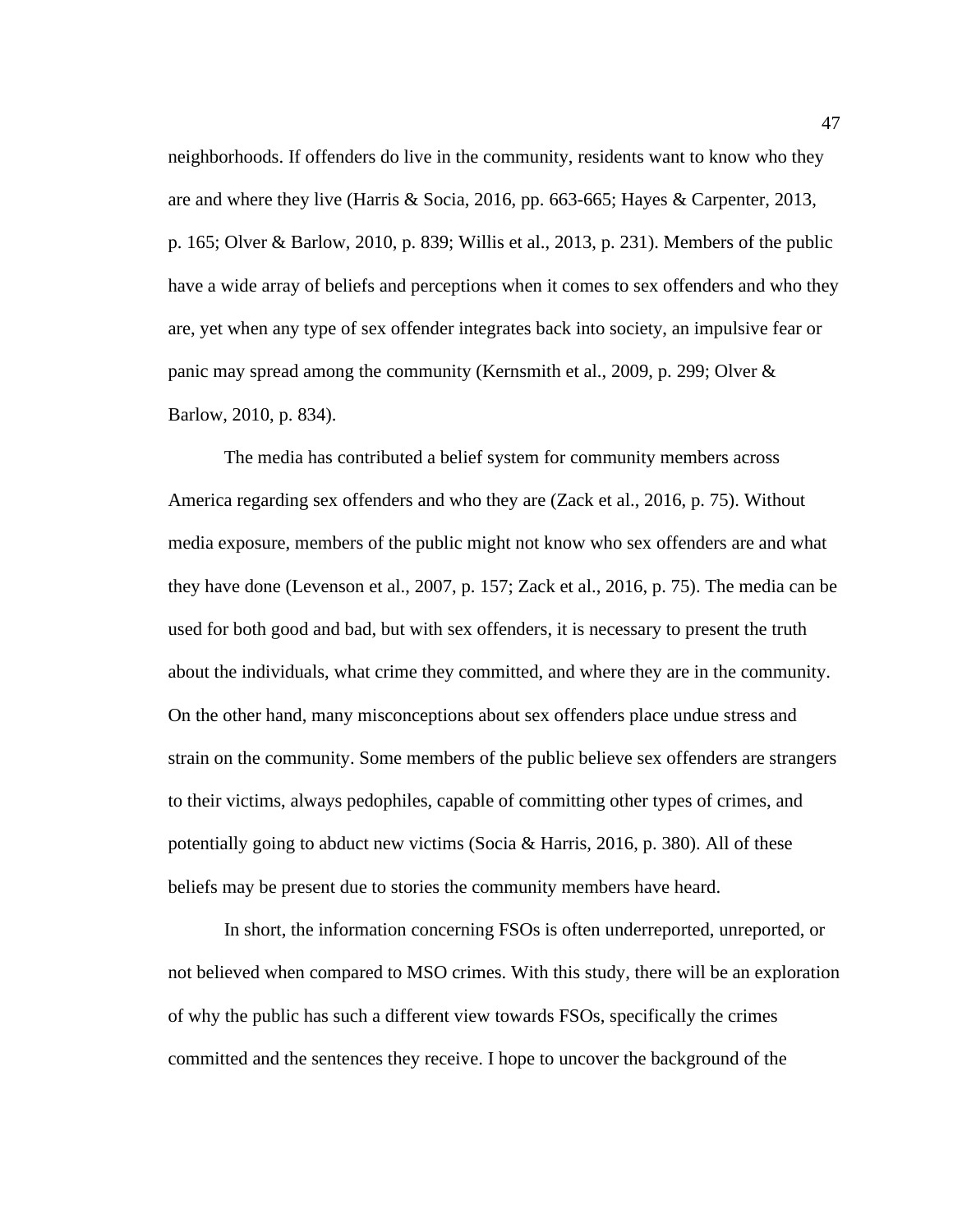public's perception of FSOs, where it may have come from, how much it influences society, and how an FSO is sentenced. All of these factors are necessary in order to bring FSOs' sex crimes out of obscurity and show people that women are equally capable of committing the same sexual offenses as men. The social learning theory by Bandura (1977) will give valuable insight into understanding not only where the public's perception of FSOs could have come from, but also why they believe FSOs and their sex crimes differ from MSOs.

Within Chapter 3, the quantitative methodology underlying data collection and analysis will be outlined. The data gathering discussion will cover random sampling, analysis of survey feedback, and reporting. There will also be a discussion of any biases on the part of the researcher and ethical issues that may arise throughout data collection. Also presented will be the number of people interviewed, demographic data, and any other relevant information to be obtained. Chapter 3 will also include the credibility of the research and data collection, generalizability of data, confirmation of information obtained, and believability of the sample population interviewed.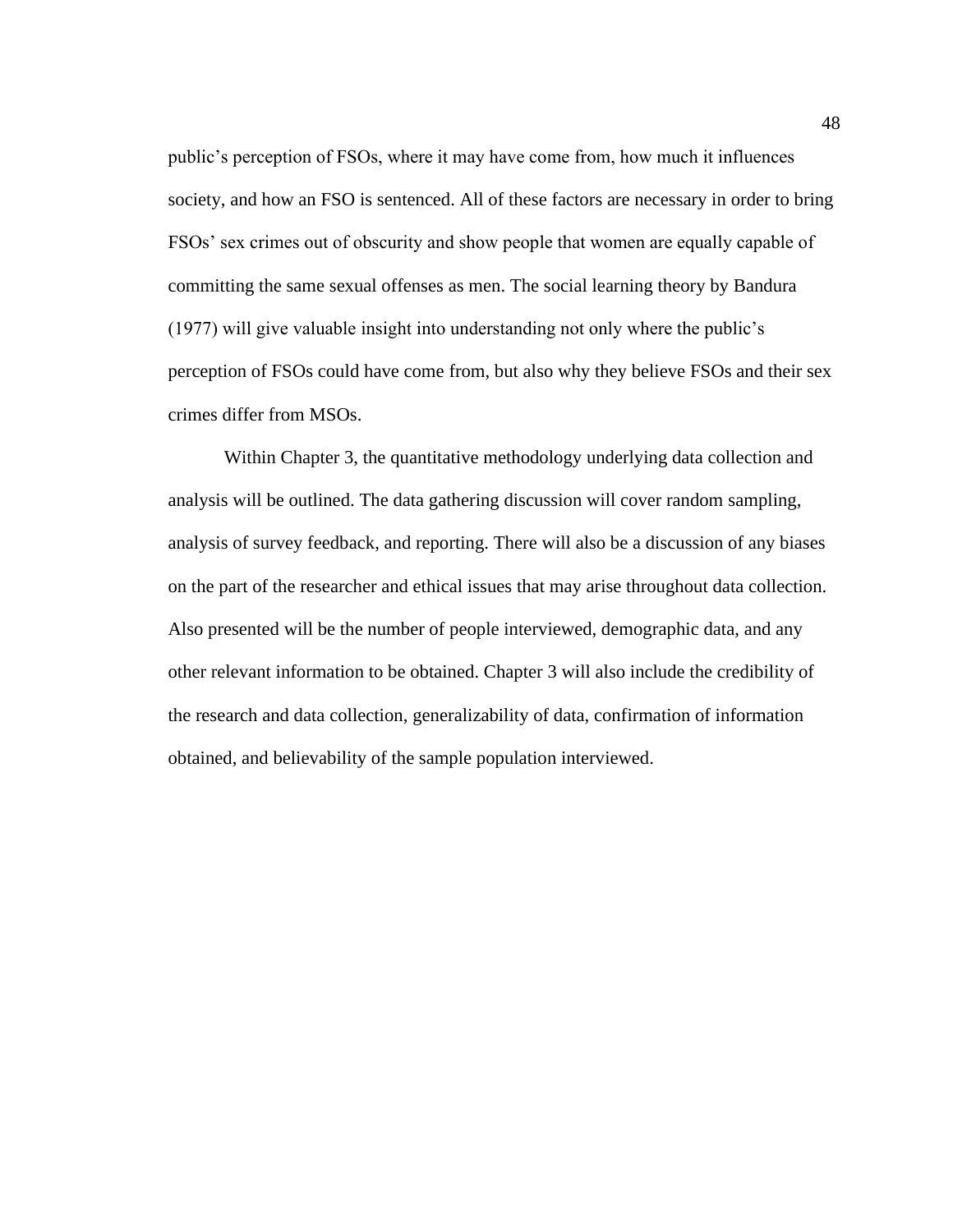# Chapter 3: Research Methods

## **Introduction**

The purpose of this quantitative study was to examine differences in the public's perceptions of MSOs and FSOs as it relates to their crimes and differences in sentencing as well as the societal factors that influences their varying views. Data collection came from conducting an online survey via different social media platforms. Both male and female individuals participated and otherwise remained anonymous because the data did not include any personal identifiable information. The results helped to understand why the public views MSOs and FSOs differently even though they commit the same crime. This chapter includes a re-emphasis of the need for the study, justification for the quantitative survey research strategy design, the approach for interviews, and the compilation and analysis of responses. Components of the focus of this quantitative study that were in place to eliminate bias, keep data collection credible and reliable, and ensure participation is random and not preconceived are also described.

#### **Research Design and Rationale**

A survey research strategy design guided this quantitative study. The primary concept of the study was the public's perceptions of FSOs; secondary concepts involved the comparison of MSOs and FSOs when looking at crimes committed and treatment by the courts. These concepts were incorporated into the online surveys. The questions within the online surveys stood as the independent variables, and the responses of those participating served as the dependent variables. Covariate variables were the nature of the participant responses: positive or negative.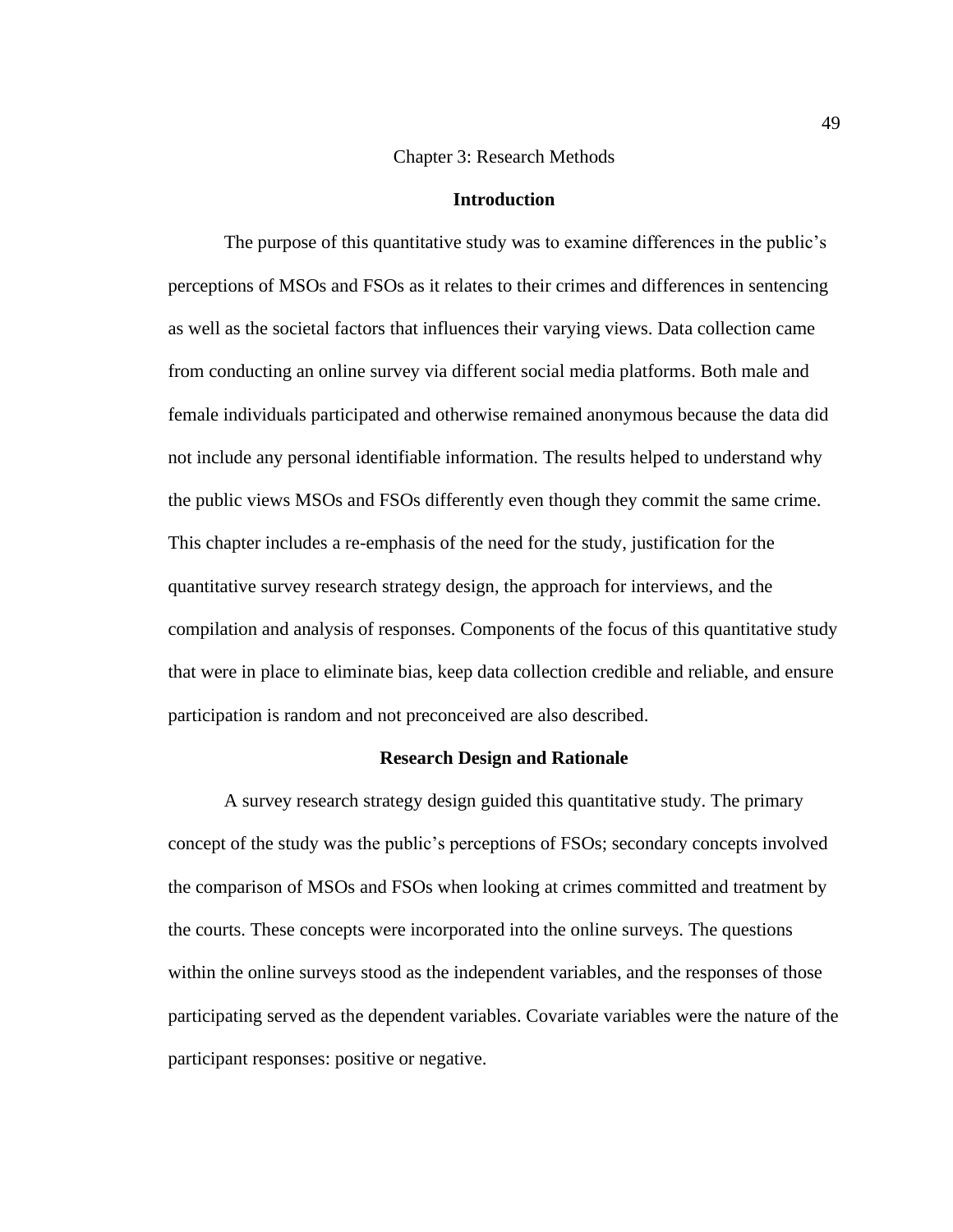The rationale for the study's approach came from what prior researchers identified or were unable to identify within data on FSOs. This approach also involved garnering the experiences, feelings, and beliefs of participants. A survey research strategy design incorporates an individual's opinions, beliefs, and attitudes, that when recounted, may undergo analysis to obtain a thorough and accurate portrayal of what perceptions the public may have (Creswell, 2009, 2014; Frankfort-Nachmias, Nachmias, & DeWaard, 2015; Ravitch & Carl, 2016).

# **Methodology**

# **Population**

The population for this study were members of the public who were on different social media platforms. There were no prerequisites for selection. This population was only accessible through Facebook and LinkedIn. Prior to placing the link on the different social media platforms, the questions on the online survey were checked to make sure they were relevant to the study's purpose and research questions. I advertised my information when introducing the online survey in the open forums as well as what kind of study will be performed.

Saturation may have occurred with fewer participants if no new information or themes were forthcoming; however, at a minimum the goal was to obtain between 50 and 60 completed online survey to gain credibility and allow for anything unexpected as well as garner accurate perceptions of FSOs, the crimes committed by FSOs, and treatment by the courts for FSOs. If individuals began the online survey and then chose not to complete it, this was annotated, with a continuation of collecting those completed online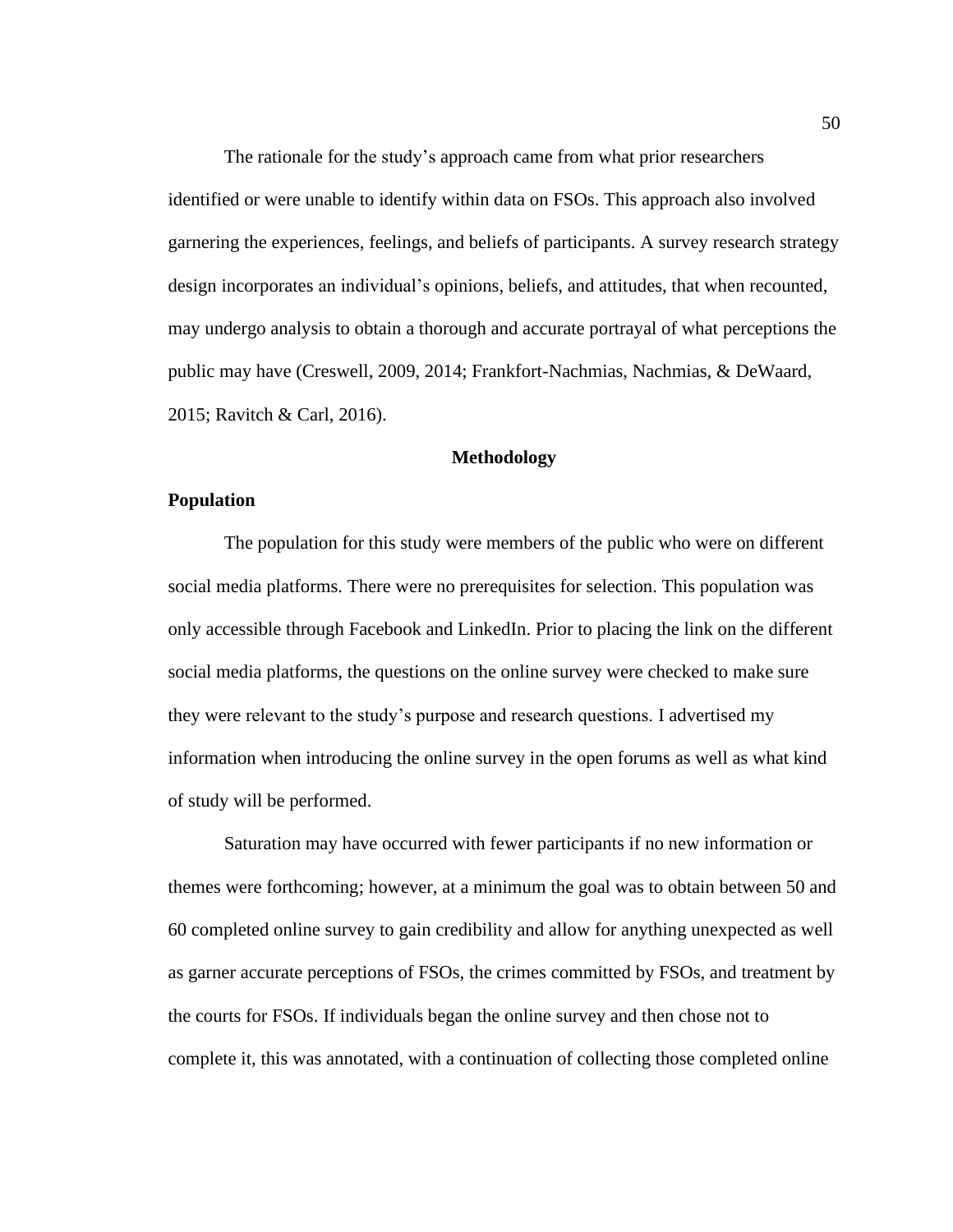surveys and continuing in that manner until the requisite amount had been collected and a sufficient amount of data had been collected.

### **Sampling and Sampling Procedures**

Because the method of data collection was via volunteer participants for the online survey and not participants chosen by me, the sampling strategy used for this quantitative study was the convenience sample strategy (Frankfort-Nachmias et al., 2015). The reason for this approach was due to the nature of the online survey, which was set up for anyone to take it who wished to be a part of it (Frankfort-Nachmias et al., 2015). The intent of the data collection was to get between 50-60 completed online surveys of those wishing to participate from the social media platforms of Facebook and LinkedIn. The approach was voluntary, without any bias for age, race, religion, political persuasion, or any other factor.

The sample was drawn by posting the invitation for the online survey via Facebook and LinkedIn until the intended number completed the survey. There were no specific directions on who the online survey was posted to except the two social media platforms that were used. The rest was left up to members of the public wanting to take the survey if they chose, so the results are based on participants who were available and willing to participate. There were no inclusion and exclusion criteria, as the social media platforms garnered results necessary for analysis. This online survey and data collection process was open in that the invitation was posted and a waiting period began until the requisite amount of responses had been collected. The sample size created was a random amount, between 50-60 participants, decided based on the breadth and width of the social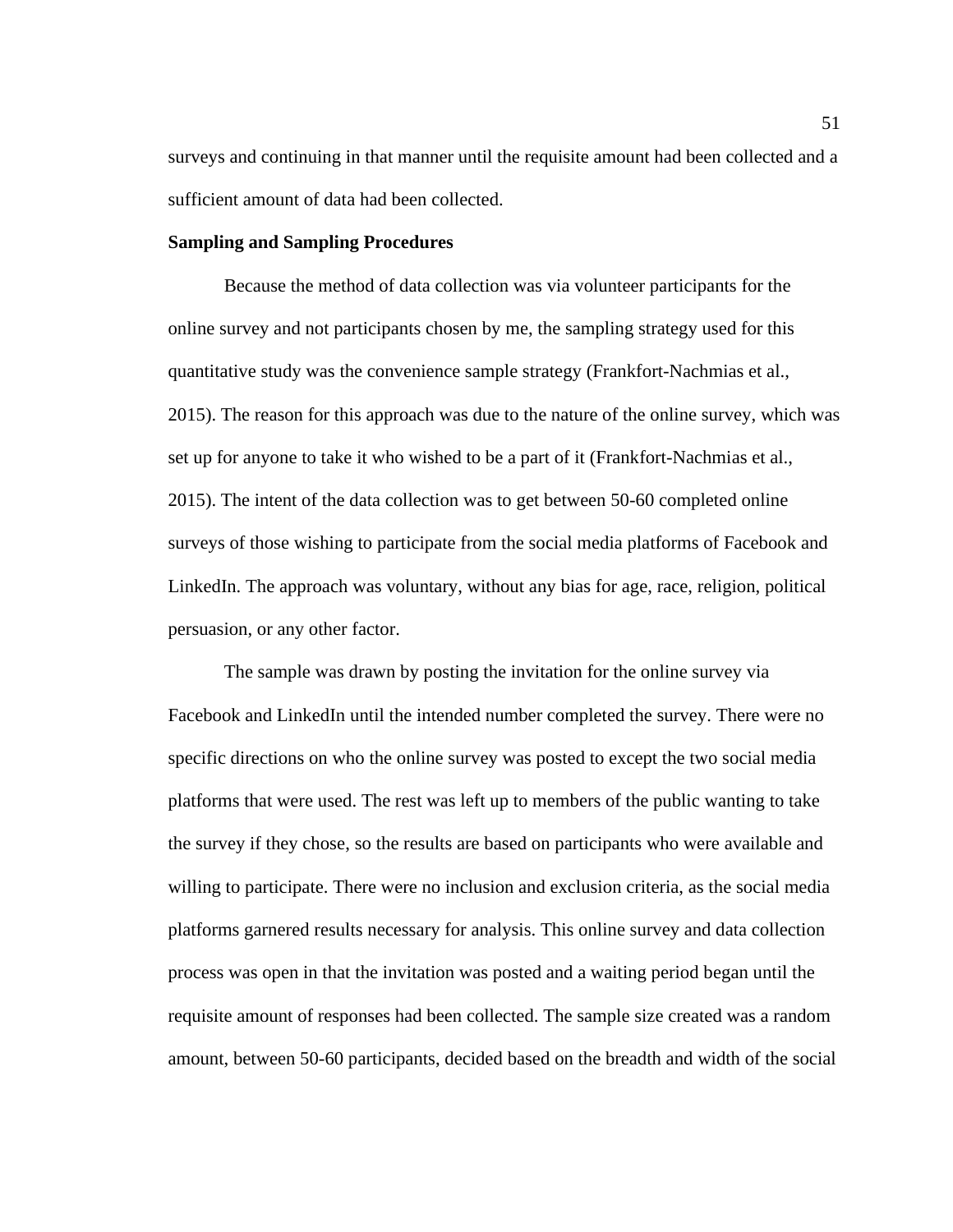media platforms the survey was being put out on. The length of time taken to collect this data depended on how quickly participants completed the online survey. The date the first online survey was completed was annotated as was the date of the last online survey to show the length of time it took to garner the requisite amount of completed online surveys.

## **Procedures for Recruitment, Participation, and Data Collection**

Data collection came from online survey responses from 50-60 people via open forums on different social media platforms. I was the one collecting the data. Data collection took place over a period of approximately 2 weeks, dependent on when the last completed online survey came back and whether the number fell between 50 and 60. The demographics that were collected included race/ethnicity, age range, gender, marital status, highest educational level achieved, and employment status. These demographics showed the randomness of participating individuals.

The identification of all variables and factors driving the public's perception of FSOs compared to MSOs was the purpose of data collection through the 50-60 online surveys or as many as were necessary to achieve saturation. If individuals read the preliminary message, clicked on the link to the first page and read it, understood it (are 18 years of age or older), and chose to take the online survey by clicking on that link, they were eligible for the study. Prior to taking the online survey, they were presented an informed consent page to read in order to understand what study they were responding to. If the participant read the consent page, they would have understood that by taking the online survey, they were consenting to being part of the study.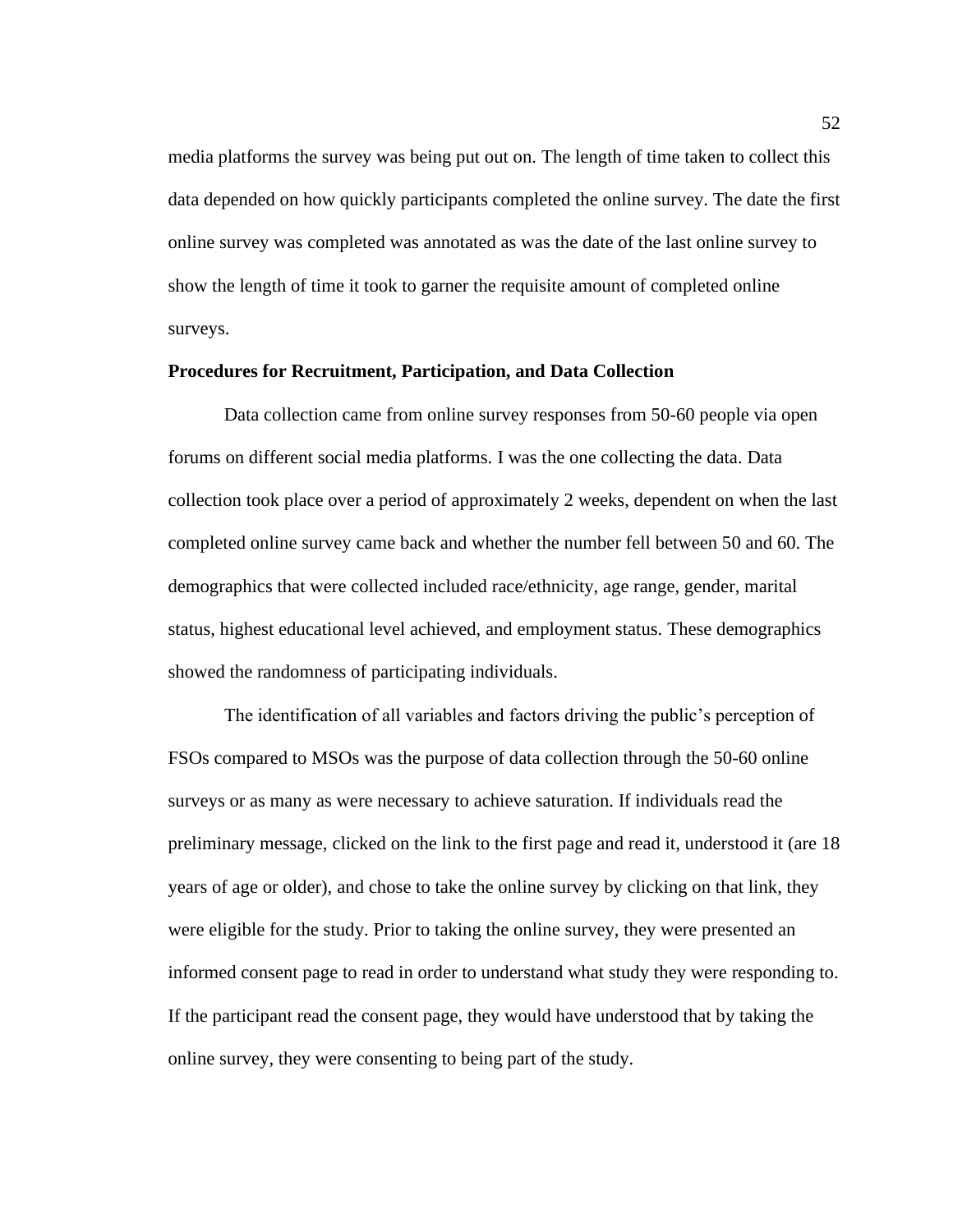Prior to beginning the online survey, the study was clearly outlined as well as details of the questions. Each online survey lasted approximately 10 to 15 minutes, dependent on how quickly participants answered the questions, with no need for further interaction. The participants who took the online survey finished the survey by answering all the questions and clicking the *Submit* button at the end. As soon as this had occurred, they were free to leave the survey. The frequency of potential participant contact was likely based on if the participants reached out for questions or clarifications on contents of the survey. There were no set follow-up procedures for this online study unless a participant requested it. I had full control over the open forums where the online survey was advertised as well as how many days the online survey was available for in order to gather the requisite amount of data. Responses to the online surveys were recorded via Survey Monkey, after which they were printed off and stored in a manila envelope until the data analysis phase.

One means of removing researcher bias was by placing the link on different social media platforms without directly targeting certain groups of people and avoiding those who knowingly had a prior professional affiliation/relationship with me. All participants received the same survey with identical questions. The only things that were asked of the participants were their demographics. Participants' age was asked to track if any minors had taken the survey because participants needed to be 18 years of age or older to take the survey. Mitigating misrepresentation of results occurred through periodic checks to monitor the data collected. During the data collection process, I was continually screening for gaps arising in the process. The first part of the survey was where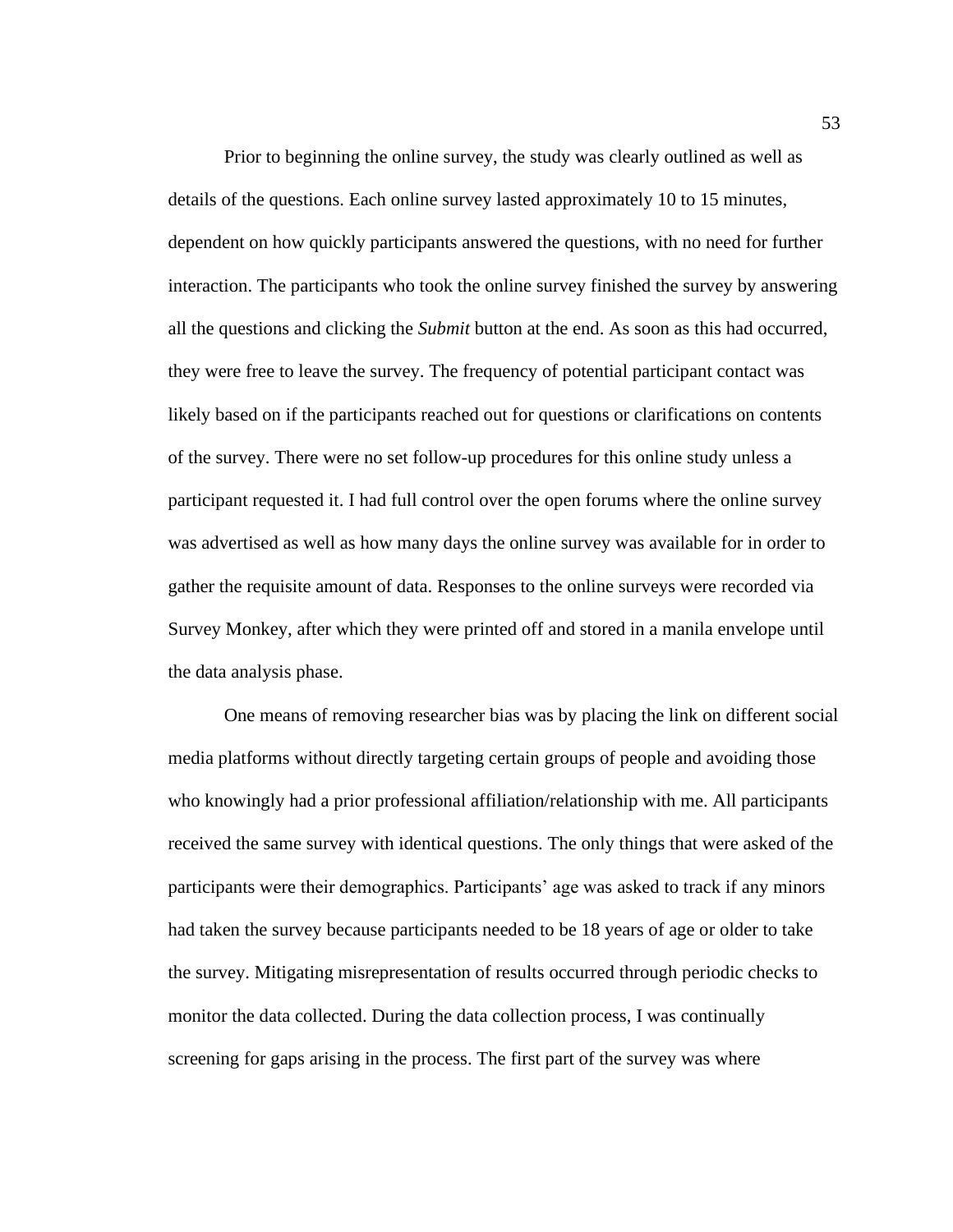participants read the first page in its entirety, and fully understood that when they click on the link, that they were consenting to the survey and all information they give. The participant clicking on the link was a means to not just consent for the survey, but also in order to protect their anonymity.

### **Data Analysis Plan**

Microsoft Word was used to compose the information gathered for analysis, with Microsoft Excel being used to obtain a better understanding of participant responses. The spreadsheet helped to highlight what variables and factors participants shared in their perceptions of FSOs when compared to MSOs. The spreadsheet helped in analysis of the different concepts presented (Ravitch & Carl, 2016), including the responses and demographics of those participating, to show an absence of bias in the participant selection process. No follow-up contact took place with the participants after they had completed the online surveys.

Data compilation and organization allowed the researcher to obtain a greater understanding of what participants presented. Each survey was read thoroughly in order to understand its contents and identify each participant's perceptions of FSOs and MSOs.

The three research questions that examined the gap in the literature within this study were:

Research Question 1: How is the public's perception about female sex offenders different from male sex offenders?

Research Question 2: What factors have influenced these differences in public perceptions?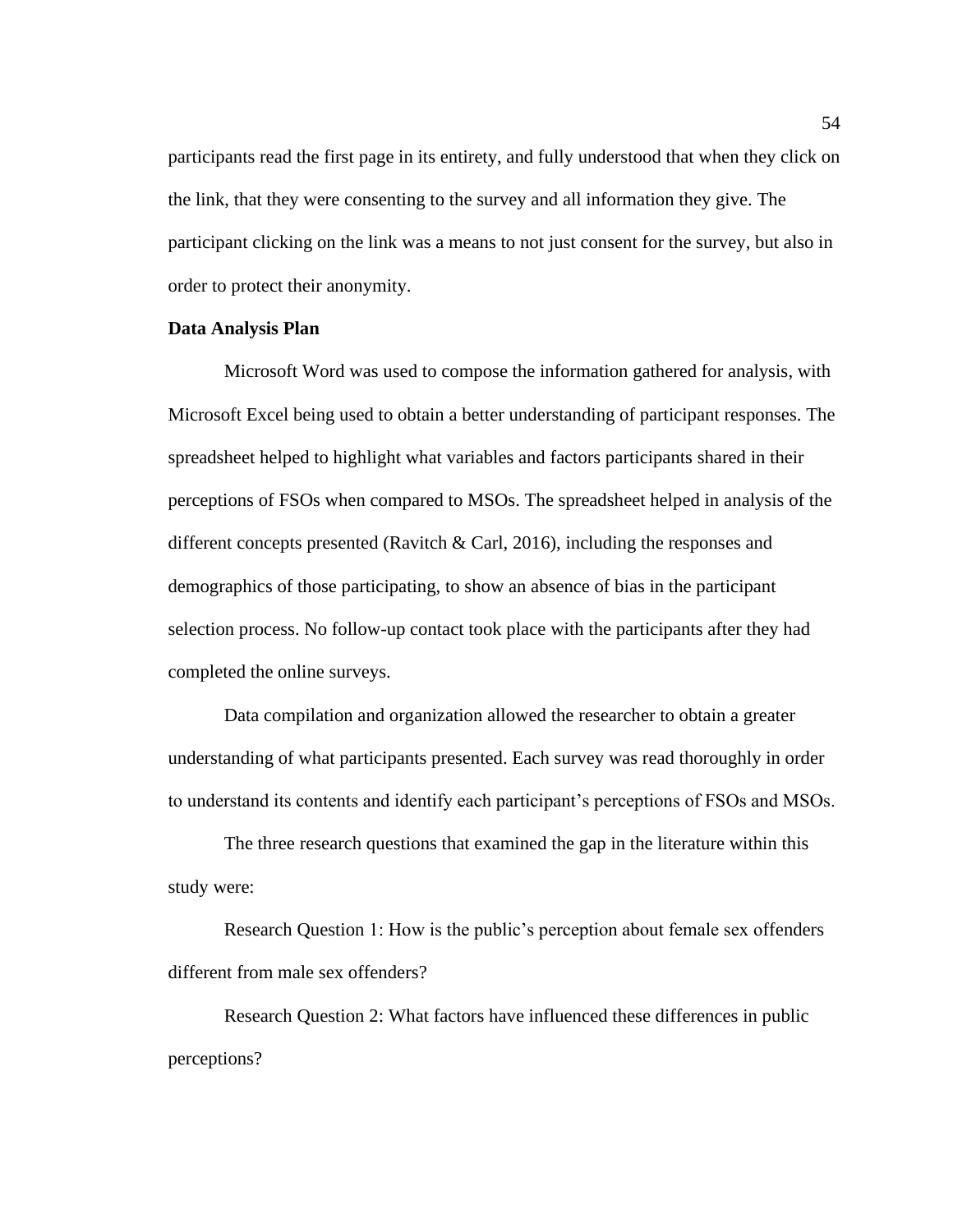Research Question 3: How do public perceptions differentially influence the sentencing and punishment of male and female sex offenders?

The null hypothesis for this study was the belief that members of the public hold a favorable view of FSOs. The alternative hypothesis was focused around members of the public holding a view that sees FSO's the same as MSO's. Both hypotheses were driven by the questions asked in the online survey and the responses given by the participants, whether positive or negative. Analysis included looking at the various responses that participants gave and creating visual layouts of graphs to show the results. Each question was commented on, with the responses given by the participants, and overall statistics received from Survey Monkey.

#### **Threats to Validity**

Threat(s) to external validity could be directed towards the setting of where the online survey took place (Creswell, 2014). It would normally be advantageous to be able to replicate the same study in a new setting/area, but with it being an online survey, it would have been hard to do that because there was no influencing of any kind in people participating (Creswell, 2014). Also, there was no influencing in where the participants took the online survey (Creswell, 2014). No participant was forced to take the online survey in their home, in a library, at school, etc. Although these are the threats to external validity, there was no direct way to address them because there were no bias or opinions throughout this study.

Threat(s) to internal validity could simply be down to the time that passed during participants taking the online survey (Creswell, 2014). What is meant by this was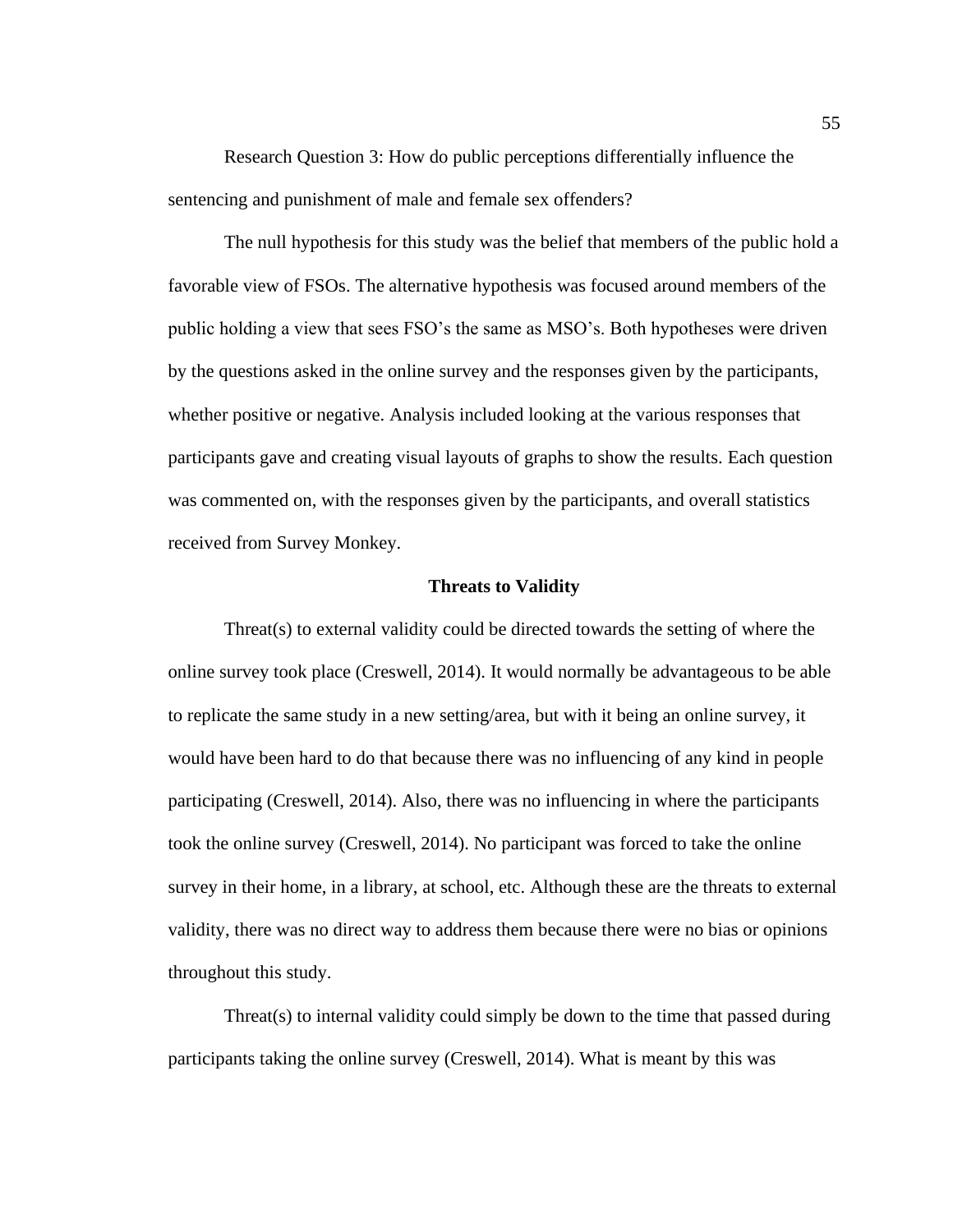participants could have been influenced beyond how they would normally speak, think, or act on what questions were presented to them during the survey (Creswell, 2014). Another threat to the internal validity could have been the maturity level of the participants during the taking of the online survey (Creswell, 2014). As they read the questions, they could change their view based upon the question(s) asked (Creswell, 2014).

The last threat to internal validity that may have been present during the online survey, was the number of participants that partly finished the online survey or start and then stop immediately without answering any questions (Creswell, 2014). All of these threats to validity, unfortunately, could not be controlled due to the survey being a random, volunteer survey. The survey could not be forced and was performed on the participants own computer, cellular phone, tablet, or another electronic device. The survey did not pick the participant, the participant volunteered to do the survey. There was no control over any kind of demographic by the researcher when participants took the online survey (Creswell, 2014).

When participants were taking the online survey, there was no control over two people standing next to each other, taking the survey at the same time (Creswell, 2014). This could have fallen into the 'influenced' part of the threats (Creswell, 2014). These were the threats to internal validity, which could not be controlled or resolved. There was also no direct way to address them because there were no bias or opinions throughout this study.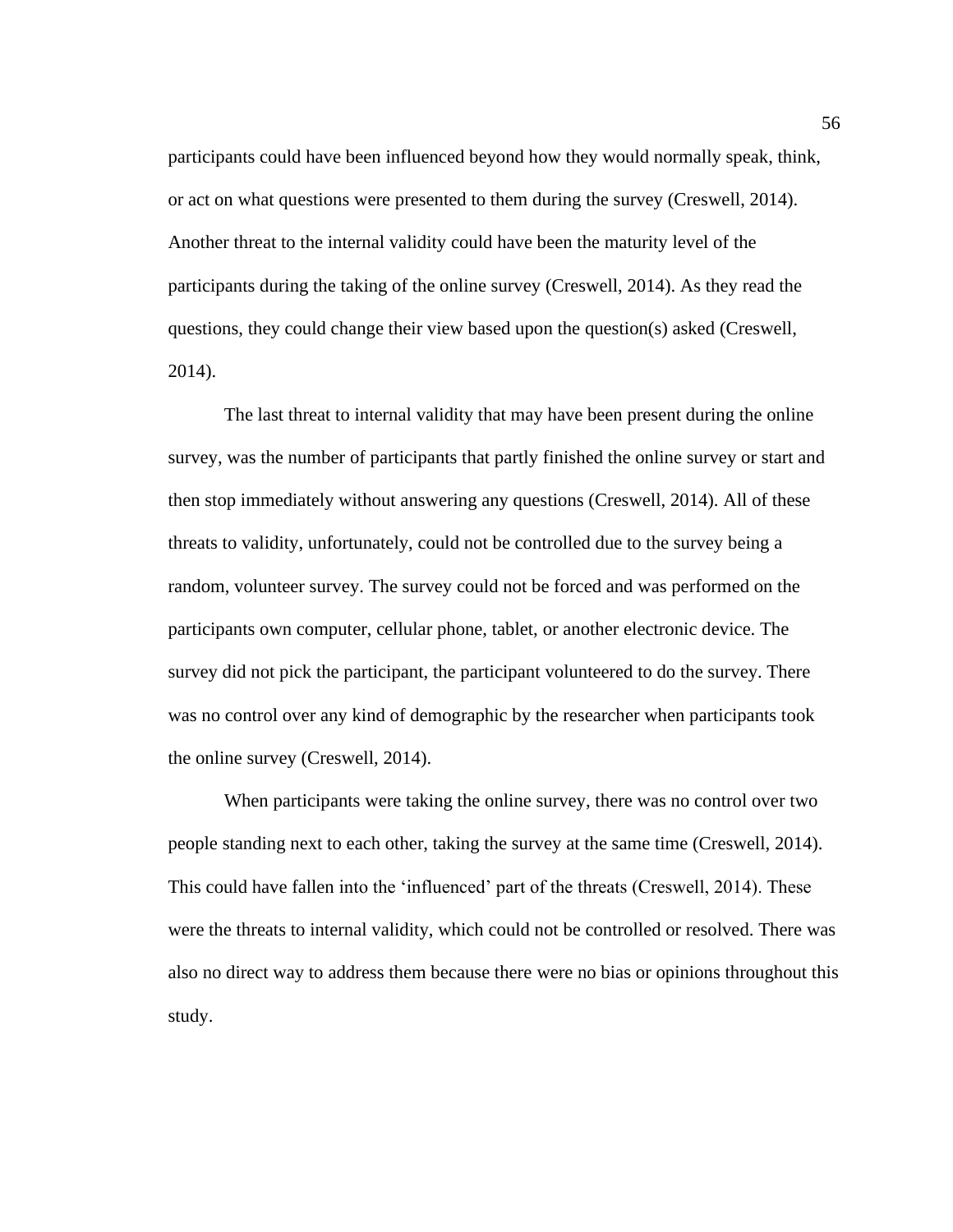# **Ethical Procedures**

I anticipate completion of the online survey by individuals from a range of genders, ages, and ethnicities, with no specific prerequisites for participation. The researcher advertised/posted the online survey in open forums, on different social media platforms, and asked people to participate. Prior to placing this online survey in open forums on different social media platforms, approval was first be obtained from Walden University's Institutional Review Board. Individuals were informed they were under no obligations to participate; however, if they chose to answer questions in the online survey, they could end the online survey at any time, without penalty.

There was no risk of physical harm to participants before, during, or after the interview; however, discussing FSOs and MSOs may evoke uncomfortable psychological responses. Storage of both complete and incomplete surveys were to be in a manila envelope in the researcher's home office, to which only the researcher had access. No personal identifiable information would be available on participants; however, general demographic information collection was necessary to show the absence of preconceived targets. The institutional review board approval number for this study was 03-23-20- 0530361 and expires on March 22nd, 2021. No participants were recruited via unethical means, which included specific groups or affiliations within social media.

The researcher had the informed consent outline as part of the first page for participants to read. When each participant clicked the link to the online survey, it would be assumed that they consented to their answers, beliefs, and opinions being used as part of the research study. A copy of each survey was kept both physically and electronically,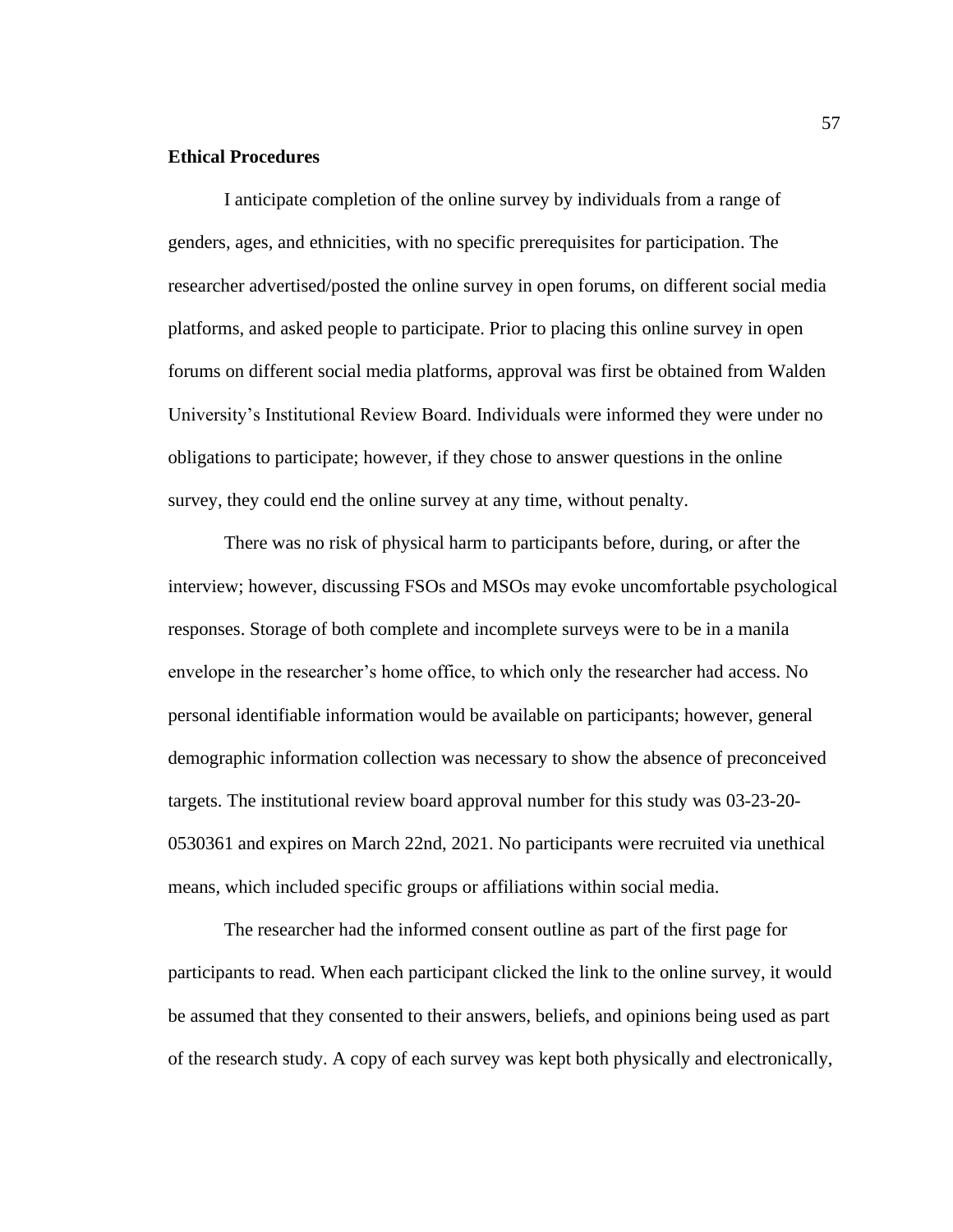with the physical copy being kept in a sealed envelope in the researcher's home office to maintain full confidentiality. The data both physically and electronically, will be kept for a minimum of five years from the end date of the study/closure of this dissertation. No company, institution, organization, third party, or affiliate had provided any funding, and no conflicts of interest existed. After receiving the online surveys, they were collected and analyzed whether they were complete or incomplete.

#### **Summary**

The purpose of Chapter 3 was to show how the research questions and study purpose enabled the researcher to discover more about individuals' different perceptions between FSOs and MSOs. The phenomenon under study was why the public regards FSOs differently than MSOs, even when they commit the same crimes. This chapter included justification for the quantitative survey research strategy design. This method enabled collection of the public's perceptions of FSO's, and how individuals perceive FSOs. Reviewing participants' answers allowed a deeper analysis of those beliefs to obtain an overview of the public's perceptions today.

The chapter showed the survey administration, data collection, and data analysis, along with a clear display of parameters and efforts to set aside any bias or personal opinions. Chapter 3 also included a presentation of the research questions guiding creation of the survey. Administering, numbering, collecting, and analyzing surveys are all part of the process. The parameters of each stage provide a solid groundwork for continuous self-evaluation and adherence to ethical guidelines.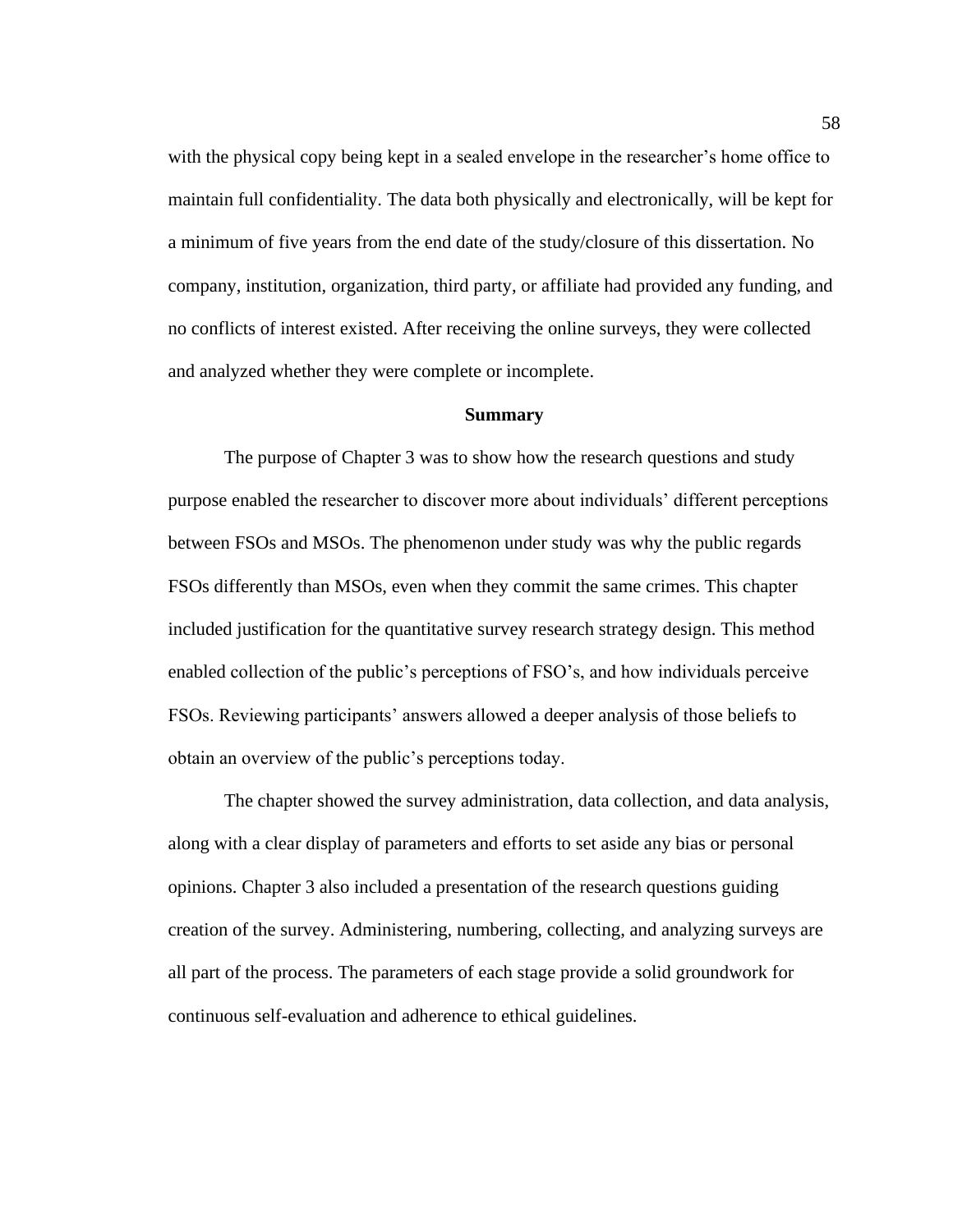As related in this chapter, a continuous review of risk occurred throughout the data collection process to monitor for any confidentiality or privacy concerns of participants. Ongoing reviews contributed to protecting the study from researcher bias and staying as objective as possible (Frankfort-Nachmias et al., 2015). No prerequisites existed for participation due to open advertising of the online survey in open forums on different social media platforms. Chapter 3 also included an outline of the data collection process, along with other elements to ensure credibility, generalizability, dependability, and confirmability. Also outlined in this chapter was the use of triangulation (articles, theory, results, and demographics), thick description (received through administration of the surveys), and reflexivity (present beliefs and potential impacts removed and anticipated, respectively).

Chapter 4 will include discussions of the collection and analysis of data gathered from the completed online surveys through the open forums on the different social media platforms, with demographics presented. The process summary will include descriptions of the who, what, when, where, why, and how of the collection and analysis phases, without any identifying information of participants. Another important component of the chapter will be the results portion, including answers to the research questions.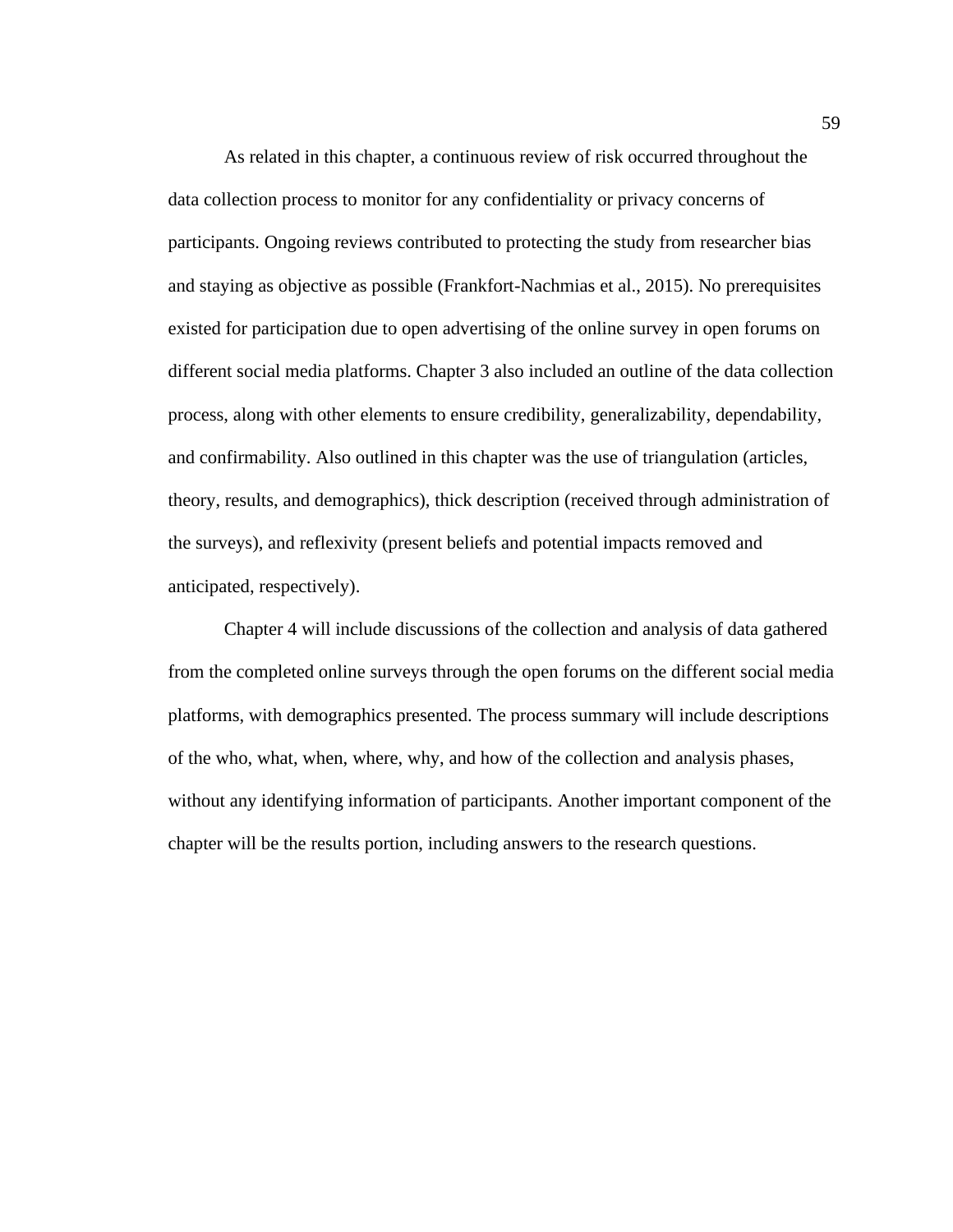### Chapter 4: Results

#### **Introduction**

The purpose of the study was to examine the differences in the public's perceptions of MSOs and FSOs as it relates to their crimes and differences in sentencing and their treatment within the court system. The three research questions that guided this study related to how the public's perception about FSOs is different than of MSOs, what factors have influenced these differences, and how public's perceptions influence sentencing and punishment for MSOs versus FSOs. Answering the research questions entailed analysis of the independent, dependent, and covariate variables of questions, responses, and types of responses. Chapter 4 presents the data collection portion of the study, which includes time frame, recruitment, any discrepancies experienced, sample demographics, and the sample population as a whole. Following a discussion of the treatment of the population and challenges encountered is a presentation of the results of the online survey. The chapter concludes with a summary of the material and a preview of Chapter 5.

#### **Data Collection**

The primary method of data collection was through an online survey administered to participants via SurveyMonkey. The survey opened on April 3, 2020 and closed on April 9, 2020 upon achieving more responses than the targeted sample size. Recruitment was random, with individuals who saw the invitation choosing to participate. There was no direct recruitment of participants to prevent introducing any bias into the data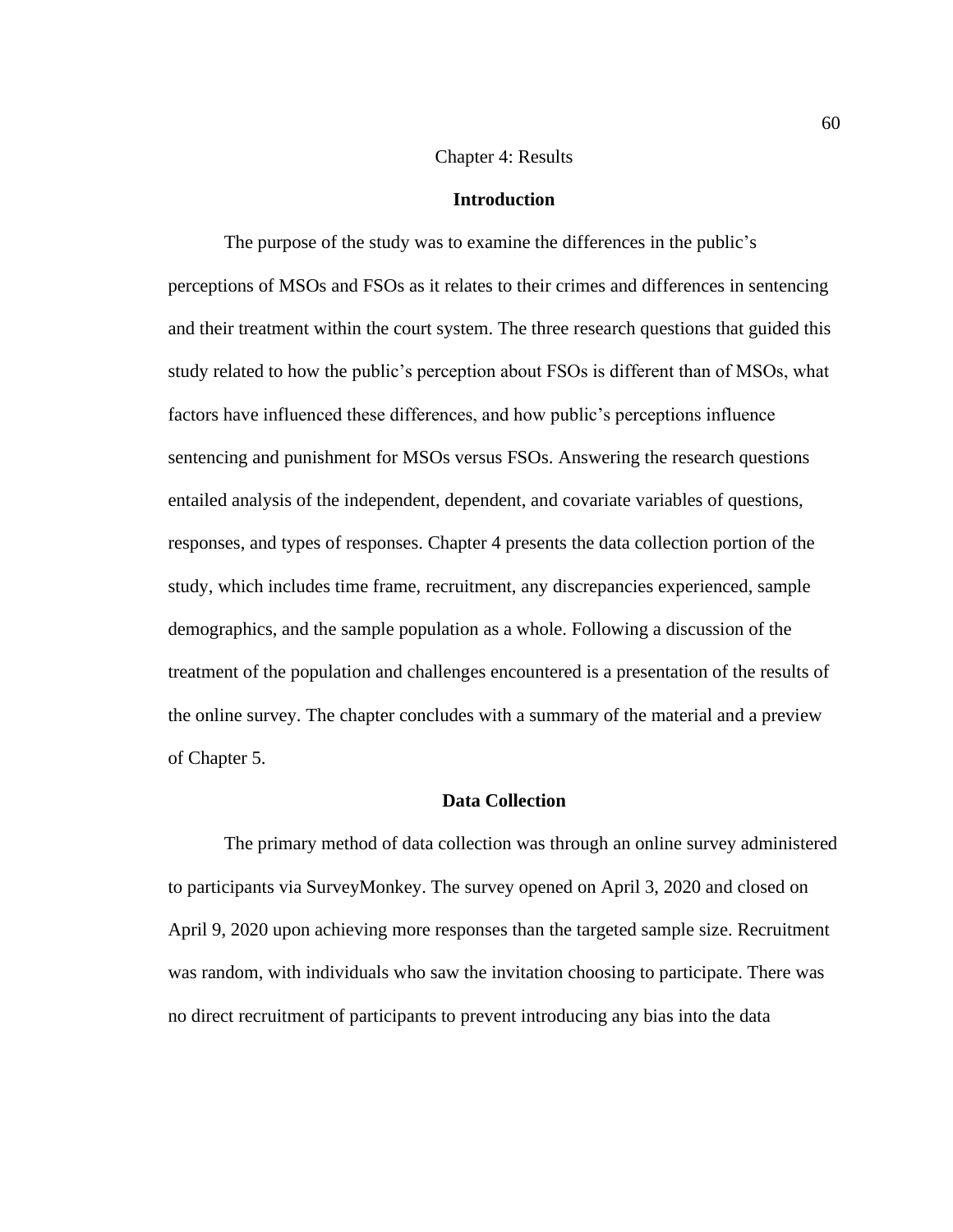collection and overall study. There were some discrepancies during the data collection

process, as shown in Table 1.

Table 1

*Online Survey Completion Dates and Number of Responses*

| Date of completion | Participant responses |
|--------------------|-----------------------|
| April 3, 2020      |                       |
| April 4, 2020      |                       |
| April 5, 2020      |                       |
| April 6, 2020      |                       |
| April 7, 2020      |                       |
| April 8, 2020      | 23                    |
| April 9, 2020      | 122                   |

SurveyMonkey offers the option to send out invitations to a broad range of potential participants via posts on Facebook and LinkedIn. The use of this service allowed for the response rate to increase from 12 responses in 5 days to 145 responses in 2 days. Over the course of the 7 days that the online survey was being posted through Facebook and LinkedIn, both captured the activity of the social media posts for the public. The Facebook social media post had two comments, an unknown number of views and participants for the online survey, and was shared a total of 13 times. The LinkedIn social media post had a total of 181 views, an unknown number of how many times it was shared, and a total of one like. This service significantly reduced the length of time needed to obtain the requisite number of responses from 2 weeks to 1 week, and I received three times as many responses as intended. But the service minimized the risk of not reaching enough people through my personal Facebook and LinkedIn avenues due to SurveyMonkey's distribution channels in those same social media platforms.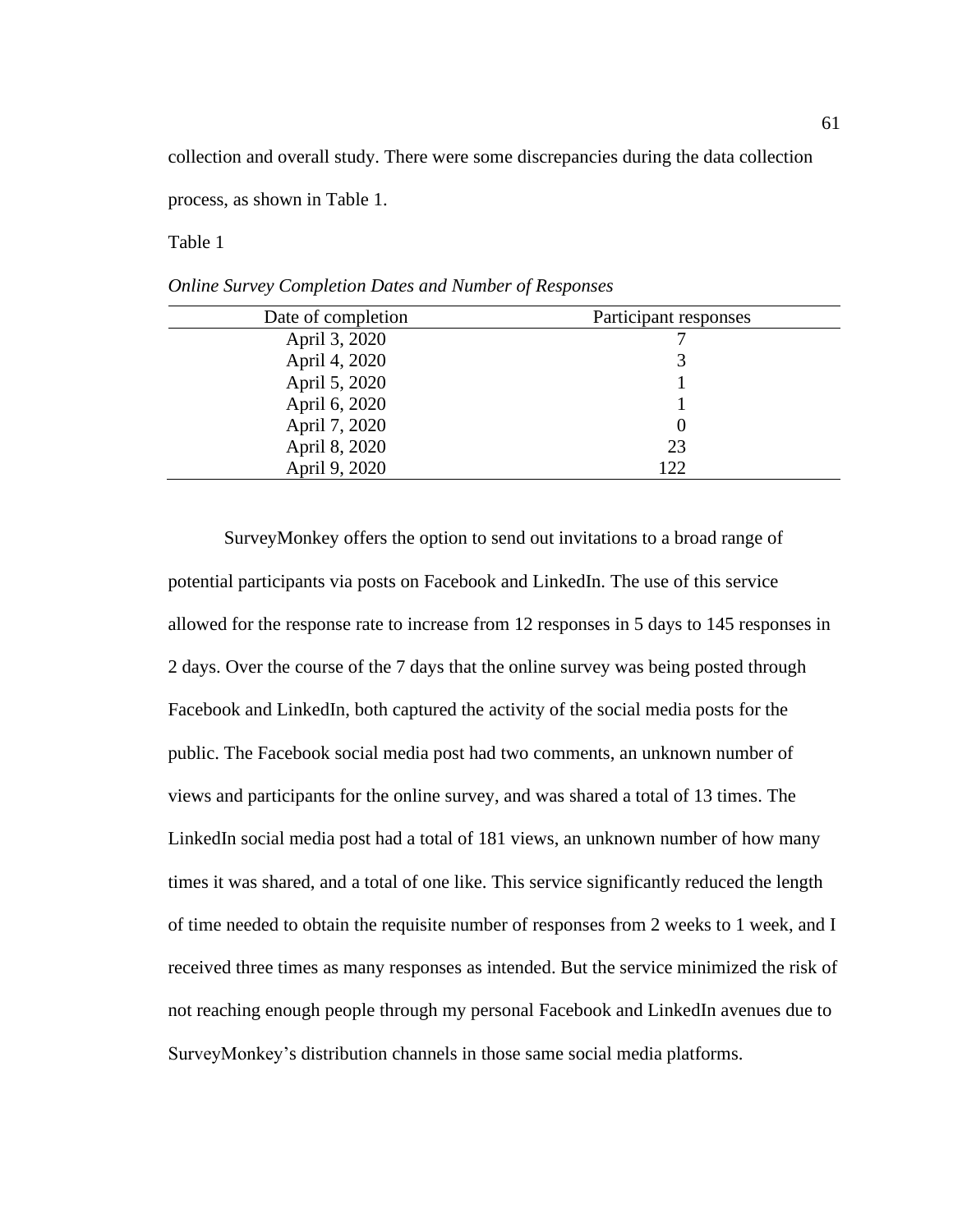During the time of data collection from the online survey, the presence of Corona-Virus 19 (COVID-19) was evident, which meant for the first 6-8 weeks of the pandemic the public was somewhat restricted to where they could go and what they could do. The presence of COVID-19 meant members of the public were potentially using social media and the Internet as a means of entertainment, until restrictions were lifted, which could answer why more people were willing to participate in this online social media survey.

Among the discrepancies noted were skipped questions. The survey included 20 questions directly related to FSOs and MSOs as well as six demographic questions. The total number of questions left unanswered from the 20 questions specific to FSOs and MSOs was 152 out of a potential 3,140, with 180 of a potential 936 demographic questions skipped. Despite no further discrepancies directly related to the questions on the survey itself, I encountered inconsistencies via Facebook and LinkedIn during the collection process. The invitation posted on LinkedIn showed a different web address, which might have caused some confusion for potential participants. Although the URL link did not direct potential participants to the survey, they were able to access the survey by clicking on the SurveyMonkey icon itself. Upon learning of the discrepancy, I corrected the URL after several attempts.

A final unexpected challenge occurred during the data collection process when SurveyMonkey paused the survey. This pause occurred due to the high number of participants (over 50%) who started the survey and subsequently abandoned it, with SurveyMonkey representatives contacting me to offer suggestions modifying the recruitment approach through Facebook and LinkedIn. A member of the SurveyMonkey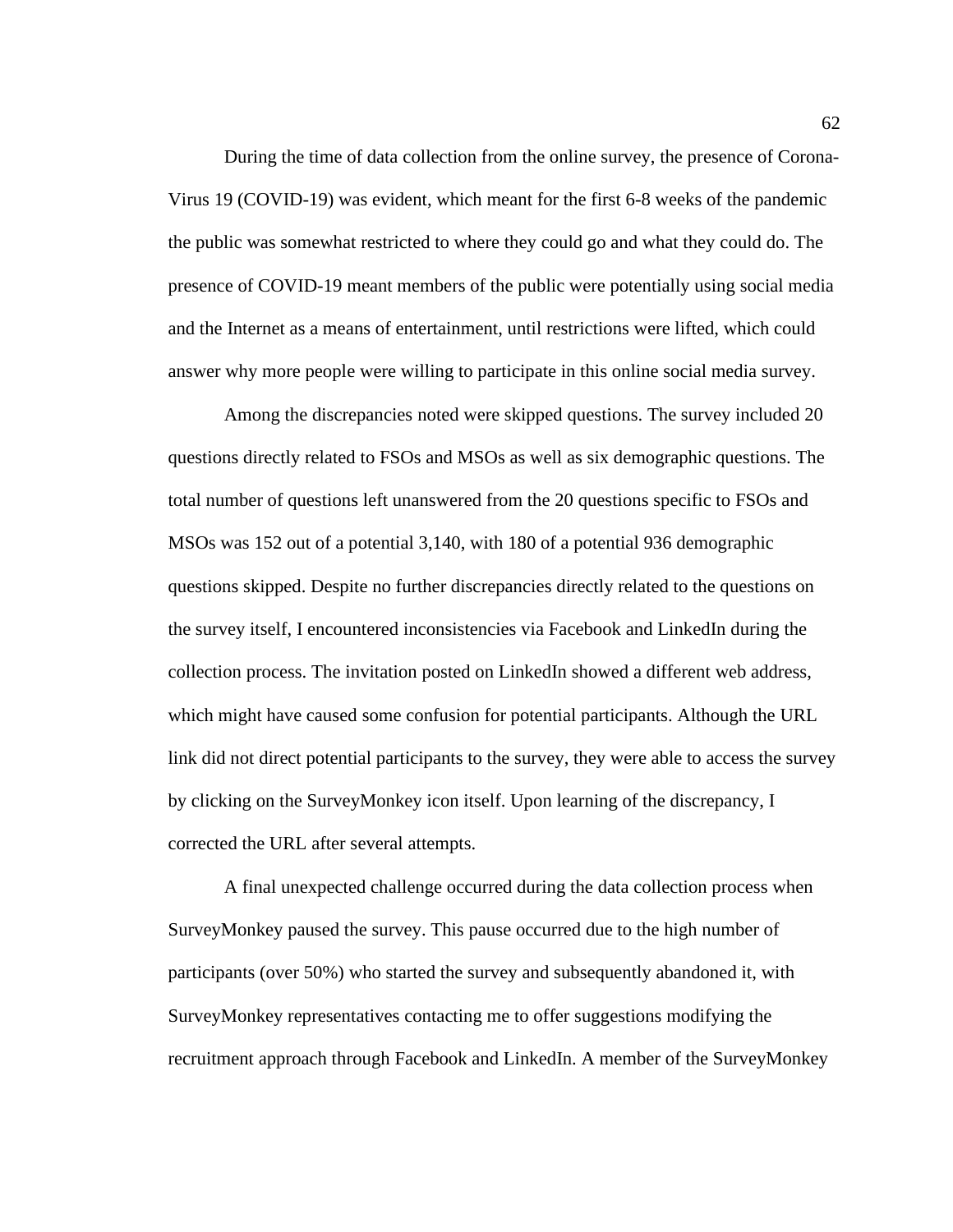target audience team explained that pausing the study could have been for one of four reasons: It was too long, it contained too many open questions, the formatting was incorrect, or the topic of the survey may have deterred individuals from participating. Restarting the survey required me to send a request via e-mail, which I did four times on a single date (April 9, 2020). In the e-mail, I explained the type of survey collection (doctoral dissertation) and asserted that no interference was necessary with regard to the survey's content or formatting.

### **Demographics**

### **Race/Ethnicity**

Out of 157 respondents, only 142 answered this question. Respondent races and ethnicities (see Figure 1) were 85.92% ( $n = 122$ ) White or Caucasian, 4.23% ( $n = 6$ ) Asian or Asian American, 4.23% (*n* = 6) Hispanic or Latino, 3.52% (*n* = 5) Black or African American, 0.70% (*n* = 1) Native American or Alaskan Native, and 1.41% (*n* = 2)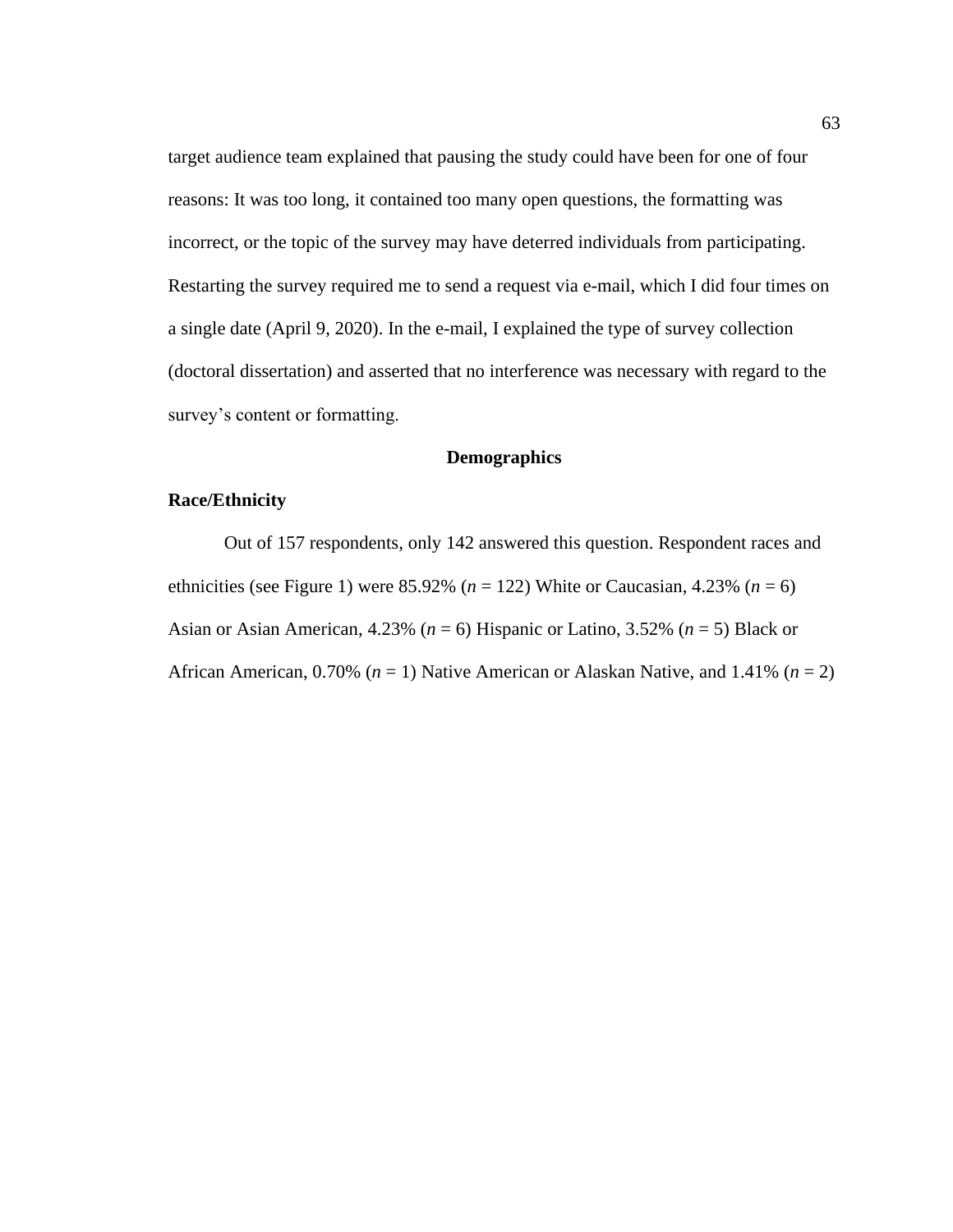

Other, which respondents indicated as Native and White mixed and Afro American.

*Figure 1.* Race/ethnicity.

### **Age**

Of 157 survey respondents, 142 answered the demographic question regarding age (see Figure 2). Responses showed 4.23% (*n* = 6) 18 to 24 years of age, 18.31% (*n* = 26) between the ages of 25 to 34 years, 26.06% (*n* = 37) falling into the 35 to 44 years old category, 14.08% (*n* = 20) 45 to 54 years of age, 19.01% (*n* = 27) between 55 and 64 years old, and  $18.31\%$  ( $n = 26$ ) reporting being 65 years of age or older.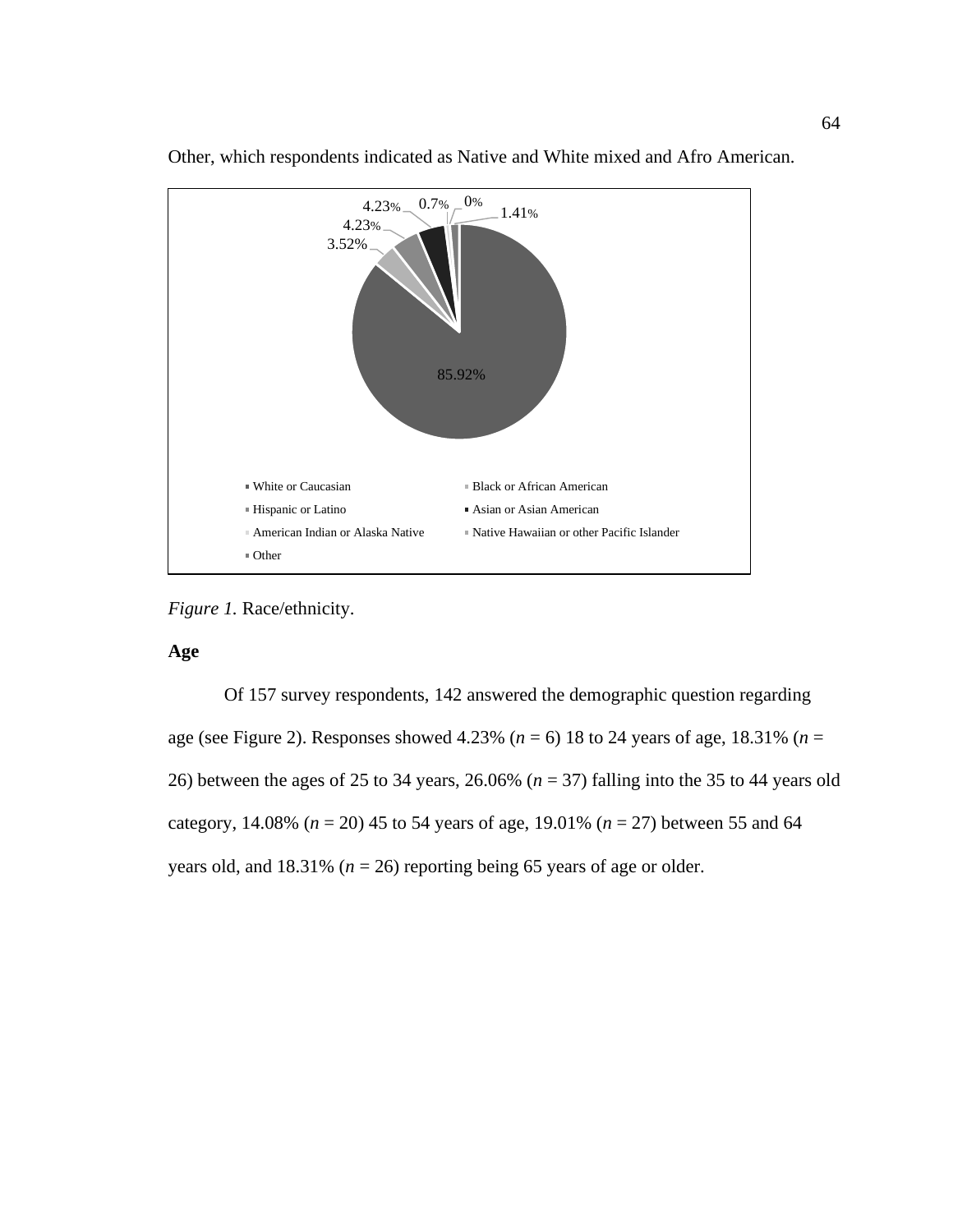

*Figure 2.* Age.

## **Gender**

The demographic category of gender (see Figure 3) had 142 of 157 responses, with 15 participants skipping the question. The gender makeup of participants was 43.66% male  $(n = 62)$  and 56.34%  $(n = 80)$  female. There were no Other responses.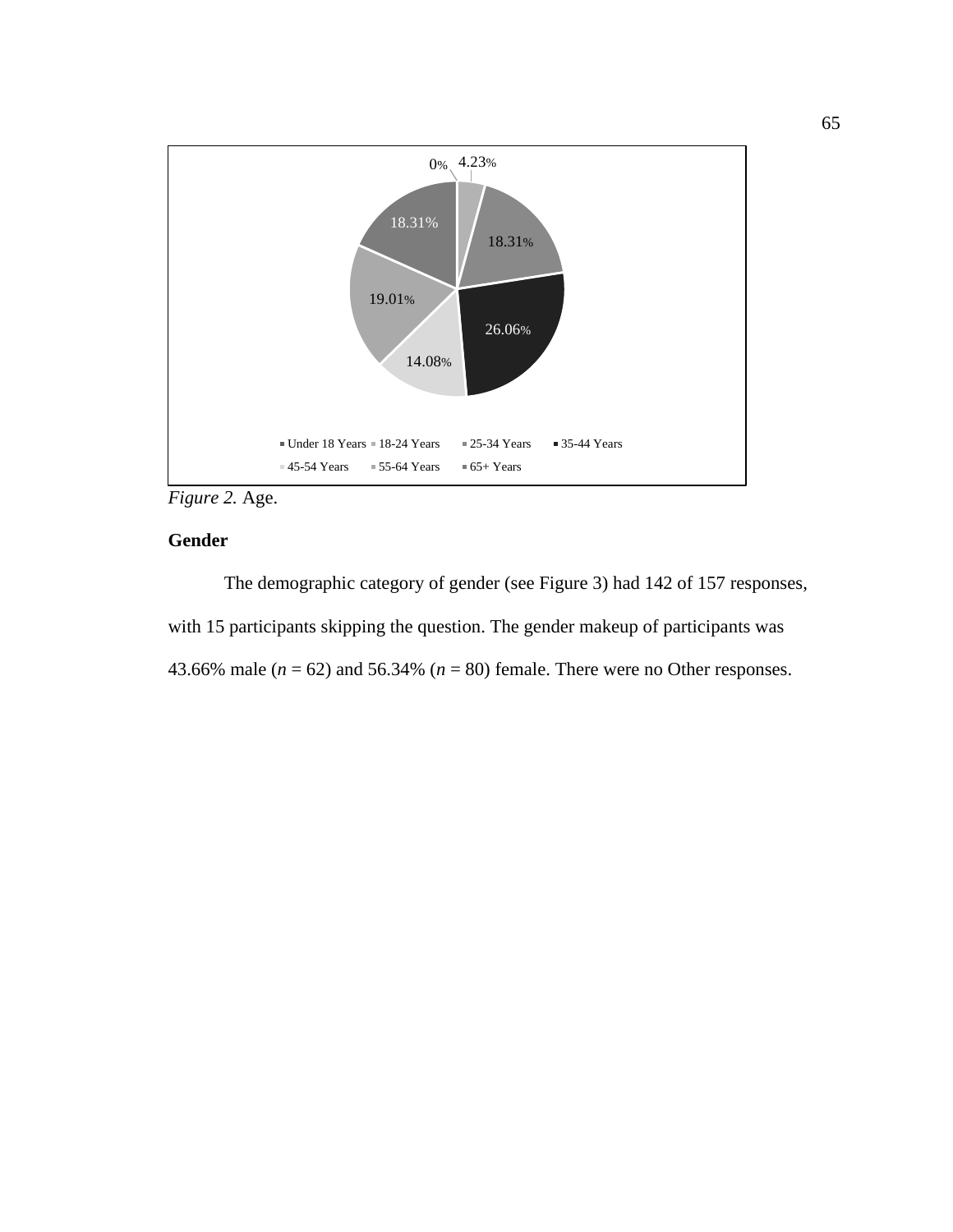

*Figure 3.* Gender.

## **Marital Status**

The demographic category of marital status (see Figure 4) had 142 out of 157 participants complete this prompt. Responses showed 57.75% (*n* = 82) married, 28.87%  $(n = 41)$  single, and 4.23%  $(n = 6)$  divorced. The category of *Other* received 13 responses (9.15%), which included ace, widowed, single with a long-term partner, domestic partnership, monogamous relationship, married/separated, or in an unmarried long-term relationship.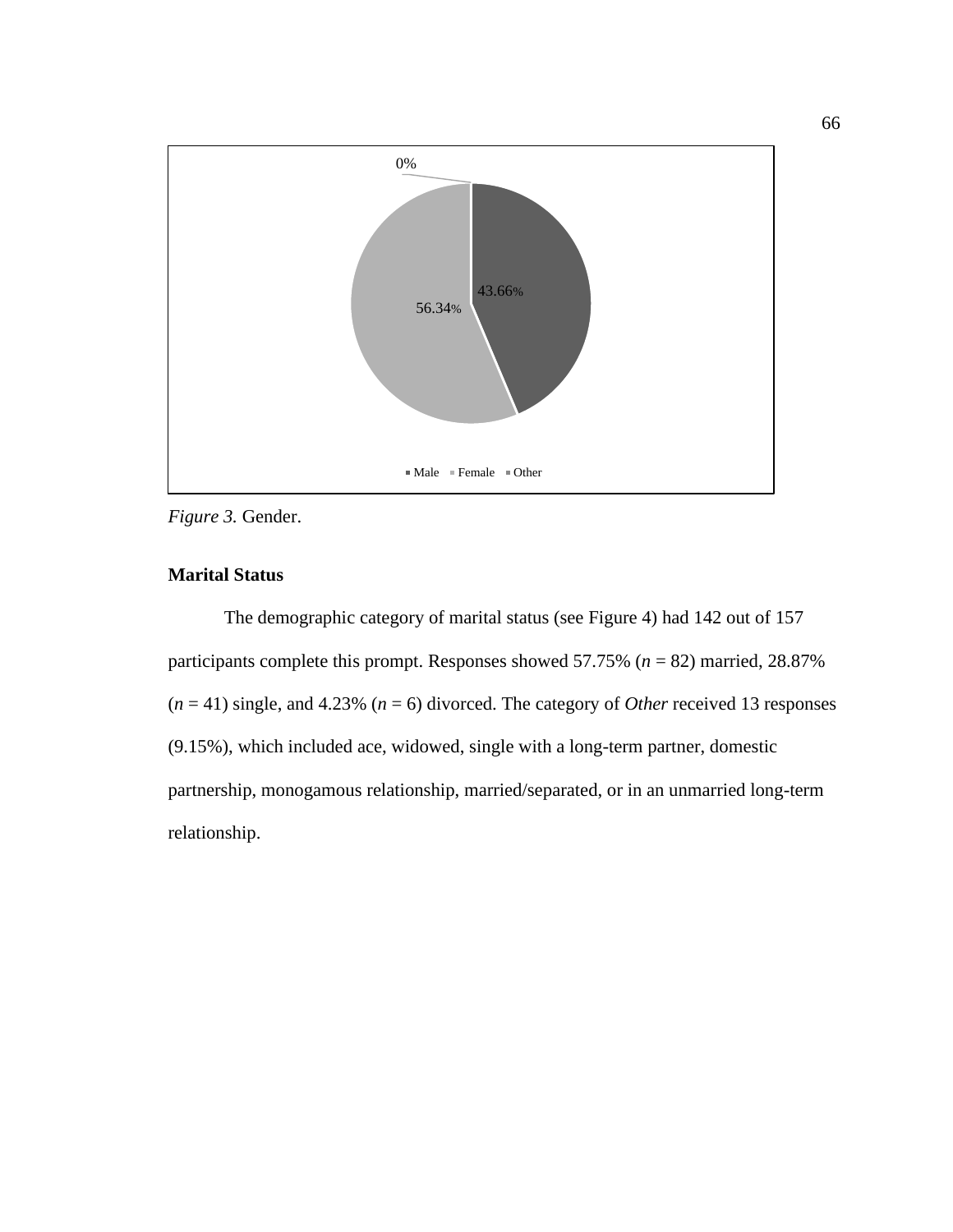

*Figure 4.* Marital status.

### **Highest Level of Education**

The responses rate for highest level of education achieved (see Figure 5) also received 142 out of a possible 157 responses. Responses broke down to 7.75% (*n* = 11) with a high school diploma,  $1.41\%$  ( $n = 2$ ) no college education,  $19.01\%$  ( $n = 27$ ) associate's degree, 31.69% (*n* = 45) bachelor's degree, 23.34% (*n* = 33) master's degree, and 8.45% (*n* = 12) doctorate. The *Other* category received 12 responses (8.45%), which included 4 years of college with no degree, some college, professional degree, certifications related to their job, trade school completion, license but no degree, or professional qualifications.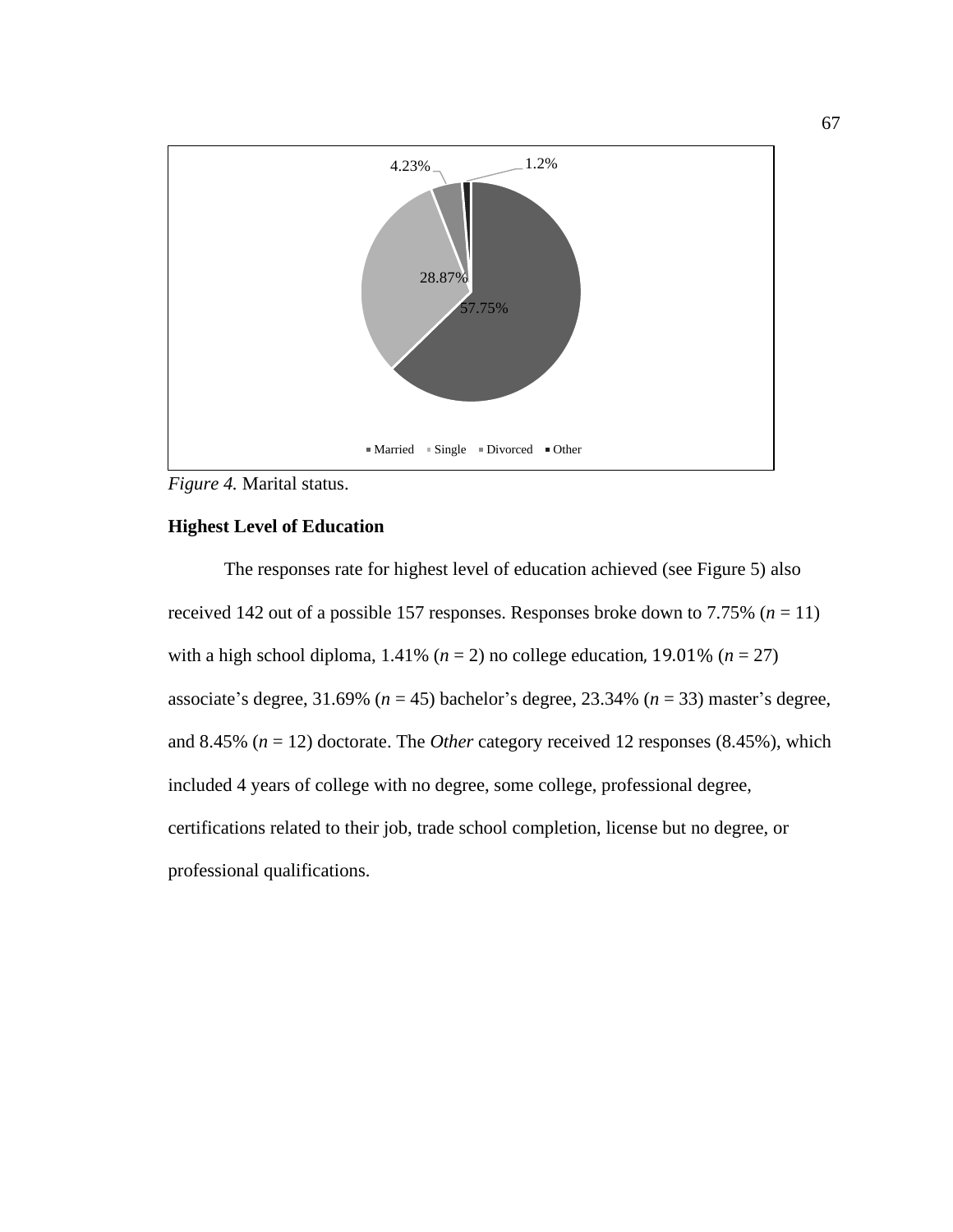

*Figure 5.* Highest level of education.

### **Employment Status**

The last demographic question pertained to participants' employment status (see Figure 6), which was taken from 142 of 157 participants. Responses included 7.04% (*n* = 10) unemployed, 10.56% (*n* = 15) part time, 57.04% (*n* = 81) full time, and 25.35% (*n* = 36) Other. Responses in this open category included disabled, retired, full-time volunteer, self-employed, short-term disability, homemaker, semiretired, temporarily unemployed due to COVID-19, a mother who was a small business owner, or part of the Society for Adolescent Health and Medicine with no mention of status as either a volunteer or a paid employee.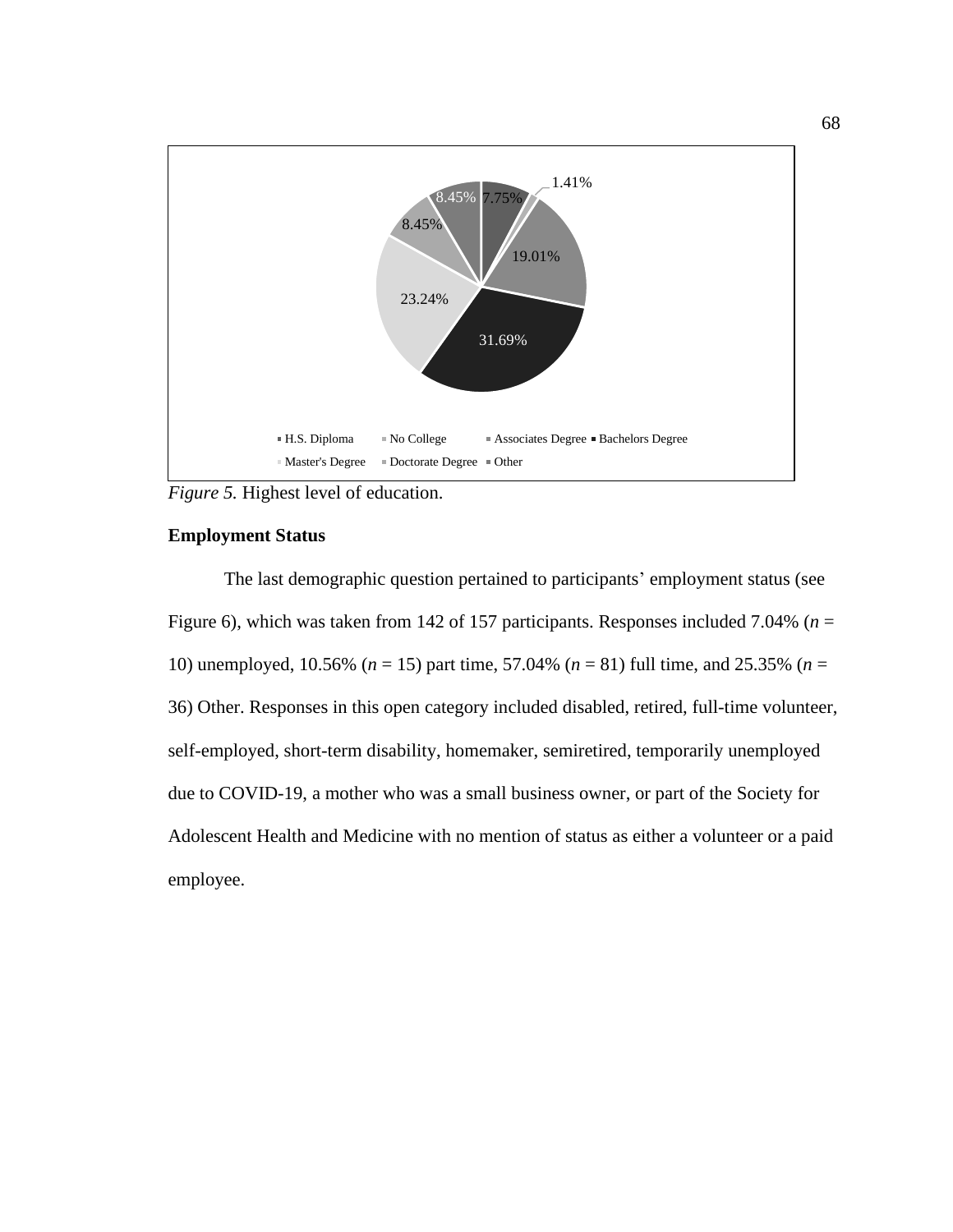

*Figure 6.* Employment status.

### **Summary**

SurveyMonkey collected additional demographic data not requested and not part of the survey. As this information had not been part of the institutional review board application, it went unused. To accurately represent the questions that were answered and the questions skipped, Figure 7 indicates the collected and missing responses to the demographic questions. Among the 157 potential responses for each demographic question, 142 participants (90.45%) responded, with 15 participants (9.55%) choosing not to answer them. Random members of the public were the population of interest and the target audience, as the purpose of the study was to examine differences in perceptions of MSOs and FSOs specific to their crimes and sentencing. As such, anyone who participated in the online survey qualified as part of the sample population.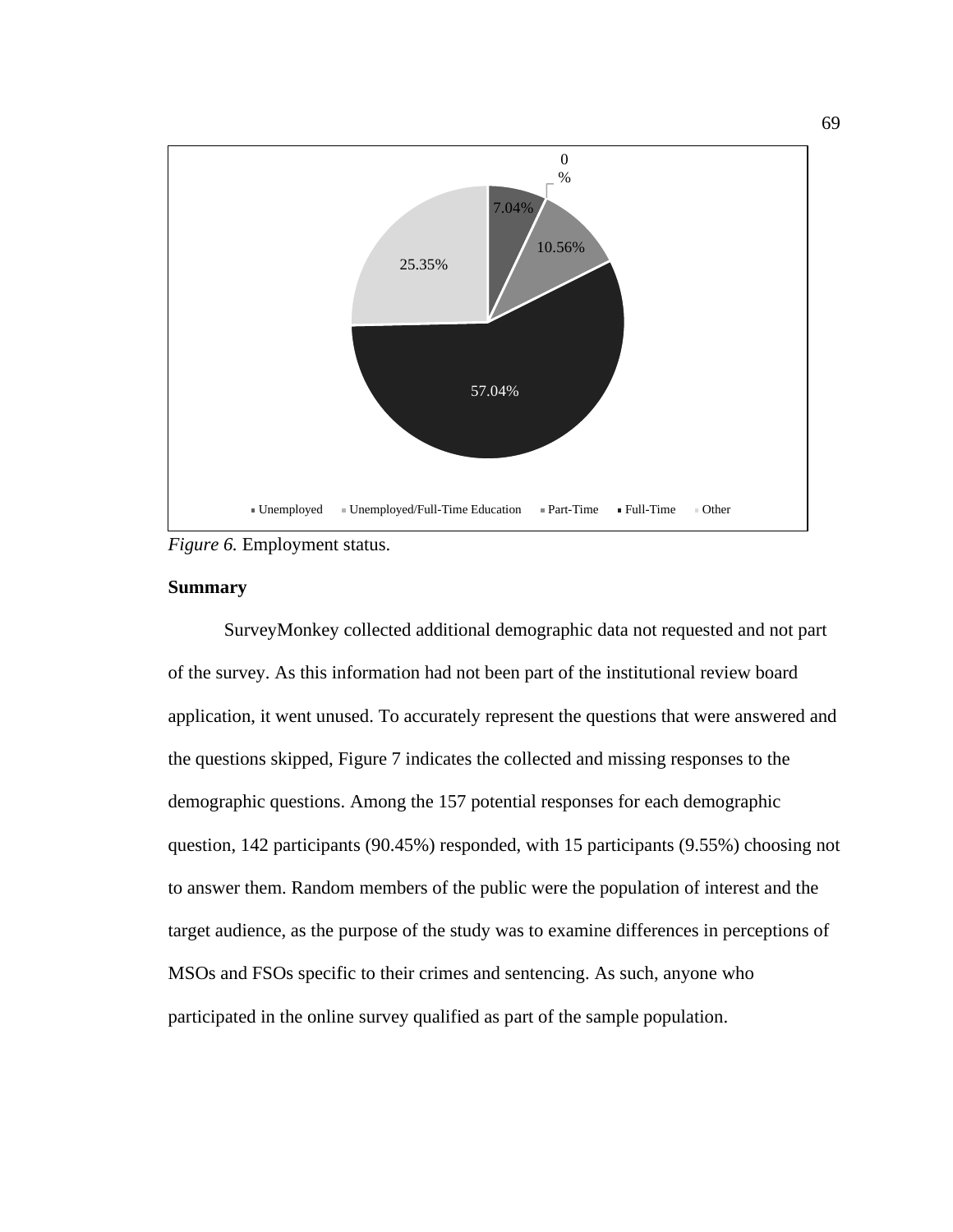

*Figure 7.* Demographics questions.

### **Results**

The goal was to obtain between 50 and 60 respondents for the online survey, a number greatly exceeded in receiving 157 responses. The numbers of participants who answered the individual questions were as shown in Table 2.

70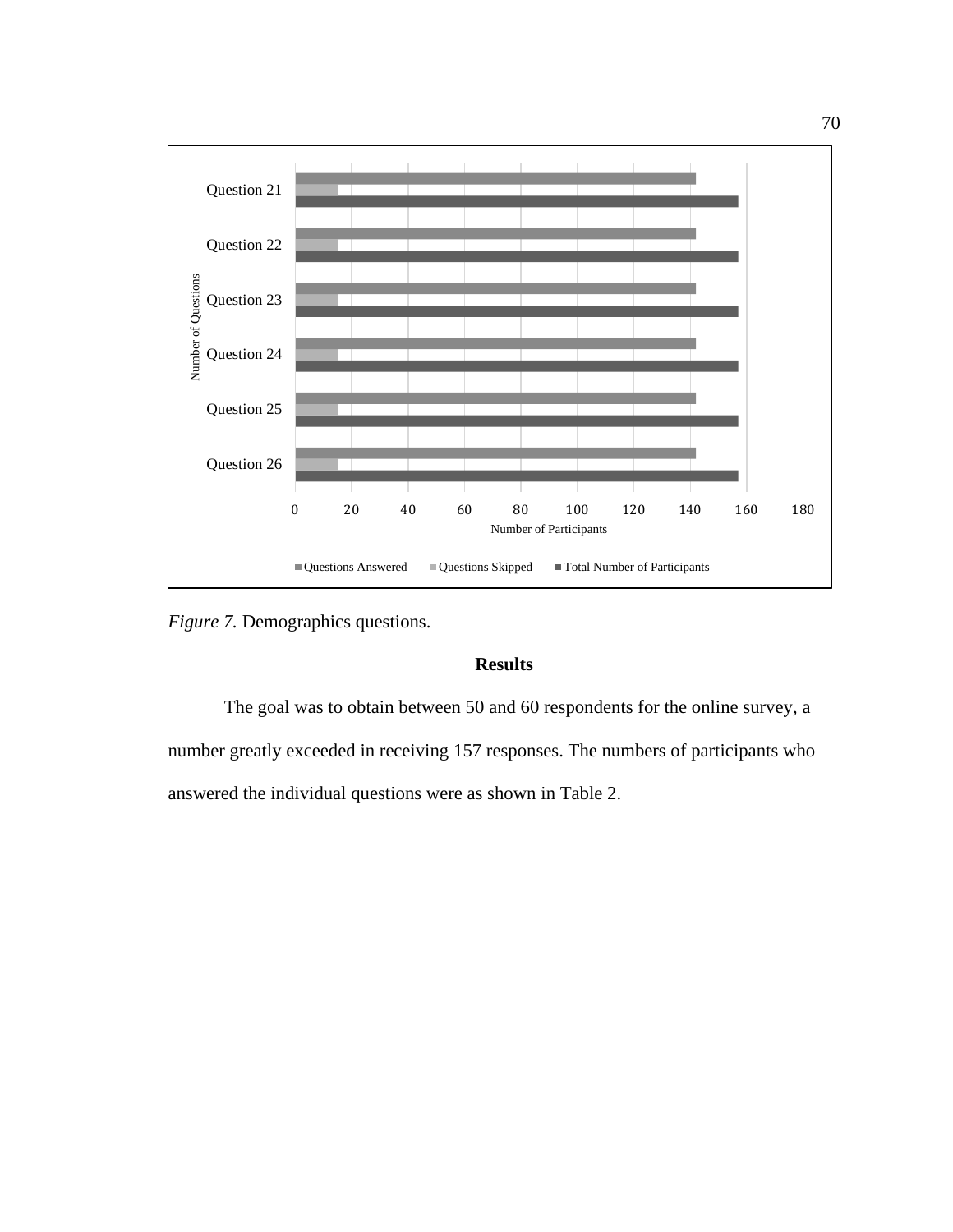## Table 2

| Question number | Question type | Participant responses $(N = 157)$ |
|-----------------|---------------|-----------------------------------|
| $\mathbf{I}$    | Closed        | 156                               |
| $\overline{2}$  | Open          | 156                               |
| 3               | Closed        | 156                               |
| 4               | Open          | 156                               |
| 5               | Open          | 156                               |
| 6               | Closed        | 156                               |
| 7               | Open          | 155                               |
| $\,8\,$         | Open          | 156                               |
| 9               | Closed        | 156                               |
| 10              | Open          | 155                               |
| 11              | Closed        | 143                               |
| 12              | Open          | 143                               |
| 13              | Open          | 143                               |
| 14              | Open          | 143                               |
| 15              | Open          | 143                               |
| 16              | Open          | 143                               |
| 17              | Closed        | 143                               |
| 18              | Closed        | 143                               |
| 19              | Closed        | 143                               |
| 20              | Open          | 143                               |

*Survey Completion Rate by Question*

# **Survey Questions**

**Question 1.** Question 1 (see Figure 8) was a dichotomous question with two response choices, *Yes* and *No*. The question was "Do you believe that there is a cause for concern for female sex offenders in society today?" Of the 156 participants who responded, 117 (75%) answered *Yes* and 39 (25%) answered *No* (see Figure 8).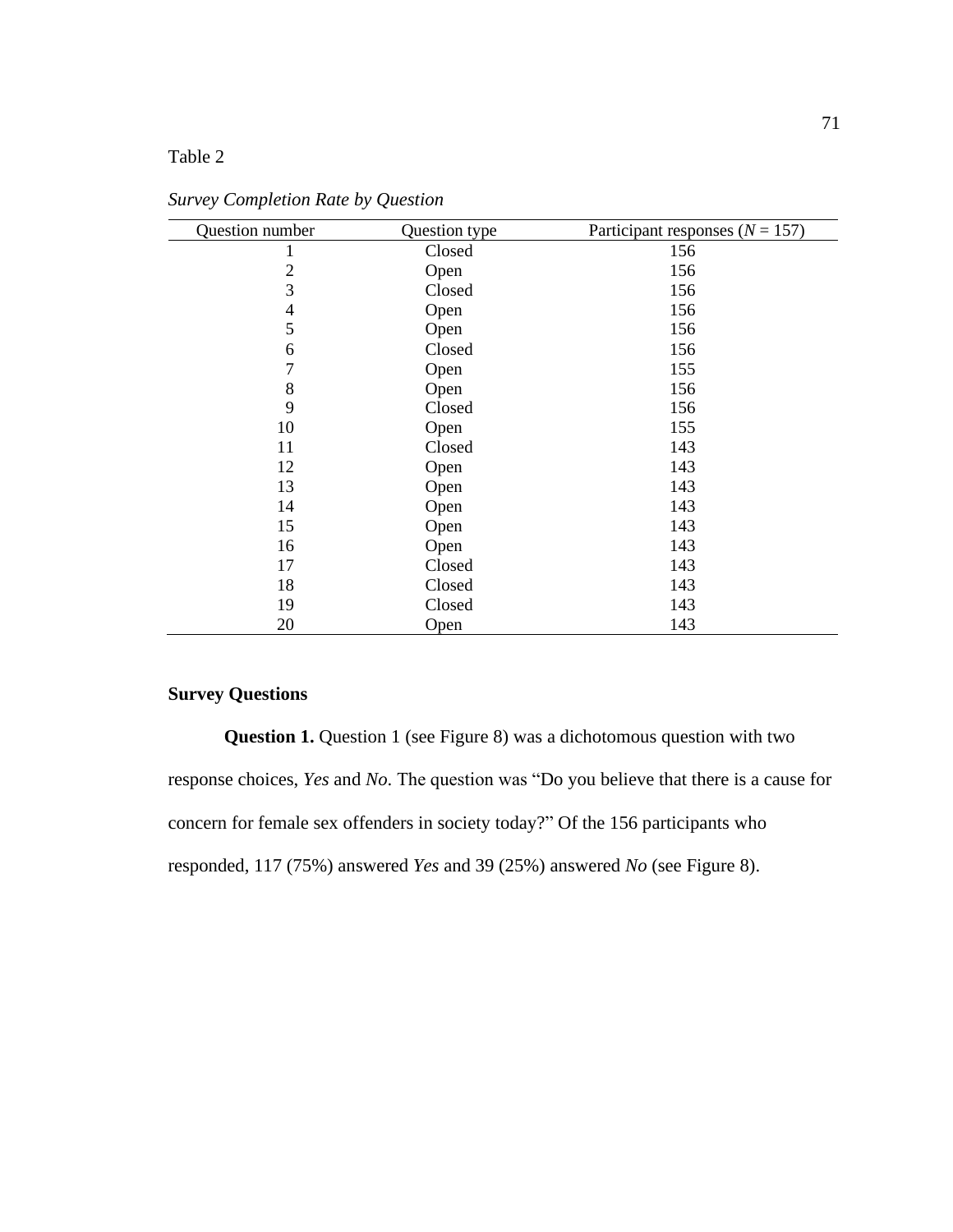

*Figure 8.* Question 1: Do you believe that there is a cause for concern for female sex offenders in society today?

**Question 2.** Question 2 was, "Do you feel that female sex offenders are treated differently than male sex offenders when compared to crimes they commit? If so, why do you feel that way?" This two-part question required open responses. Out of 156 respondents, 63.46% (*n* = 99) answered *Yes* or the equivalent, 14.10% (*n* = 22) answered *No* or the equivalent, and 22.44% (*n* = 35) provided an answer of either *Undecided* or no quantifiable response. Figure 9 is a visual representation of participants' responses to the first part of this question.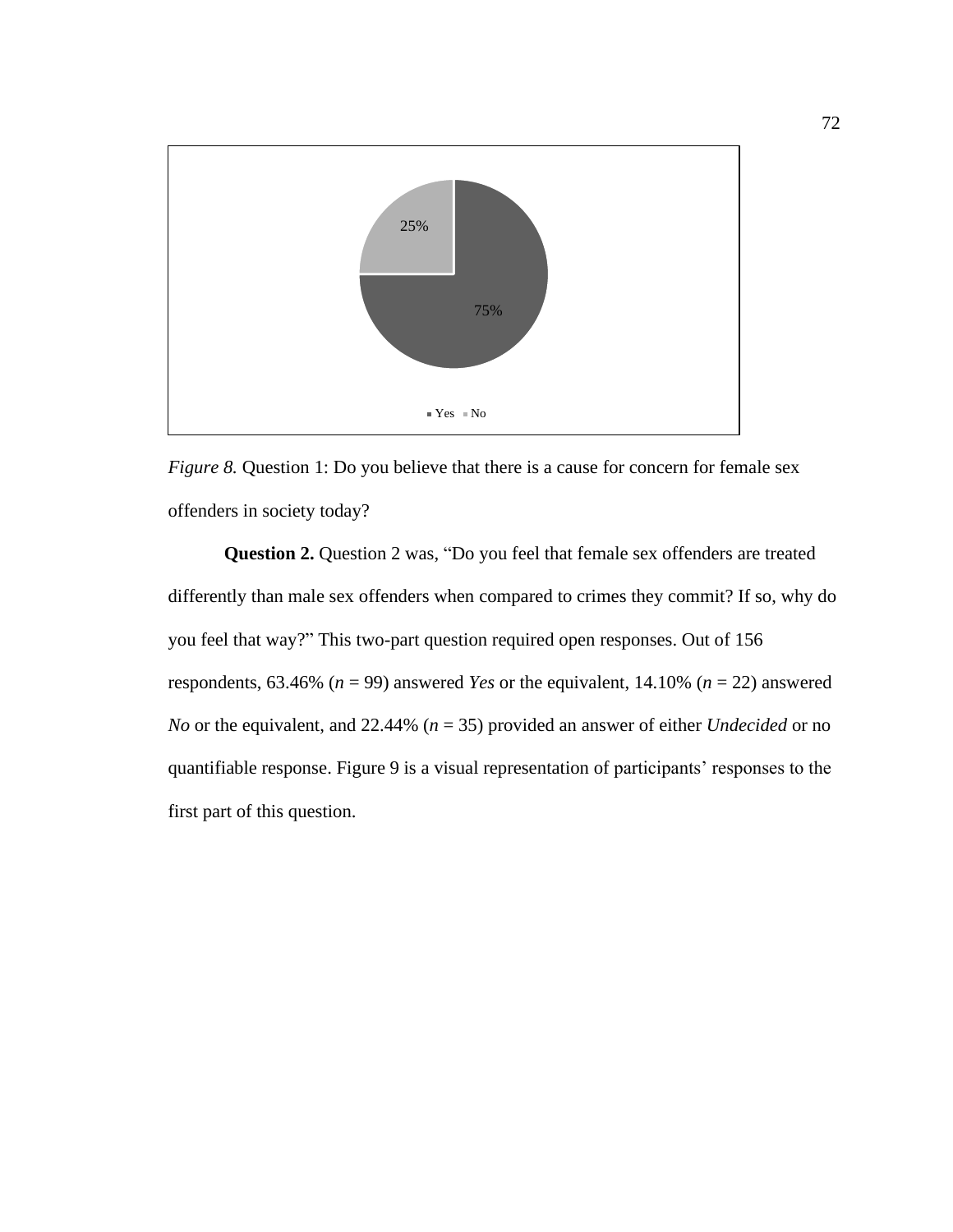

*Figure 9.* Question 2: Do you feel that female sex offenders are treated differently than male sex offenders when compared to crimes they commit? If so, why do you feel that way?

The opinions and beliefs revealed in participants' responses to the second part of Question 2 were varied. An analysis of responses resulted in grouping similar responses into overarching categories. The keywords and concepts participants used to identify the difference of treatment between FSOs and MSOs, if any, included societal beliefs, a lack of coverage or glorification of FSOs by the media, women's roles (e.g., caregiver, nurturer, protector), the heralding of female teachers as achieving the "fantasy" of sexual relationships with students with their actions not viewed as crimes, FSOs being less aggressive or violent than MSOs, women's prisons being easier than men's, women being physically weaker than men, making it harder for them to commit sex crimes, and a disbelief that women even commit sex crimes.

Some other answers encompassed categories such as FSO victims being less traumatized than victims of MSOs, the difference between the gender of the victim and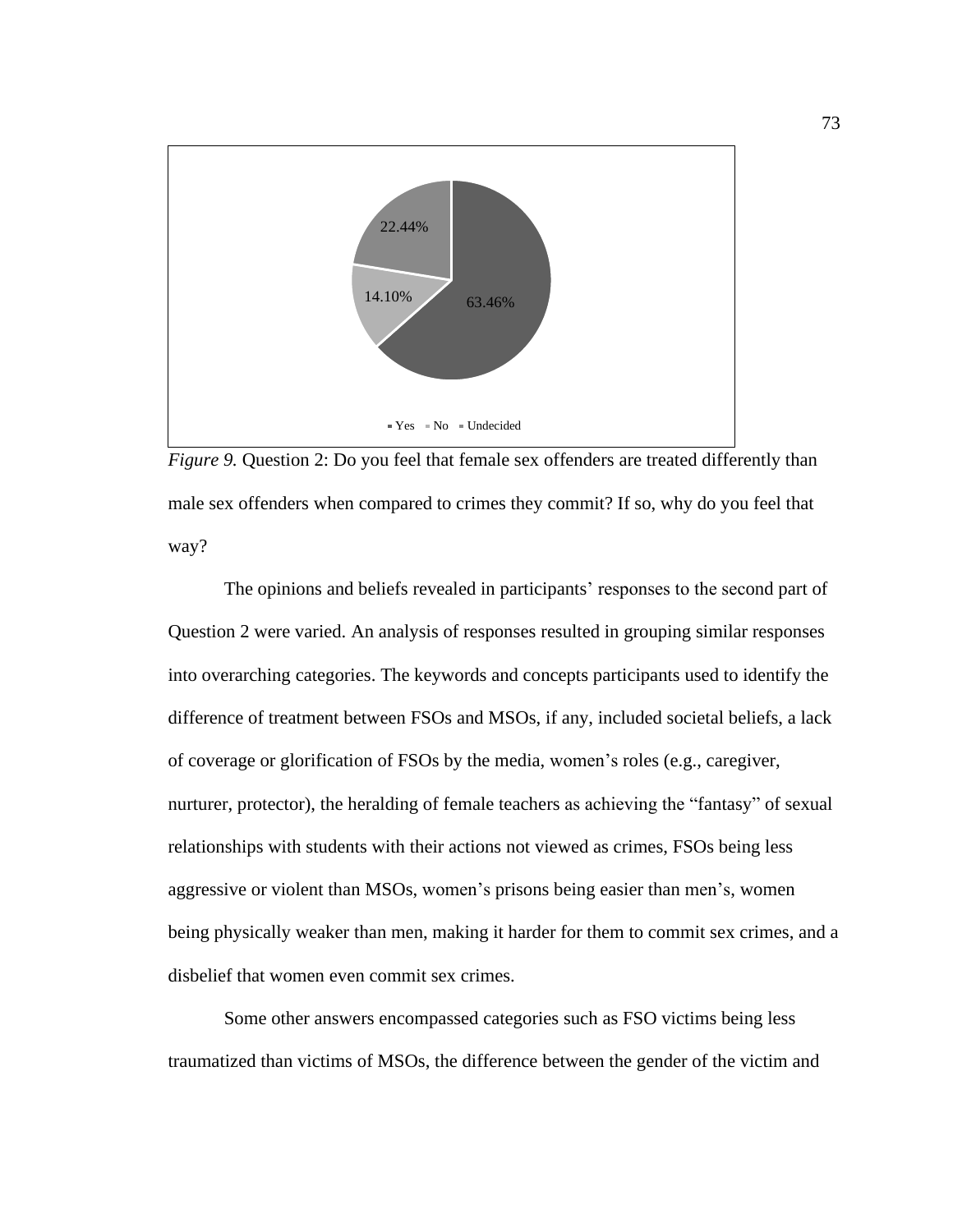the sentencing for the offender, the difference between leniency for FSOs in comparison to MSOs, the outlook of FSOs being victimized themselves in the past, MSOs receiving harsher treatment for their sex crimes, and a double standard between FSOs and MSOs.

One participant reported having specific work experience indicating a predisposition in favor of female defendants. There was reference to the anatomy of FSOs versus MSOs and the inability to charge females with rape due to their gender and race. Some participants felt that FSOs and MSOs received equal treatment, did not believe that females would commit sex crimes, did not know much about the subject, or did not have a "clue" the crimes actually occurred.

Although some participants did not directly answer the question, their response was related to the FSO or MSO committing a sex crime, the sentencing and punishment, and the impact on the victim.

**Question 3.** Responses to the yes/no question "Do you feel there is a difference in dangerousness between MSOs and FSOs?" were 58.97% (*n* = 92) *Yes* and 41.03% (*n* = 64) *No* (see Figure 10).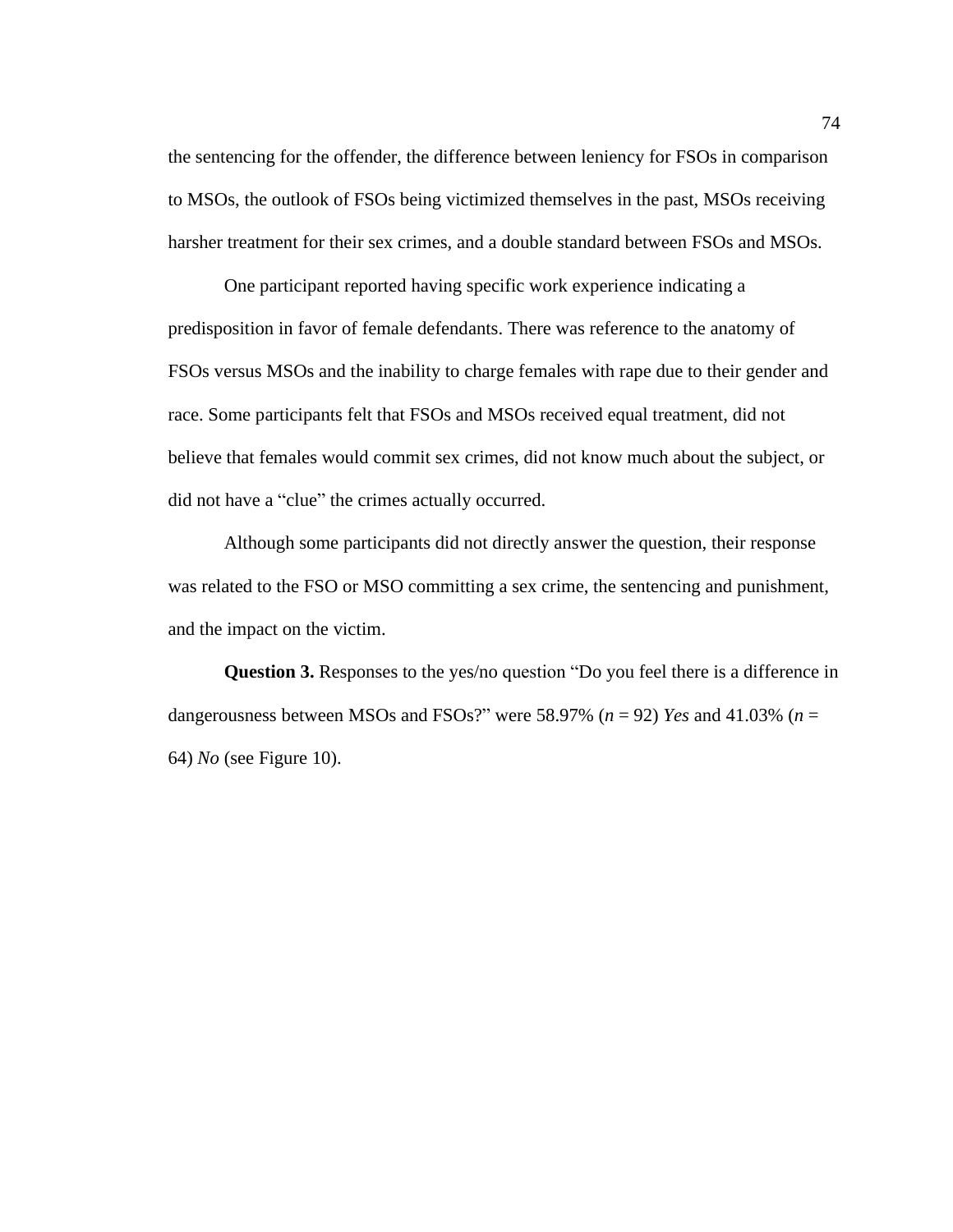

*Figure 10.* Question 3: Do you feel there is a difference in dangerousness between male sex offenders and female sex offenders?

**Question 4.** Question 4 was "What do you believe, if anything, has caused a difference between FSOs and MSOs?" Due to a wide range of answers, creating categories of keywords and topics was necessary to succinctly capture participant responses. Response groupings indicated common trends among participant responses to accurately portray respondents' beliefs, lending itself to visual presentation.

Under each category,  $36.54\%$  ( $n = 57$ ) fell under the category of "violence, strength, and aggressiveness,  $\frac{18.59\%}{n} = 29$  related to theme of "societal bias and public perception," and 7.69% ( $n = 12$ ) responded relative to "gender and genitalia," 6.41%  $(n = 10)$  fell under the category of "lack of awareness or media attention." Additional categories were "nothing/undecided" (18.59%; *n* = 29) and "other" (12.18%; n = 19). See Figure 11 for a graphical representation of response categories to Question 4.

The "other" category comprised 19 responses, each of which appeared fewer than five times. Among these themes were "sexism"  $(n = 4)$ , "reported/specified crime"  $(n = 1)$ 3), "cultural view/men  $(n = 3)$ , "emotional manipulation or coercion by FSOs"  $(n = 2)$ ,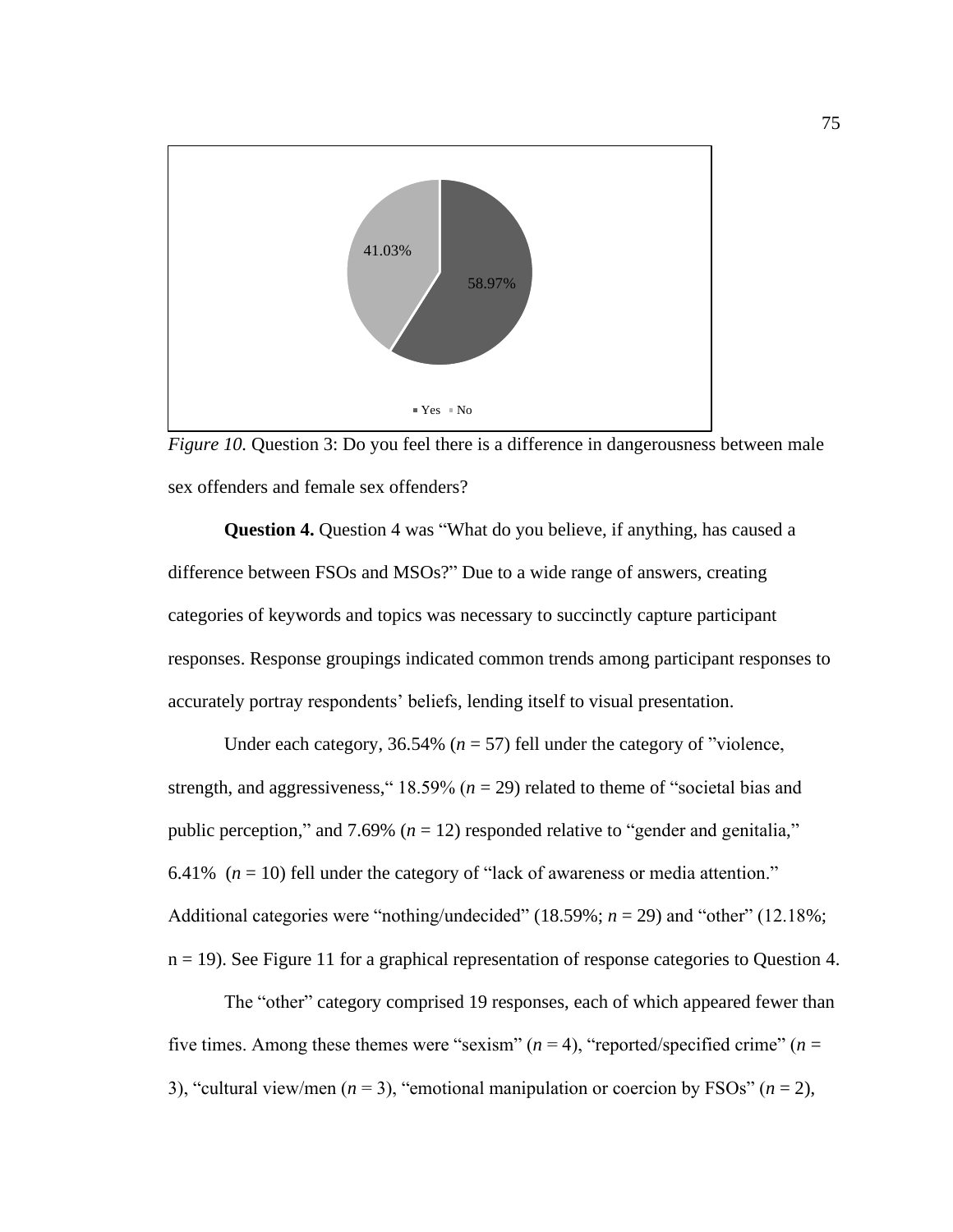"unwanted pregnancies"  $(n = 2)$ , "feminist movements"  $(n = 1)$ , "genetic makeup"  $(n = 1)$ 1), "humiliation – male"  $(n = 1)$ , "MSO power, FSO grooming"  $(n = 1)$ , "multiple" victims" ( $n = 1$ ), and "rationalization" ( $n = 1$ ).



*Figure 11*. Question 4: What do you believe, if anything, has caused a difference between female sex offenders and male sex offenders?

**Question 5.** For Question 5, participants responded to the prompt "Are there any societal factors that you feel have caused FSOs to be looked at differently when compared to MSOs in society?" Participants provided responses that fell into one of three categories: *yes* (67.30%; *n* = 105), *no* (11.54%; *n* = 18), or *undecided/not relevant*  $(21.15\%; n = 35)$ . Figure 12 is a visual representation of participants' responses to Question 5.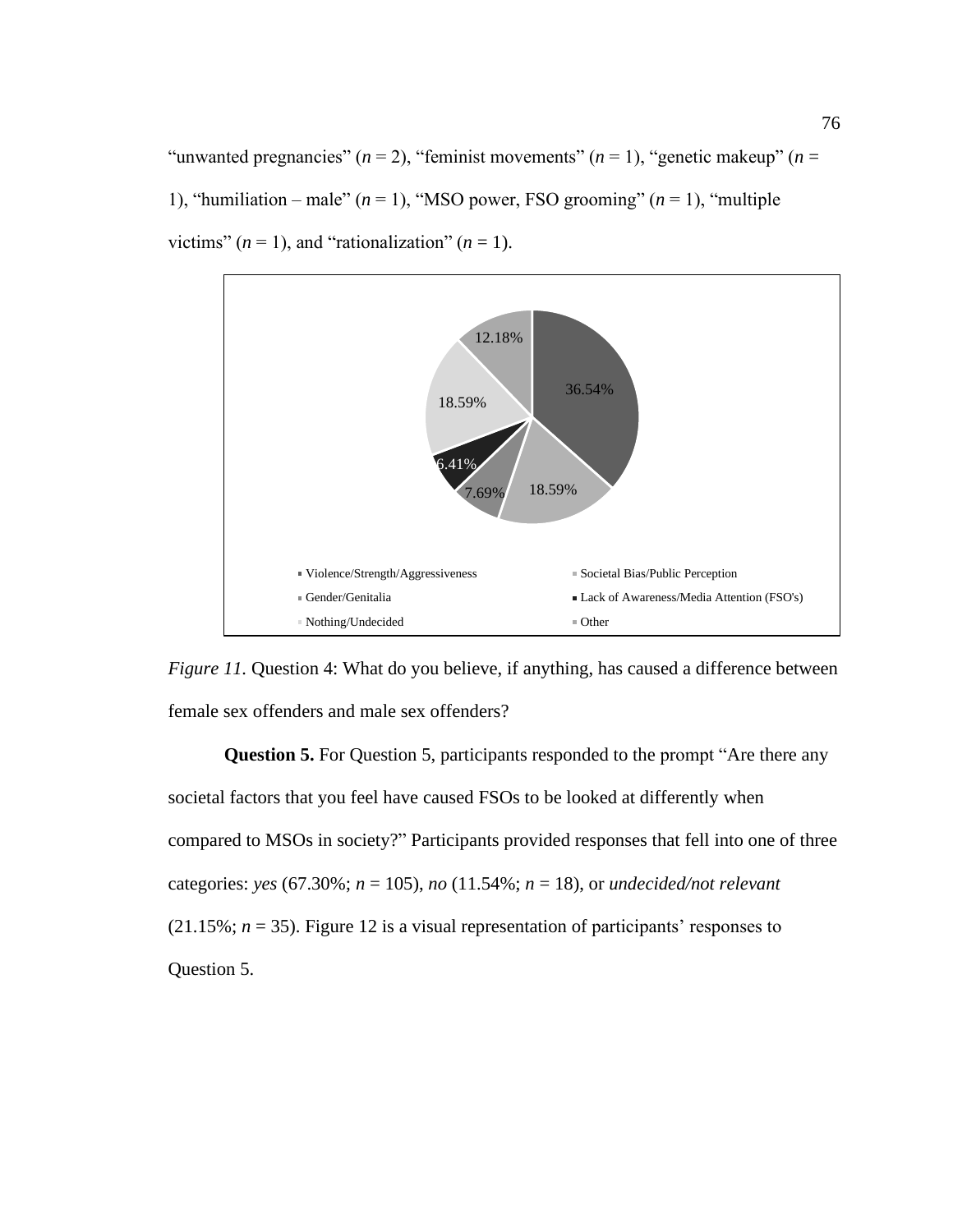

*Figure 12.* Question 5: Are there any societal factors that you feel have caused female sex offenders to be looked at differently, when compared to male sex offenders in society?

The opinions and beliefs presented by participants were varied. Similar responses became part of larger themes based on common keywords or meanings. Topics of the larger groupings included societal roles and outlooks of FSOs and MSOs regarding the level of threat and violence, media coverage of MSOs but not FSOs, the fantasizing of teenage boys versus teenage girls as victims, a disbelief that women can be sex offenders based on either gender or genitalia, and women receiving different sentences than men.

Other responses given by participants included women playing the "victim card," both genders of offenders are in society, double standards between FSOs and MSOs, societal repression of female sexuality and denial of FSO existence, the influence on an FSO by an MSO, statistics of MSOs versus FSOs, society viewing women as helpless or victims while believing men want more sex, a believe women cannot abuse men or commit sex crimes, women's objectification in advertising, assigning fault to the man, men's disinclination to report an offense by an FSO, femininity, and race.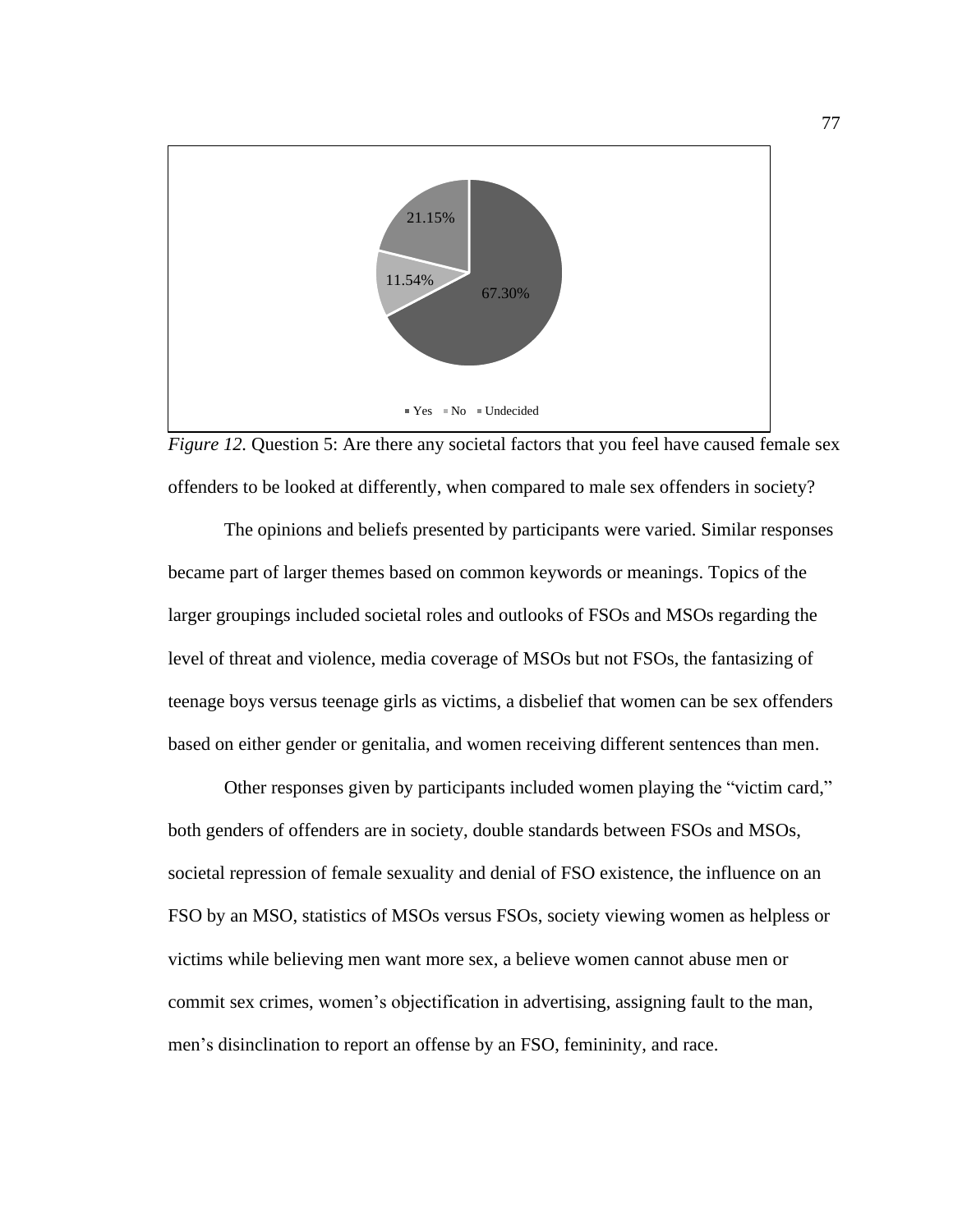Lastly, some participant responses had to do with sexism, discrimination, the selling of sex in society, society's perception of women as desirable despite any inappropriate or criminal behavior, the ability for women to get pregnant, a lack of knowledge and attention of the psychological impact of an attack by either sex, the hope that female sex offending does not happen, a lack of awareness of the different perceptions of FSOs and MSOs, what leads MSOs and FSOs to offend, stalking prey (MSOs) versus human trafficking or desperation (FSOs), excusing women's behavior, sentencing based on whether offenders are "good-looking" (lighter sentences) versus "not so good-looking" (longer sentences), and the unlikelihood of perceiving men as victims of FSOs.

**Question 6.** For Question 6, participants responded to the prompt "Does inequality play a role in how FSOs and MSOs are viewed, even when committing the same sex crimes?" The response breakdown was 78.85% ( $n = 123$ ) *Yes* and 21.15% ( $n =$ 33) *No* (see Figure 13).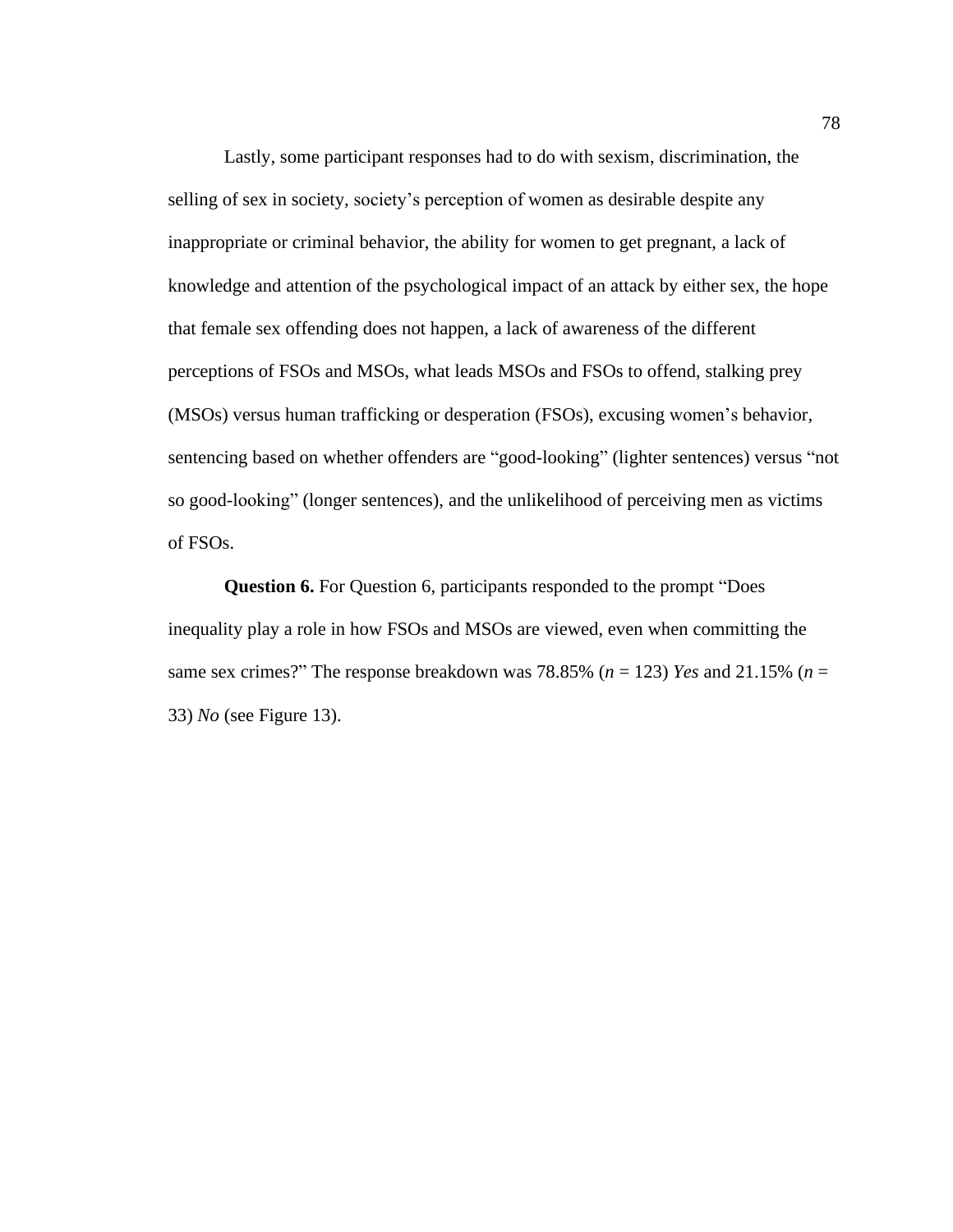

*Figure 13.* Question 6: Does inequality play a role in how female sex offenders and male sex offenders are viewed, even when committing the same sex crimes?

**Question 7.** Question 7 was "If there is equality or inequality in the treatment of FSOs and MSOs, what do you believe brought you to that conclusion?" A wide range of answers underwent categorization into keywords and topics for ease in presentation (see Figure 14). Common themes included "societal bias" (38.06%; *n* = 59), "sentencing"  $(9.03\%; n = 14)$ , "media coverage"  $(8.39\%; n = 13)$ , and "data"  $(3.23\%; n = 5)$ . Responses outside of these categories fell into "nothing/undecided" (27.74%; *n* = 43) and "other"  $(13.55\%; n = 21)$ .

Responses incorporated into the "other" category were those provided by fewer than five participants. Among the 19 responses, the categories included "gender"  $(n = 4)$ , "less power/women"  $(n = 4)$ , "difference in number of offenses/crimes"  $(n = 2)$ , "type of approach: MSO – physical, FSO – coercion"  $(n = 2)$ , "underreported"  $(n = 2)$ , "violence – MSO"  $(n = 2)$ , "emotions"  $(n = 1)$ , "no difference"  $(n = 1)$ , "sneaky approach – MSO"  $(n = 1)$  $= 1$ ), "stories of FSO – caregiver" ( $n = 1$ ), and "wealth" ( $n = 1$ ).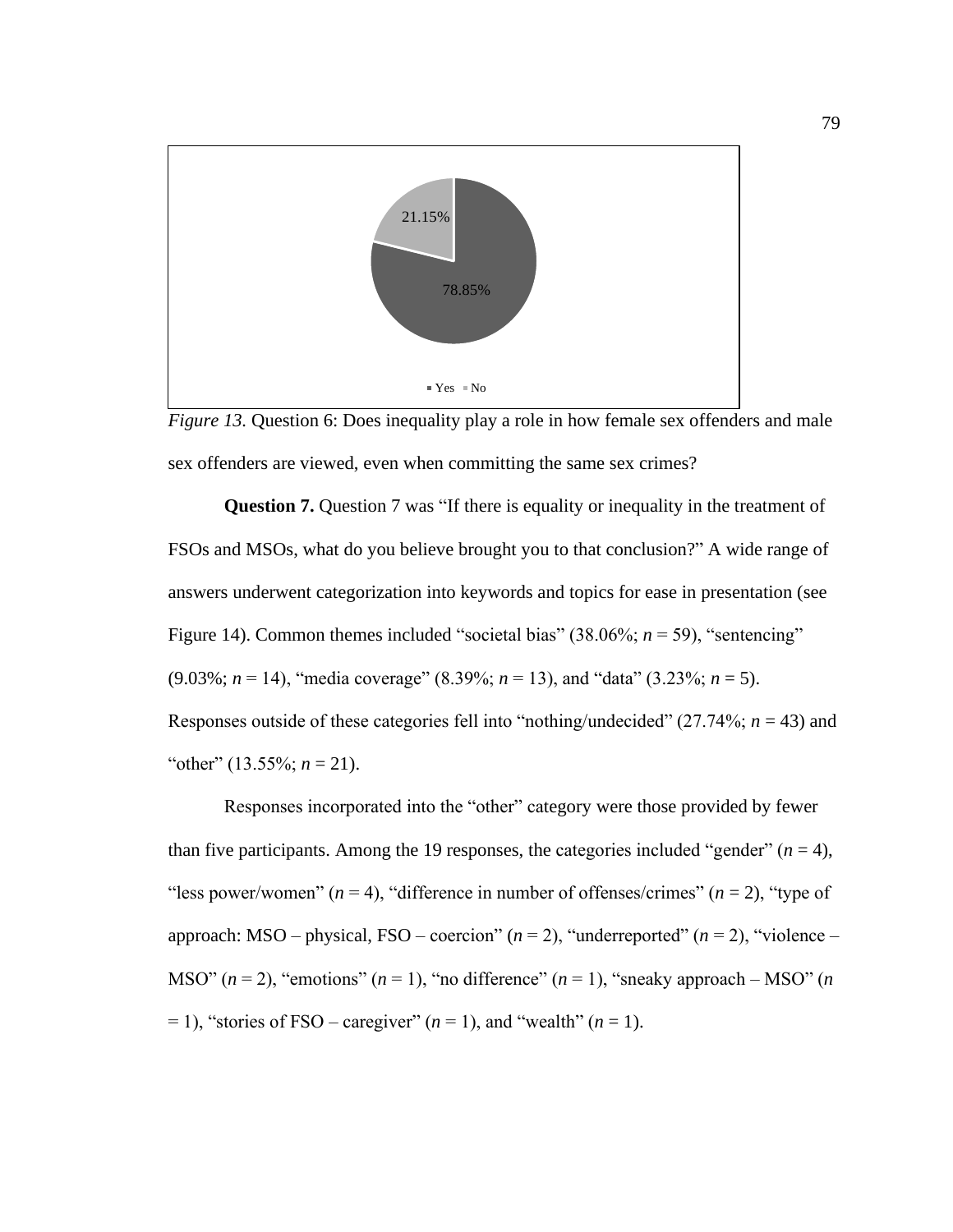

*Figure 14.* Question 7: If there is equality or inequality in the treatment of female sex offenders and male sex offenders, what do you believe brought you to that conclusion?

**Question 8.** Question 8 was "What do you feel causes FSOs to commit sex crimes?" The broad range of answers necessitated categorization into keywords and topics for visual presentation purposes. Groupings showed the common trends among participant responses to accurately portray what the sample population believed (see Figure 15).

Breakdowns by category were "mental health"  $(28.21\%; n = 44)$ , "power"  $(14.10\%; n = 20)$ , "abused as a child/abusive upbringing" 12.82%;  $n = 20$ ), "social/environmental bias" (5.77%;  $n = 9$ ), "prior observations" (5.13%;  $n = 8$ ), "lust" (4.49%; *n* = 7), "nothing/undecided" (21.79%; *n* = 34), and "other" (7.69%; *n* = 12). The other category comprised 12 responses reflecting themes cited by fewer than five respondents. These were "self-esteem"  $(n = 3)$ , "hormonal imbalance"  $(n = 2)$ , "male" issues"  $(n = 2)$ , "perversion"  $(n = 2)$ , "attention seeking"  $(n = 1)$ , "money"  $(n = 1)$ , and "physical love and affection" (*n* =1).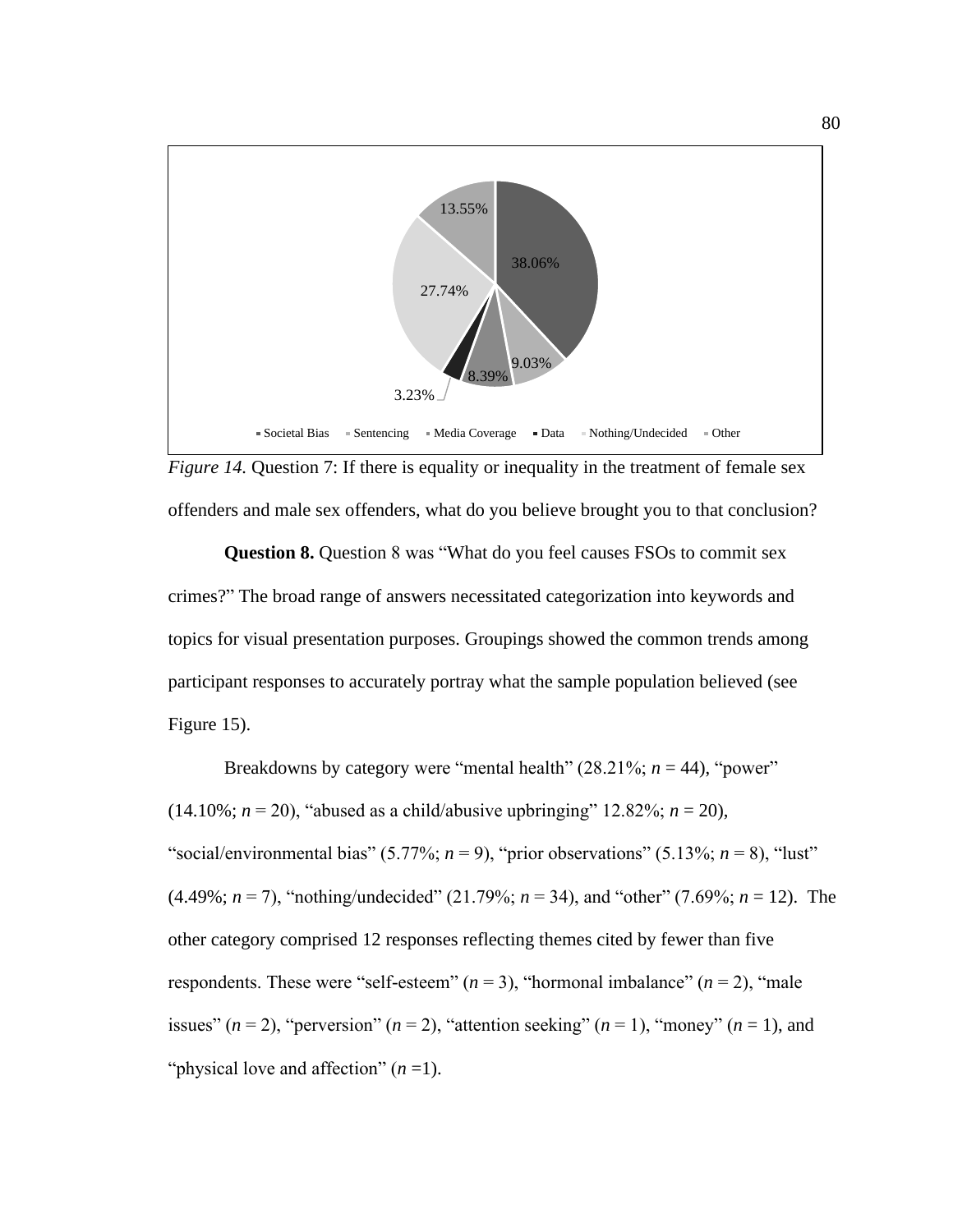

*Figure 15.* Question 8: What do you feel causes female sex offenders to commit sex crimes?

**Question 9.** Participants provided responses to Question 9, which was "Do you believe differences exist for male and female sex crimes?" Of the 156 total responses, 71.15% (n = 111) were *Yes* and 28.85% (*n* = 45) were *No* (see Figure 16).



*Figure 16.* Question 9: Do you believe differences exist for male and female sex crimes?

81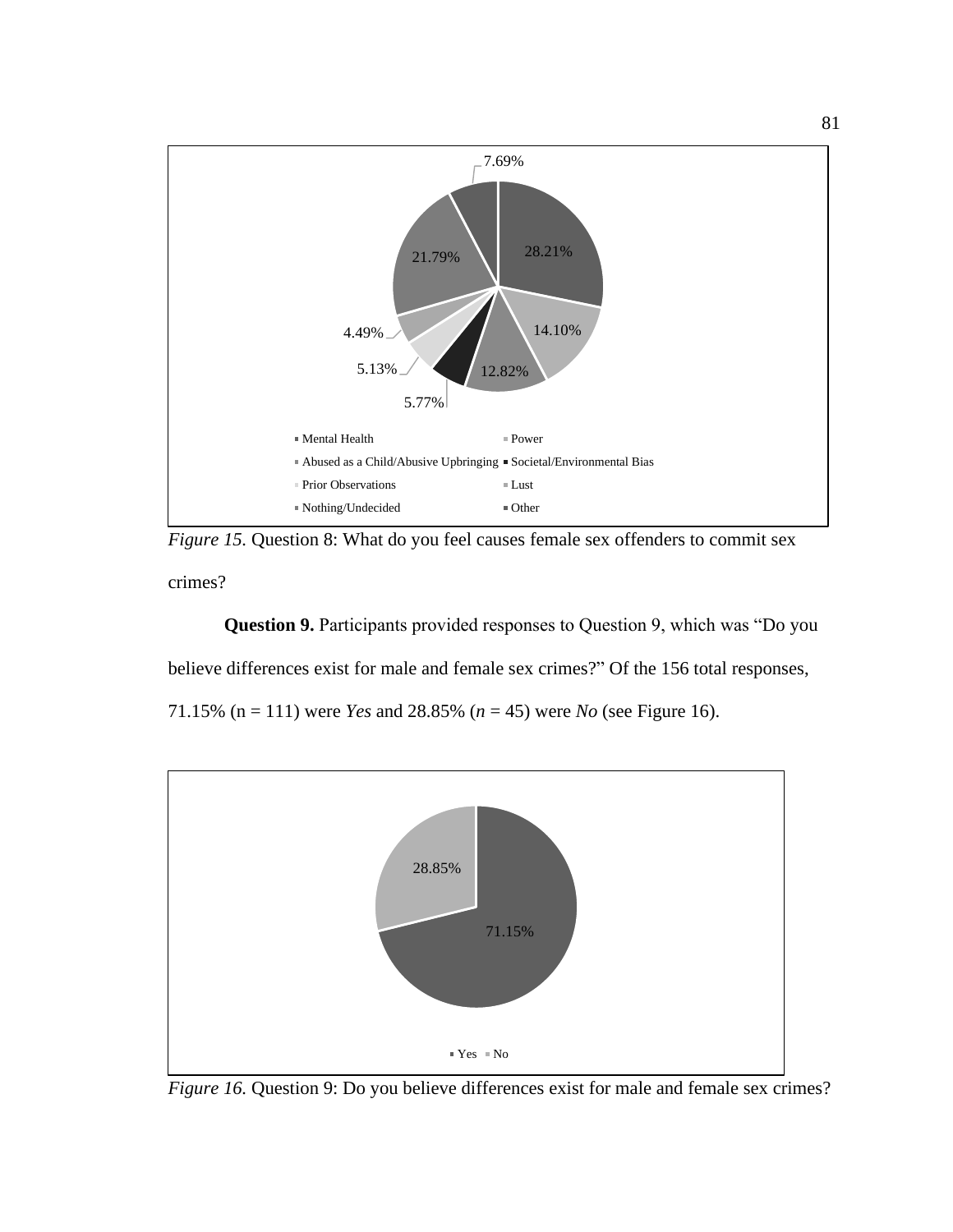**Question 10.** For Question 10 (see Figure 17), participants responded to the query "What has caused/steered your belief of FSOs to be that way?" This question elicited many answers, necessitating categorization into keywords and topics for effective visual presentation.

The primary categories of responses were "societal/environmental bias (21.29%;  $n = 33$ ) ess dangerous/violent" (14.84%;  $n = 23$ ), "media coverage – lack of/exposure to FSOs (6.45%; *n* = 10),"sentencing" (5.81%; *n* = 9), "gender/genitalia" (4.52%; *n* = 7), "no difference between FSO and MSO"  $(4.52\%; n = 7)$ , "mental health/psychology – FSO, including emotional attachment  $(3.87\%; n = 6)$ , "educational awareness/data" (3.23%; ; *n* = 5), "undecided" (25.81%; *n* = 40), and "other" (9.68%; *n* = 15). The percentages totaled 100.02% due to rounding.

The various responses grouped into the "other" category were those that appeared fewer than five times. The themes included "damage caused to victim – mental health" (*n*  $= 4$ ), "difference in motivations, including abuse avoidance" ( $n = 4$ ), "frequency/type of crime"  $(n = 3)$ , "prior observations"  $(n = 3)$ , and "different number of offenders"  $(n = 1)$ , for a total of 15 responses.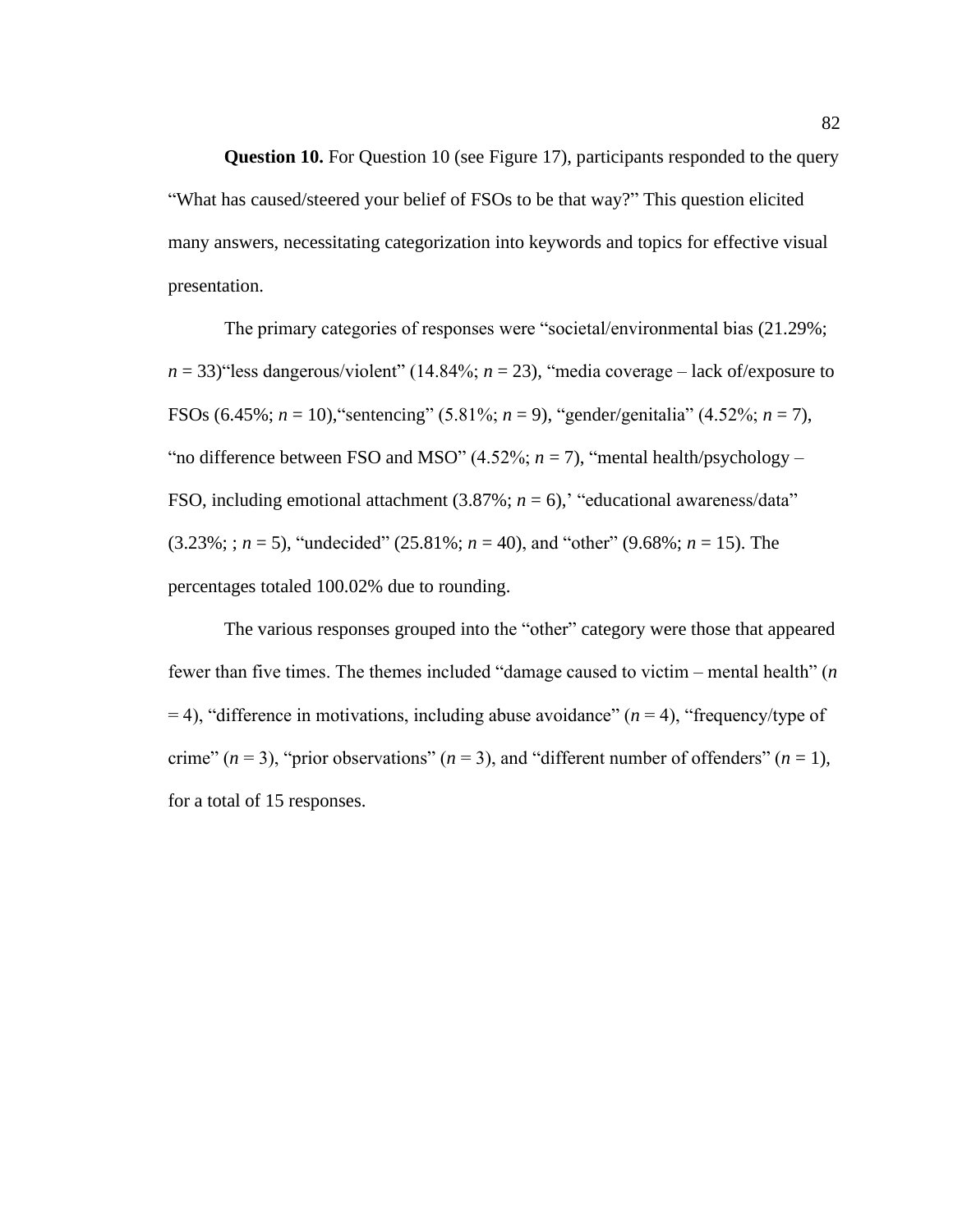

*Figure 17.* Question 10: What has caused/steered your belief of female sex offenders to be that way?

**Question 11.** Participants provided open responses to Question 11, which was "If FSOs' and MSOs' abuse stems from experiences outside of their control—for example, being abused as a child—should the sentencing be more lenient?" Responses were 24.48% (*n* = 35) *Yes* and 75.52% (*n* = 108) *No* (see Figure 18).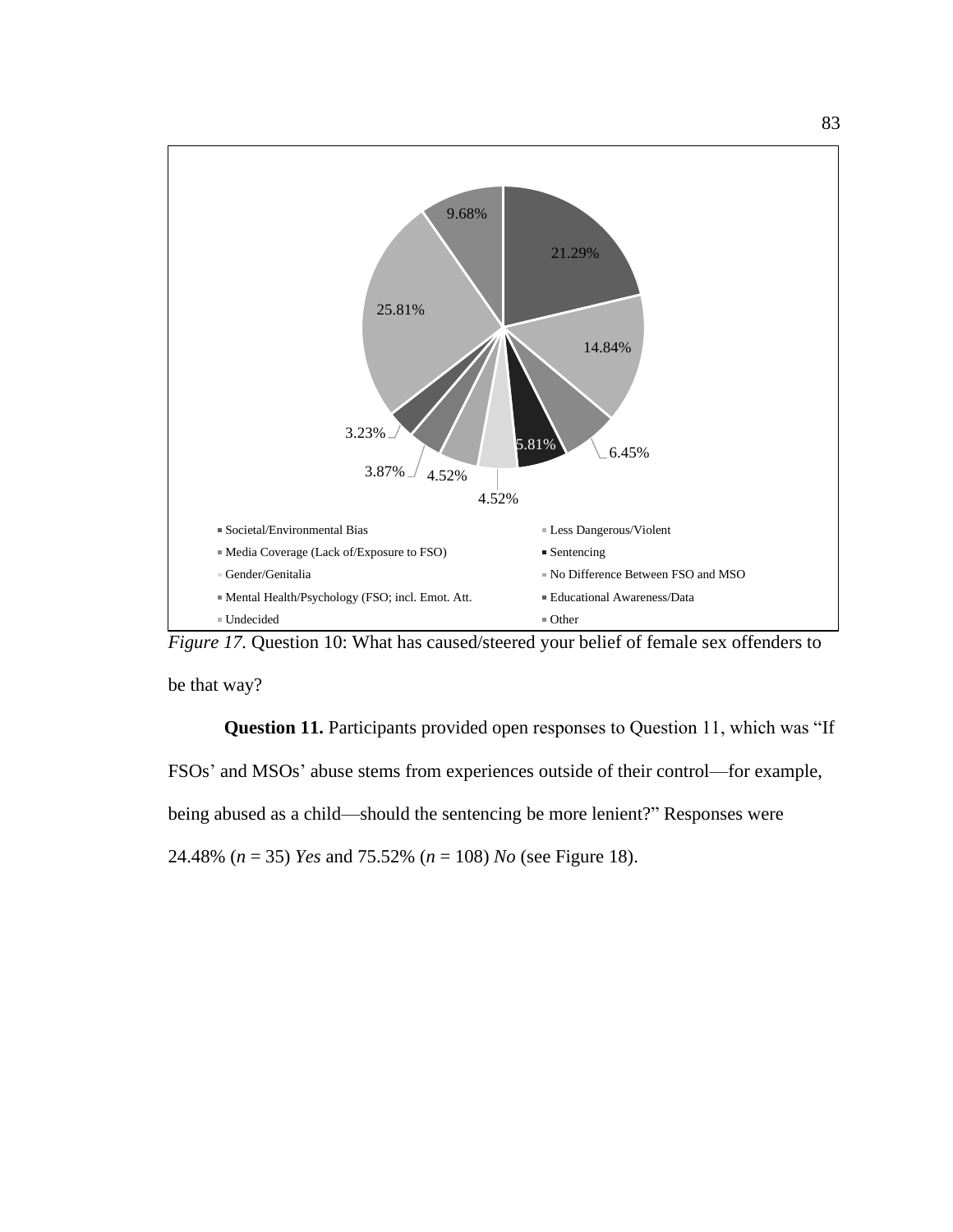

*Figure 18.* Question 11: If female sex offenders' and male sex offenders' abuse stems from experiences outside of their control—for example, being abused as a child—should the sentencing be more lenient?

**Question 12.** Question 12—"Do you feel that prison sentences should be the same for FSOs and MSOs? If so, why do you feel that way?"—elicited varied responses, condensed, and simplified for presentation purposes. Initial responses included "yes" or the equivalent thereof (72.73%;  $n = 104$ ), "no" or its equivalent (9.09%;  $n = 13$ ), and "undecided" (18.18%;  $n = 26$ ). See Figure 19 for a visual representation of these 153 responses.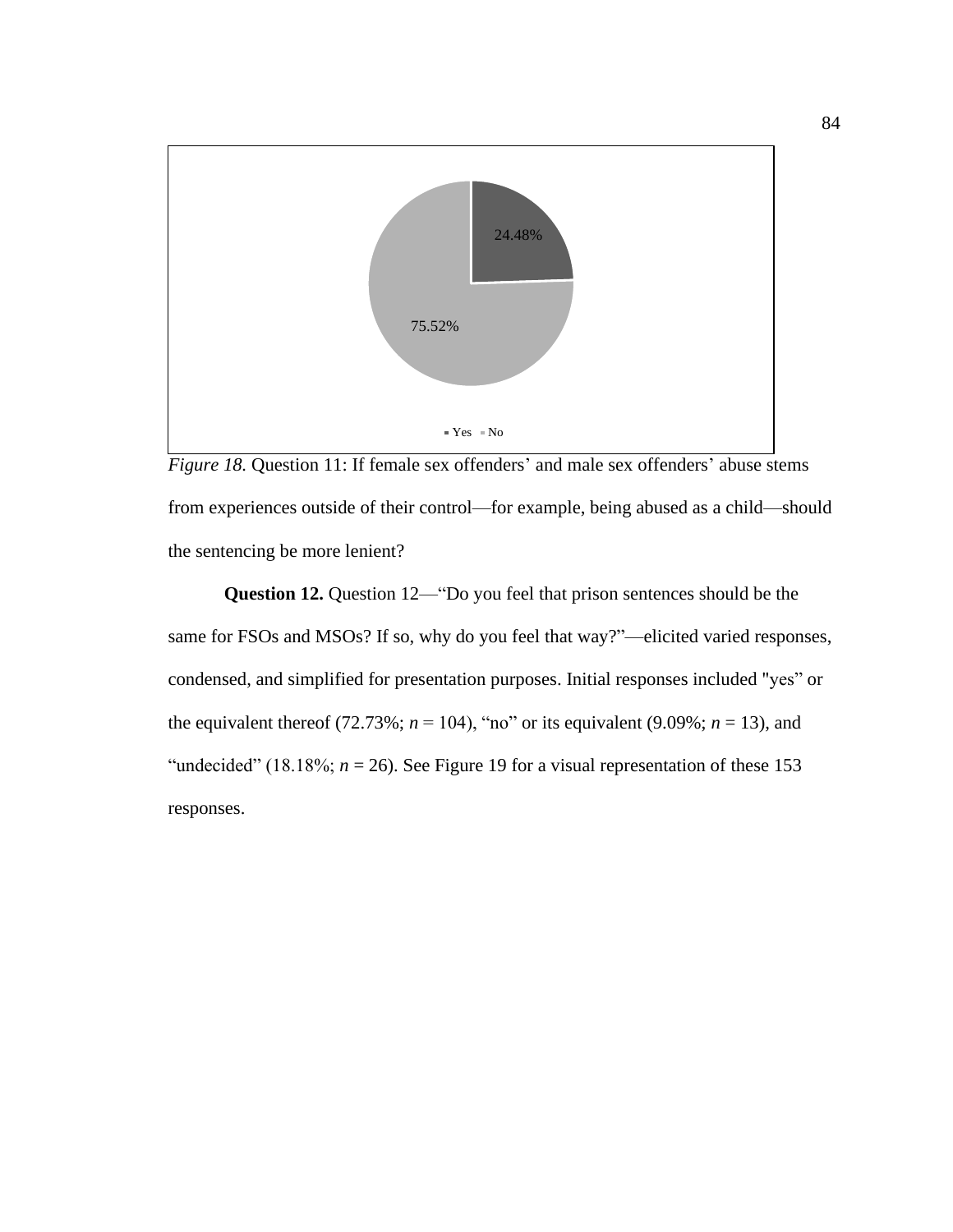

*Figure 19.* Question 12: Do you feel that prison sentences should be the same for female sex offenders and male sex offenders? If so, why do you feel that way?

The categories of opinions and beliefs conveyed by participants varied. Overarching categories of participant responses included the type of treatment that accompanies the sentence, the sentence concentrated on the crime and not the gender, disagreement because men can get women pregnant, the crime and the punishment should be the same, sentencing should be different because FSOs are less violent, the sentencing should reflect if there is violence included in the offense, FSOs and MSOs are equally abusive, sentences should be different because of the differences in circumstances, and equality for women across the board no matter the offense.

Some other responses given by participants pertained to gender not being a factor if the crime involved children, the victim impact is the same no matter the gender, uncertainty about the sentencing between FSOs and MSOs, setting and enforcing the same laws for everyone, the prison sentence depends on the severity and duration of the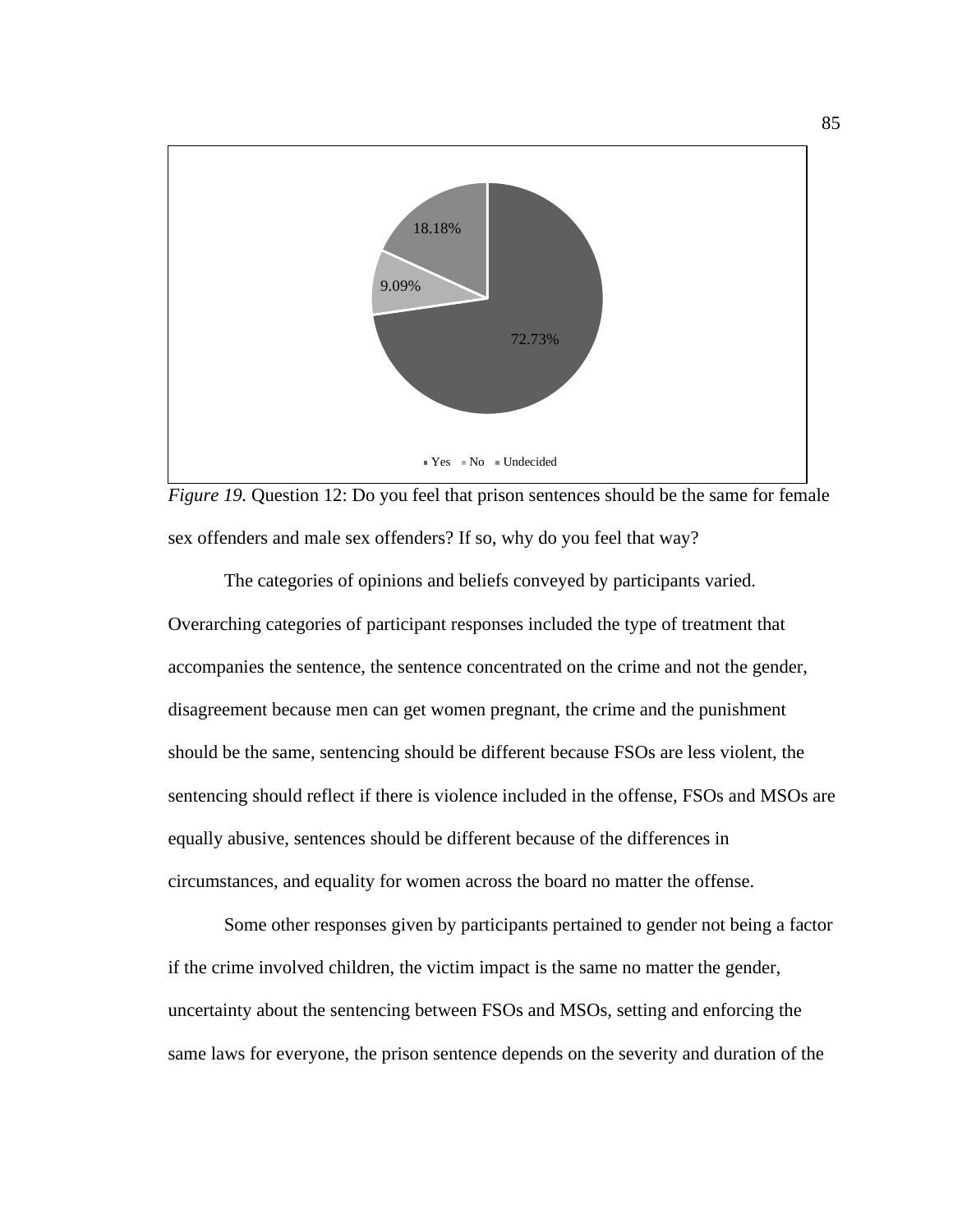abuse, not a fair outcome to the victims and their families, punishment is a form of inequality, sex crimes merit individual consideration, the same punishment unless they are a serial or violent offender, equity that no further abuse will occur, FSO and MSO behavior stemming from childhood should be a cause for them not to commit sex crimes, the extent of abuse, sentencing applied based on a set of rules, violence and aggression are primary with the sexual crime being secondary, and not hearing about FSOs ever being violent. Other responses included the same sentence for MSOs and FSOs with underage victims, severe punishments for sex offenders, lack of recidivism studies of FSOs compared to MSOs, blanket sentencing is problematic, less punitive and more reformative treatment is needed despite gender, punishments should not vary, the likelihood of reoffending if penalties and punishments are lenient, victims not knowing the difference, and the need for mental health care to prevent victims from later becoming MSOs and FSOs.

**Question 13.** For Question 13 (see Figure 20), participants responded to the prompt "What are the positive and/or negative outcomes, both short and long term, when FSOs do/don't get sentenced the same as an MSO?" This question elicited many answers, necessitating categorization into keywords and topics to facilitate visual presentation. Category responses broke down as follows:

"lack of legal fairness/inequality, including leniency,"  $(26.57\%; n = 38)$ , "reoffending" (26.57%; *n* = 38), "social bias/less dangerous, including less stigma" (9.79%; *n* = 14)," and "equality/accountability" (3.50%; *n* = 5), with 28.67% (*n* = 41) "undecided" responses and 4.90% (*n* = 7) "other."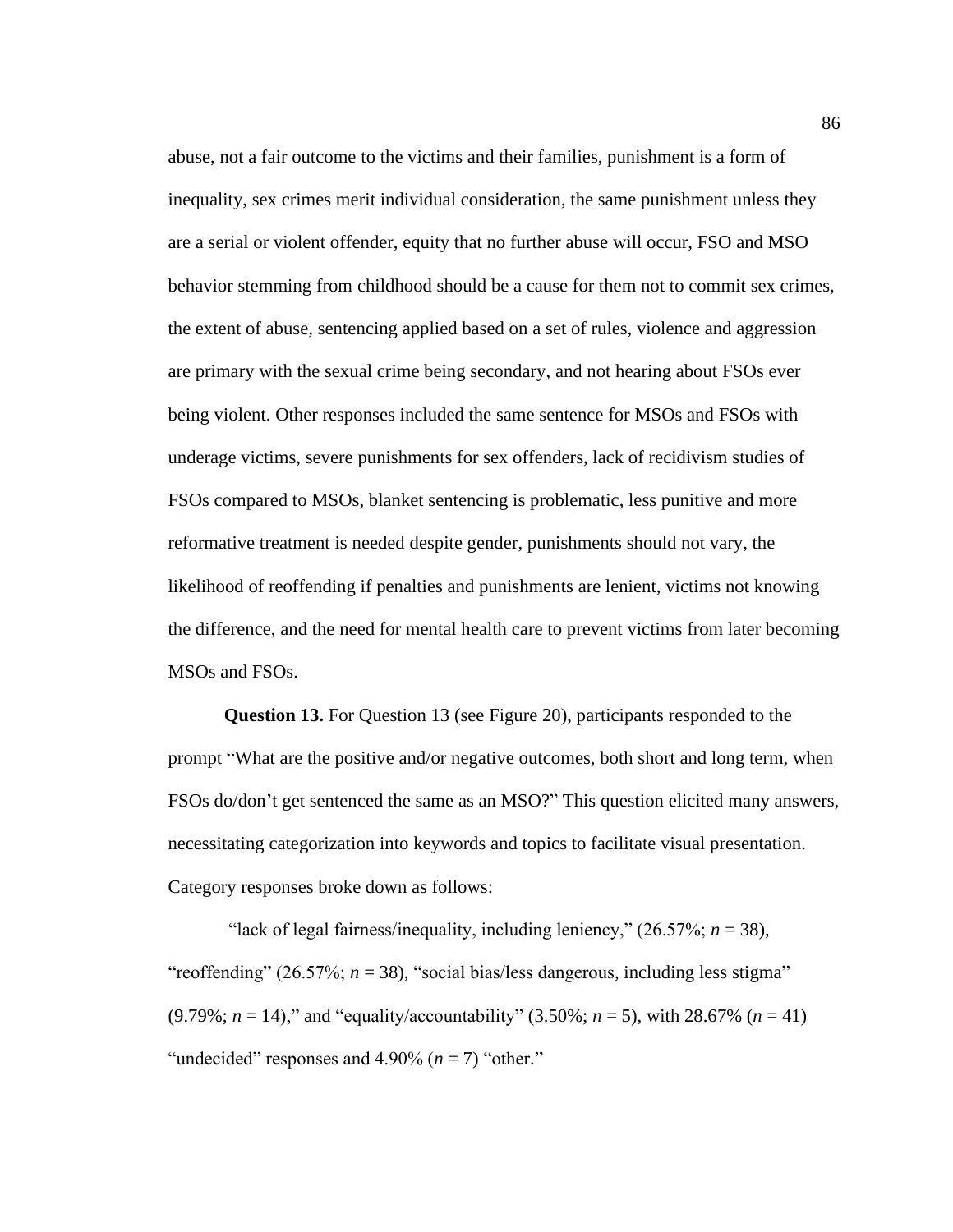Within the "other" category were multiple responses worthy of consideration but not common enough to receive their own category. Themes that received fewer than five responses were "upset/tension, including resentment"  $(n = 4)$ , "distrust in the criminal" justice system"  $(n = 2)$ , and "lack of previous sexual assault"  $(n = 1)$ .



*Figure 20.* Question 13: What are the positive and/or negative outcomes, both short and long term, when female sex offenders do/don't get sentenced the same as a male sex offender?

**Question 14.** As with other survey items, responses for Question 14 (see Figure 21) — "Is it wrong to give a lesser sentence to an FSO, even though they commit the same crime(s) as an MSO? If so, why do you feel that way?"—fell into broad categories based on frequency and theme. Responses for the first part of the question were "yes" or yes equivalent (74.83%; *n* = 107), "no" or no equivalent (9.79%; *n* = 14), and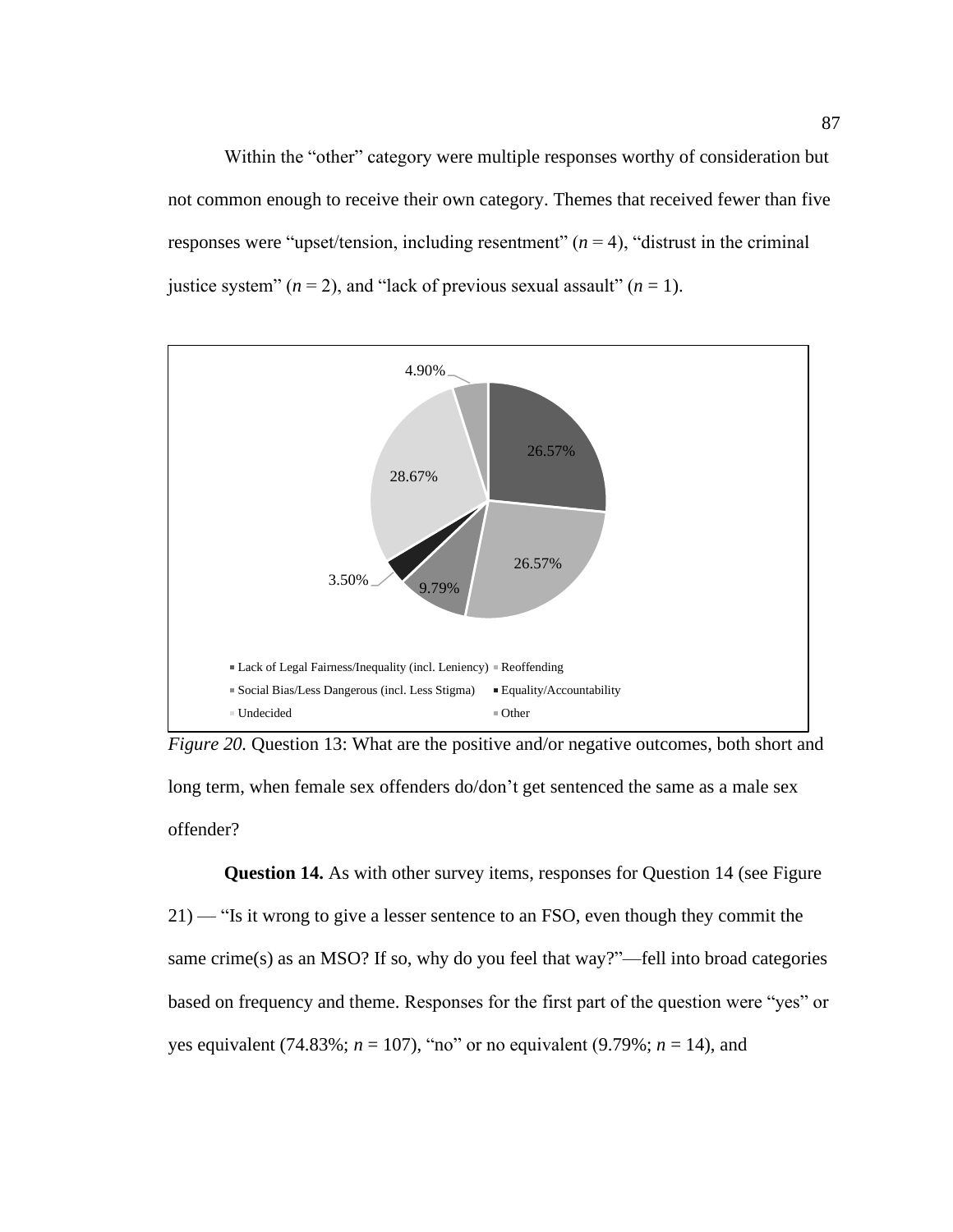"undecided/irrelevant" (15.38%;  $n = 22$ ). Figure 21 is a visual representation of participant responses.

The opinions and beliefs provided by participants were varied, thus contributing to overarching categories. The keywords and themes participants identified in discussing reasons for giving FSOs a lesser sentence despite committing the same crimes as MSOs included impartiality, different sentencing is wrong only when enforced as the law is written, other information merits consideration, both are wrong in their own ways, sentencing should be specific to the circumstances and the case, the importance of equality, different sentences are not fair, FSOs are less violent and have less impact on victims, the same crimes should have no leniency due to gender, sentencing should depend upon whether violence is present, sentence to the full extent of the law, despite gender, there are negative victim outcomes despite the offender's gender, and giving an FSO a lesser sentence.

Some other responses given by participants were related to women likely having offended due to being coerced by a male partner and/or as a result of their own victimizations, it sets a new standard for the offense, different sentencing is wrong due to making society seem more accepting female sexuality as a form of seduction as adults, sentencing should be on a case-by-case basis unless the offender is serial or violent, psychological damage is just as damaging whether by an FSO or an MSO, especially repeat offenders, female sex crimes are not as violent, brutal and damaging crimes should hold the same sentence, feminism has pushed for equality across the board, the sentence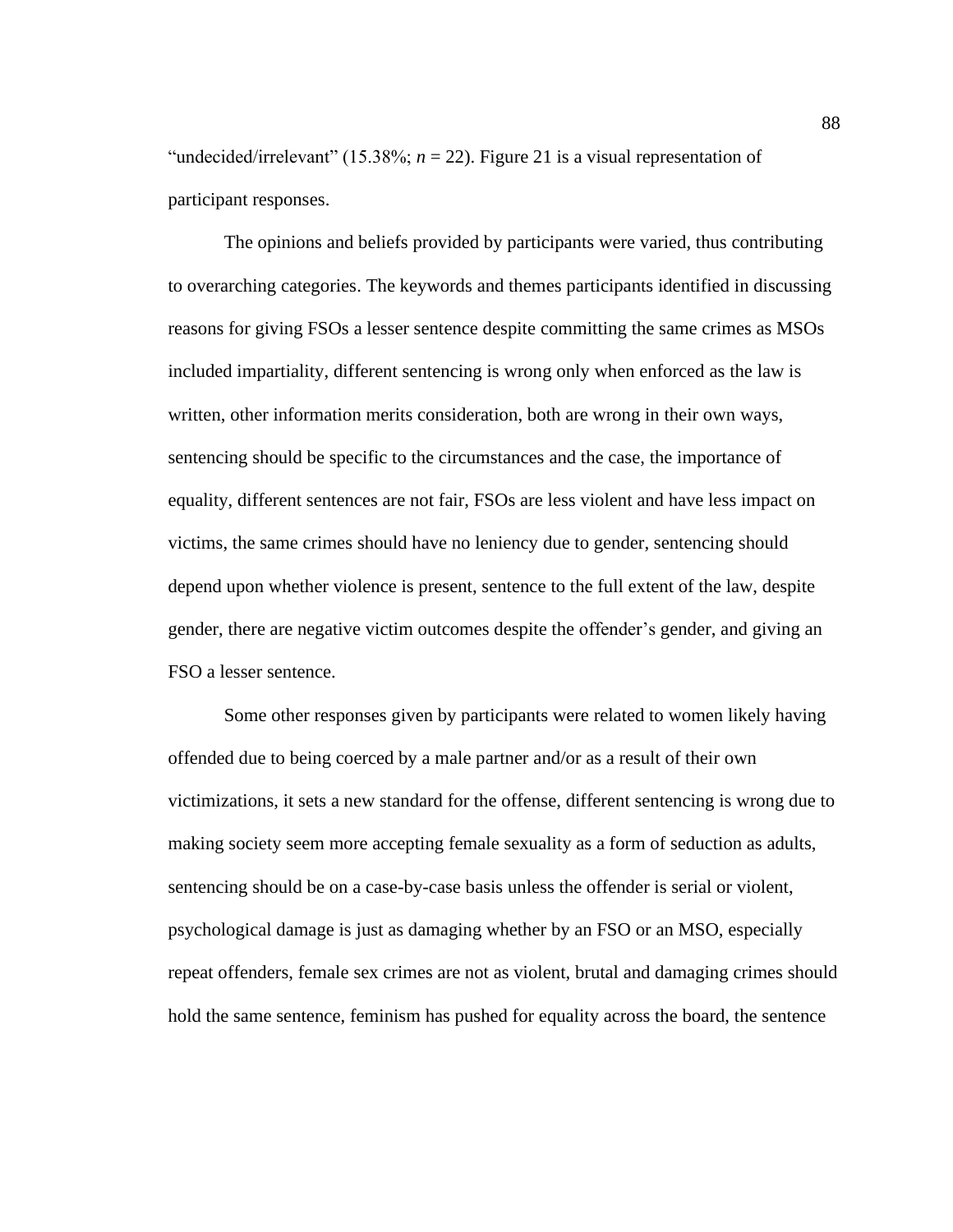needs to reflect the severity of the crime and the likelihood of recommission, and the crimes are not likely the same.

Lastly, other responses included the power relationships in U.S. culture, how sexual advances on teens are different based on the offender's sex, physical damage is likely more extreme with an MSO, mitigating factors being the turning point for the crime, equal sentences are needed if the crime and the psychological abuse are the same, balancing the scales may be appropriate depending on specifics, it being wrong, just because it is unjust, no two crimes are the same, lesser sentences does not provide justice for the victim or deter further crimes, dependent on the underlining events, situations, and narratives that shape the crime story, raping a man would require his participation, punishment should be based on the evidence presented at trial, the courts might have more discretion in sentencing FSOs, and a lesser sentence suggests a lesser crime if the sex offender is a woman.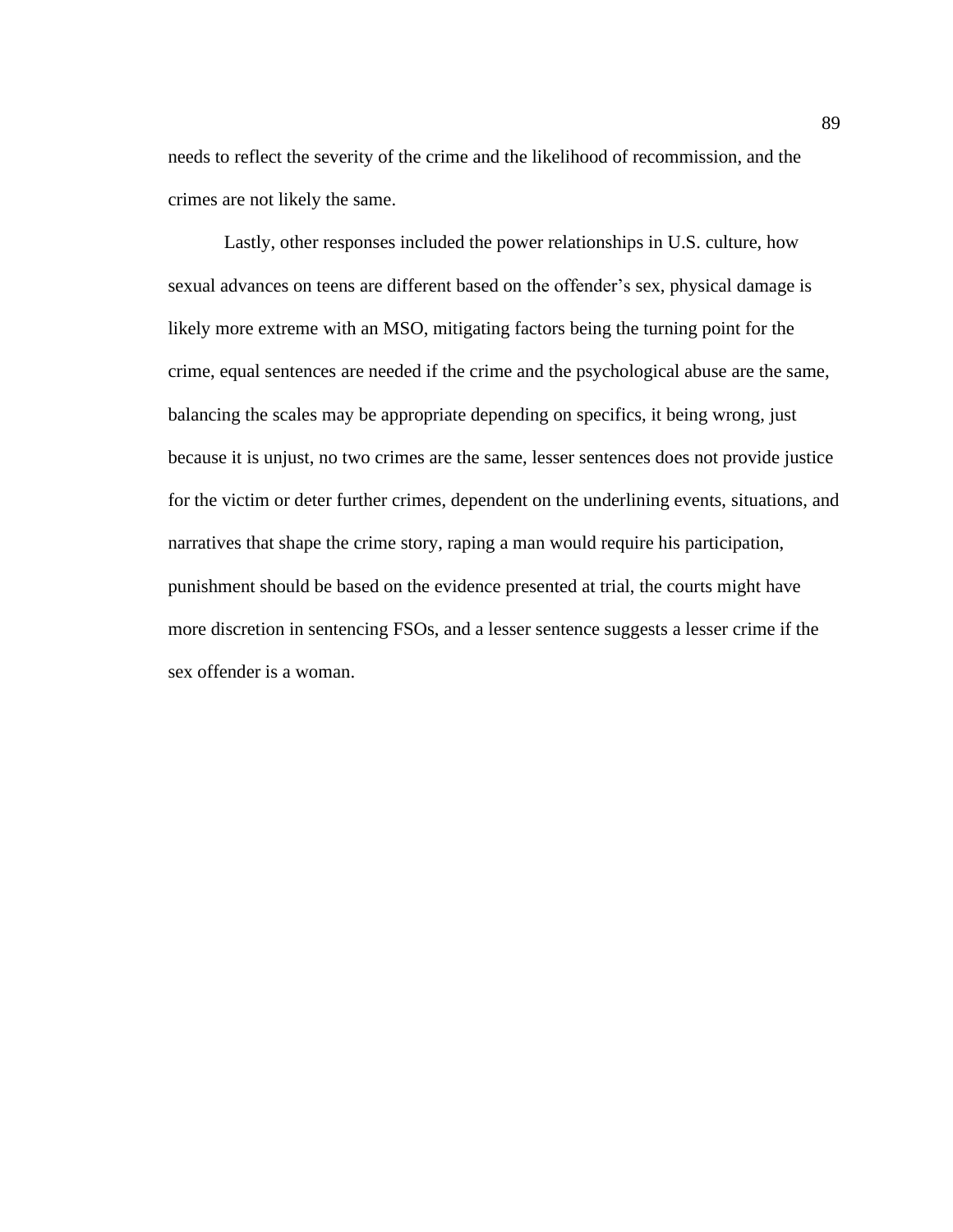

*Figure 21.* Question 14: Is it wrong to give a lesser sentence to a female sex offender, even though they commit the same crimes as a male sex offender? If so, why do you feel that way?

**Question 15.** In responding to Question 15, participants answered "What should determine sentencing for FSOs?" As with other questions, responses varied and thus required grouping by keywords or category. Such groupings showed common themes in a way easily represented via pie chart (see Figure 22). Responses categories included "whole concept" (25.17%; *n* = 36), "equality – MSO" (16.78%; *n* = 24), "statutes, laws, and sentencing guidelines"  $(16.78\%; n = 24)$ , "specific crime, severity, action, and intent, including malicious" (15.38%;  $n = 22$ ), and "effect on/age of the victim" (3.50%;  $n = 5$ ); 11.89%  $(n = 17)$  were "undecided" and 10.49%  $(n = 15)$  provided responses that fell into the category of "other." Due to rounding, the total percentage was 99.9%. The response category of "whole concept" included exceptions for FSOs who abused as children, childhood treatment programs, the transition from victim to offender when they get older, mental health, the number of offenses, the severity of offenses (including whether there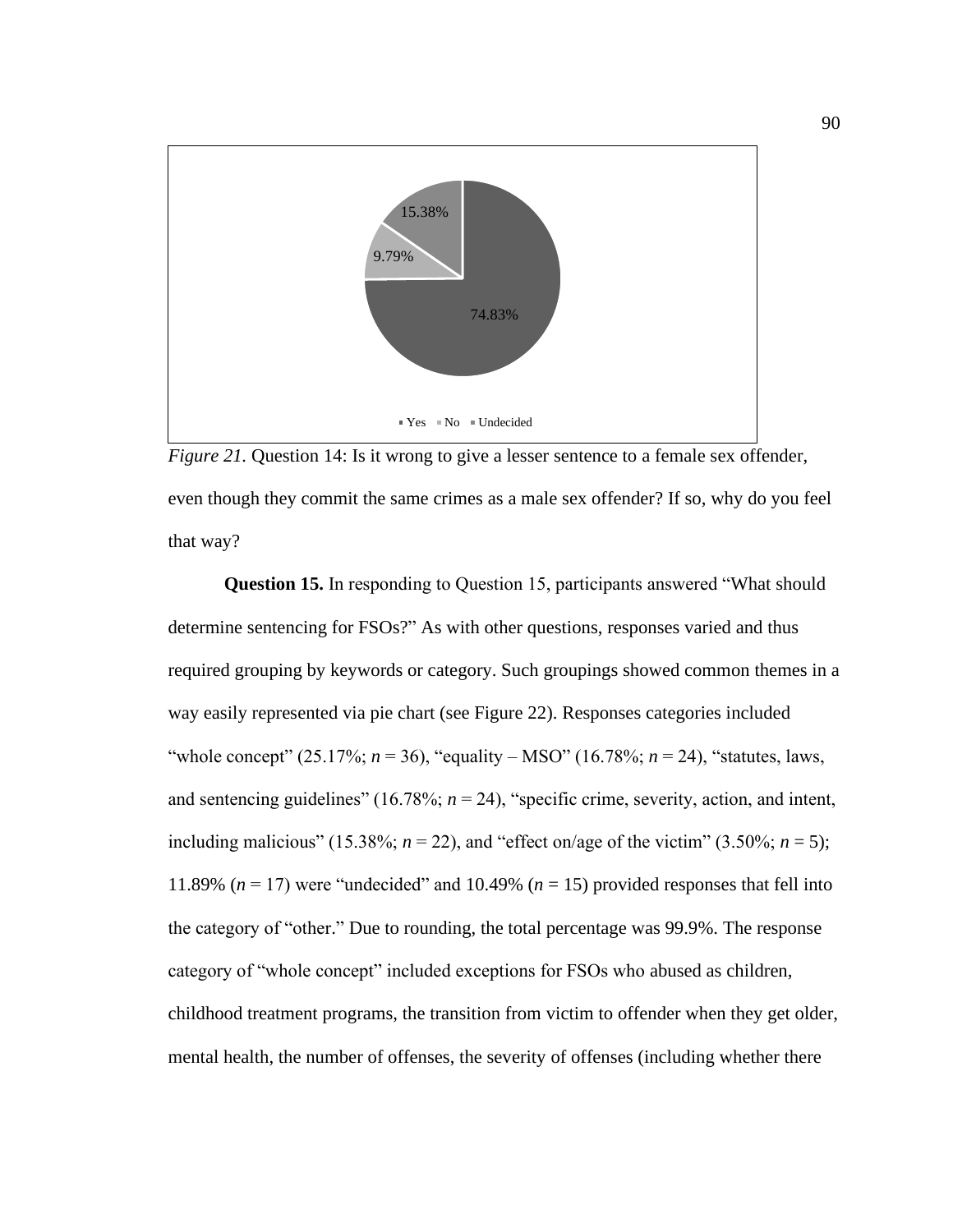was violence of any kind, among other similar things), types of crimes committed, number of victims (to include ages), co-offenders, if any, adult treatment programs, recidivism rates, and others. The intent was to capture all participant responses; however, this proved difficult because they provided many answers to this one question. To accurately identify and make sense of responses, I used this category to capture, from beginning to end, all kinds of abuse, treatment programs, and offenses, as elaborated upon by all provided scenarios and possibilities.

The category of "other" incorporated multiple responses in need of capture but not common enough (i.e., mentioned fewer than five times) for delineation on Figure 22. Topics that fell under the 15 "other" responses were "history of violence to FSO"  $(n = 3)$ , "prior offenses/reoffending"  $(n = 3)$ , "courts/evidence"  $(n = 2)$ , "male versus female" judges" ( $n = 2$ ), "societal bias" ( $n = 2$ ), "violence" ( $n = 2$ ), and "hospital medicine" ( $n =$ 1).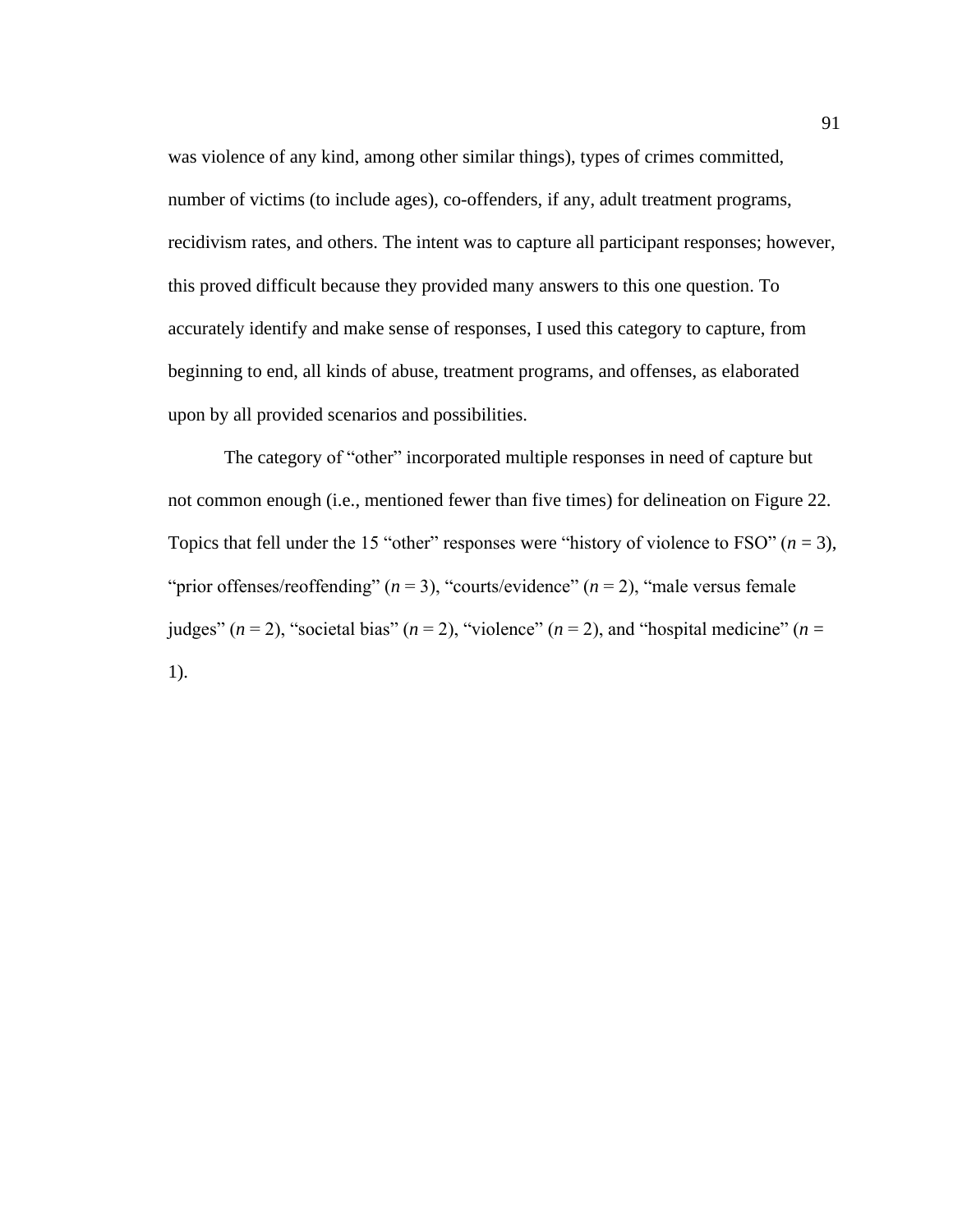

*Figure 22.* Question 15: What should determine sentencing for female sex offenders?

**Question 16.** In answering Question 16, participants provided their opinions on the query "Is it enough to sentence FSOs when they commit sex crimes? Or should there be added measures to stop recidivism?" This question brought many answers, thus necessitating categorization by keywords and topics to more clearly present responses visually (see Figure 23). The categories of responses were, "added measures/restrictions" (19.58%; *n* = 28), "court-ordered therapy" (18.18%; *n* = 26), "equality (MSO)" (9.79%; *n*  $= 14$ ), "jail/rehabilitation, including reform" (6.29%; *n* = 9), "whole concept" (5.59%; *n* = 8), "mental health," (3.50%; *n* = 5), "undecided" (30.07%; *n* =43), and "other" (6.99%; *n*  $= 10$ ). Due to rounding, the total percentage was 99.9%.

I created the category "whole concept" to include as responses from whether someone was a victim of child abuse, childhood treatment programs, becoming an offender themselves when they get older, mental health, number of offenses, the severity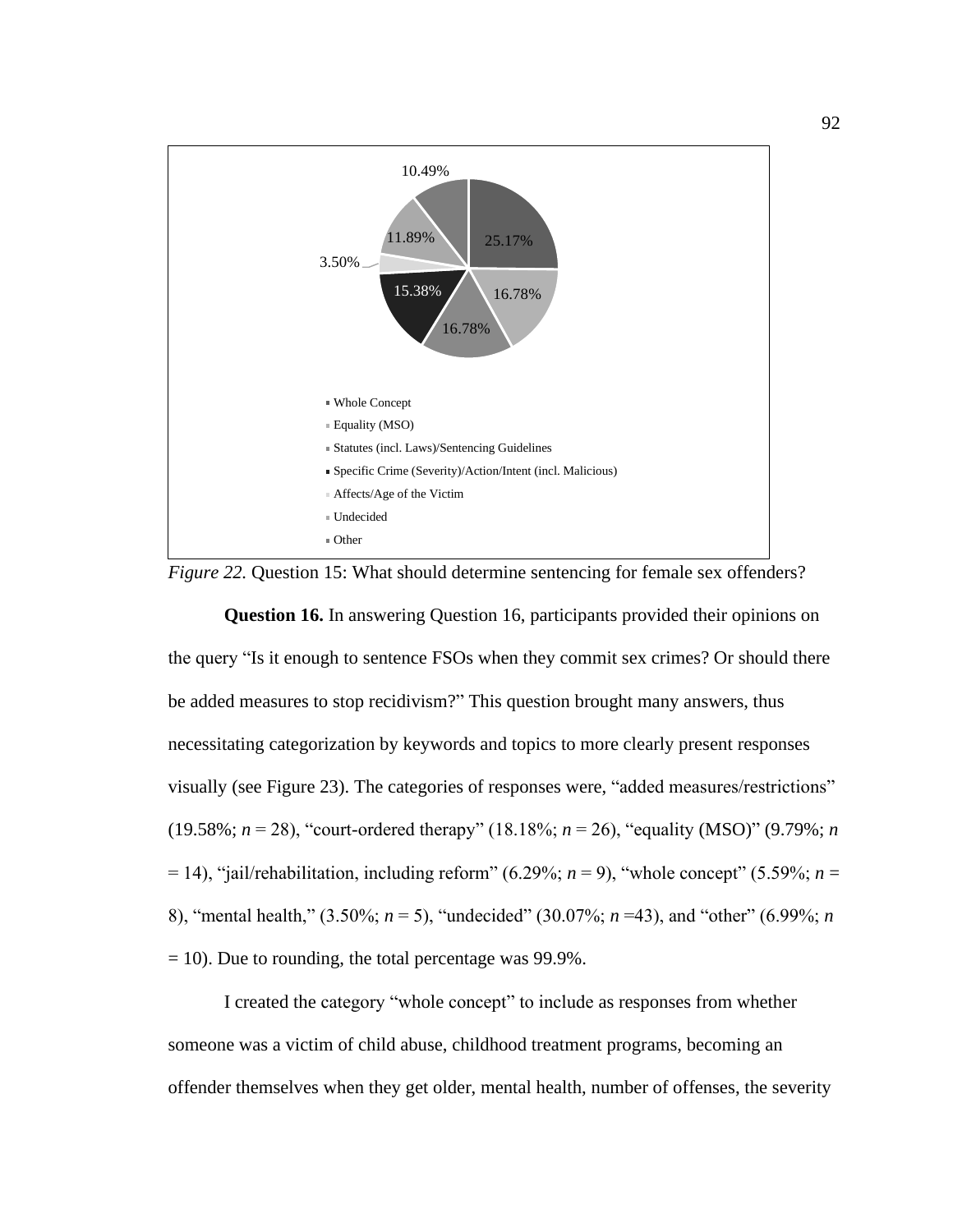of offenses (including if there was violence of any kind, among other things), types of crimes committed, number of victims (to include ages), co-offenders, if any, adult treatment programs, recidivism rates, and more.

Within the category of "other" were multiple responses that merited consideration yet were not feasible to stand alone visually due to the small number of responses  $(n < 5)$ . Topics that fell into the "other" category were "specific crime"  $(n = 4)$ , "medical treatment"  $(n = 2)$ , "prevention – minors"  $(n = 1)$ , "probation/community service"  $(n = 1)$ , "restrictions after second offense"  $(n = 1)$ , and "sentencing is enough"  $(n = 1)$ .



*Figure 23.* Question 16: Is it enough to sentence female sex offenders when they commit

sex crimes? Or should there be added measures to stop recidivism?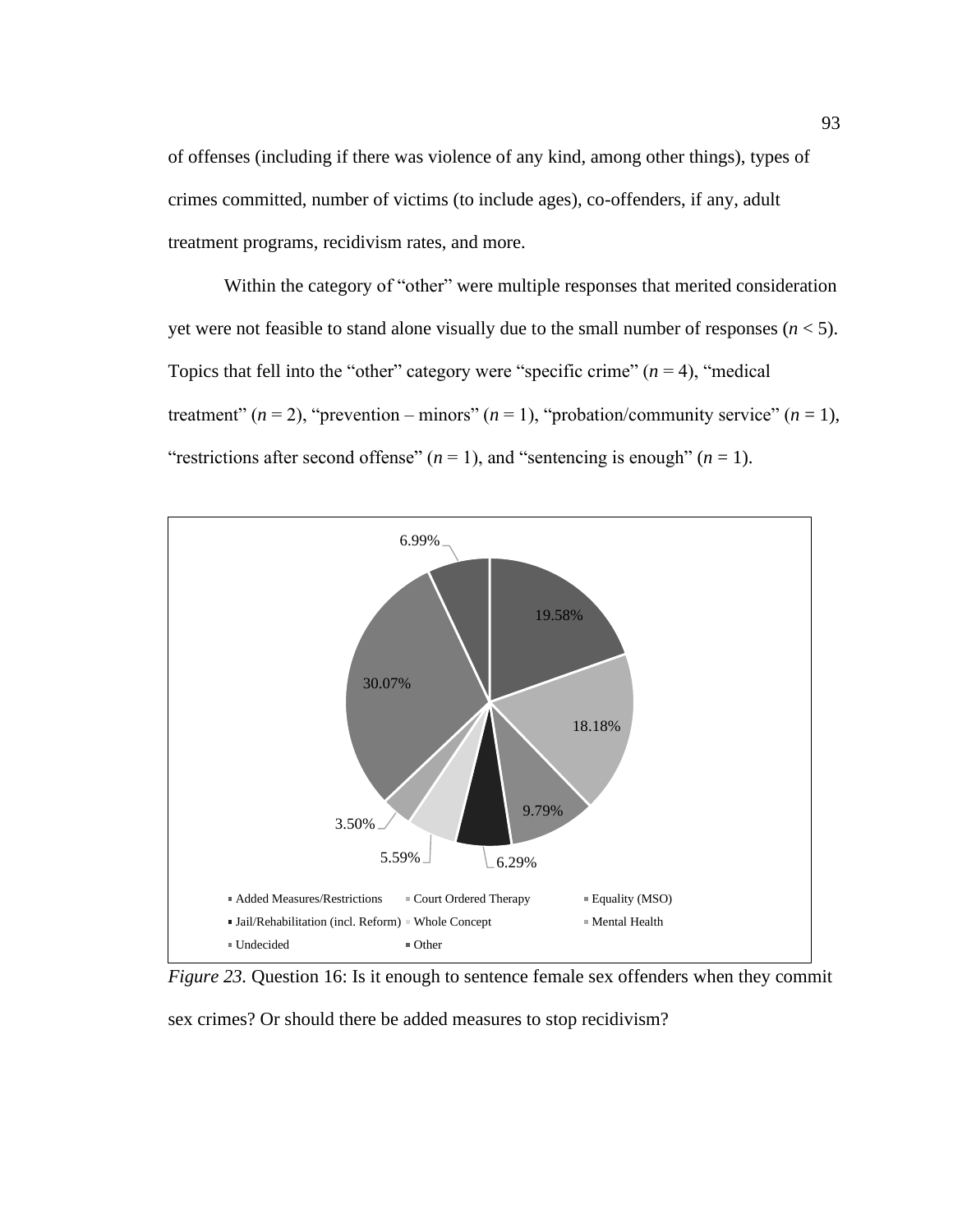## **Question 17.** Question 17 was "Do people's religious beliefs, political

persuasions, how they were raised, as well as other influences, play a part in how they view FSOs when compared to MSOs?" Of the 143 responses,  $80.42\%$  ( $n = 115$ ) were "yes" and 19.58%  $(n = 28)$  were "no" (see Figure 24).



*Figure 24.* Question 17: Do people's religious beliefs, political persuasions, how they were raised, as well as other influences, play a part in how they view female sex offenders when compared to male sex offenders?

**Question 18.** In Question 18, participants gave their opinion to the following prompt: "Should the prevalence of FSOs sex crimes be exposed more to the media?" Responses were 79.72% "yes" (*n* = 114) and 20.28% (*n* = 29) "no" (see Figure 25).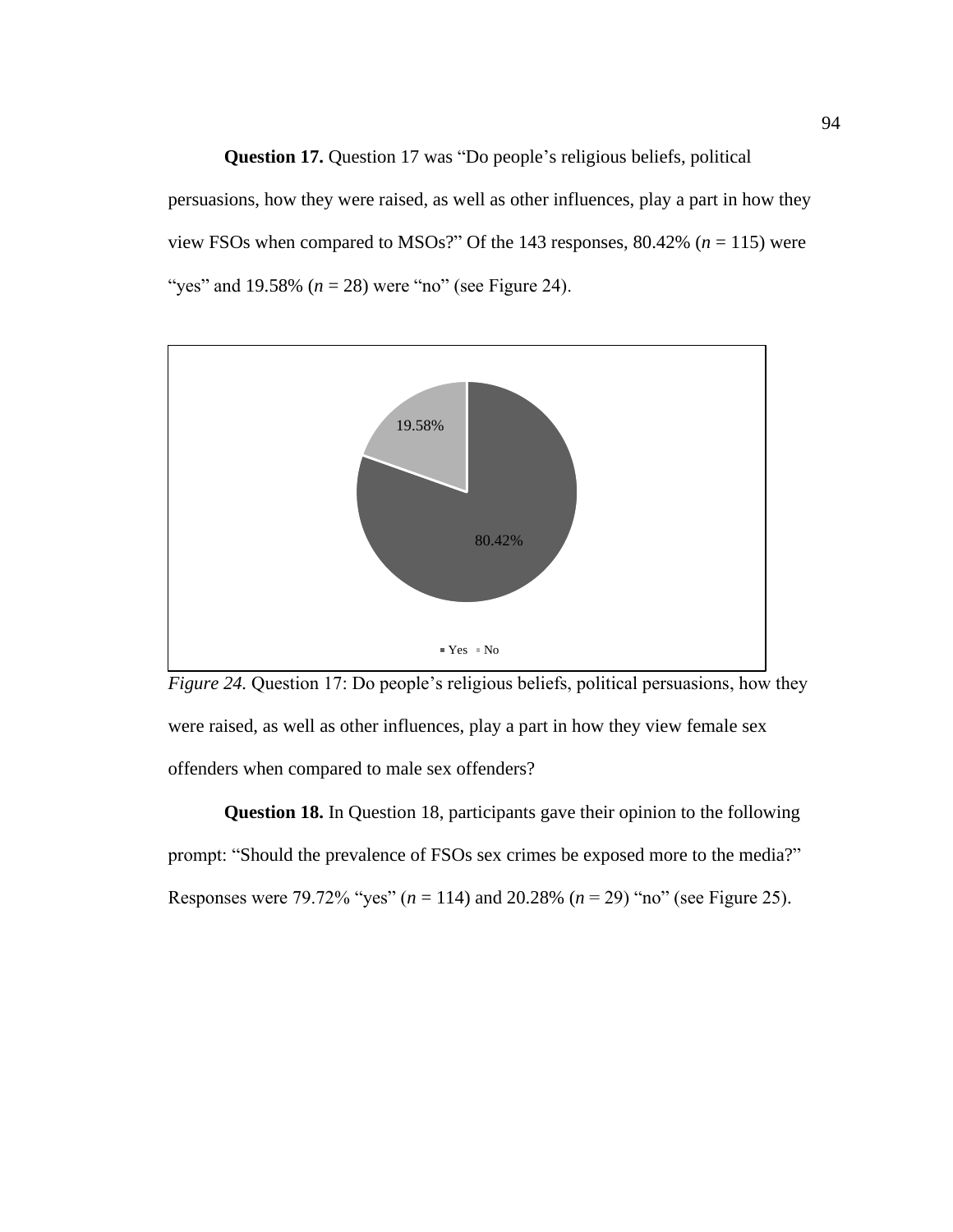

*Figure 25.* Question 18: Should the prevalence of female sex offenders' sex crimes be exposed more to the media?

**Question 19.** Next, participants responded in either the affirmative or the negative to the question "Should FSOs be in the news as much as MSOs, in order to expose the frequency of their crimes and what they do?" The vast majority of participants (80.42%;  $n = 115$ ) answered "yes," with 19.58% ( $n = 28$ ) responding "no" (see Figure 26).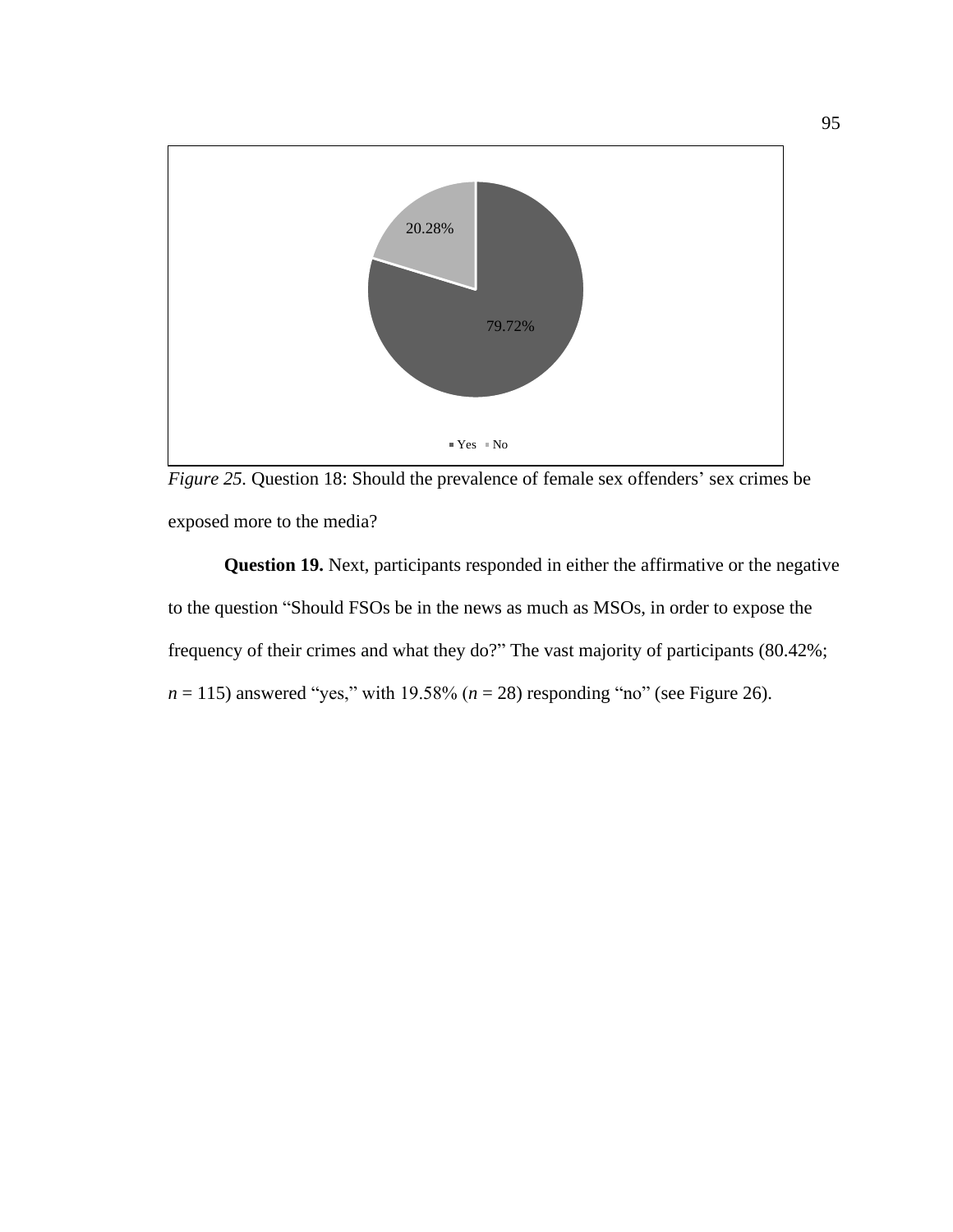

*Figure 26.* Question 19: Should female sex offenders be in the news as much as male sex offenders in order to expose the frequency of their crimes and what they do?

**Question 20.** The final question was another dichotomous query: "Would exposing FSOs more to the public, in the media, make a difference in how people view them? Or would it cause more of a negative impact on society?" For presentation purposes, the responses fell into one of five categories: "yes" or "yes" equivalent (52.45%; *n* = 75), "no" or "no" equivalent (18.18%; *n* = 26), both "yes" and "no" (5.59%;  $n = 8$ ), "neither" or "neither" equivalent (2.10%;  $n = 3$ ), and "undecided/no indication"  $(21.68\%; n = 31)$ . See Figure 27 for a visual representation of participants' thoughts regarding this question.

The categories of opinions and beliefs varied, with subsequent sorting into overarching categories. Participants reported either agreeing or disagreeing with sensationalizing news and negative news, the media being detrimental to the case,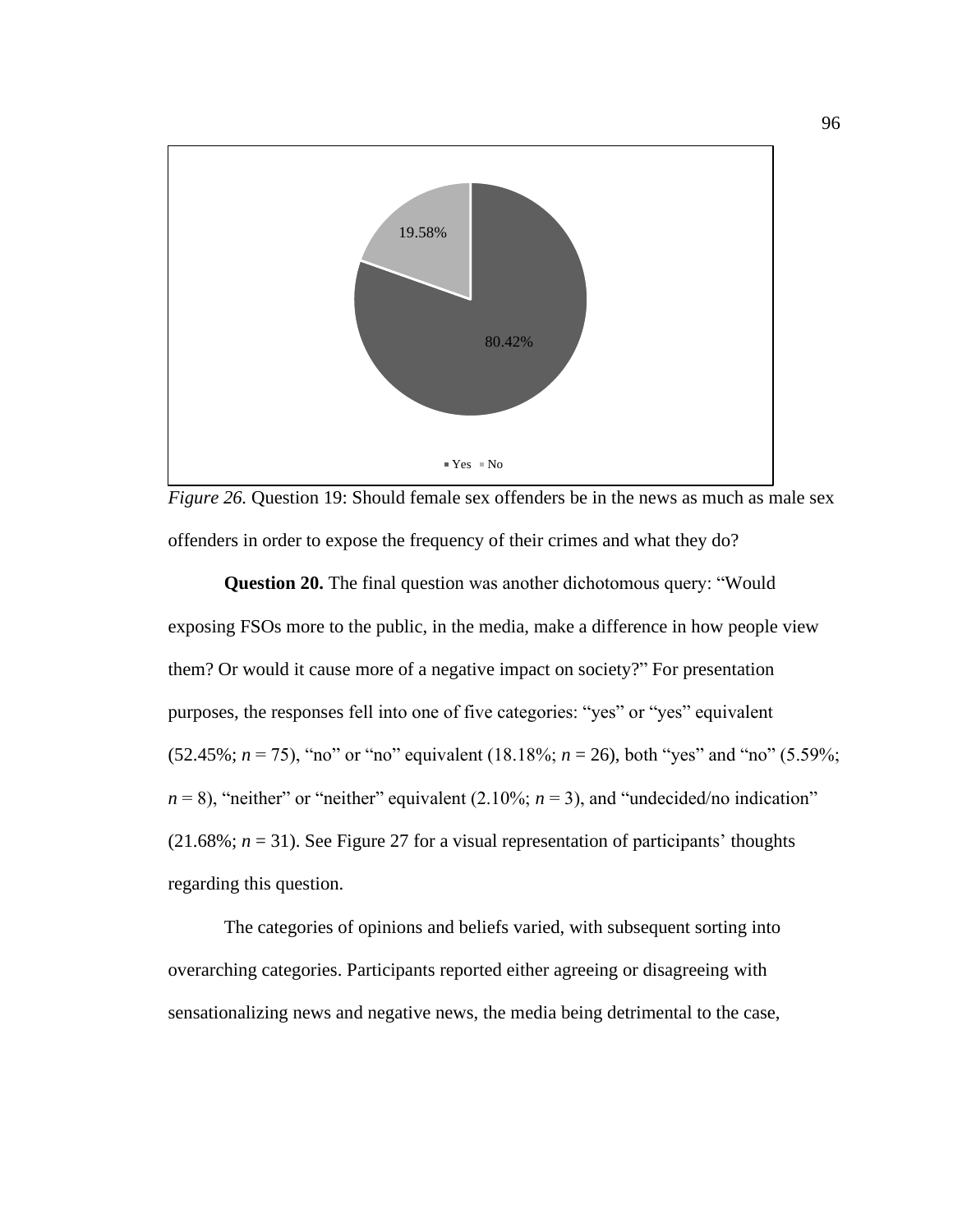exposing FSOs as a threat to society so people will know they exist, making known the truth about FSOs, and believing there would be no negative impact to society.

Some other responses given by participants pertained with how media coverage would change the way people view sex offenders, abuse occurring when people least expect it, viewing the prevalence of the crimes as the motivation for exposure, understanding the severity of the problem, greater exposure would be negative, being unaware or unsure about FSOs and the media, exposure being necessary to develop standards, helping others see what is happening in society instead of trying to hide it, the importance of educating people, society being unpredictable, the frequency of FSO crimes would change perspectives on the subject, further exposure was unnecessary, FSO exposure helps to enable further study through patterns, exposure of FSOs will reinforce the stereotype that women are supposed to be chaste, pure, and frigid, and bringing an awareness that women can be sex offenders.

Less-common responses included knowledge that FSOs posed a threat to children and youths, the inequity of focusing on the low number of FSO cases for the sake of coverage, determining media exposure of sex offender cases with the victims first in mind, the only news for FSOs is teachers sleeping with students and viewed as harmless, erase the stigma around FSO victims, especially men, if the frequency rates for FSOs are lower than MSO, the media should reflect that, media coverage could deter women from committing sex offenses, negativity in the news breeds fear and "living room judges," negative influence from news reporters about FSOs, leads to negative public outlooks, awareness is important in the form of statistics, but exposing individuals does not solve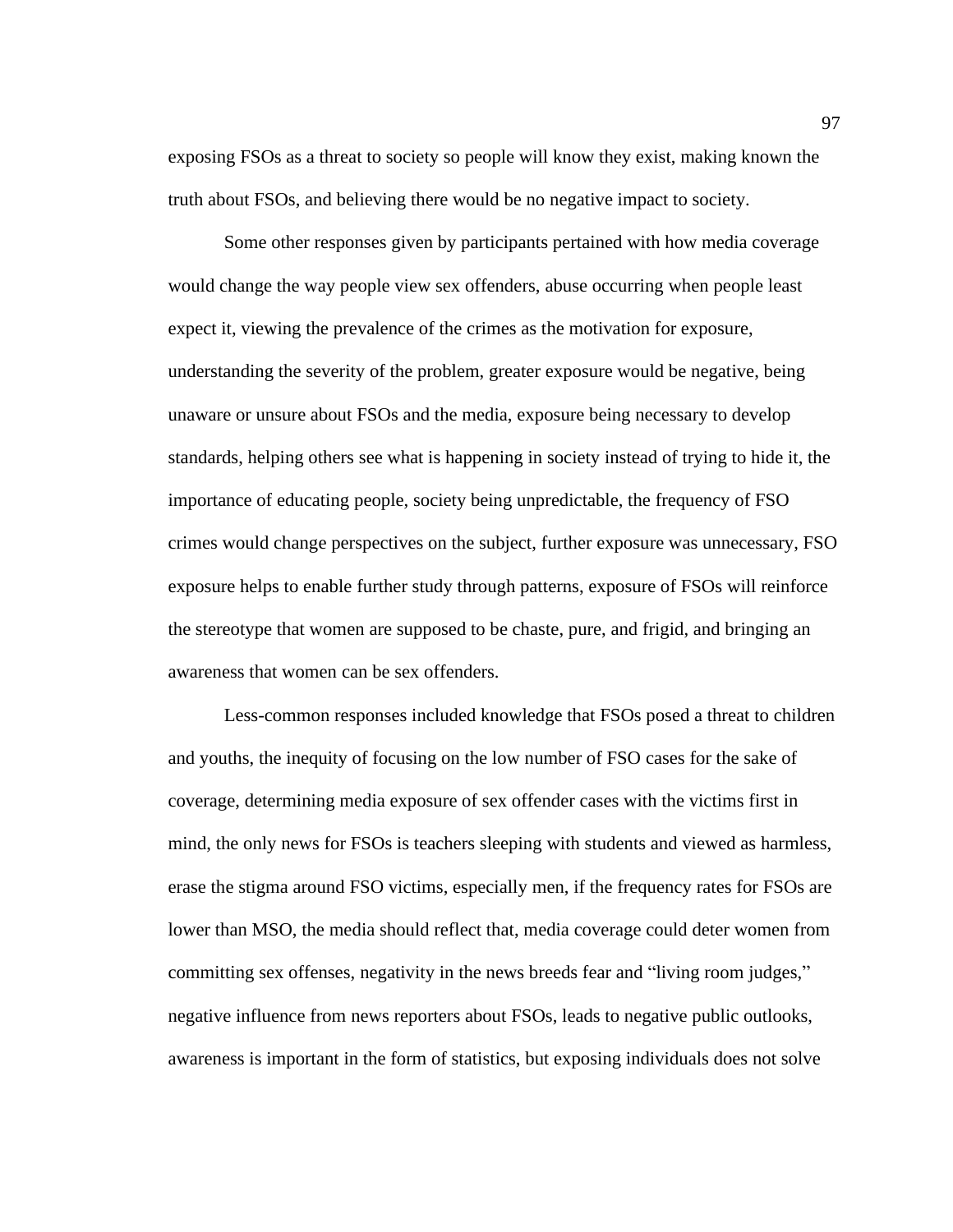the problem and can cause more issues, people do not want to hear any more negative news, and refusal to believe that FSOs exist.

A few more responses pertained to changing perceptions, how women continue to appear as victims because society presents them as the weaker sex, the belief that women are incapable of harming others, men might make stupid jokes about FSOs, publicity creating copycats and encouraging notoriety, exposure empowering victims, people having a false sense of security, women would argue that men are commit more severe crimes, the Internet glorifies FSOs, media coverage might shock and disturb people, if the media aligned with "Lady Justice," there would be a different society, talking about FSOs shows it happens, and reporting FSO crimes would let victims know they are taken seriously.



*Figure 27.* Question 20: Would exposing female sex offenders more to the public, in the media, make a difference in how people view them? Or would it cause more of a negative impact on society?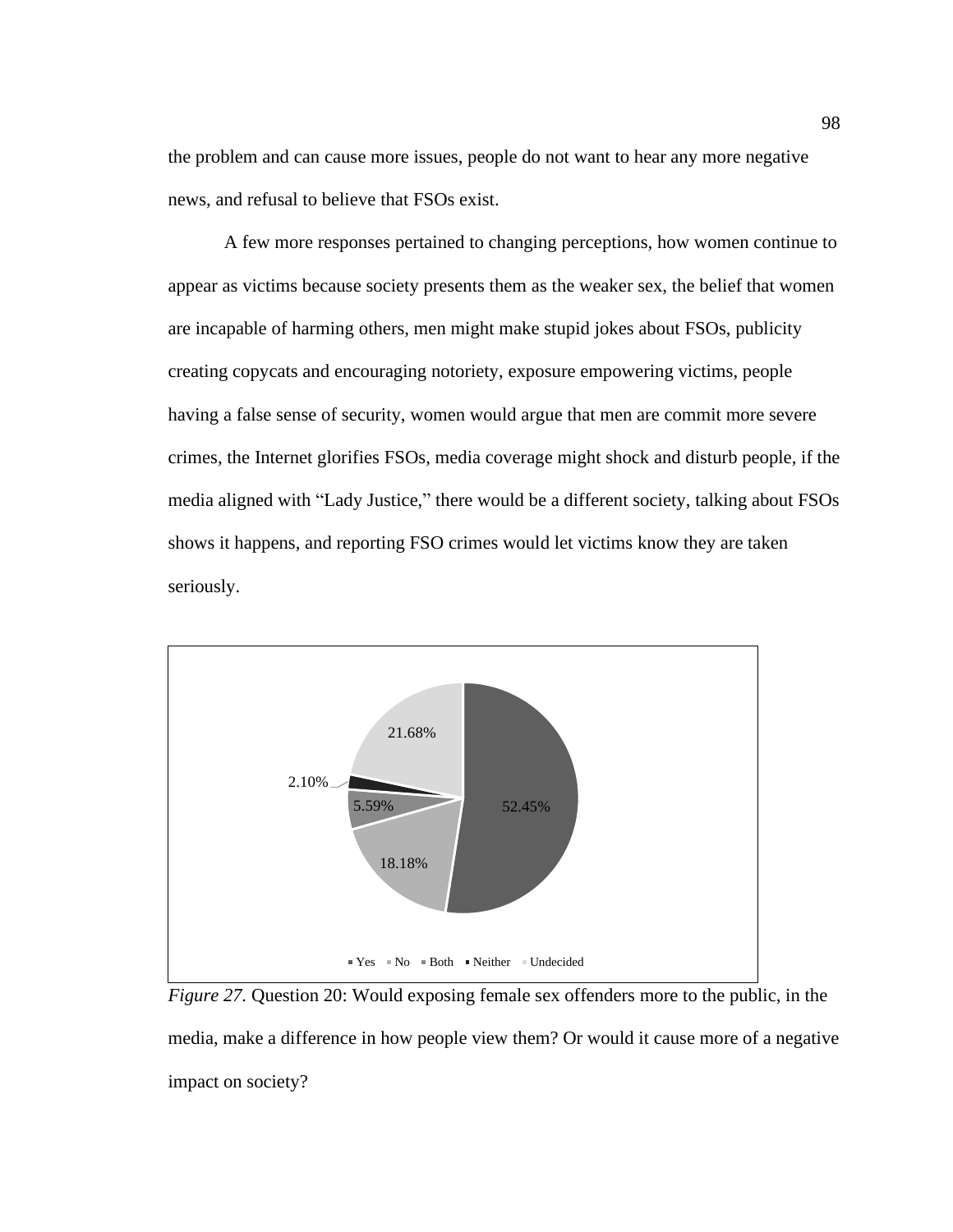# **Questions Answered and Participation**

Participants completed a survey comprised of 20 questions administered via SurveyMonkey; however, not all participants responded to all questions. Table 2 presented the number of responses per question out of a possible 157. Figure 28 shows in graphic form the responses given and not provided for all 20 questions.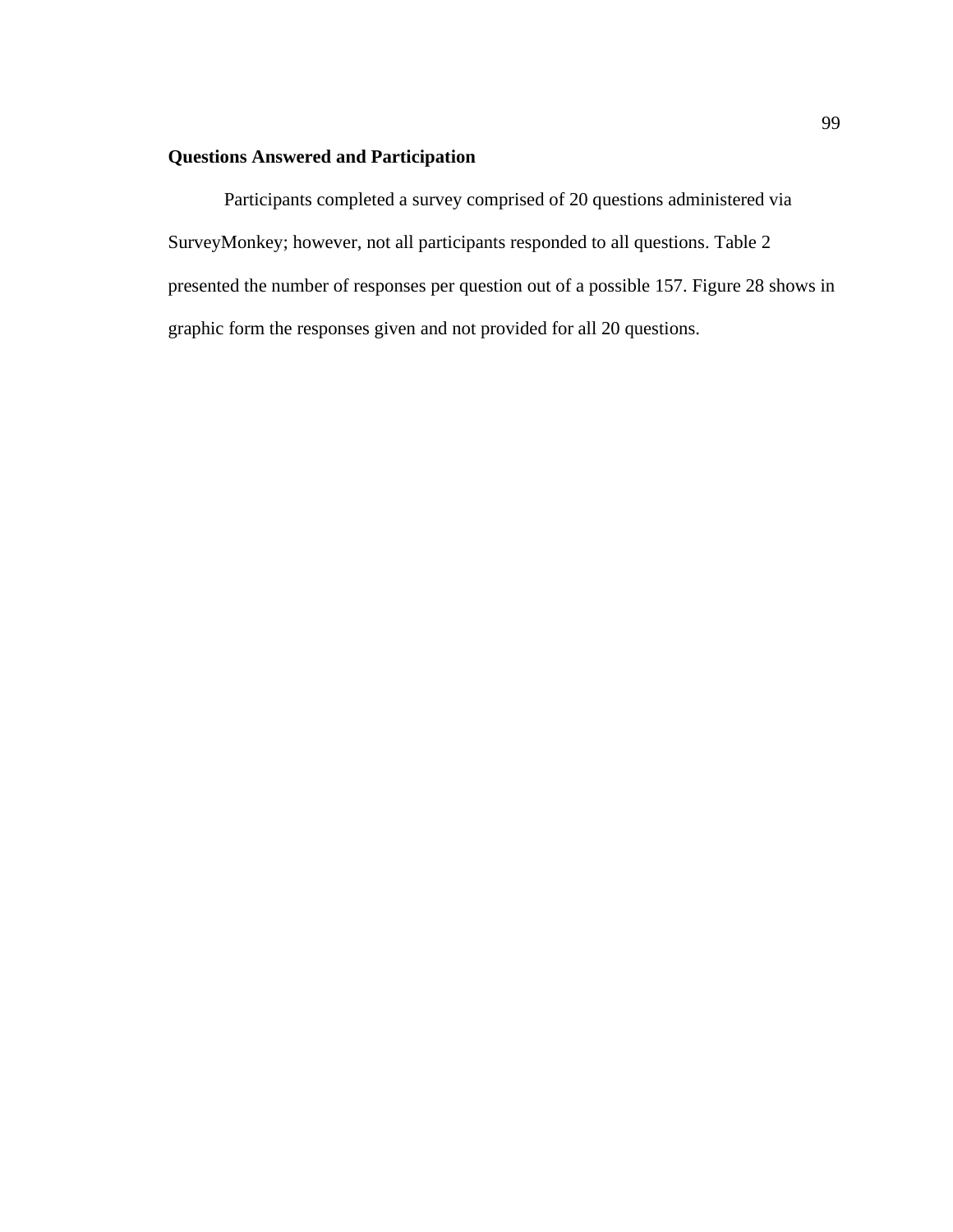

*Figure 28.* Questions answered and skipped.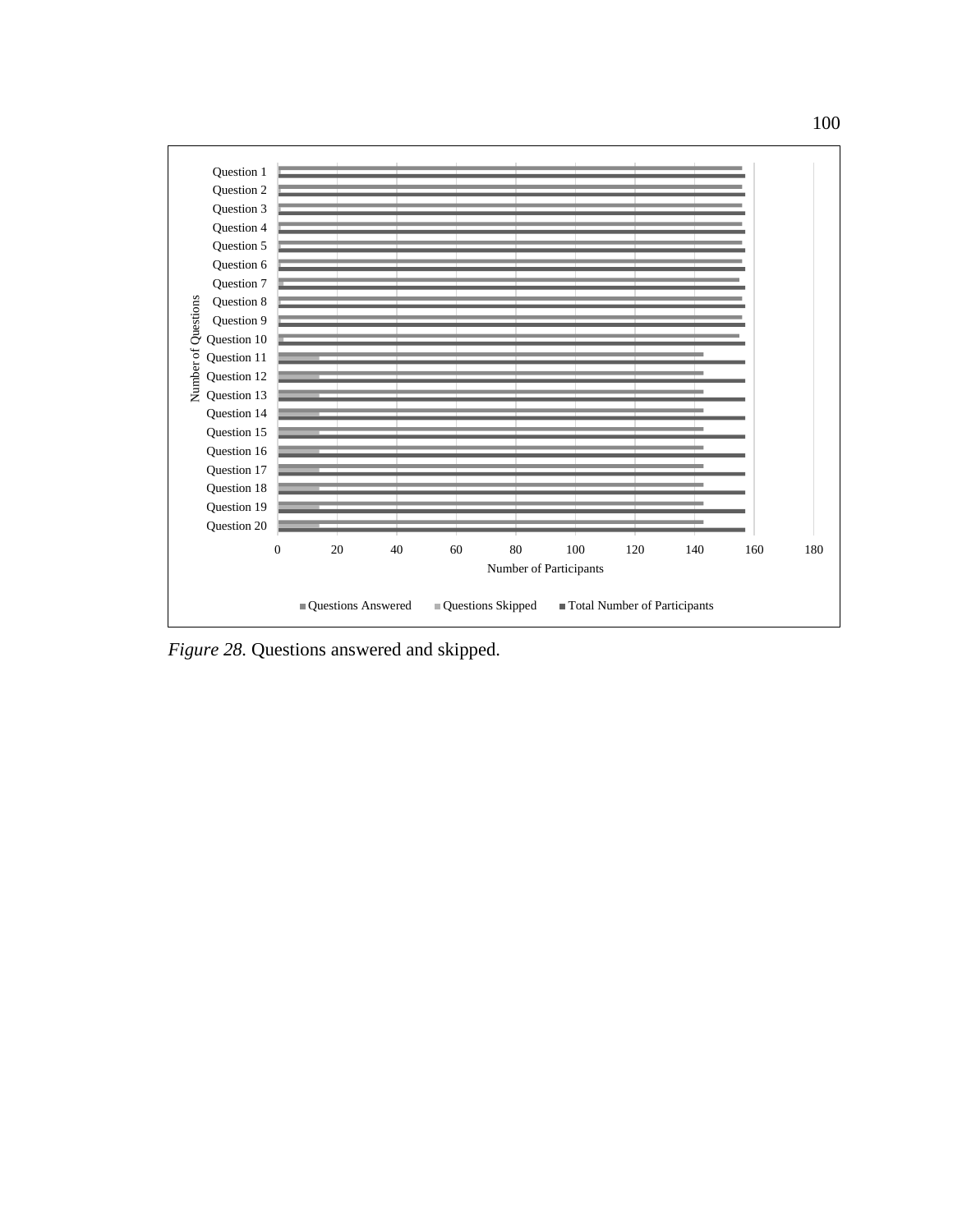The target population for this study was random members of the public who saw the posts for participants and clicked to complete the survey. Random individuals were an appropriate audience, as the purpose of the study was to examine the differences in public perceptions of MSOs and FSOs as it relates to their crimes and differences in sentencing. The study entailed collecting data via an online survey from all members of the public choosing to take the survey.

#### **Summary**

Answering the study's three research questions entailed gaining knowledge about how the public perceives FSOs differently from MSOs. Answering the research questions were possible from the survey responses of 157 individuals who saw the post for the study on LinkedIn or Facebook and clicked to complete the survey; as such, the findings do not represent the belief system of the total population of the United States.

Answering Research Question 1, How is the public's perception about FSOs different from MSOs?, showed the public regarding FSOs at the same level as MSOs. Many responses addressed how U.S. society is responsible for the lack of knowledge, understanding, and serious consideration of FSOs. Participants largely believed FSOs received lighter treatment than MSOs. Some participants did not believe that women could sexually offend due to their anatomical differences.

Keywords and phrases in participants' responses showed their beliefs, opinions, and reasons therefor. The majority of keywords and topics in participants' responses commonly related to society, environment, education and awareness, mental health, and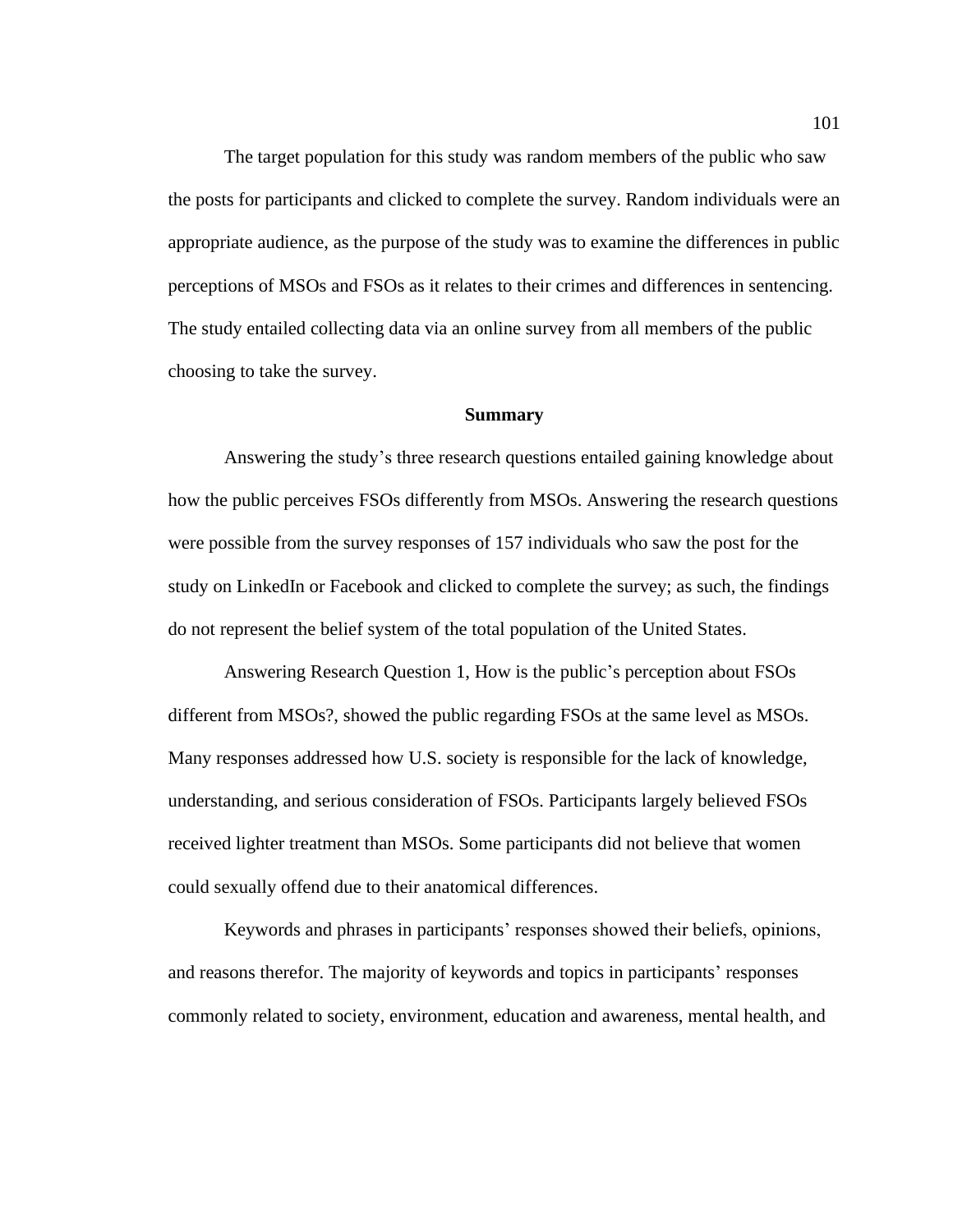child abuse, among other things. There was a sense throughout that many participants did not elevate the severity of FSOs to the level of MSOs.

Many of the survey responses used to answer Research Question 2, What factors have influenced these differences in public perceptions?, presented in the form of a societal outlook instead of other things. Various keywords and phrases contributed to what encompassed the term "society," with new themes created to incorporate outlying responses. Other topics that arose in participants' responses as influencing their perceptions pertained to political outlook, views of the justice system, and religious beliefs.

Answering Research Question 3, How do public perceptions differentially influence the sentencing and punishment of MSOs and FSOs?, was not as easy as anticipated. Participants provided viewpoints related to Research Question 2, having to do with politics, the justice system, and religion. In comparison, participants' responses aligned with present-day situations with FSO sentences and punishments, as shown the media.

There was a clear difference in participants' perceptions of FSOs and MSOs; however, an unexpected viewpoint emerged not necessarily specific to influencing the sentencing of an FSO, but the public's opinion on the sentencing handed down. As participants indicated, despite believing FSOs deserved punishment, their sentencing should be lighter than MSOs.

Chapter 5 will present a discussion of key findings from the study. An analysis of responses to the 20 questions, along with participant demographics, indicates what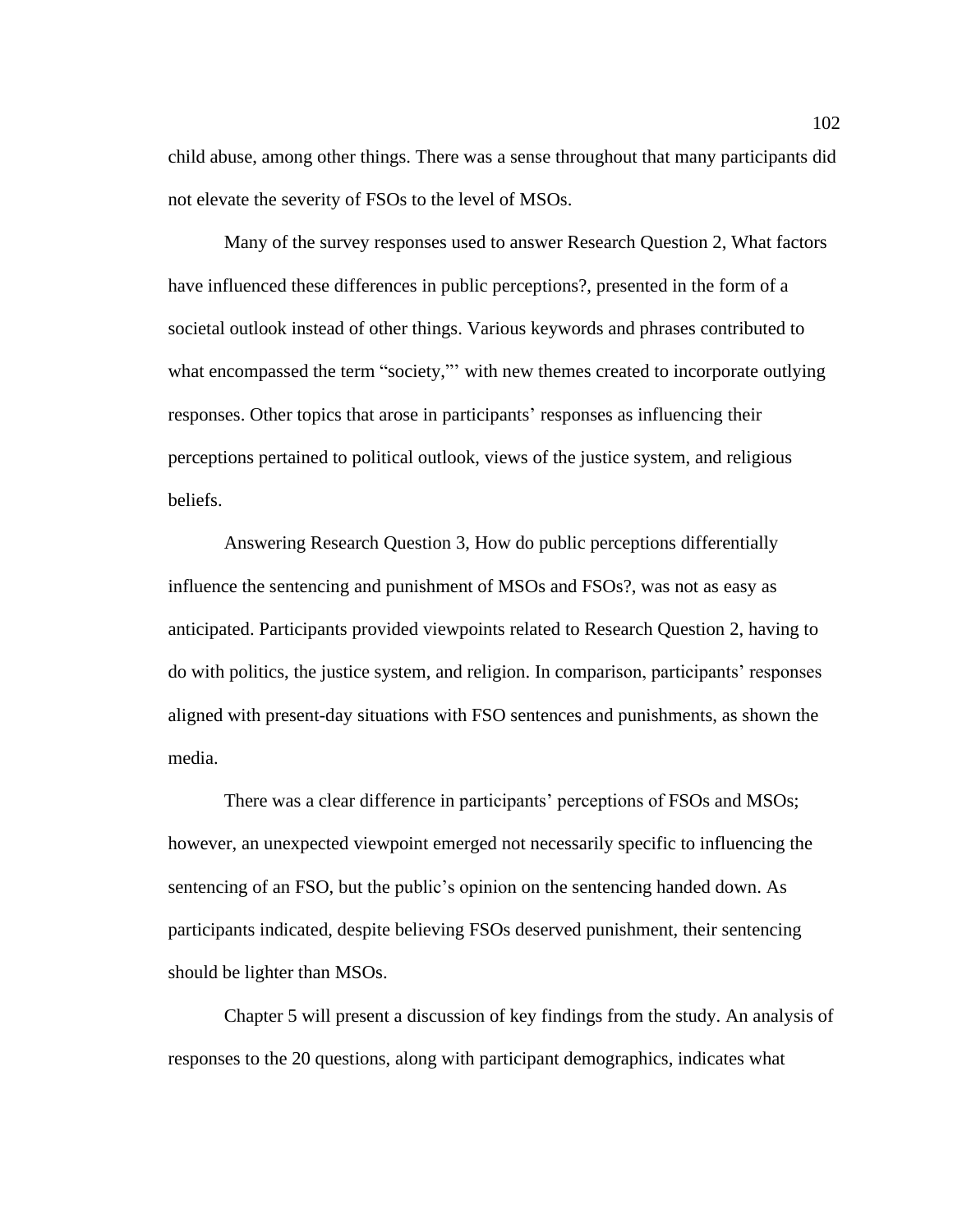members of the public believe about FSOs. Keywords and topics from each question will provide a better understanding of the 157 participants' perceptions on FSOs overall. There will be specific analysis and interpretation of the theoretical framework used in support of the data collection. Also discussed in Chapter 5 will be the interpretations of the data, limitations of the study, recommendations for further research on FSOs, and implications for positive social change and the impact on society.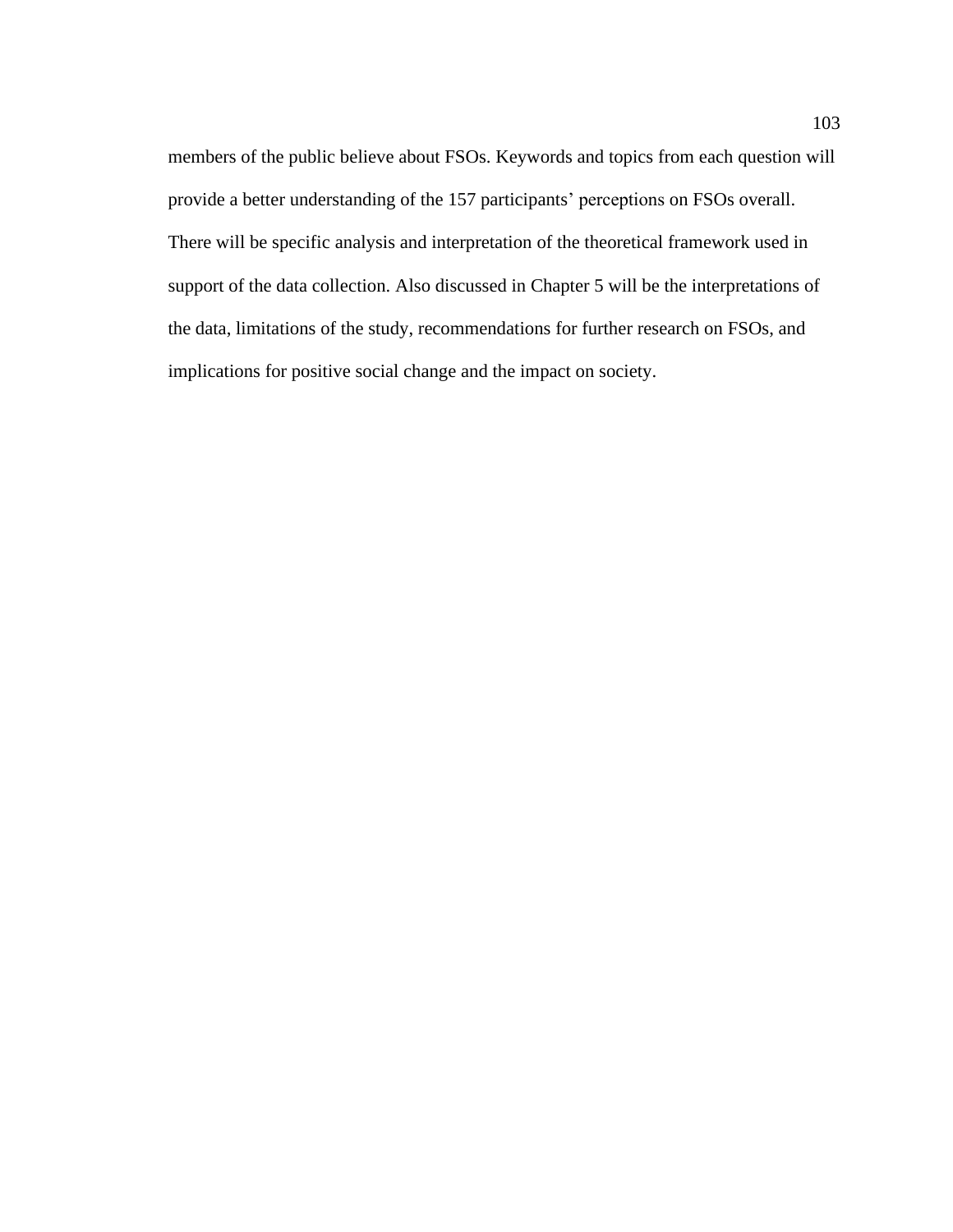Chapter 5: Discussions, Conclusions, and Recommendations

#### **Introduction**

The purpose of this quantitative study was to examine how the public differentiates between FSOs and MSOs and their crimes as well as the sentencing that takes place afterward. Societal factors were also a focus to determine what influenced the public's views of FSOs and MSOs overall and punishment or treatment assigned by the courts. A review of prior research on the topic of FSOs showed only limited data (Cortoni & Gannon, 2016; DeCou et al., 2014), which was the drive in this study to focus on the public's perceptions regarding FSOs. FSOs are a part of U.S. society; however, public awareness is often lacking. Giving members of society the opportunity to look at FSOs through a different lens may contribute to equal treatment for MSOs and FSOs (Turchik et al., 2016).

Among the public perceptions presented in this study were equality in sentencing, punishment, and treatment, viewing FSOs the same as MSOs through a societal outlook instead of a judicial outlook, the need to take seriously FSOs and not to glamorize them, and an understanding of anatomical beliefs and capabilities. Other findings encompassed in key areas that included society, environment, educational awareness, mental health, and child abuse. In their responses, participants showed that they did not always view FSOs on the same level as MSOs. Often, participants provided a society-based answer compared to responses motivated by politics, judgment, or religion. An analysis of findings showed the public's perceptions of FSO sentencing and punishment aligned with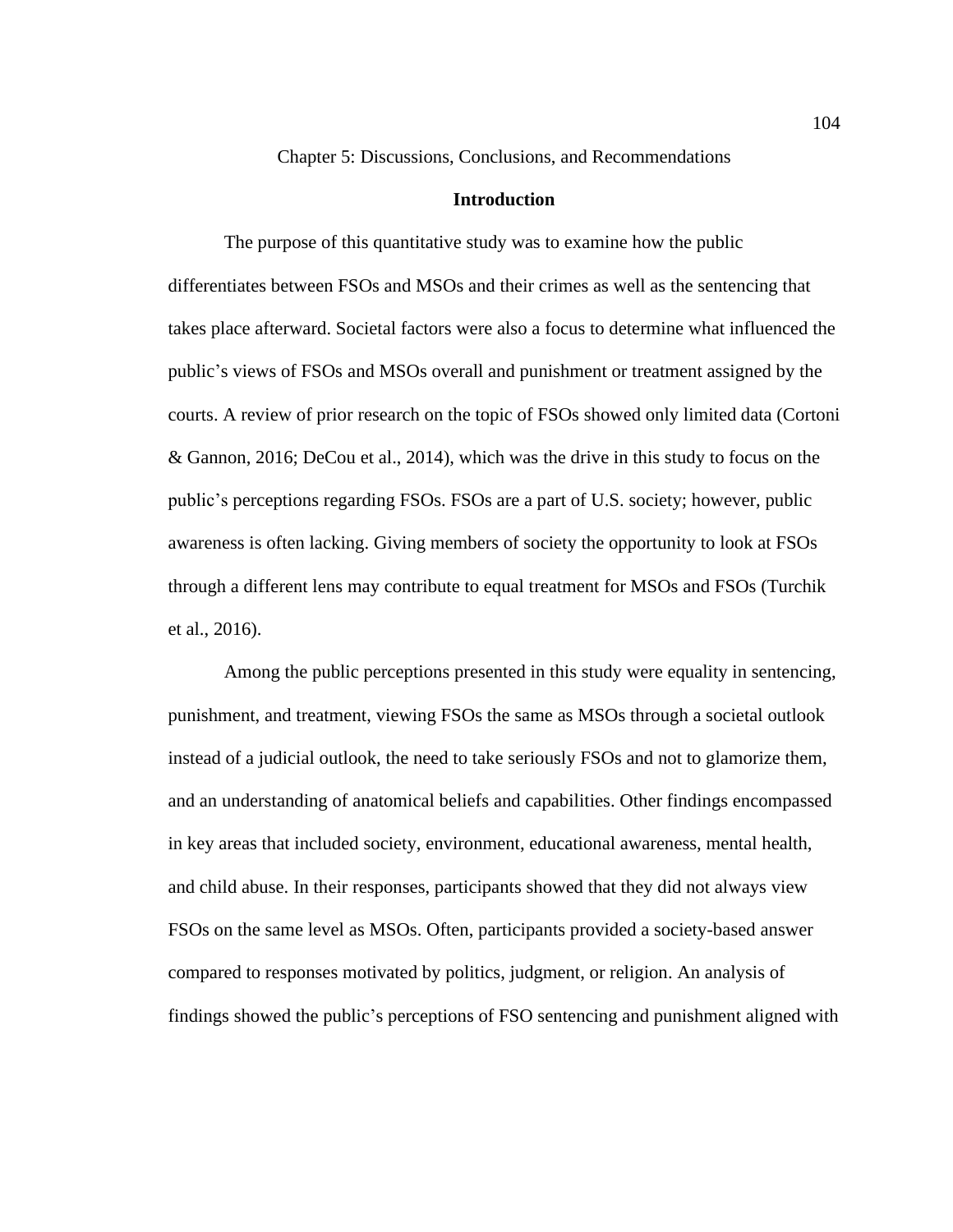past views in the media. Participants were varied in reporting whether they agreed or disagreed with the sentencing and punishment handed down.

## **Interpretation of the Findings**

After looking at the data collected from the online survey, similarities become apparent; however, some responses provided a new outlook on how the public perceives FSOs compared to MSOs. Focusing on participant responses in accordance with the literature review presented in Chapter 2 indicates where the public is currently and how far they have come over the years in their views of FSOs.

For Question 1, "Do you believe that there is a cause for concern for FSOs in society today?", out of 156 participants, 117 participants (75%) stated that there was a cause for concern. With this question requiring a *Yes* or *No* response, there was a clear distinction of where the public stood. With the remaining 39 participants (25%), there was no cause for concern. If this question allowed for participants to expound on their answer, it may have opened up a dialogue of what participants thought their concerns were or why they were not concerned.

In response to Question 2, "Do you feel that FSOs are treated differently than MSOs when compared to crimes they commit? If so, why do you feel that way?", 99 of 156 participants (63.46%) answered in the affirmative; however, the interpretation was unclear. Did this response mean FSOs receive harsher or more lenient treatment than MSOs? Without measuring more for this question, it was hard to definitively interpret the responses; however, the survey showed that a significant number of participants perceive a difference between FSOs and MSOs specific to treatment for the crimes they commit.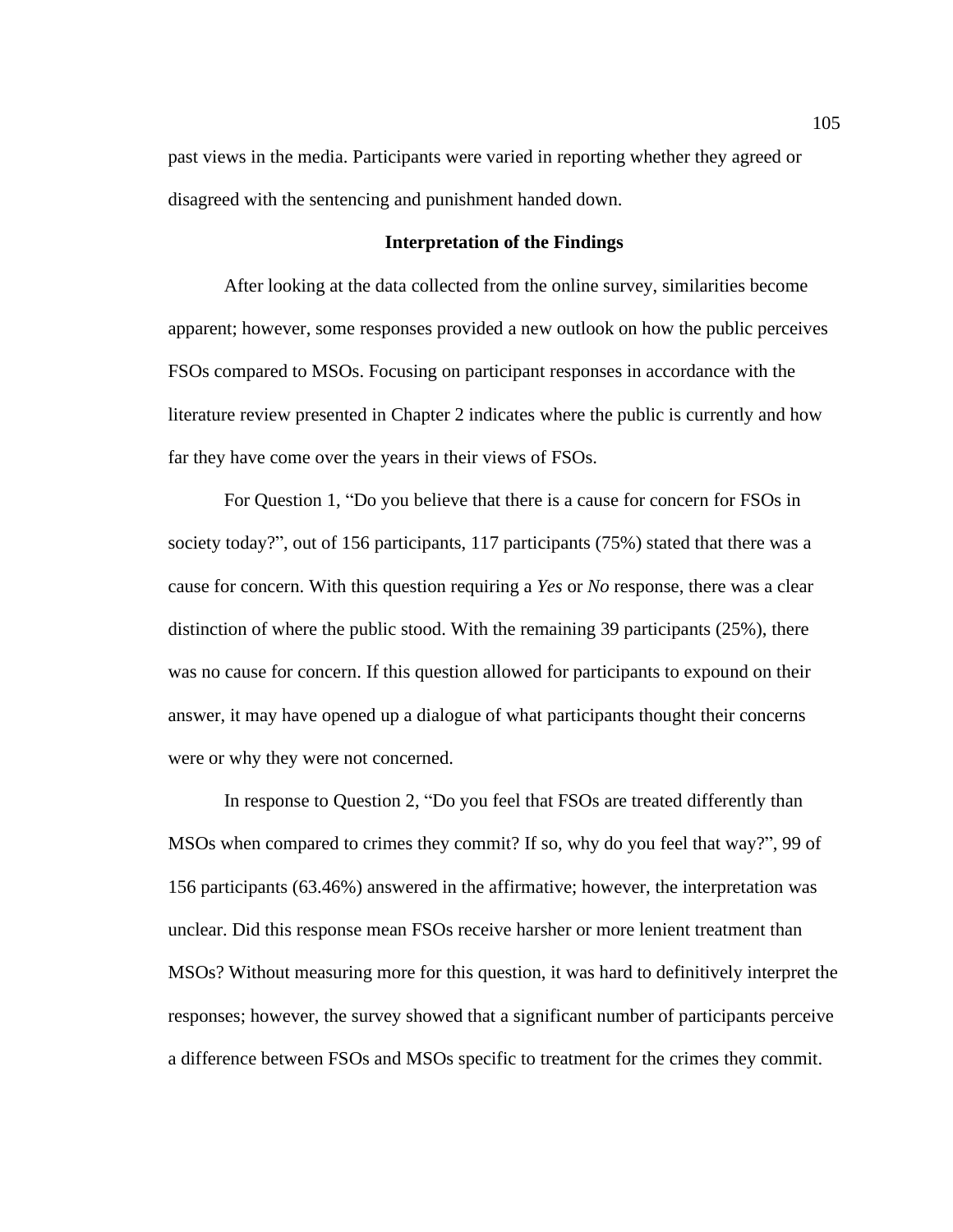The number of *yes* responses was considerably higher than other responses combined. More participants were undecided  $(22.4\%; n = 35)$  than answered *no*  $(14.10\%; n = 22)$ , but being undecided did not necessarily mean participants were without an opinion; they were just not able to fully commit to an answer in which they believed. The interpretation of responses to this question was that participants were more willing to provide a neutral answer than give a definitive *yes* or *no* response. Participants who answered *no* essentially believed that FSOs receive the same treatment as MSOs specific to the crimes they commit.

Next examined was why participants felt as they did about the treatment of FSOs compared to MSOs for similar crimes. Participants shared beliefs centered around societal norms. A common opinion was that the media glorified female teachers who are FSOs as a sexual "fantasy" for young victims. Alternately, other participants felt that there was not enough exposure of FSOs in the media when compared to MSOs. Some participants addressed women's societal roles as caregiver, protector, and nurturer. Other responses indicated a difference in aggression and violence between FSOs and MSOs and how that translated into being in a female prison versus a male prison. Some participants focused on the victim, believing that an FSO's victim was not as traumatized as an MSO's victim. There were even comments identifying FSOs as being past victims themselves yet receiving treatment for their crimes was less harsh than MSOs. Some participants suggested a double standard between FSOs and MSOs, with one individual discussing professional experience with disparity in favor of female defendants. Additionally, anatomy emerged in conjunction with the comment that females were not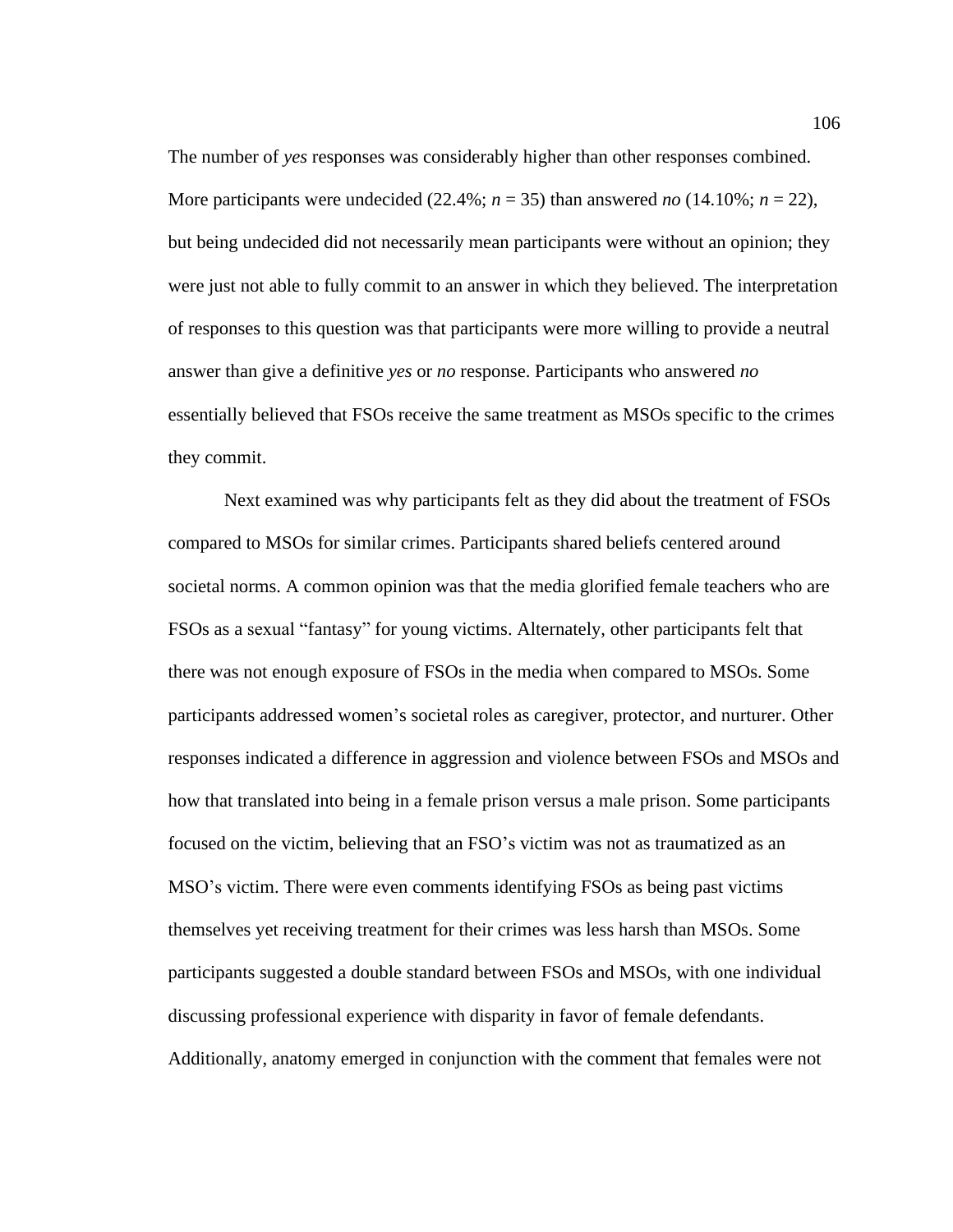capable of committing rape. Despite the introduction of gender and race into the responses, there were no details on either factor. Some participants reported beliefs opposite to the majority, asserting alternately that FSOs and MSOs received equal treatment or that women would not commit sex crimes. Others indicated knowing very little about FSOs or not having a "clue" that they existed.

In response to Question 3, "Do you feel there is a difference in dangerousness between MSOs and FSOs?", two thirds as many participants answered *no* (41.03%; *n* = 64) as answered *yes* (58.97%;  $n = 92$ ), indicating the variation in how people view MSOs and FSOs. Whether this difference tilts in favor of MSOs or FSOs is not the point so much as that the public perceives a difference in dangerousness between the two groups.

Question 4, "What do you believe, if anything, has caused a difference between FSOs and MSOs?", provided room for participants to give open-ended answers, further revealing their specific beliefs and perceptions. Responses fell into six categories based on keywords and common concepts. The biggest category that emerged showed that participants attributed more "violence, strength, and aggressiveness" to MSOs than FSOs. Other participants felt there was a "lack of awareness and media coverage" of FSOs; rather, news coverage was more likely to indicate the numbers and identities of MSOs, how many sex crimes they committed, and anything else specific to their acts. The next highest category, "societal bias," showed that participants' outlook on genders led them to attribute even sex offenses to that divide. Responses included terms such as "genetics" and "genitalia" (anatomy). The same number of people who gave answers pertaining to "societal bias/public perception" had responses fall into the category of "undecided" (*n* =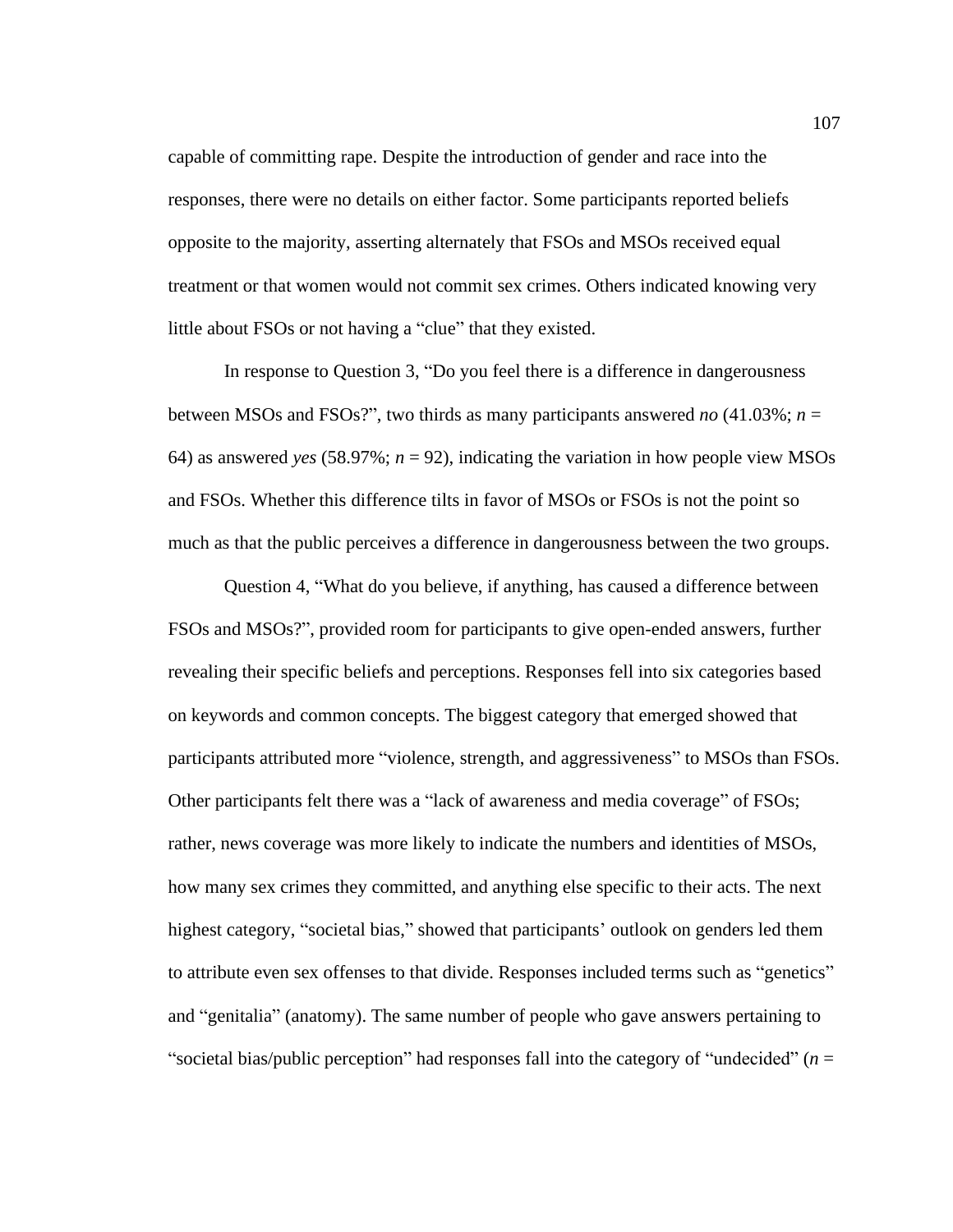29; 18.59%), so they remained neutral. What is unknown was whether those members of the public did not want to provide their opinions on such a specific question or just did not have an opinion at all.

Responses in the category of "other" did not yield a trend throughout the data analysis phase but were important to report and track with regard to what participants thought contributed to the difference between MSOs and FSOs. Responses in this category reflected different beliefs, including sexism, the reported and/or specific crime, cultural views toward men, emotional manipulation and/or coercion by FSOs, unwanted pregnancies, feminist movements, genetic makeup, humiliation for male victims, power for MSOs versus grooming for FSOs, a comparison of the number of victims for MSOs and FSOs, and rationalization. The views of 19 participants (12.18%) varied; however, four participants (2.56%) identified unwanted pregnancies, feminist movements, and multiple victims as the difference between MSOs and FSOs. These answers shed new light on what the public may define as "different." If more individuals had responded to these questions, there may be more answers outside of the mainstream or what was expected. Another finding to note was that some of the answers in the "other" category were not dependent on the gender of the sex offender but by society or outside influences. Further research might determine whether participants would give the same answers if society were to view men and women as equal. In other words, determining whether society controls people's beliefs more than what they experience.

In response to Question 5, "Are there any societal factors that you feel have caused FSOs to be looked at differently, when compared to MSOs in society?", a large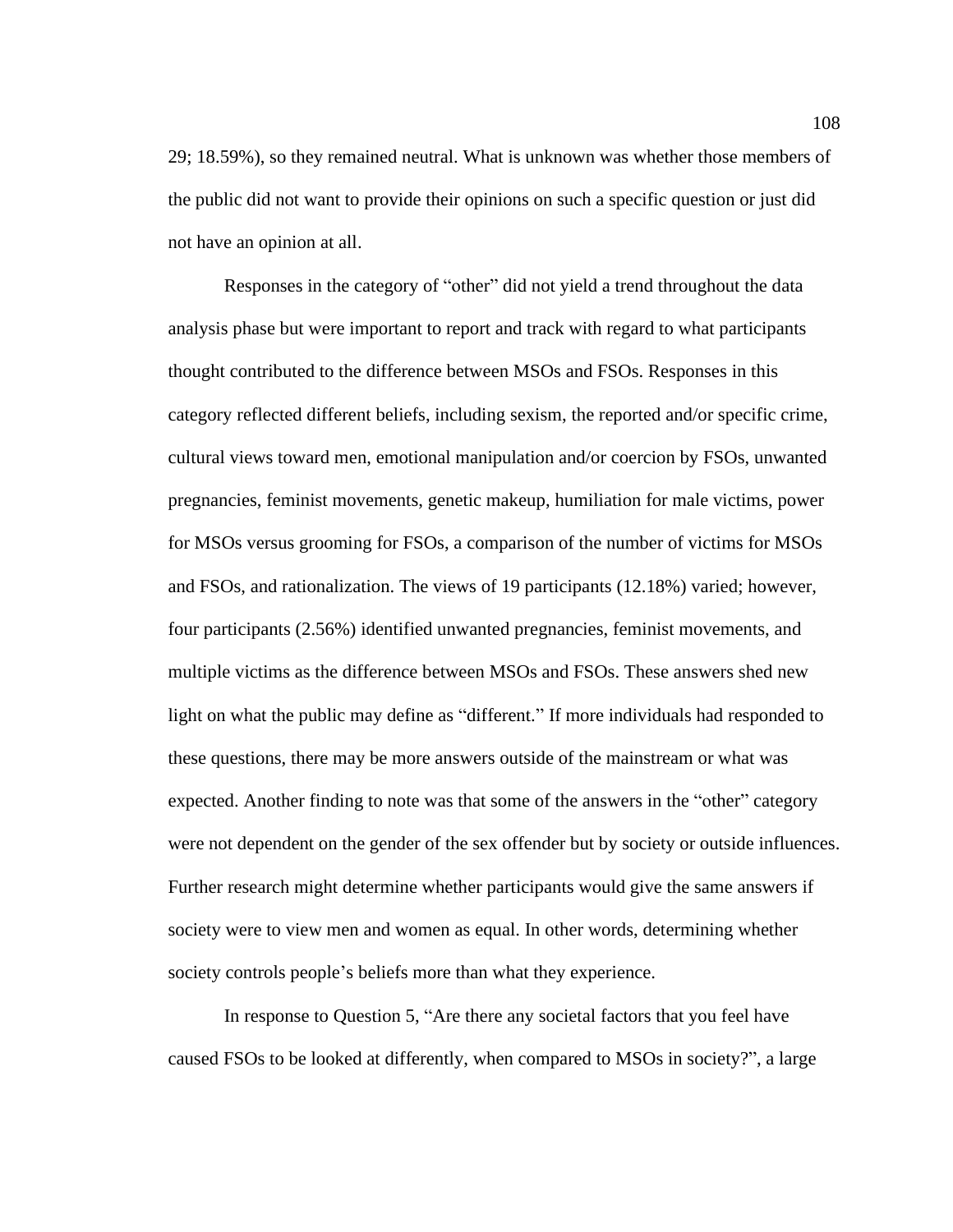percentage of respondents (67.30%) answered *yes*. This means that the majority of participants found society to be a major component of why individuals perceive FSOs differently. More participants were "undecided" (21.15%) than answered *no*, which again means that some people would rather stay neutral than give a definitive answer. Perhaps this tendency was because they were unaware of FSOs, did believe females could or would commit sex crimes, or did not see society as the cause of the different perceptions of FSOs. Although an in-depth response might have shown other variations, the survey clearly showed that there is a public perception that society is the reason for FSOs being perceived differently than MSOs.

For Question 6, "Does inequality play a role in how FSOs and MSOs are viewed, even when committing the same sex crimes?", there was an overwhelmingly large responses for *yes* compared to *no*. The 78.85% of participants who said *yes* showed that the public believes there was inequality and that it involves the same crimes committed despite the gender of the offender. With only 21.15% of respondents saying *no*, much remains to be understood as to why individuals feel there was no inequality.

Emerging from responses to Question 7, "If there is equality or inequality in the treatment of FSOs and MSOs, what do you believe brought you to that conclusion?" were "societal bias" (38.06%) and "media coverage" (8.39%). A trend was emerging regarding what participants felt contributed to the treatment of FSOs that was not physical. Both societal bias and media coverage are things controlled by other people, thus determining what the public sees. The category of "sentencing" (9.03%) also developed from this question, providing an interesting outlook on some participants' beliefs. Of note, 14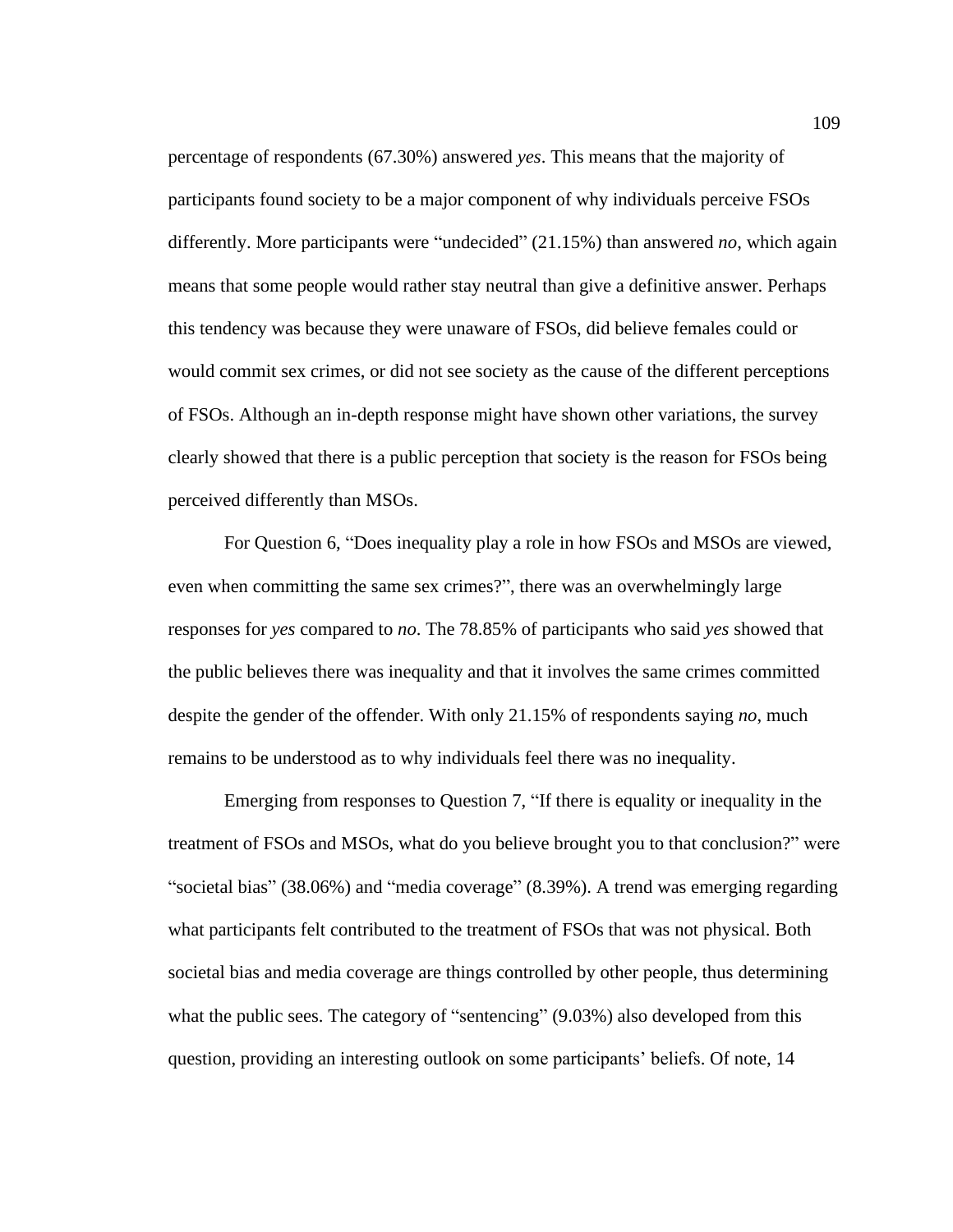participants (9.03%) identified equality or inequality as the sole determining factor for the sentencing of FSOs and MSOs. Interpreting this response indicates public concern with either FSO sentencing or MSO sentencing. Only 3.23% of participants  $(n = 5)$ brought up "data" as driving their belief in equality or inequality, which included prior statistical analysis and research available to the public.

The category of "other" brought about some interesting responses from participants on what they feel is the reason for equality or inequality of treatment: gender, less power physically for women when compared to men, the difference in the number of offenses/crimes between MSOs and FSOs, the approaches used by MSOs (physical) and FSOs (coercion), crimes going underreported, violence by MSOs, an emotional outlook, there being no different between FSOs and MSOs, the sneaky approach by MSOs, stories of FSOs being caregivers, and wealth. Again, some of these responses could be controlled by societal influences or assumptions; however, this category indicated multiple views regarding how the public perceived FSOs compared to MSOs. The responses show the mindset of participants while allowing a breadth and depth of perceptions regarding sex offenders as a whole.

For Question 8, "What do you feel causes FSOs to commit sex crimes?", responses were specific to both the FSO and outside influences. The category of "mental health" appeared in the responses of 44 participants (28.21%) as being the cause of FSOs committing sex crimes. This response appeared twice as often as "power"  $(12.82\%; n =$ 20). The mental state of an FSO had more backing than other responses. Being "abused as a child or having an abusive upbringing" may have tied into mental health; however,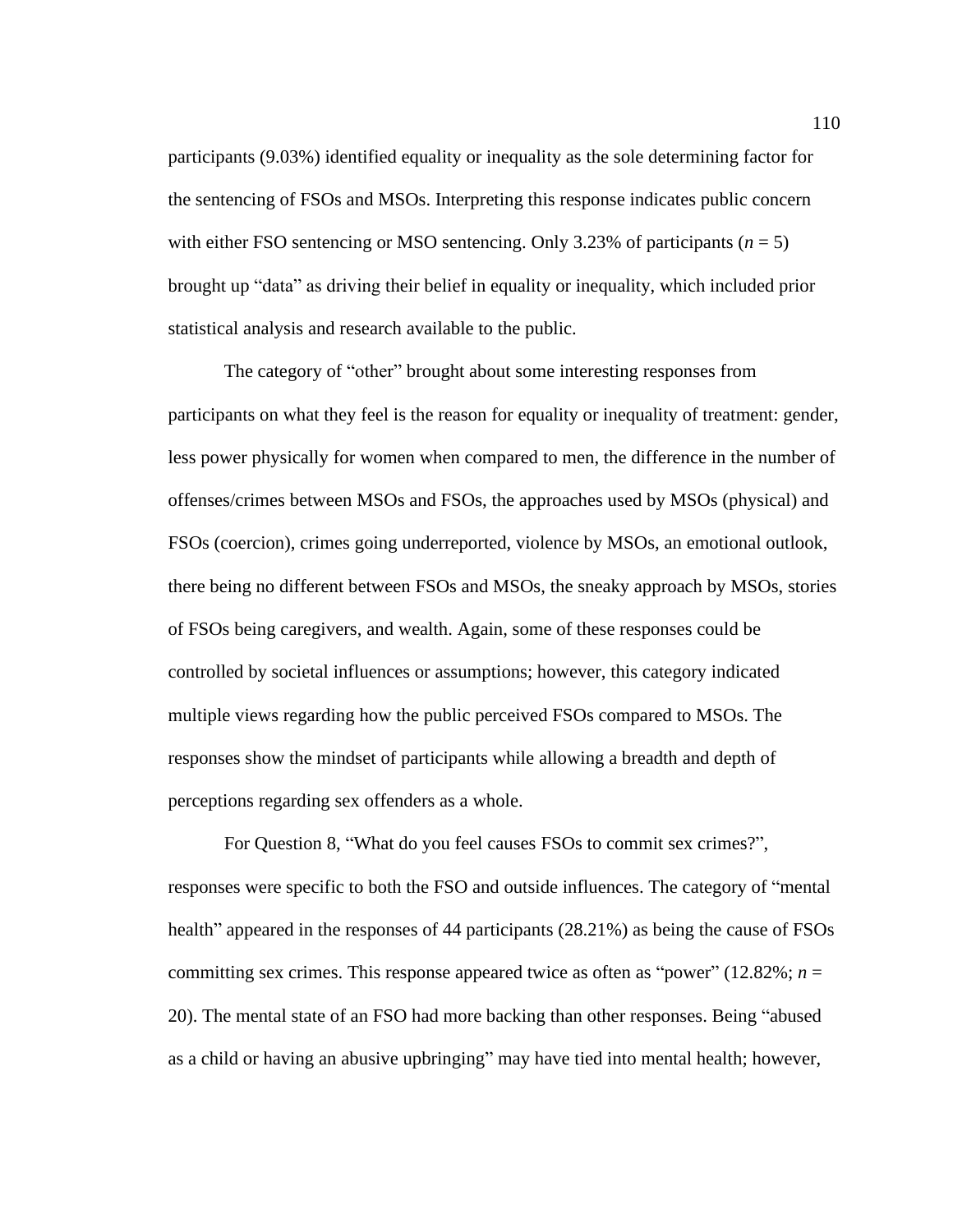upon reflection of both answers, participants clearly identified the difference between an FSOs with mental health challenges versus an FSO who had endured abuse growing up before abusing others as an adult.

One influence reported by participants as the cause of offending was the woman's internal drive to commit a sex crime. This category was the turning point for participants' responses. An analysis of this question showed participants thought outside the box regarding FSOs, not automatically describing motivations associated with society. The top three categories of what motivates FSOs to commit crimes were things that physically affected the women. The categories of "prior observations" and "lust," aligned with previous experiences, may form a belief that FSOs commit sex crimes because of an inward, lustful nature. These two categories received eight (5.13%) and seven (4.49%) responses, respectively. Participants who reported being "undecided" were nearly as numerous as those who attributed FSOs' motivation to "mental health"  $(21.79\%; n = 34)$ , a large amount in itself considering that the question was more open for responses than other questions had been. The 12 participants (7.69%) whose responses fell into the "other" category listed factors that were internal to FSOs, such as self-esteem, hormones, issues with men, perversion, attention-seeking, and physical love and affection. "Money" was the only motive over which FSOs may not be in control, but it remains unknown how money was a factor in FSOs committing sex crimes.

The overwhelming response to Question 9, "Do you believe differences exist for male and female sex crimes?", was *yes*  $(71.15\%; n = 111)$ , with only 45 participants (28.85%) answering *no*. This finding was interesting because those who answered *no* did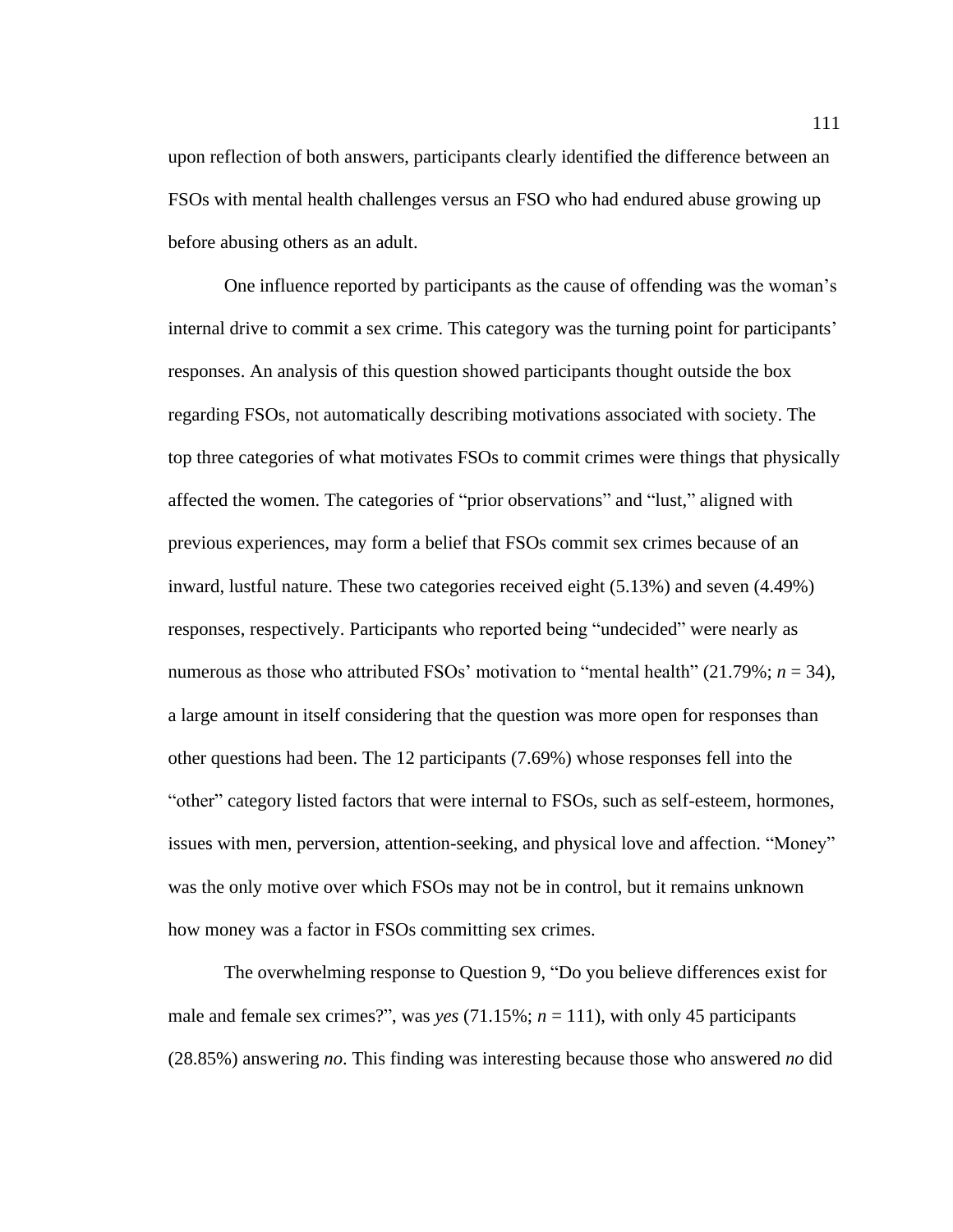not believe differences existed, which points to the concept of public mindsets toward FSOs.

For Question 10, "What has caused/steered your belief of FSOs to be that way?", the most common response was "societal/environmental bias." Only 10 fewer respondents (6.45%) identified FSOs as being "less dangerous or violent,"' although the categories might be related in more ways than one. Because participants' responses were associated with how society views men and women in general, it was no surprise to see these two categories so close to each other. Other categories of answers to this question were specific to "media coverage (lack of/exposure to FSO)," "sentencing," "gender/genitalia," "no difference between FSOs and MSOs," "mental health/psychology of the FSO, including emotional attachment)," "educational awareness/data," "undecided," and "other." Most of these responses centered around things that were outside the FSO's control, in comparison to what had influenced them, either positively or negatively. Seven participants (4.52%) felt there were "no differences between FSOs and MSOs," indicating a belief that both groups of offenders are equal across the board. This response stood out because it was unlike anything else throughout the survey. Although only six participants (3.87%) discussed the "mental health and psychology of FSOs, including emotional attachment," the inclusion of emotional attachment indicates a public perception that females may hold that emotional attachment in high regard, even if it means committing a sex crime.

The "other" category showed different angles of where the public stands with FSOs. Categories of participants' responses included "damage caused to victims" mental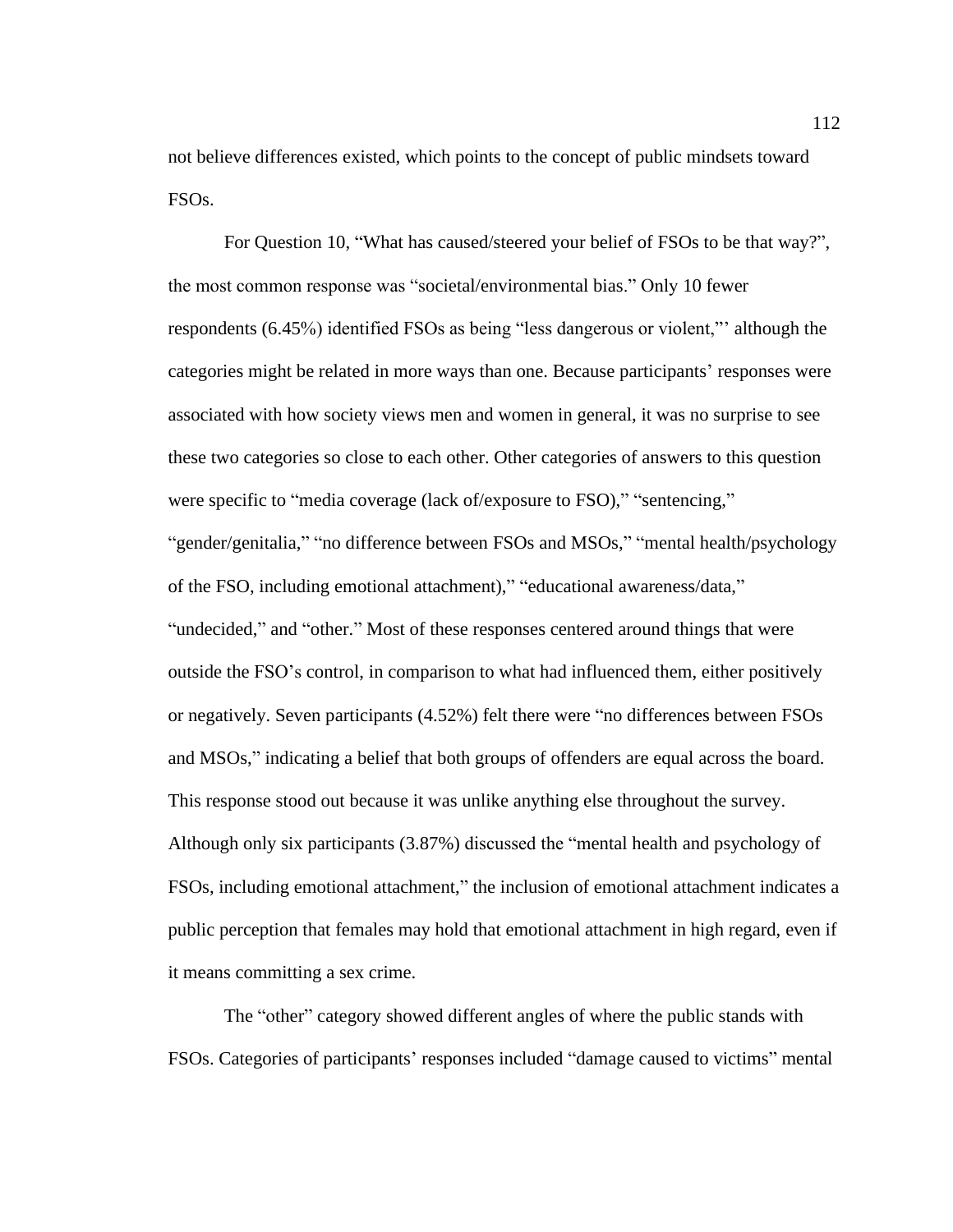health," "difference in motivations, to include abuse avoidance," "frequency and type of crime," "prior observation" and "different number of offenders." Despite only 15 responses (9.68%) falling into the "other" category, the answers represented a different perspective to what drives public beliefs regarding why FSOs are the way they are.

Responses to Question 11, "If FSOs' and MSOs' abuse stems from experiences outside of their control, for example, being abused as a child, should the sentencing be more lenient?" showed participants to be not in favor of more lenient sentences for FSOs. This tendency could be due to many different beliefs, but the majority of the public indicated that sentencing should be the same regardless of past abuse or situations outside of the offenders' control. Another conclusion from this question was that the majority of respondents who answered "no" might feel that experiencing abuse when young, is not necessarily a precursor to becoming an offender as an adult.

Interesting in the responses to Question 12, "Do you feel that prison sentences should be the same for FSOs and MSOs? If so, why do you feel that way?", was that twice as many participants were "undecided" as responded with "no." Overall, out of 143 responses, 104 participants (72.73%) responded with "yes,"' which means the majority were for equality when it came to prison sentences. In looking at why participants felt prison sentences should be the same for FSOs and MSOs, some of the responses indicated the drive for the response they gave. Participants felt equal sentencing had more to do with the treatment provided, which is why sentencing should be crime-centered instead of gender-centered. Some participants felt that because men can get women pregnant, the sentences should not be the same. Is it possible, then, to assume the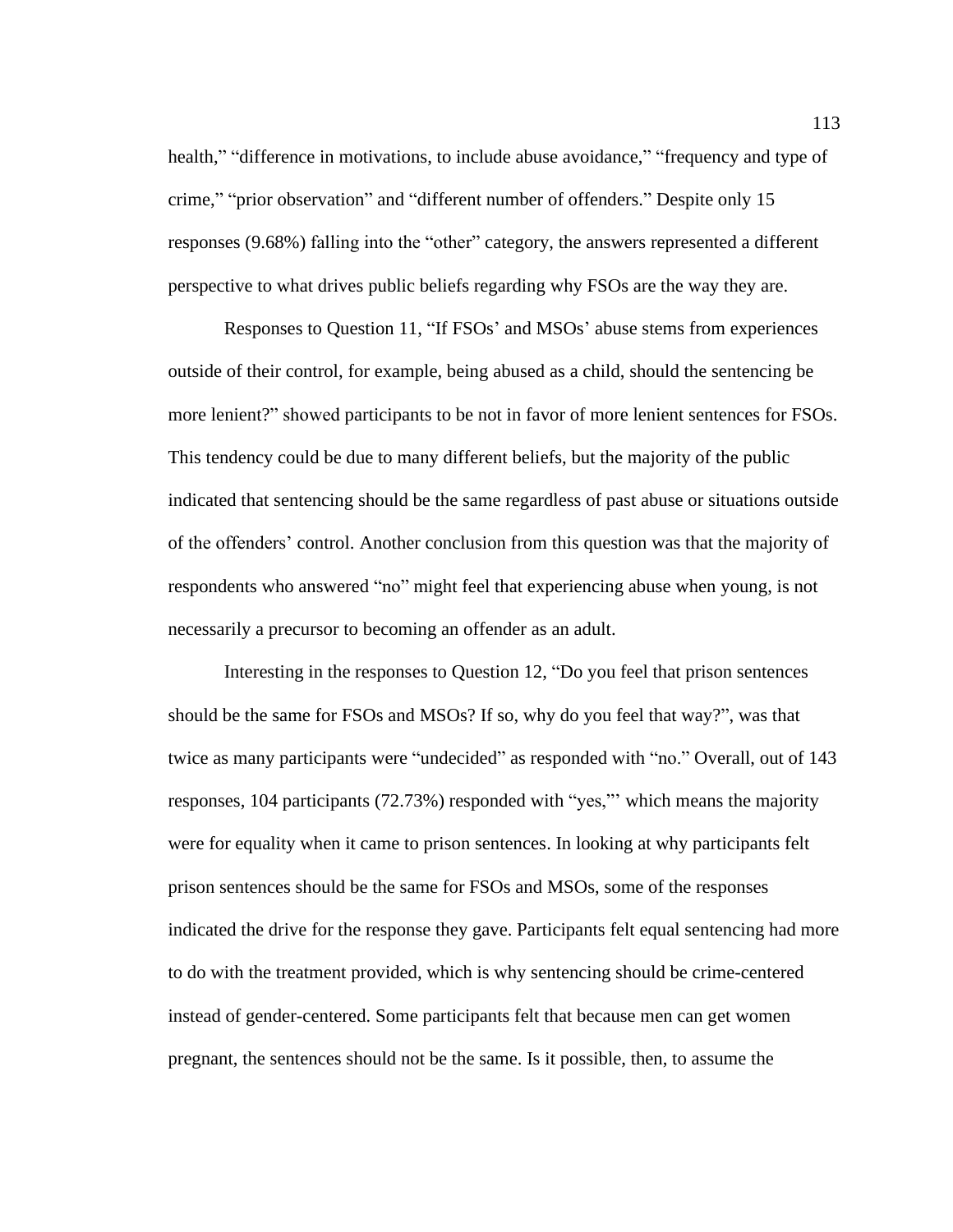opposite, in that because women cannot get men pregnant, the sentence should be less? The perception of FSOs as less violent could be the reason for a lesser sentence, which again begs the question: Should MSOs get more time because they are seen as being more violent?

Many indicated that crime and punishment should be the same, no matter the gender of the offender. An interesting view was that sentencing should be based on the level of violence, not just the crime committed. Some respondents mentioned that women have always wanted equality when compared to men, which should extend into sentencing for crimes they commit. The responses to this question were specific and sometimes detailed, with participants highlighting things which they felt strongly about, including crimes against children. Other times, it appeared participants were simply unsure about what to write, perhaps due to not knowing enough about FSOs or having a neutral stance they might not have wanted to share.

Another factor that arose in the responses was the severity and the duration of the crimes, which sometimes affected the victim and their family. Specifically, participants identified sex crimes as requiring unique consideration, the reasons for which are unknown. Individuals variously asserted that sentencing should first consider the use of aggression or violence, with the sexual side of the crime being secondary. Other areas of concern reported were the low rates of FSO recidivism, the problem of blanket sentencing, focusing more on reformative treatment despite gender, the leniency of penalties and punishments, and the need for mental health care for victims, MSOs, and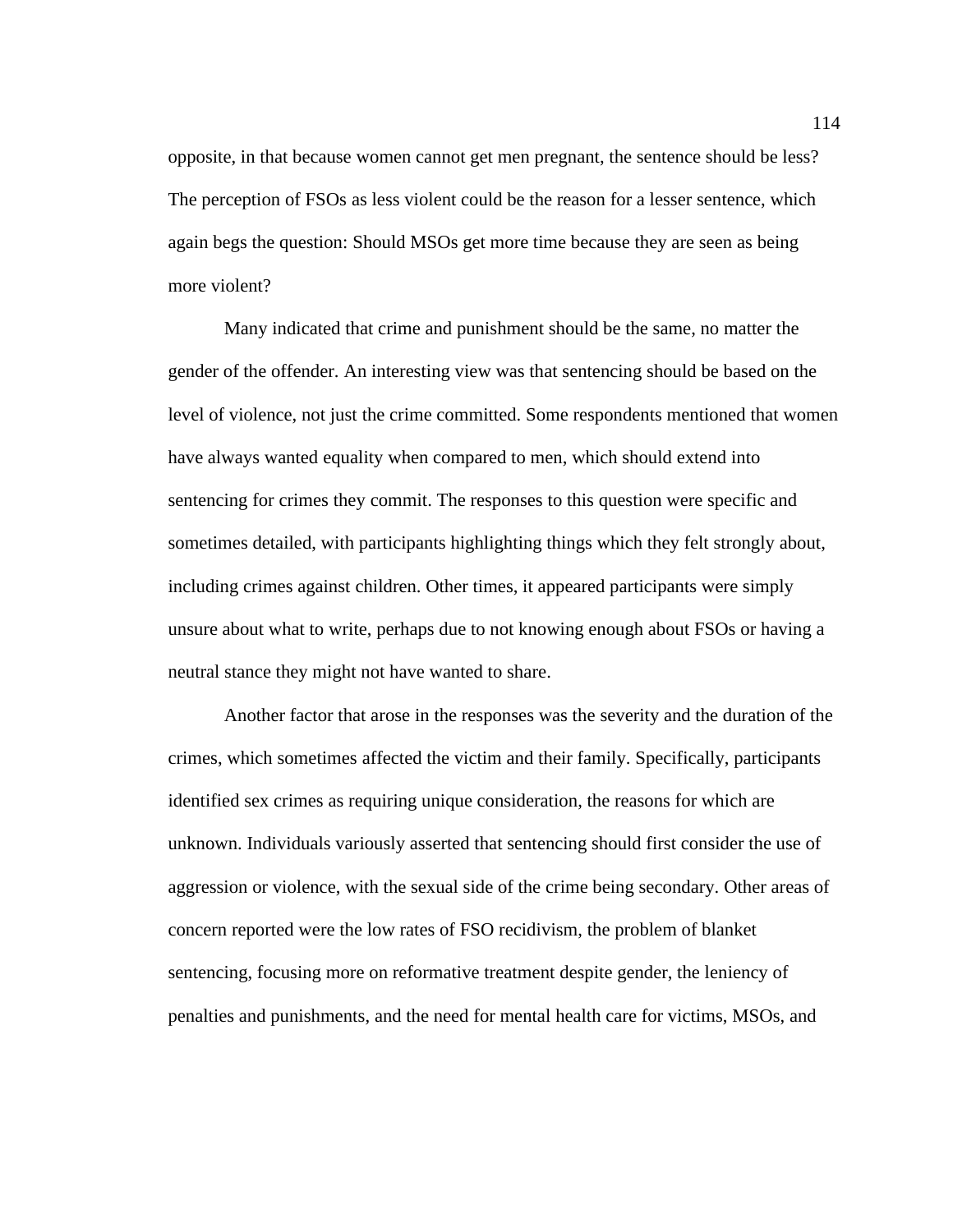FSOs. As shown in these responses, participants provided a number of detailed factors that indicate where their mindsets were and what they view as important or imperative.

For Question 13, "What are the positive and/or negative outcomes, both short and long term, when FSOs do/don't get sentenced the same as an MSO?", more participants were "undecided" than in any other category. Both "lack of legal fairness and inequality, including leniency" and "reoffending" received 38 responses (26.57%), three fewer than "undecided." Other responses given by participants included "social bias/less dangerous, including less stigma" and "equality/accountability."

Seven responses (4.90%) fell under the category of "other," indicating that participants could have been upset, having tension, resentment, or distrust in the criminal justice system. This category also included one participant who discussed the need to consider a lack of previous sexual assaults when sentencing FSOs and MSOs. These varied responses suggest the need for further consideration as to why FSOs receive lesser sentences than MSOs.

The majority of participants provided similar responses to Question 14, "Is it wrong to give a lesser sentence to an FSO, even though they commit the same crime(s) as an MSO? If so, why do you feel that way?" Of 143 responses, 107 participants (74.83%) believed it was wrong to give a lesser sentence to an FSO; in comparison, fewer than 10% of respondents answered "no," meaning that 14 individuals felt it was okay to give a lesser sentence to an FSO. Once again, there were more participants who were "undecided"  $(15.38\%; n = 22)$  than answered "no."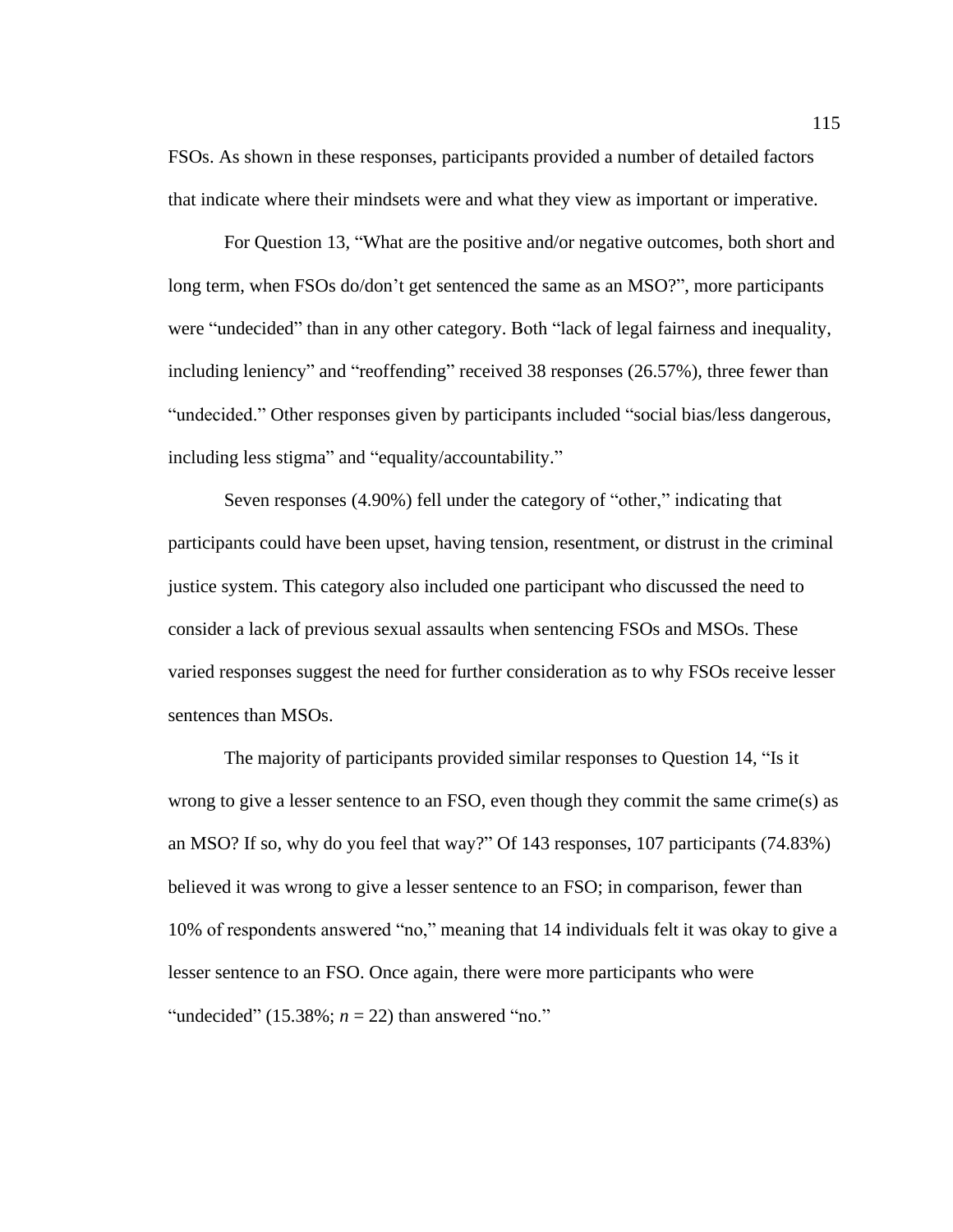In explaining why they felt it was wrong to give a lesser sentence to an FSO despite committing the same crime as an MSO, participants provided detailed descriptions of the areas they felt needed the most attention. Participants alternately believed justice was impartial and asserted that the sentencing is only wrong when enforced as the law is written. The outlook that FSOs are less violent emerged with regard to victim impact. Many participants believed the effects were less for victims of FSOs compared to MSOs, providing insight into the specific mindset of the participants and their beliefs regarding FSOs.

Additional themes emerging from the responses to Question 14 were equality, giving lesser sentences to FSOs, the presence or absence of violence within the sex crimes, and the impact on the victim regardless of the offender's gender. Some of these responses did not reflect the physical differences between FSOs and MSOs, instead focusing on what participants believed was outside the control of the FSO. Participants often reflected societal beliefs about FSOs instead of looking at the crimes committed and what the law states.

Another angle introduced was females being coerced by males to commit sex crimes. Such coercion had a significant impact on FSOs, especially if they had been victims themselves. Along similar lines' is consideration for the mental health of the FSO. Participants noted that psychological harm was just as damaging whether endured by an FSO or an MSO, which may cause reoffending or emotional attachment to another sex offender. When a woman commits a sex offense without violence, should there be a lesser sentence? Would sentencing consideration be different if the FSO had been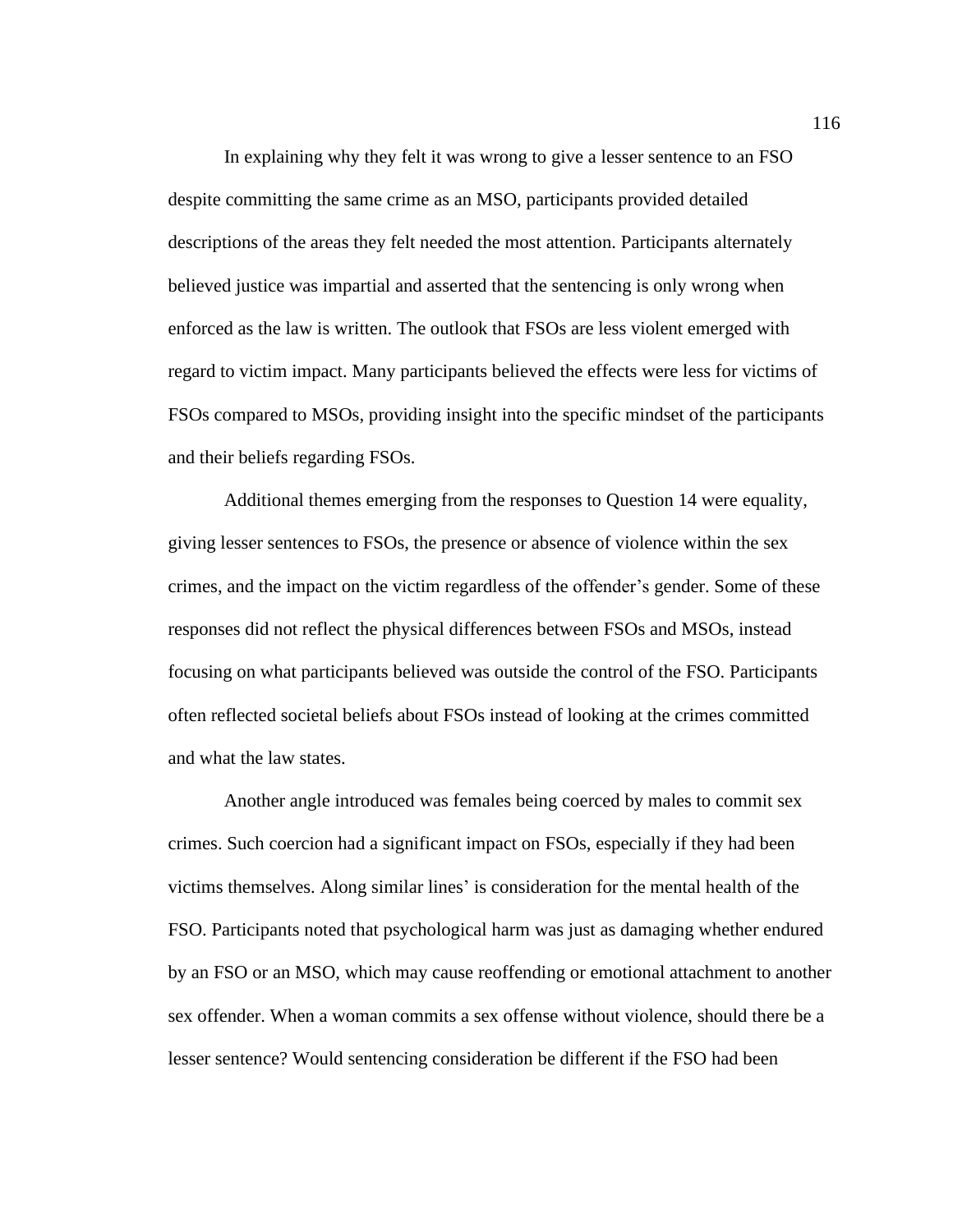aggressive or brutal in her attack, or would the punishment stay the same? Sentencing may create precedence for later FSOs who pass through the criminal justice system. Participants wondered whether weak sentences would lead to reoffending, or perhaps send the wrong message to society.

The American culture is complex, which might explain why participants responded variously regarding sexual advances, especially on teenagers. Overwhelmingly, society views MSOs as being more dangerous than FSOs, often causing increased physical damage during an attack or a crime. When individuals discuss psychological abuse, they often mention "balancing the scales." On the other hand, if participants believe that no two crimes are the same, then each case is open to interpretation based upon the circumstances, and the outcomes across similar cases may be different. Participants reflected the belief that males cannot be raped without their participation. Responses also indicated that courts might have discretionary powers when trying FSOs, perhaps giving the impression that what women have done is a lesser crime than what MSOs have done.

Many of the responses to Question 15, "What should determine sentencing for FSOs?", were similar, indicating that despite providing fewer responses to the question, participants were more definitive in their answers. The category of "whole concept" encompassed a range of responses, including the younger years of an FSO leading to offending, their mental health, offenses they committed, and how many crimes they commit, among other things.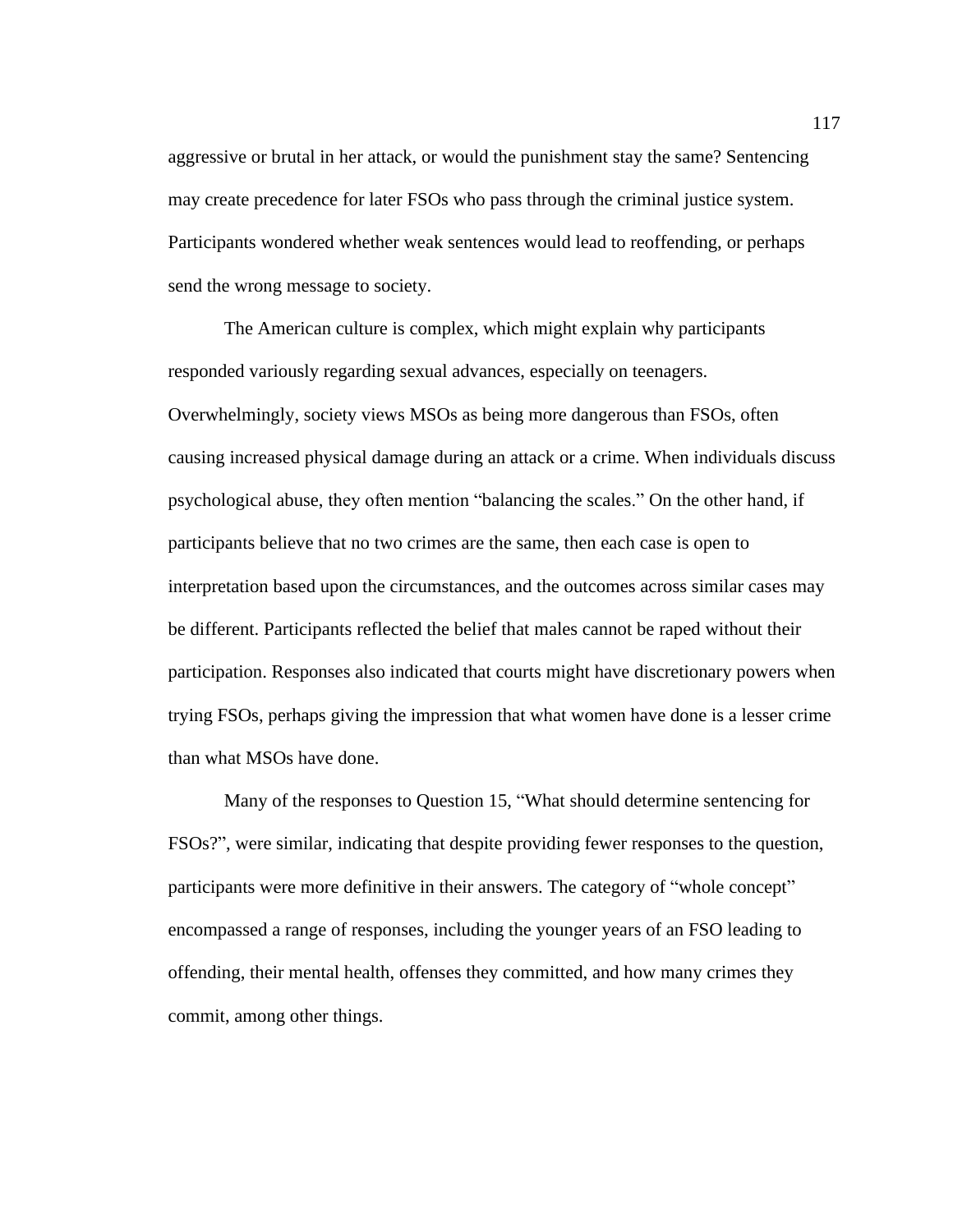Within the "whole concept" category, 36 participants (25.17%) believed there were multiple factors at play in sentencing an FSO. The categories of "equality" and "statutes, including laws and sentencing guidelines" could be closely related; however, each received responses from 16.78% of participants, which could mean that respondents would be open to both responses if presented with both. Other factors participants felt should determine sentencing for FSOs included "specific crime (severity)/action/intent (including malicious)," and "affects/age of the victim"; other participants who were "undecided."

The "other" category comprised some interesting responses, which highlighted other avenues that participants believed should determine the sentencing for FSOs. These included the "history of violence to FSOs," "prior offenses/reoffending," "courts/evidence," "male versus female judges," "societal bias," "violence," and "hospital medicine." More responses that were mentioned, could have been their own category.

Most of the responses for Question 16, "Is it enough to sentence FSOs when they commit sex crimes? Or should there be added measures to stop recidivism?", fell under the category of "added measures/restrictions," with mentions by 28 participants (19.58%). Only two fewer participants ( $n = 26$ ; 18.18%) contributed to the next category, "court ordered therapy." Other responses included such topics as "equality for MSOs," "jail/rehabilitation (including reform)," "whole concept," and "mental health. In their responses, participants mentioned FSOs being restricted in what they can do and getting help through positive channels.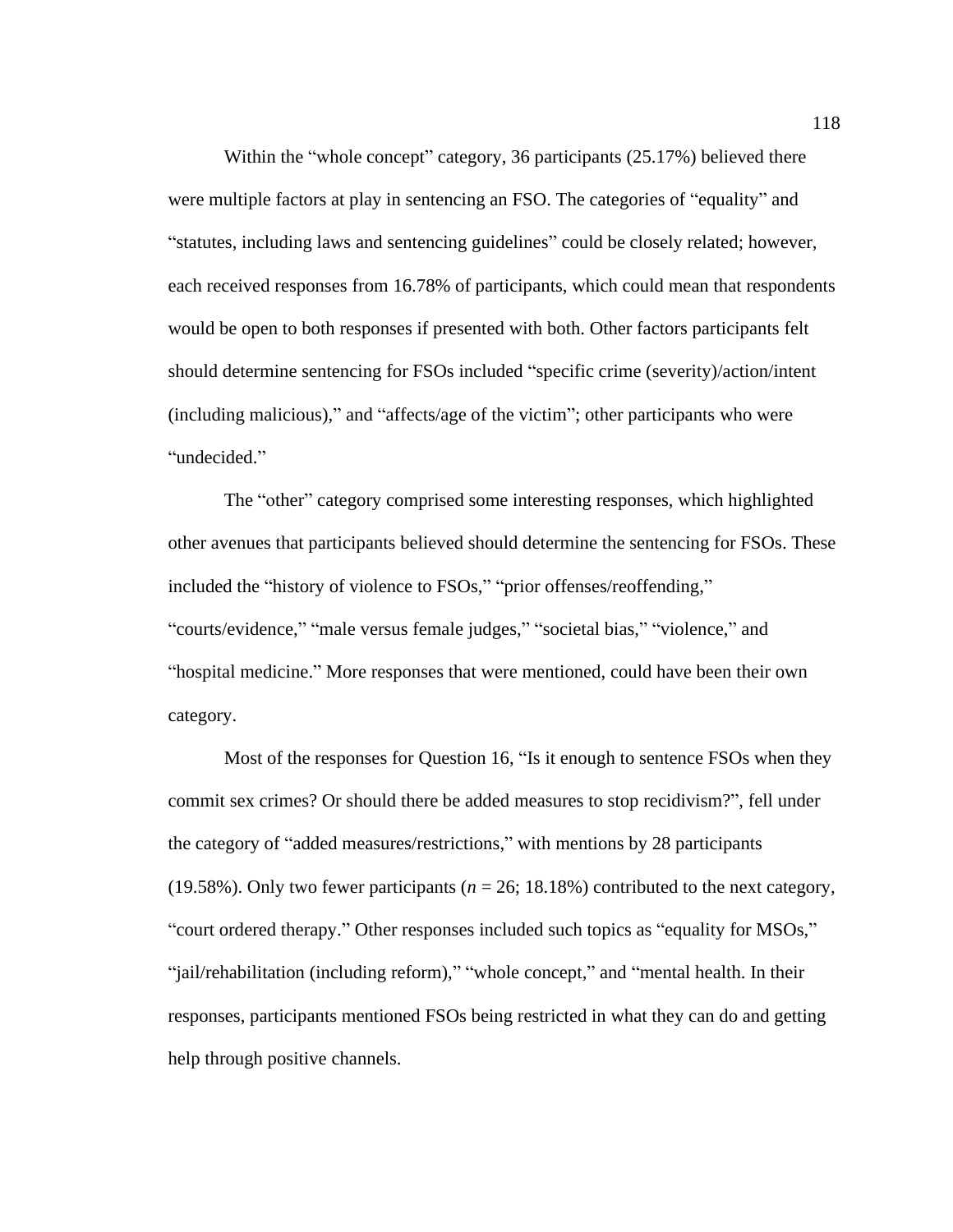Ten responses (6.99%) fell under the category of "other," with participants identifying added measures to be put in place to prevent recidivism of FSOs. Among the suggestions were evaluating the specific crime the FSOs committed, medical treatment the FSOs might need, prevention to help minors, probation and/or community service, restrictions after the second offense, and sentencing being enough for FSOs. There were some unique responses, specific to necessary or recommended efforts; however, the varied responses indicate the need for changes to prevent FSOs from reoffending.

For Question 17, "Do people's religious beliefs, political persuasions, how they were raised, as well as other influences, play a part in how they view FSOs when compared to MSOs?", an overwhelming 115 participants (80.42%) stated identified influences that played a part in perceiving FSOs versus MSOs. With 28 participants (19.58%) answering "no," there was room to understand what else influences people to view FSOs and MSOs differently. It may be that there was no influence and that people just see FSOs and MSOs for what they are.

The majority of participants (79.72%;  $n = 114$ ) responded in the affirmative to Question 18, "Should the prevalence of FSOs sex crimes be exposed more to the media?", with just 29 participants (20.28%) stating there should not be any media exposure. Based on these results, it appears participants agree that equality in media exposure for FSOs and MSOs was important.

A similar number of responses emerged for Question 19, "Should FSOs be in the news as much as MSOs, in order to expose the frequency of their crimes and what they do?", indicating a belief that more should be done when dealing with FSOs. The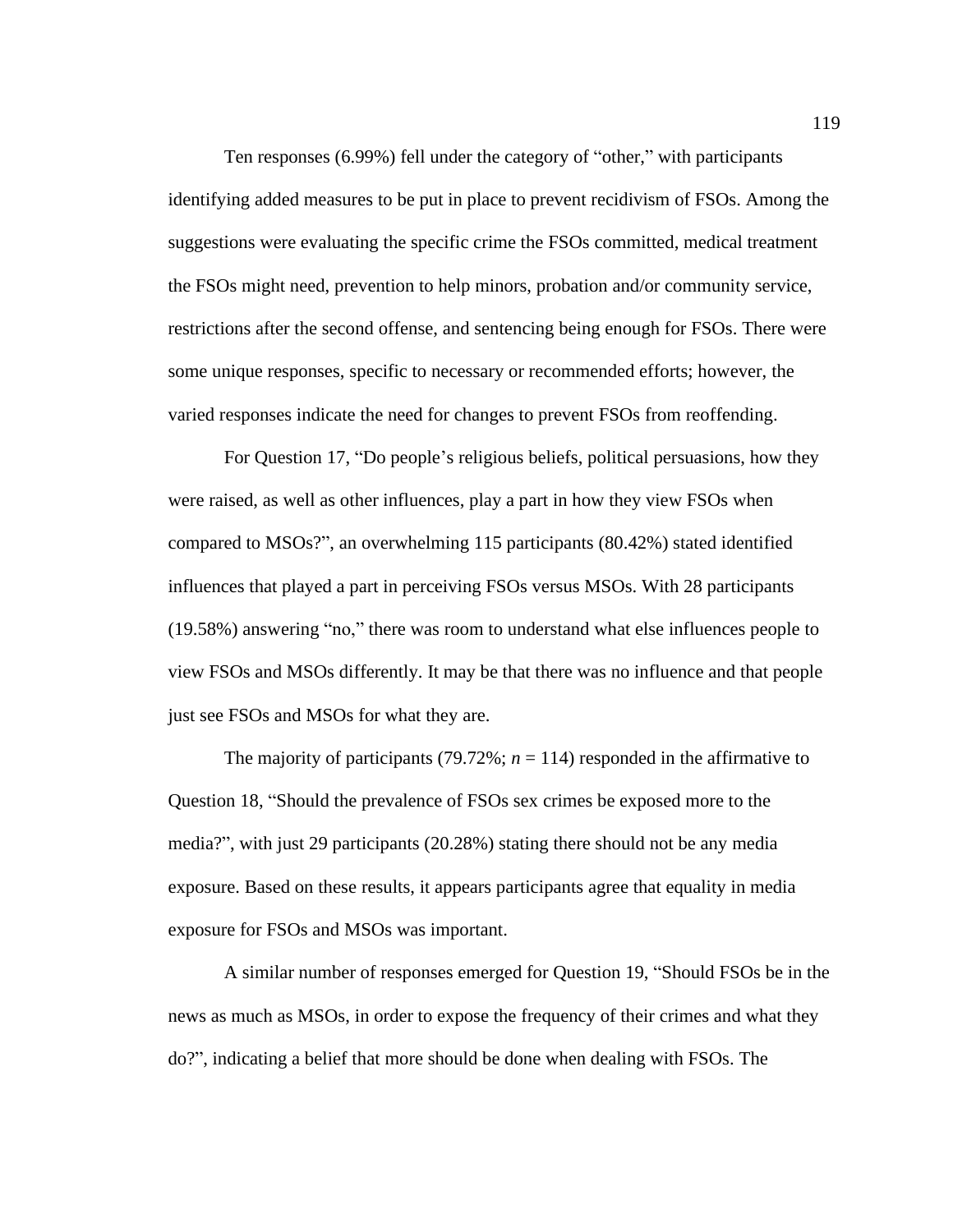difference between "yes" and "no" responses was 87 participants (60.84%), with the majority of respondents identifying media exposure of FSOs was a necessity.

Finally, Question 20, "Would exposing FSOs more to the public, in the media, make a difference in how people view them? Or would it cause more of a negative impact on society?", enabled participants to align their thoughts and beliefs with more options. The majority of participants  $(52.45\%; n = 75)$  responded in the affirmative, with only 11 respondents each (7.69%) choosing "both" or "neither.". Despite 31 responses (21.68%) of "undecided," there was still a large gap (44 participants; 30.77%) between this and "yes" responses.

## **Knowledge Confirmation**

An analysis of participants' responses to the 20 survey questions shows findings that confirm and extend knowledge in this area based upon the literature review presented in Chapter 2. Among the prior research findings confirmed by this study are:

- People not believing or finding it hard to believe that women can sexually offend.
- Disbelief that FSOs existed or, if they did, they were glorified because their victims were male.
- Crimes going underreported or not even being investigated.
- Caregivers of any kind having the ability to sexually offend, which could also appear as part of societal bias or public perception.
- FSOs had been abused as children.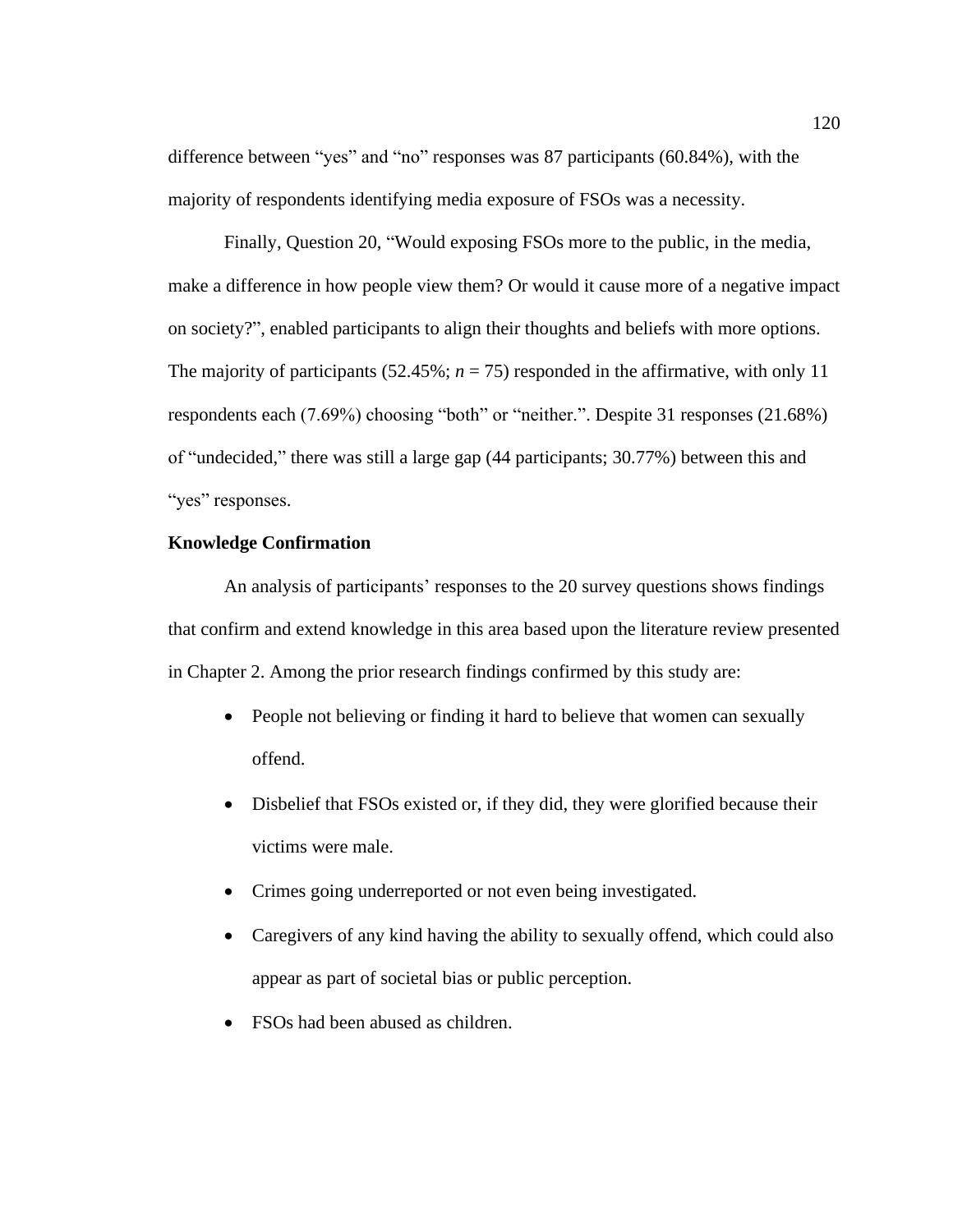- Women are nurturers and helpers, among other roles, and seen as harmless in many respects. This perception could also be part of a societal bias.
- The role of the female teacher as a sex offender.
- FSOs who are coerced or act on behalf of an MSO.
- FSOs who suffer from mental health challenges/conditions.
- FSOs who target young children.
- The type of sentencing FSOs receive compared to MSOs. The punishments are very different, even for the same crimes.

## **Knowledge Extension**

The findings from this study extend knowledge in the field of FSO research,

perceptions, and understanding. Among this study's conclusions are:

- Lack of awareness of FSOs through the media.
- The factors of violence, strength, power, and aggressiveness for MSOs when compared to FSOs.
- Both gender and genitalia contributing to the difference between FSOs and MSOs.
- The amount of data available to the public on FSOs is significantly less than that for MSOs.
- Lust can be a factor in why FSOs commit sex crimes.
- Prior observation or firsthand experience through viewing or being a victim of sexual assault.
- The belief that there is no difference between FSOs and MSOs.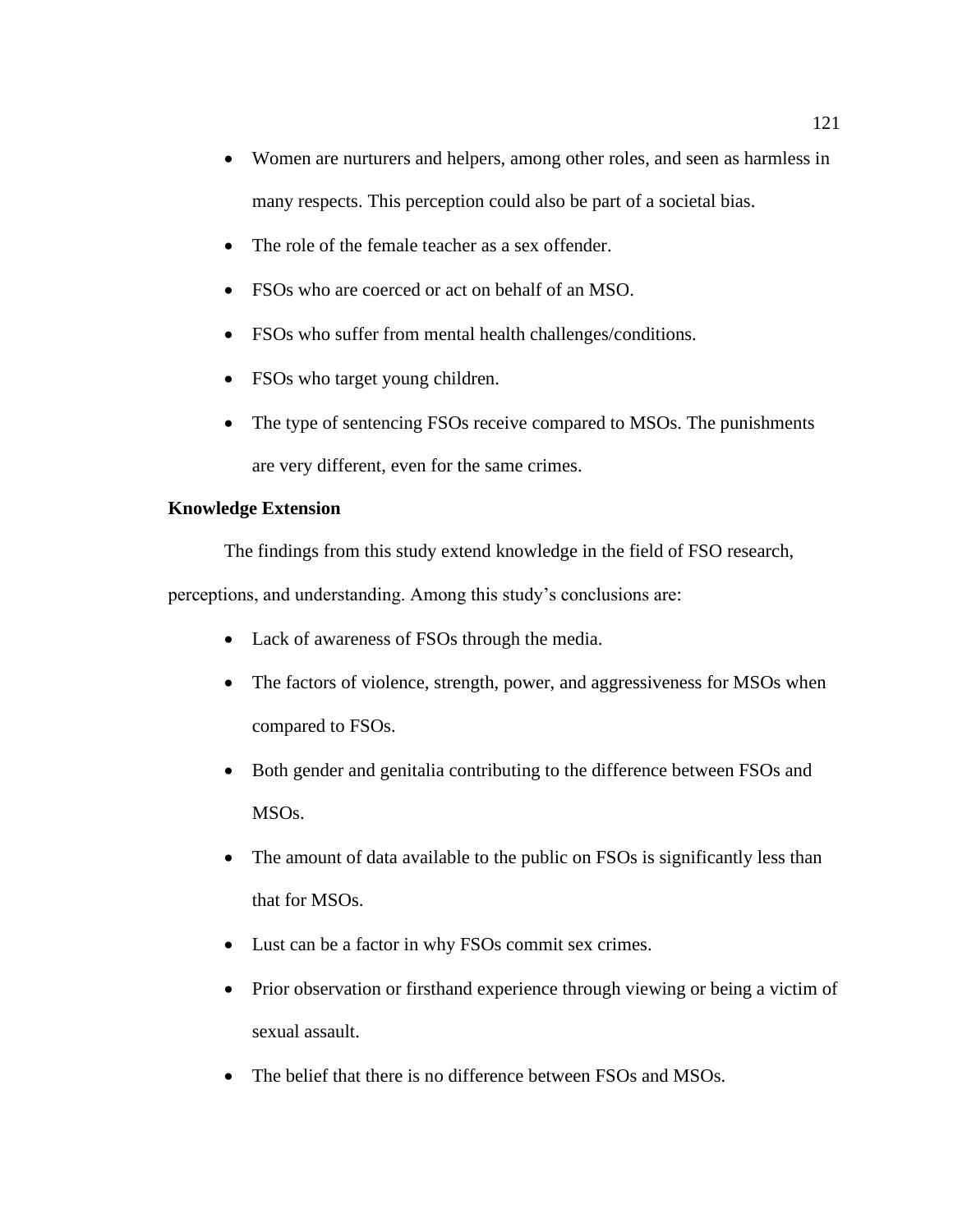- A lack of legal fairness and inequality, to include leniency for FSOs when they commit sex crimes. This would also include accountability.
- The "whole concept" encompasses FSOs having been abused as children, what they do in their teen years to get more comfortable with sexually offending, the crimes they commit as an adult, the mental health conditions that come from these experiences, along with any prison sentences they serve. Any type of punishment and reoffending falls under the "whole concept" category.
- Specific sentencing guidelines and statutes for laws already in place.
- The effects on victims, as well as their age at the time of the sex crime.
- The specific sex crime committed and the severity of that crime. This concept would also involve the action and intent of the FSO, to include the malicious nature of the act.
- The ability for an FSO to re-offend as a negative outcome for insufficient sentencing and punishment.
- FSOs being less stigmatized than MSOs.
- Equality for MSOs compared to FSOs.
- Added measures and restrictions for FSOs upon the commission of sex crimes.
- Jail time and rehabilitation for FSOs, to include reform.
- Court-ordered therapy for FSOs as part of their punishment and sentencing.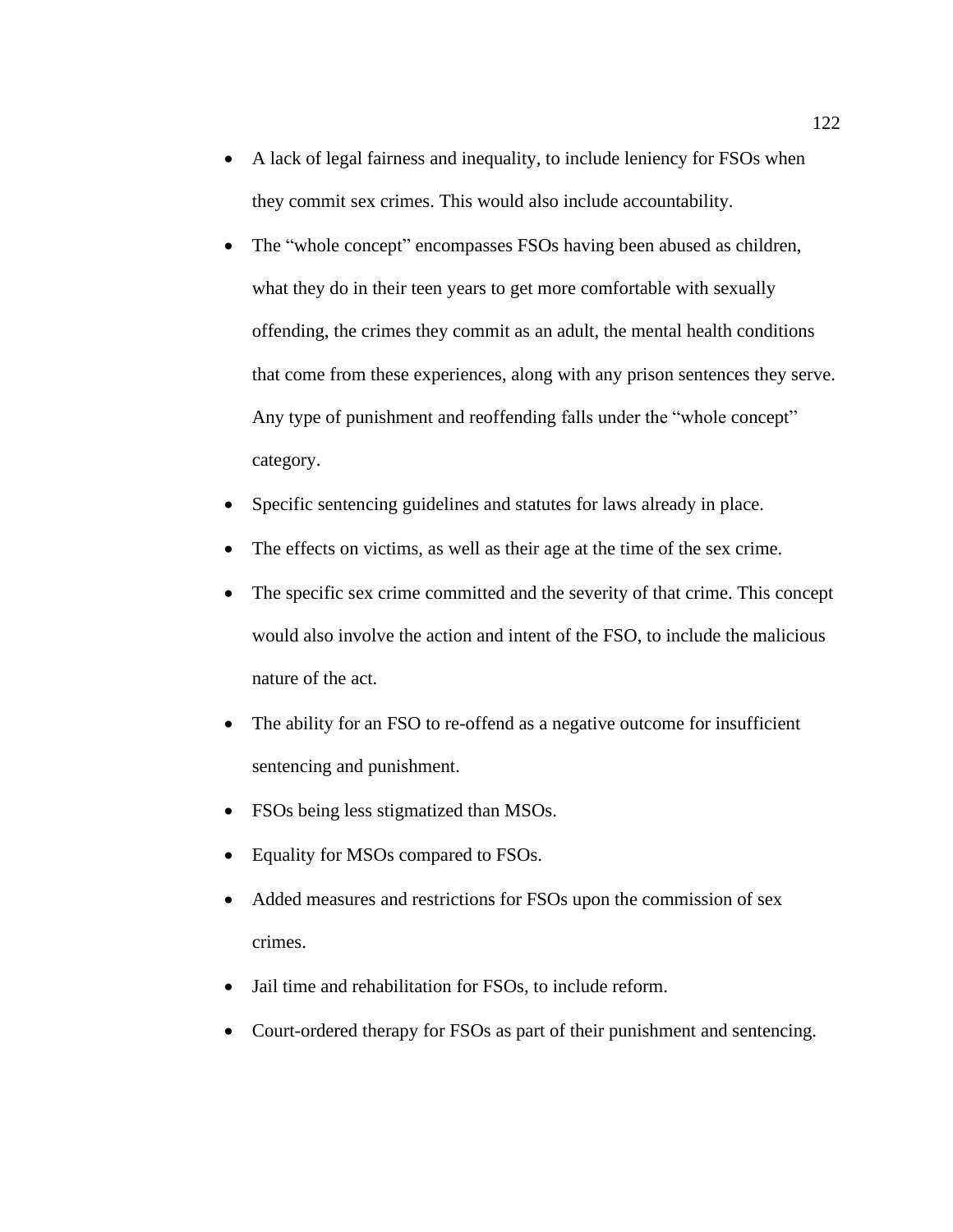Grouping participants' responses into categories using keywords and topics showed support for Bandura's (1977) social learning theory. Social learning theory applied not just to the offenders, whether male or female, but also to judges, and caseworkers following the examples of other judges and caseworkers. Social learning theory was not just actions, but included both words and thoughts, as well (Bandura, 1977). Categories of participant responses that support social learning theory included cultural views, sexism, humiliation for male victims of FSOs, power for MSOs and grooming/coercion for FSOs, the avenue of approach for MSOs, lack of media coverage, violence and aggressiveness, society in its entirety, gender, the whole concept of the FSO, an FSO seeking attention from other FSOs or MSOs, physical love and affection, distrust in the criminal justice system, abuse avoidance, the frequency and type of crime committed, FSOs enduring abuse in the home as children, FSOs reoffending by committing the same or other crimes, FSOs being sentenced to prison or going through rehabilitation as part of their punishment or treatment, and sentencing guidelines for FSOs and MSOs.

#### **Limitations of the Study**

The chief limitation encountered during data collection was that some participants did not answer all questions presented. Participants may have attempted to alter information during the survey, but it would not have been apparent during data collection or analysis. Even so, periodic checks and continuous evaluation occurred in an attempt to eliminate or reduce limitations. Another limitation came from SurveyMonkey pausing the survey multiple times during the week, requiring attention and restart requests.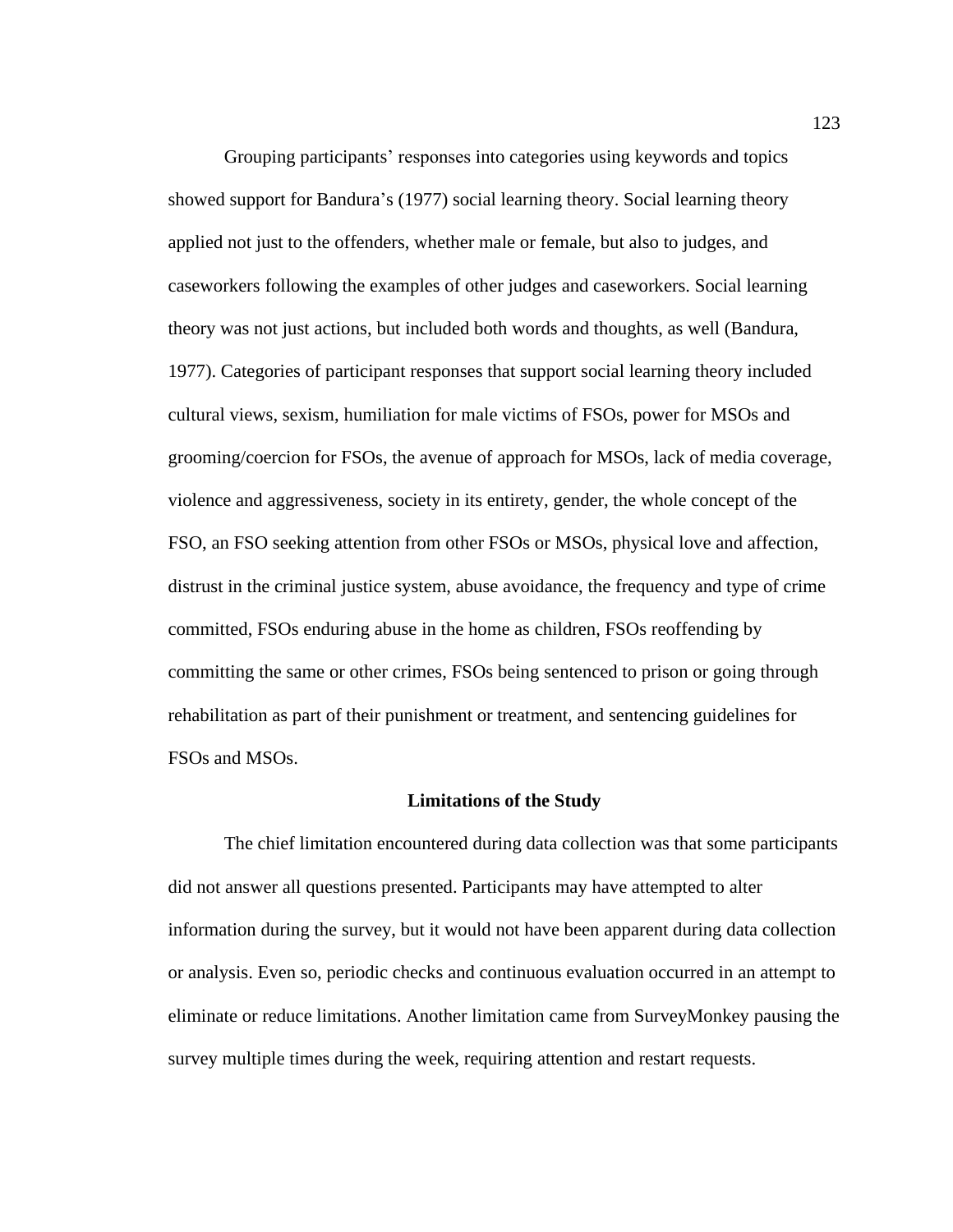Based on the survey, it was apparent that some participants were not aware of the presence of FSOs. This lack of knowledge could be apparent through the unanswered questions, which affects the internal validity of the study.

Because the participants were random members of the public, this study had external validity in that the results could be generalized to other individuals and settings. No confounding variables came out of this online survey, even after data collection and analysis. The original sample size projected was between 50 and 60 individuals; however, there ended being 157 participants, a considerable increase due to engaging SurveyMonkey's help in reaching potential participants. This increased sample size did not affect the outcomes of the study.

Dr. Laura Hamlett Schlater reviewed the interview data through a written summary and verified the information through electronic copies of the survey's results. The individual reviewing the completed work also made sure no bias occurred in the representation of participants' answers. Credibility is an integral part of quantitative research, which requires reporting to be neutral and accurate (Rubin & Rubin, 2012). Triangulation strengthens results, which provided a good foundation for identifying differences in perceptions of FSOs and MSOs. Being conscious of, and keeping personal beliefs away from the online surveys, helped to ensure they did not enter into the study at any point, including the data analysis portion.

The analysis summary was based solely on what participants said in the completed online survey. To monitor saturation and ensure that the necessary amount of data was obtained to substantiate completion, attentiveness was a major part when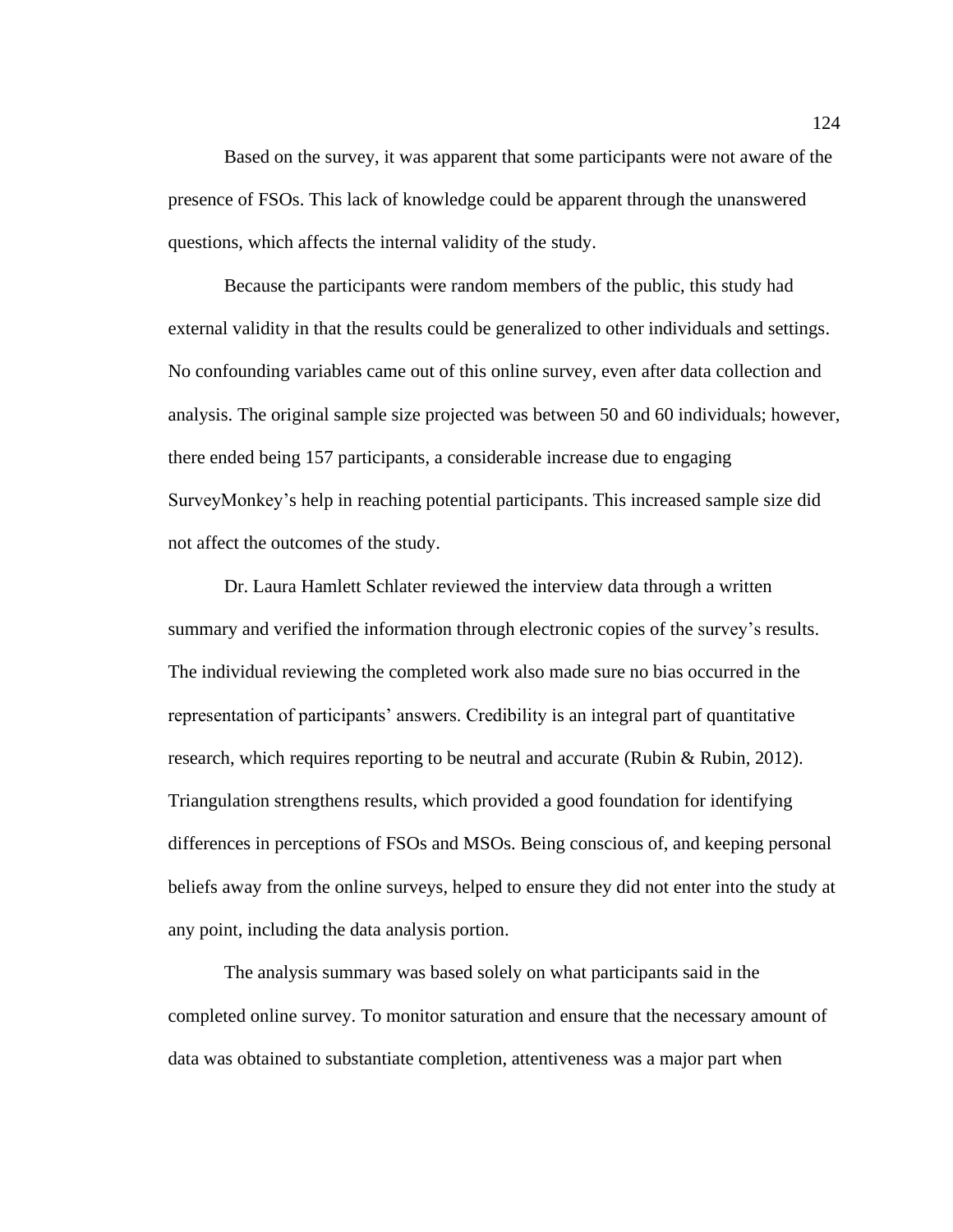looking at the answers to the questions being asked in the online survey, which helped in determining if saturation occurred. Credibility remains a key component in any research design, no matter the complexity of the study (Ravitch & Carl, 2016).

The voluntary nature of participation ensured respondents' diversity to create external validity with no preconceived researcher bias. Participant variation came from the random participation of each person. Rather than targeting specific individuals who were believed may make strong contributions to the study, allowing the online survey to be advertised on different social media platforms, increased the opportunity for generalizability of results.

Generalizability was apparent in other studies of a similar nature. Although it was possible to achieve some kind of observation from an online survey, through the amount of time taken to complete the questions answered, compared to not completed, data came more from the internal behaviors and beliefs of each participant, rather than any outward expressions of their answers, if they had been interviewed in public.

Dependability was established through the questions that participants answered and the identification of specific aspects of the online survey. Maintaining a constant input of notes, assisted in triangulation of results. Notes allowed the researcher to keep data as stable as possible and in line with the original argument and theory of the study (Ravitch  $& Carl, 2016$ ).

An ongoing process of confirmation occurred throughout the study, in part by acknowledging and setting aside any researcher biases and opinions and focusing on participants' responses in the online survey (Ravitch & Carl, 2016). The only important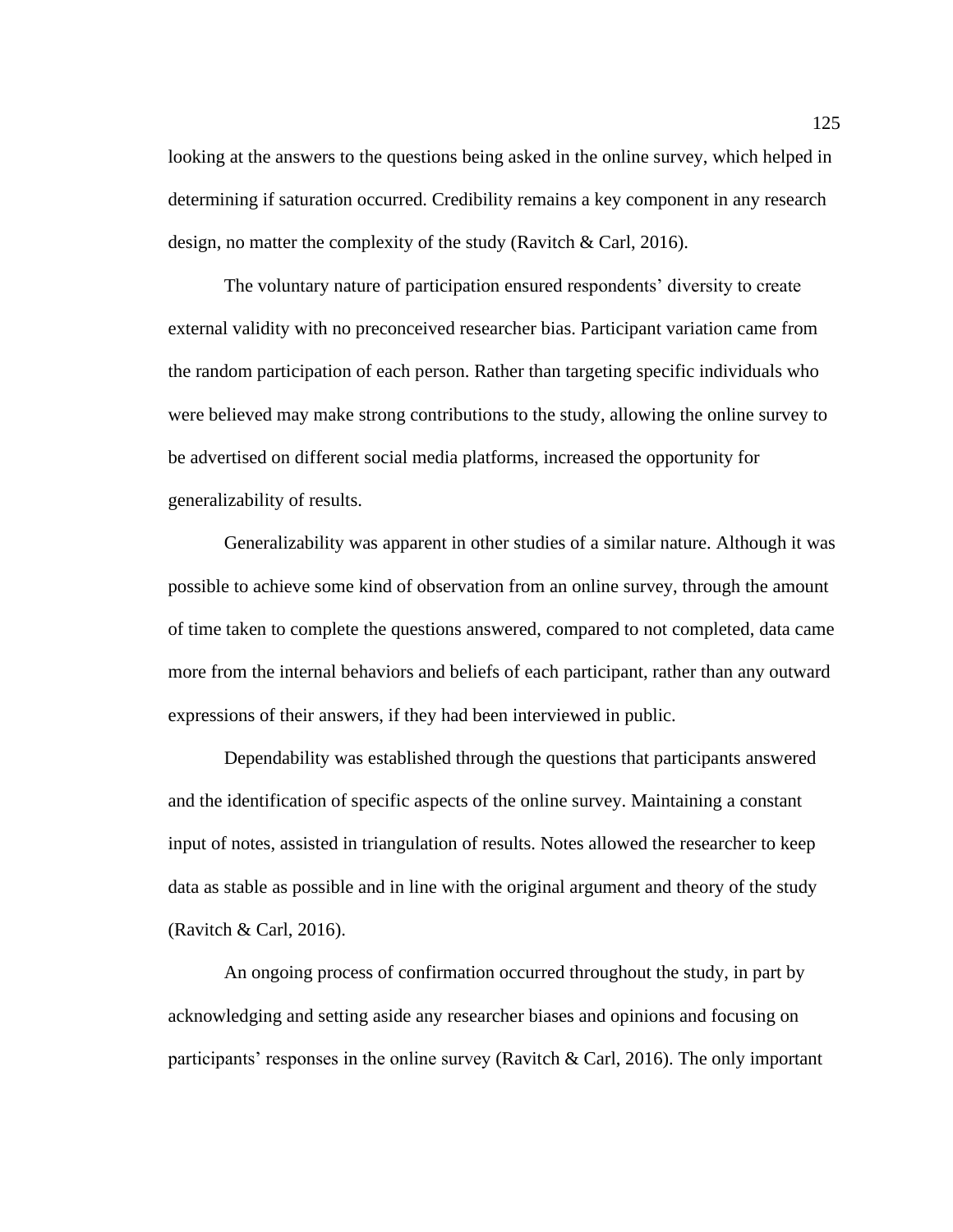subjective input was from the participants; however, there needed to be some consideration regarding the findings of others who have conducted similar studies. Confirmability was only effective if triangulation was a component of the study (Ravitch & Carl, 2016). Confirmability was driven by subjectivity and reflexivity, where the triangulation methods came into play (Ravitch & Carl, 2016).

Reflexivity served as an essential part of the process, allowing the researcher to step back and recognize personal beliefs that could potentially affect data analysis (Ravitch & Carl, 2016). In line with previous reports from other researchers and theories, adjustments were made for procedures as necessary based upon information gathered from participants. Intracoder and intercoder reliability did not apply in this study.

#### **Recommendations**

Recommendations for further research stem from the strengths and limitations of the study. Future scholars may wish to control the number of participants. Although more information is normally good to obtain, such a wide range of responses complicates data analysis. Also, SurveyMonkey paused the online survey on a few occasions, preventing data collection. Having more control over survey accessibility would be helpful.

Another area of knowledge would have been knowing where participants resided. This could include regions of the United States, specific states or cities, urban or rural settings, or locations worldwide. Having such knowledge would have helped with demographics, providing more context to the responses given by participants.

Extending data collection to target entities within specific countries could indicate if there are different belief systems based on nationality and not just regions across the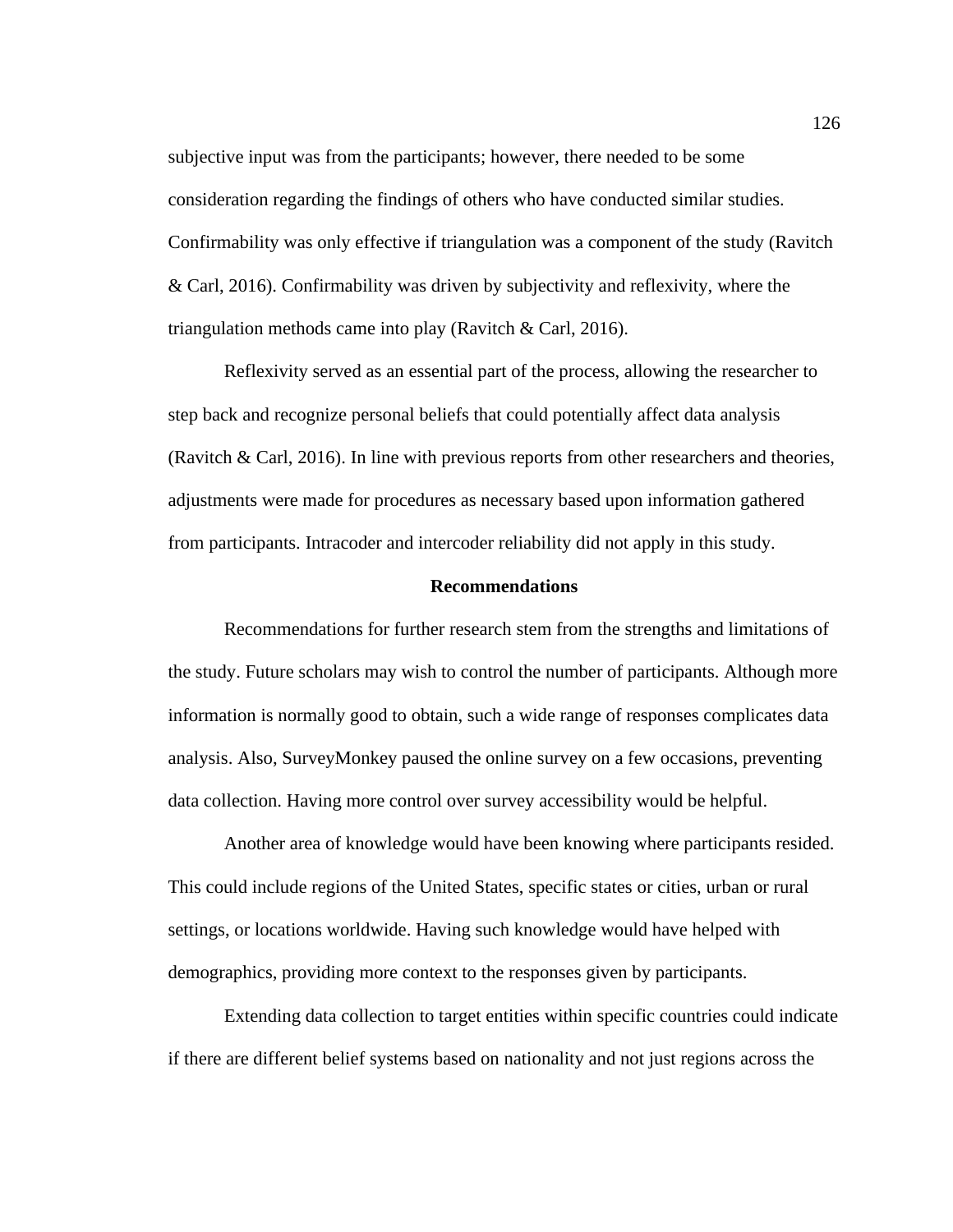United States. To ensure a greater percentage of completed surveys, it might make sense to remind participants how many questions the survey entailed. Ensuring awareness could have prevented skipped questions and ensured participants provided their full perspectives on all 20 questions.

Posting the survey announcement on social media sites beyond LinkedIn and Facebook could have provided different beliefs and opinions on FSOs than those provided by users of those two sites. It would be advantageous to compare the responses from different social media sites, as not all people use the same sites. Additional considerations include Snapchat, Twitter, Instagram, Pinterest, and Reddit.

Something from the literature review that stood out that could play a key role in furthering this study's findings, was to do with professional attitudes. It might be advantageous to conduct a study of professionals who work with FSOs and MSOs to see if there is any disconnect in the working world. Possible professions would include police officers, psychiatrists, psychologists, jail and prison staff, courthouse staff, hospital staff, parole officers, and anyone involved in the cycle of an FSO's arrest, charge, trial, sentencing, and treatment.

## **Implications**

#### **Positive Social Change**

The findings of this study could contribute to positive social change, affecting many people, policies, and society as a whole.

**Individual.** Implications for positive social change on an individual level are that members of the public could become more aware of the risk of sex offending by women.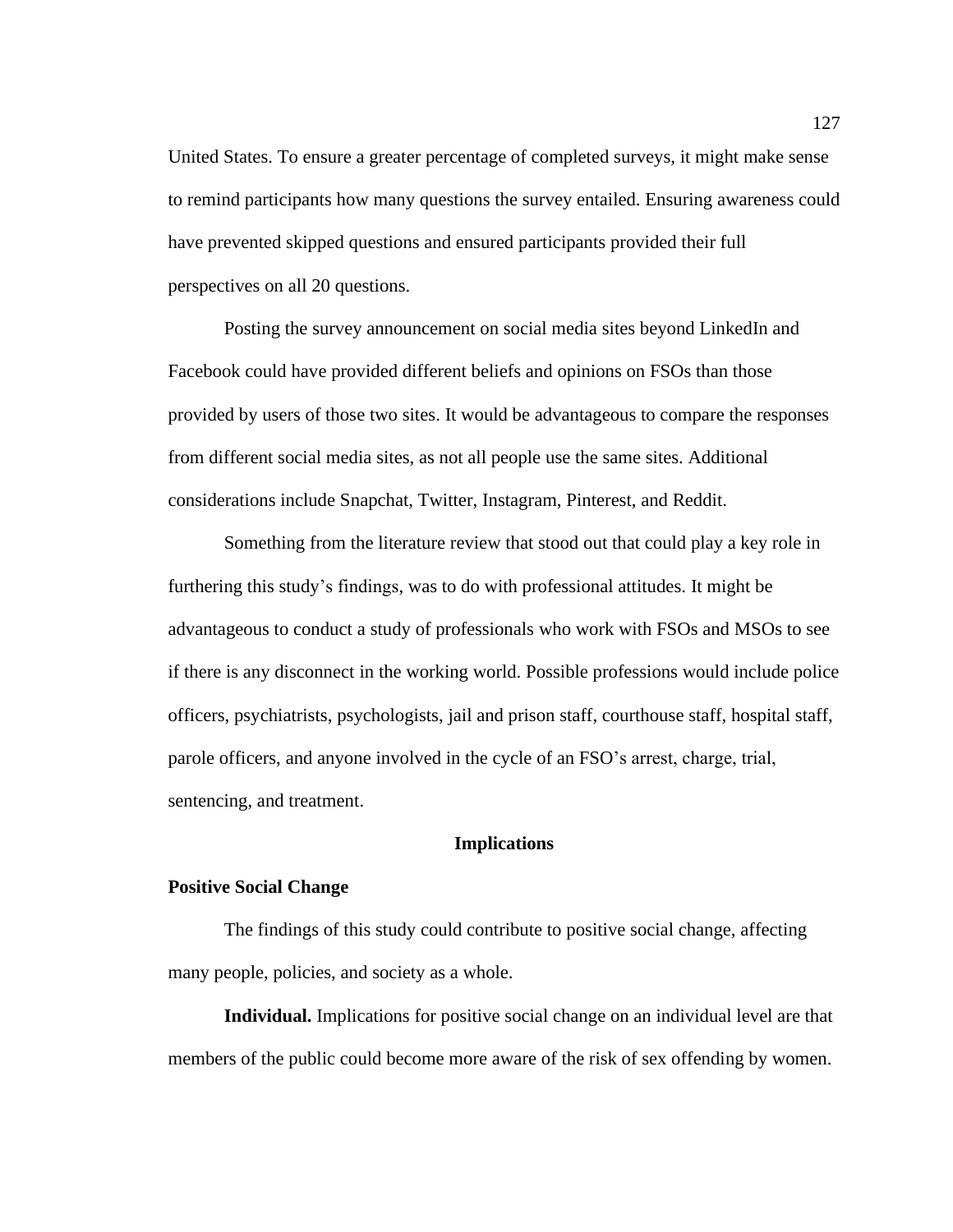Maintaining awareness may include the prevention of becoming a victim or being a witness of a sex crime. With more knowledge about the reality of FSOs, individuals may be able to identify warning signs in others, knowing that an offender's gender does not ensure a victim's safety. Information from the findings of this study could possibly lead to the potential deterrence of individuals' sexually offending and/or seeking help.

**Family.** Positive social change for a family may influence parents teaching their children of the dangers and warning signs of FSOs and MSOs. When parents take an active role in educating and raising their children, the youth are less likely to turn to criminality and more likely to achieve societal stability. Positive social change for families may enable a greater effort in communities to develop standards that allow for quality of life, which may enhance a greater understanding of self-worth, believing it is appropriate to seek help when needed, and being there to help others.

**Organizational.** Positive social change for organizations, when using the findings of this study, could come in the form of additions to already existing sexual harassment/sexual abuse trainings in the workplace. There are many workplaces that already have this type of training in place, which might make it easier to implement an addition to help employees understand more regarding females and the potential that is out there for them to be sex offenders. Specifically, in educational settings, this type of additional awareness may help to create a mindset for future professionals regarding the potential for females who may sexually offend. Part of the positive social change could be to help people understand what is right and what is wrong when it comes to their relationship with females in any professional or personal setting.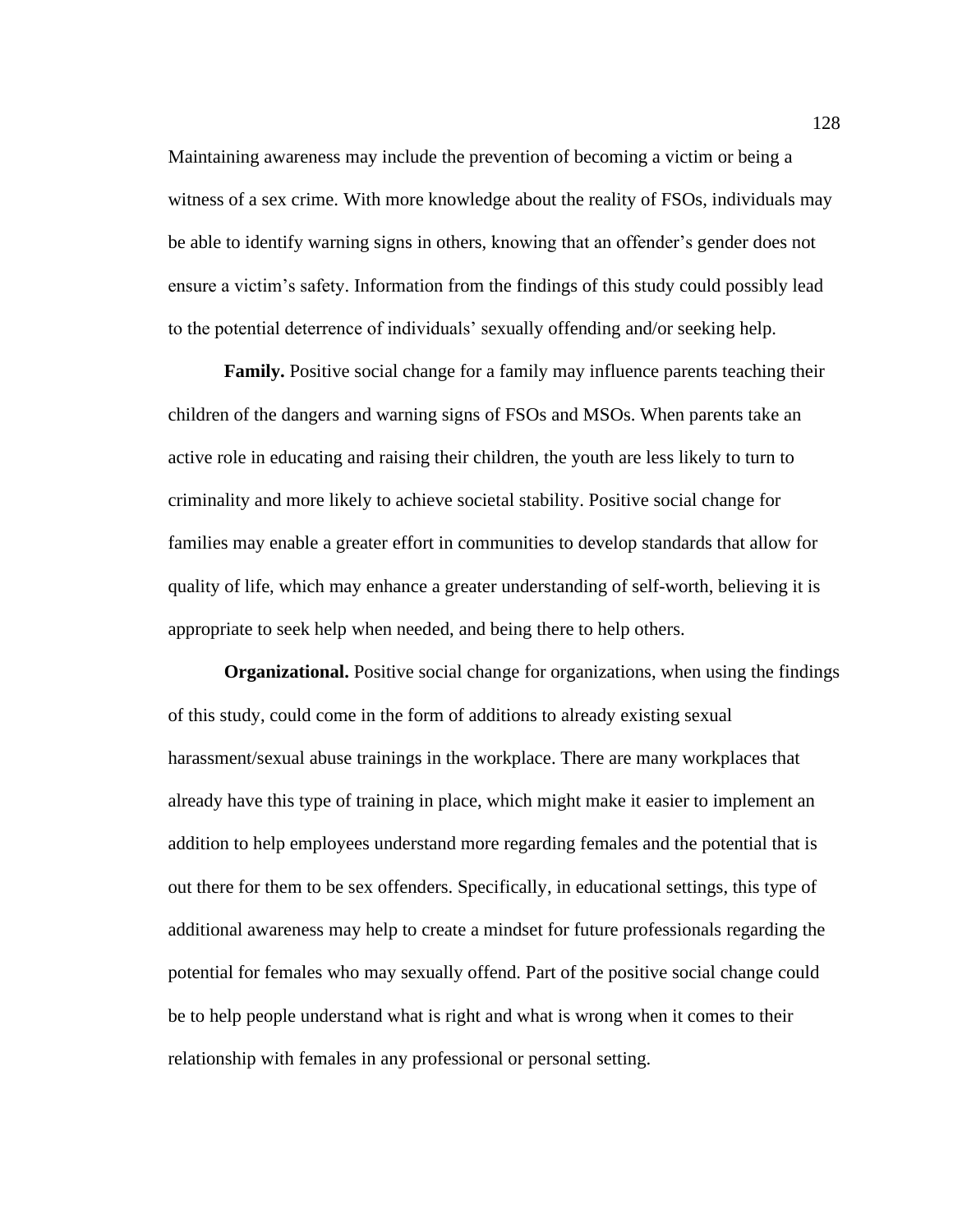**Society.** Positive social change here may enable members of the public to see that FSOs do exist and that both men and women are capable of committing sex crimes, despite gender and societal perceptions. The findings of this study could possibly contribute to local communities by providing an awareness of FSOs, the crimes they commit, the warning signs of female sex offenses, and the need to avoid viewing FSOs differently compared to MSOs. With this community effort, it may enable victims of FSOs to come forward and be taken more seriously by professionals with whom they come in contact. A stronger understanding of the concept of FSOs could contribute to giving FSOs what they need to become more productive members of society again. Awareness of FSO characteristics and sentencing may indicate whether change has taken place, enabling FSOs to contribute and help others in return.

#### **Methodological Implications**

The methodology chosen for this study was quantitative, using a non-random sample of participants to complete a 20-question online survey. Quantitative results appeared in the form of numbers and percentages and were thus measurable. Continued quantitative research into FSOs would provide measurable data regarding public perceptions, which could influence how society views FSOs.

#### **Theoretical Implications**

The theoretical implications for this study stem from Bandura's (1977) social learning theory. In accordance with social learning theory, individuals observe and imitate thoughts, words, and actions of others, whether consciously or unconsciously. People learn from what they see and hear, including what they view in the media; limited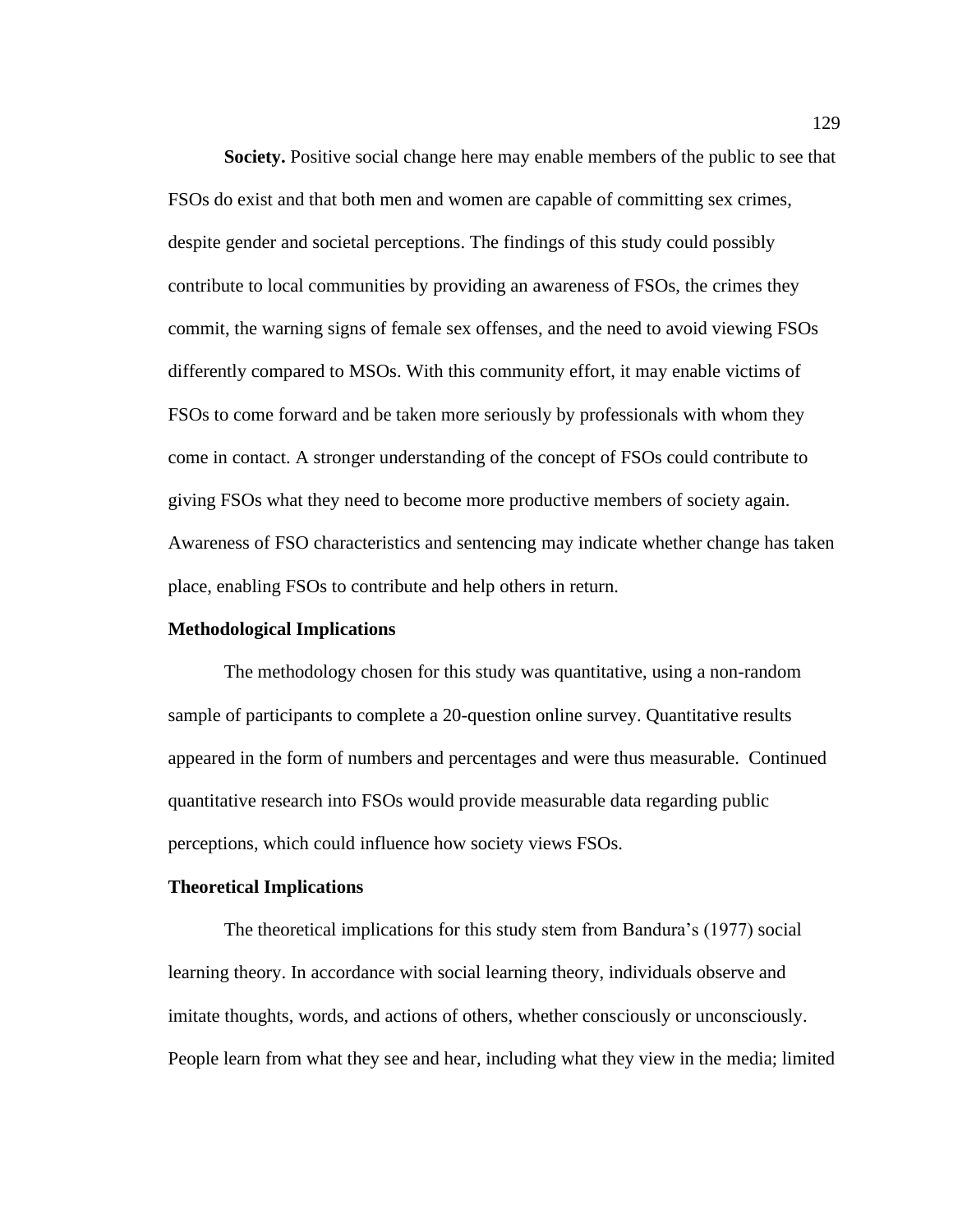coverage of FSOs could be responsible for the limited awareness and understanding of this offender population. A populace better informed about FSOs would produce more members of society being aware of the risks, sentencing, treatment, and prevention of FSOs.

#### **Empirical Implications**

The empirical implications for this study were the more that members of the public were able to share their thoughts and beliefs about FSOs, the more awareness there will be among society. As participants wrote about their feelings and perceptions, the more likely the chance they will talk about the subject, increasing the awareness of FSOs.

# **Recommendations for Practice**

Recommendations for practice would come in the form of media exposure and education. Information delivery could be the form of community groups or sessions led by different government and non-government organizations to discuss crime awareness and prevention. The discussion can include sex offending to highlight that it is not just men who commit sex crimes. Increased understanding of FSO crimes and punishment could enable members of the community to better protect their families and neighbors.

To build upon the public's newfound awareness, community education could incorporate professionals who work in the field, as well. The public's perception of FSOs could change once they have listened to professionals such as police officers, psychologists, social workers, and parole officers regarding their experiences working with FSOs.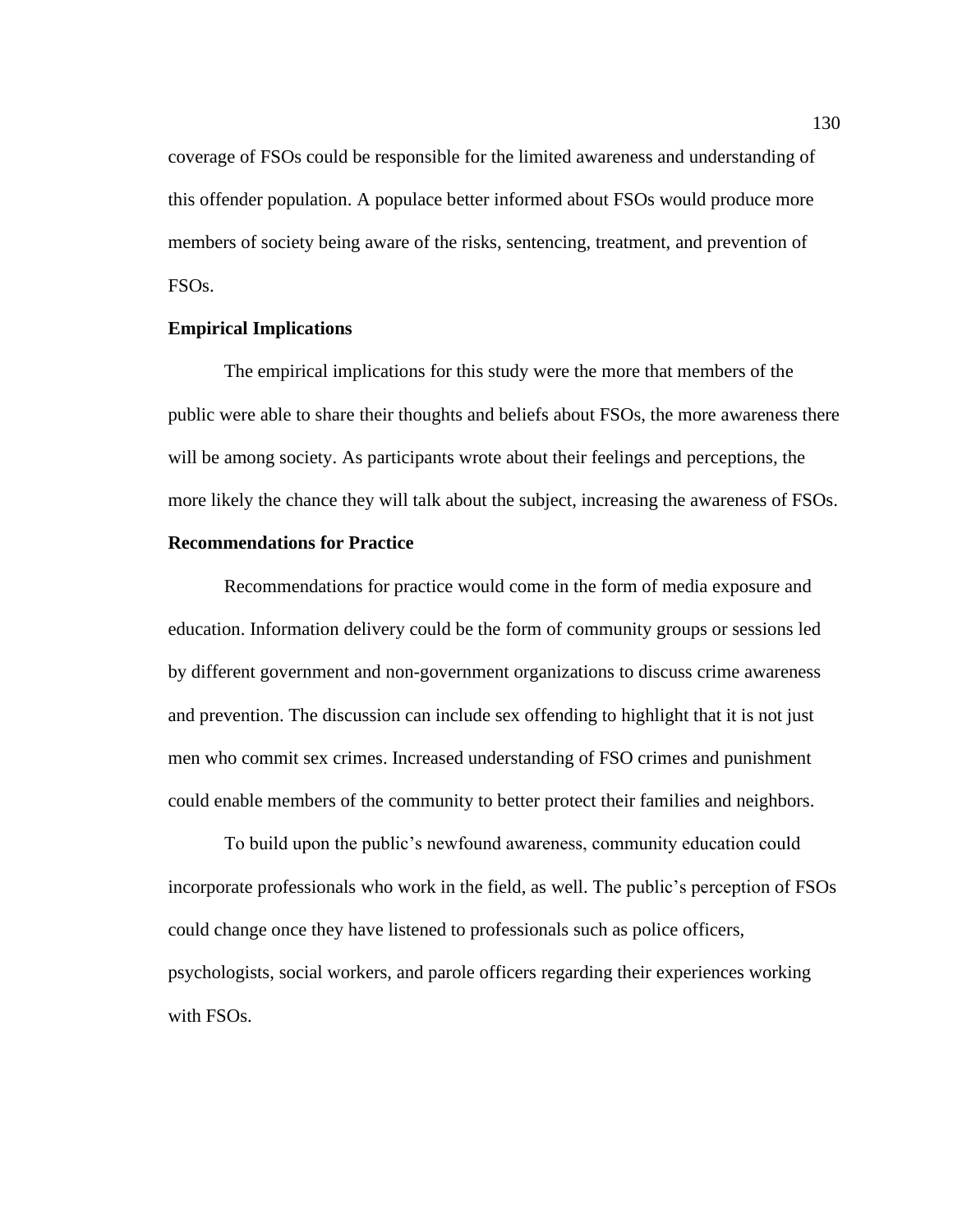One more area that could help put the knowledge gained from this study into practice is introducing education about sex offending into high schools, colleges, and other institutions. Trainers and presenters could work with schools to develop objectives for protecting the campus populace through education and awareness. Colleges and other educational institutions could have annual trainings in place for students, faculty, and staff.

### **Conclusion**

As shown in this study, the public's perceptions of FSOs are alternately limited and quite detailed. This survey was a means to determine public beliefs and opinions; however, the varied responses also showed the need to improve individuals' understanding of FSOs. Education and awareness are prerequisites if members of the public are to have an opinion or belief about FSOs. Many participants mentioned MSOs within their comments, indicating an existing foundation of knowledge about sexual offense. It is necessary to build upon this awareness with information about FSOs, as related through media and other means of dissemination.

Whether people believe in FSOs or not, does not take away from their existence. Providing information from different perspectives through the media, in communities, and from organizations would create a greater understanding and acceptance of the reality of FSOs.

This growing belief may bring increased discussion in the workplace and other settings, which may contribute to greater awareness of this offender population. In equalizing exposure and an understanding of MSOs and FSOs, positive social change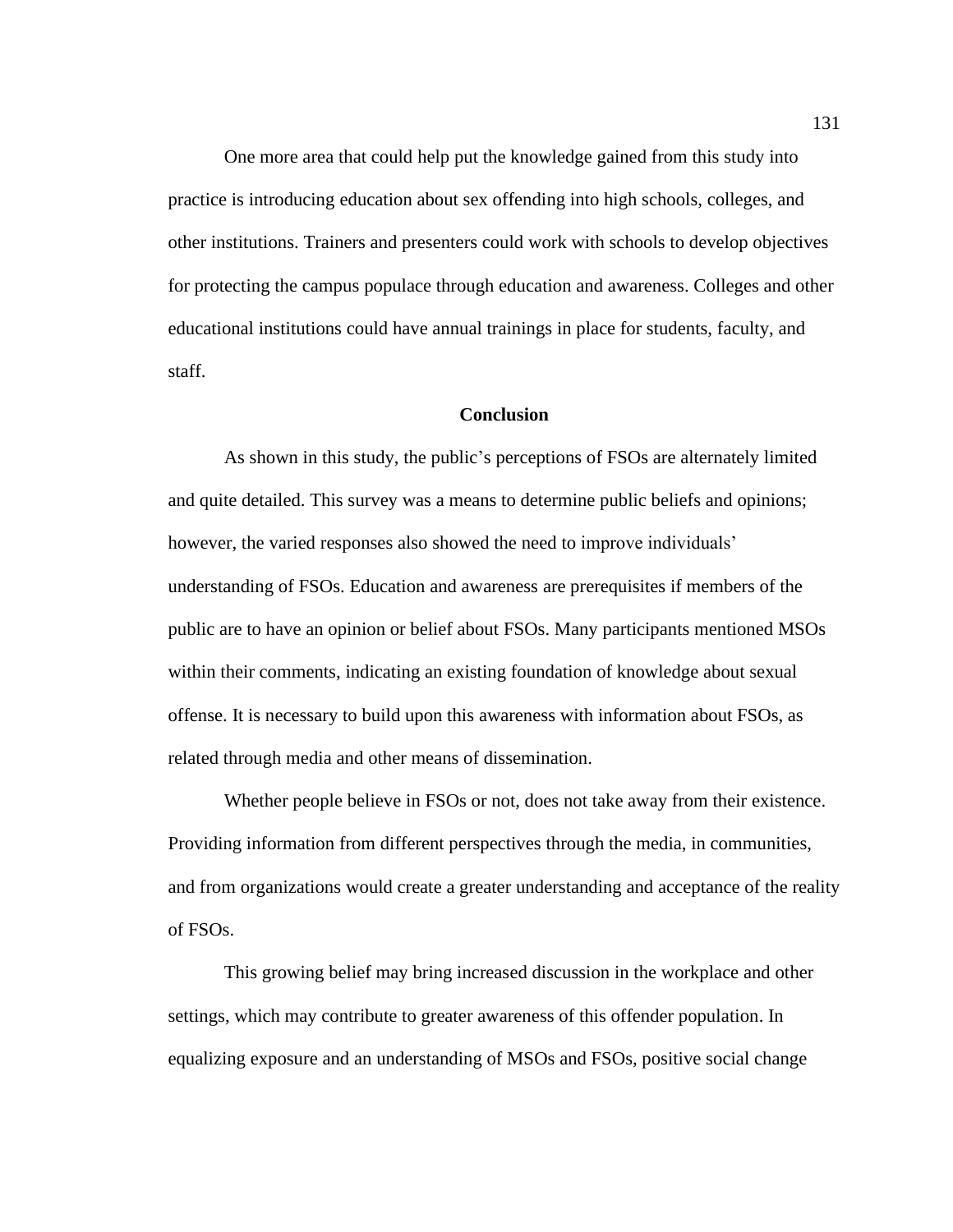could occur by reminding people that FSO's are still committing crimes, and are held to the law. In the end, gender should not decide the punishment of a crime, but instead, be decided by written law and the punishment(s) attached to.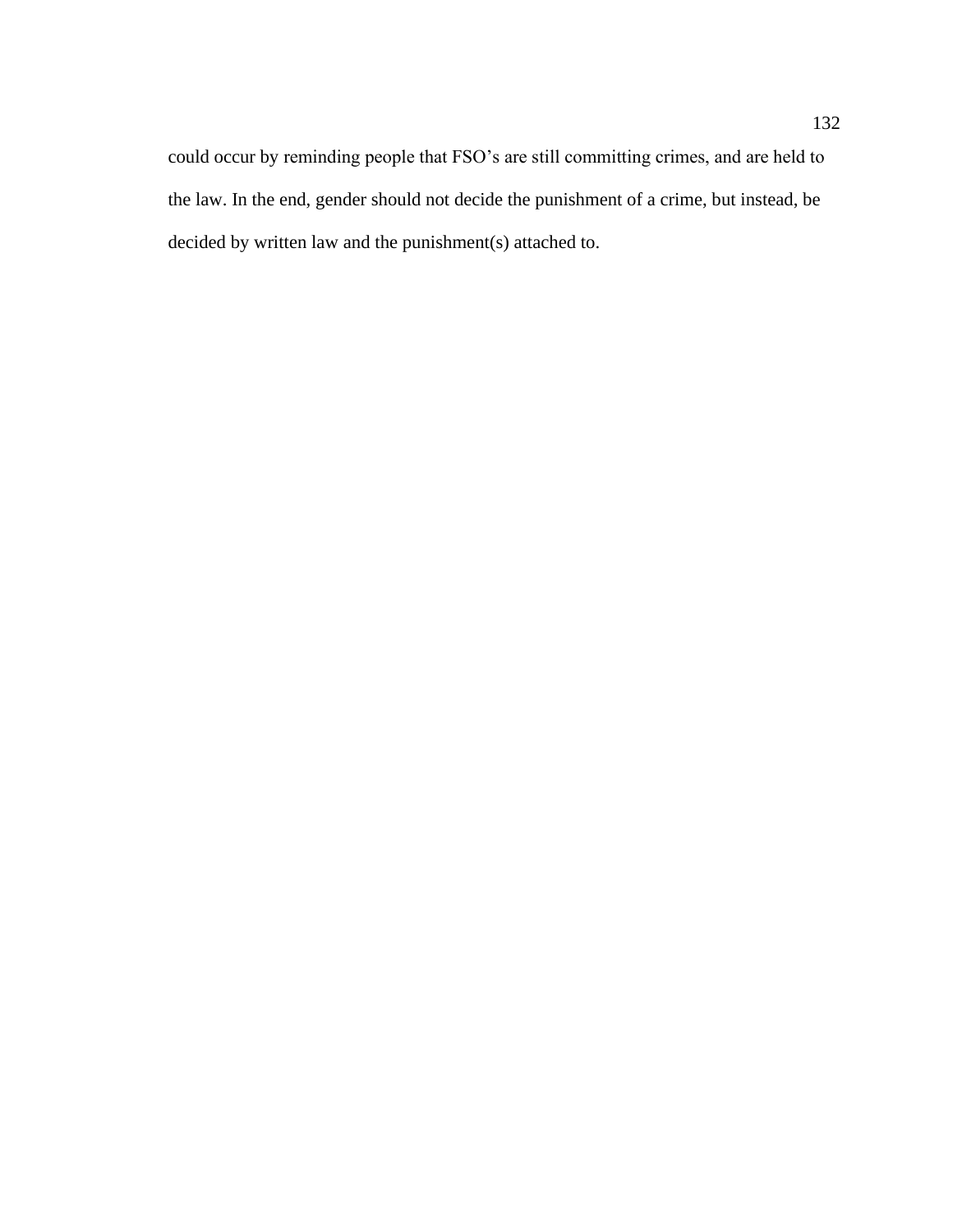### References

Akers, R. L. (1990). Rational choice, deterrence, and social learning theory in criminology: The path not taken. *Journal of Criminal Law and Criminology, 81*, 653-676. doi:10.2307/1143850

Australian Institute of Family Studies. (2014, March). Prevalence of female sex offenders. Retrieved from https://aifs.gov.au/publications/exception-provesrule/prevalence-female-sex-offenders

- Bandura, A. (1969). Social learning theory in identificatory processes. In D. A. Goslin (Ed.), *Handbook of socialization theory and research* (pp. 213-255). Chicago, IL: Rand McNally & Company.
- Bandura, A. (1977). *Social learning theory* (1st ed.). Englewood Cliffs, NJ: Prentice-Hall.
- Budd, K. M., Bierie, D. M., & Williams, K. (2017). Deconstructing incidents of female perpetrated sex crimes: Comparing female sexual offender groupings. *Sexual Abuse: A Journal of Research and Treatment*, *29*, 267-290. doi:10.1177/1079063215594376
- Bureau of Justice Statistics. (2000, October 3). *Special report - Women offenders.* Retrieved from<https://www.bjs.gov/content/pub/pdf/wo.pdf>
- Burton, D. L. (2012). Social learning theory and sexual aggression. *Encyclopedia of Trauma: An Interdisciplinary Guide*, 633-637. doi:10.4135/9781452218595.n217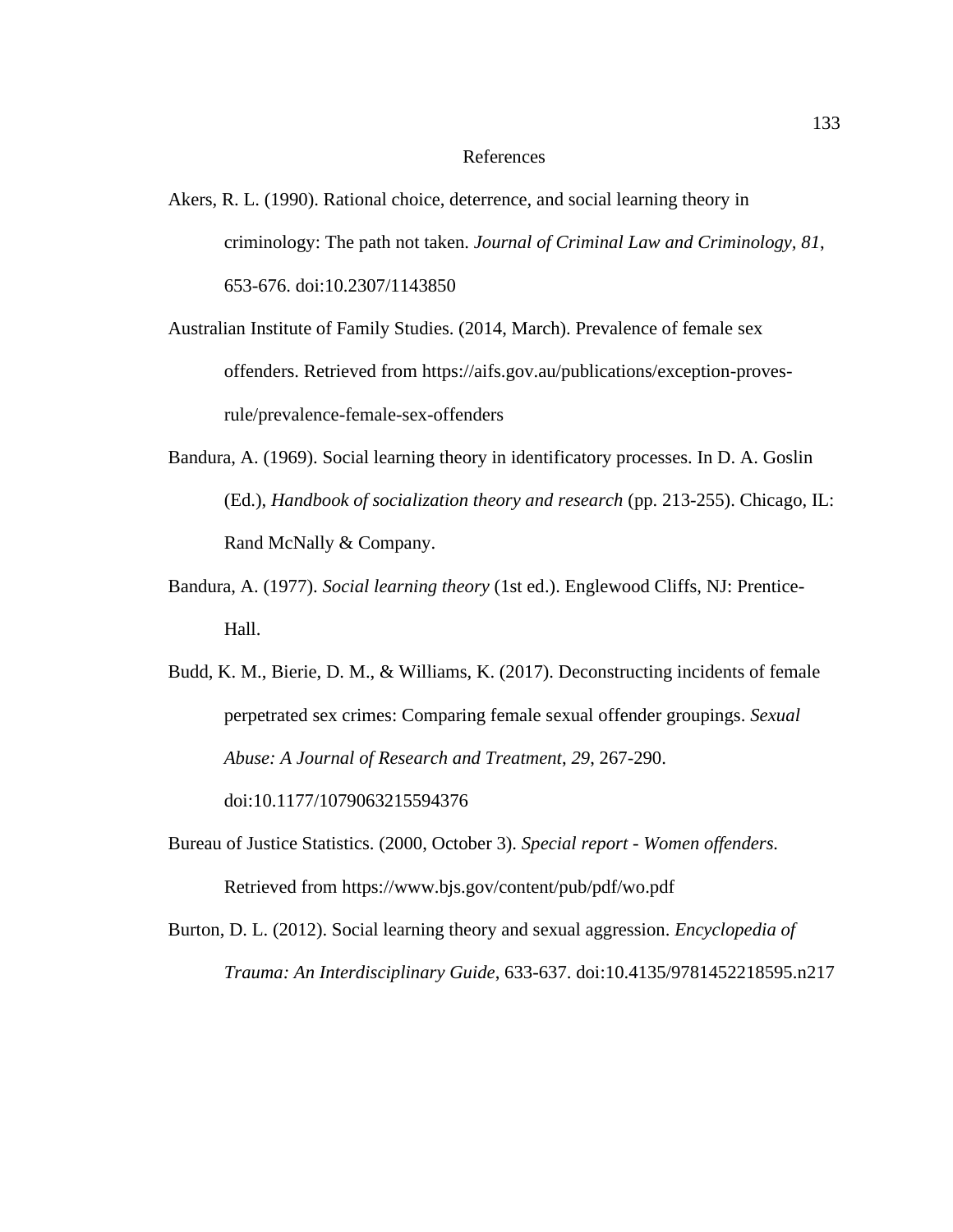- Cairns, A. (2014, March 16). Hot for teacher: Gender bias in sentencing of teachers that have sex with their students. *Campbell Law Observer.* Retrieved from http://campbelllawobserver.com
- Carlson, A. (2017, May 31). Mary Kay Letourneau remains a registered sex offender. Retrieved from https://people.com/crime/mary-kay-letourneau-registered-sexoffender-status/
- Carrington, P. J. (2014). Co-offending. In D. Weisburd & G. Bruinsma (Eds.), *Encyclopedia of criminology and criminal justice*. New York, NY: Springer. doi:10.1007/978-1-4614-5690-2
- CBS Interactive. (2018). Notorious teacher sex scandals. *CBS News.* Retrieved from https://www.cbsnews.com/pictures/notorious-teacher-sex-scandals/12/
- Collins, S., & Duff, S. (2016). The precondition model as a method for developing an understanding of female contact and non-contact sex offending: A single case study. *International Journal of Forensic Mental Health*, *15*, 111-124. doi:10.1080/14999013.2016.1138345
- Cortoni, F., & Gannon, T. A. (2016). Female sexual offenders: An overview. In A. Phenix & H. M. Hoberman (Eds.), *Sexual offending: Predisposing antecedents, assessments, and management* (pp. 213-222). New York, NY: Springer.
- Creswell, J. W. (2009). *Research design: Qualitative, quantitative, and mixed methods approaches* (3rd ed.). Thousand Oaks, CA: Sage.
- Creswell, J. W. (2014). *Research design: Qualitative, quantitative, and mixed methods approaches* (4th ed.). Thousand Oaks, CA: Sage.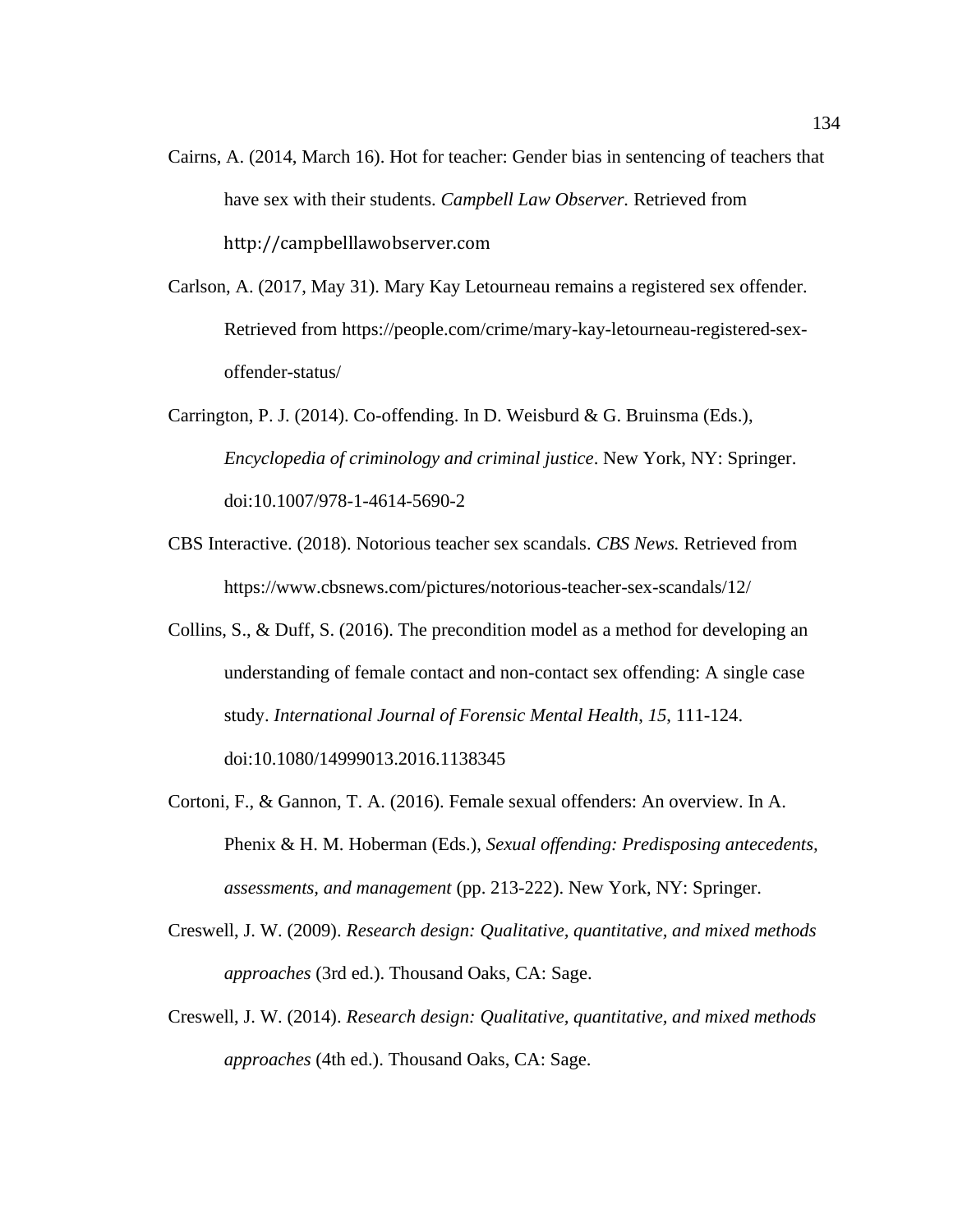- Culatta, R. (2015). Social learning theory (Albert Bandura). Retrieved from http://www.instructionaldesign.org/theories/social-learning.html
- DeCou, C. R., Cole, T. T., Rowland, S. E., Kaplan, S. P., & Lynch, S. M. (2014). An ecological process model of female sex offending: The role of victimization, psychological distress, and life stressors. *Sexual Abuse: A Journal of Research and Treatment, 27*, 302-323. doi:10.1177/1079063214556359
- Denov, M. S. (2016). *Perspectives on female sex offending: A culture of denial*. London, England: Routledge.
- Devilly, G., & Le Grand, J. (2015). Sentencing of sex-offenders: A survey study investigating judges' sentences and community perspectives. *Psychiatry, Psychology and Law, 22*, 184-197. doi:10.1080/13218719.2014.931324
- Dube, S., Anda, R., Whitfield, C., Brown, D., Felitti, V., Dong, M., & Giles, W. (2005). Long-term consequences of childhood sexual abuse by gender of victim. *American Journal of Preventive Medicine, 28*, 430-438. doi:10.1016/j.amepre.2005.01.015
- Duncan, K. A. (2010). Sexual exploitation and sexual harassment in schools. In *Female sexual predators: Understanding them to protect our children and youths* (pp. 111-136). Santa Barbara, CA: ABC-CLIO.
- Ferguson, A. (2017, May 31). Ex-teacher Mary Kay Letourneau separates from former student years after sex scandal. *Washington Post*. Retrieved from https://www.washingtonpost.com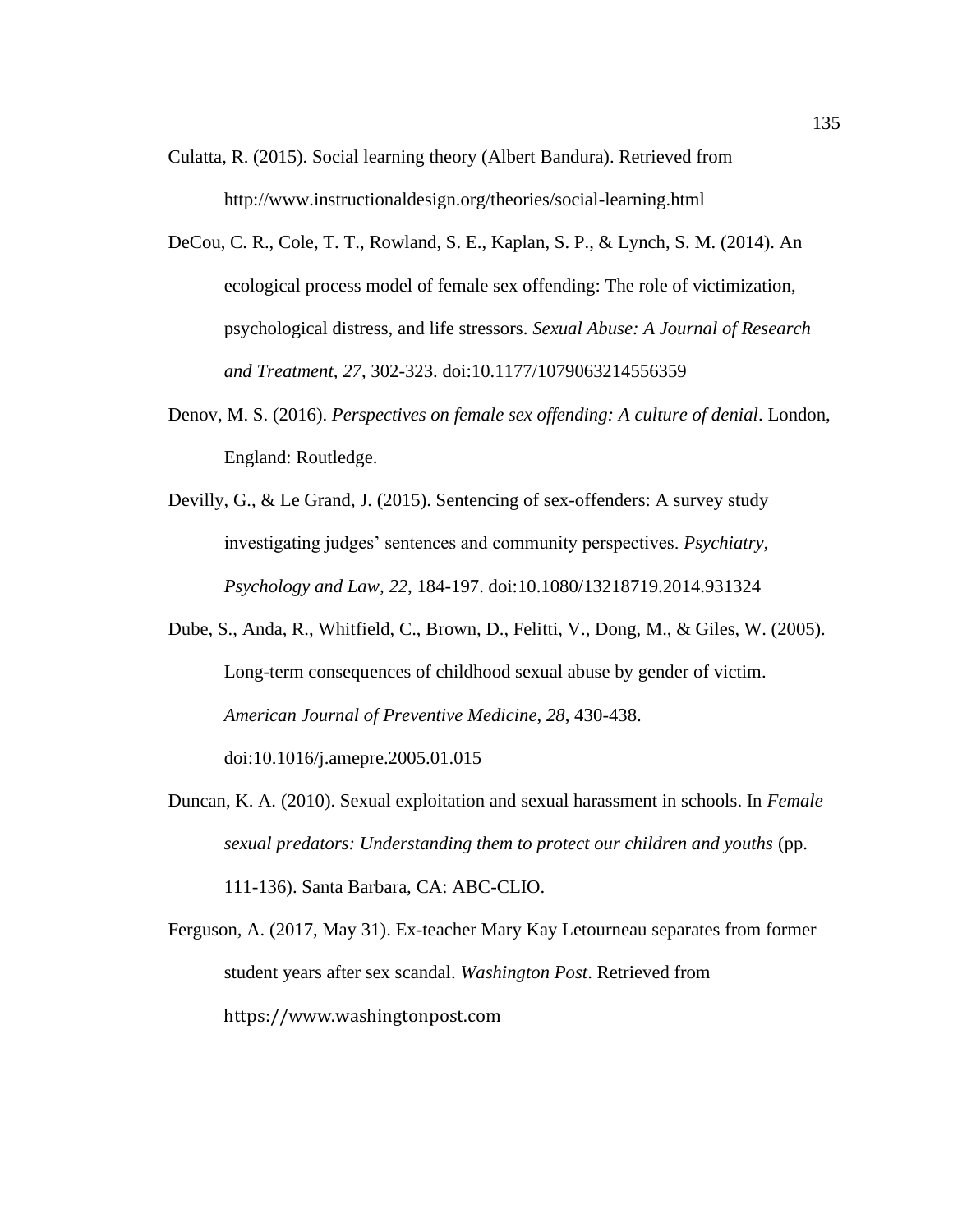- Frankfort-Nachmias, C., Nachmias, D., & DeWaard, J. (2015). *Research methods in the social sciences* (8th ed.). New York, NY: Worth.
- Freeman, N. J., & Sandler, J. C. (2008). Female and male sex offenders: A comparison of recidivism patterns and risk factors. *Journal of Interpersonal Violence, 23*, 1394- 1413. doi:10.1177/0886260508314304
- Gallop, J. (2016, May 4). Drama teacher convicted in sex case sentenced to 20 years. *Florida Today.* Retrieved from https://www.floridatoday.com
- Gannon, T. A., & Cortoni, F. (2010). *Female sexual offenders: Theory, assessment, and treatment*. Hoboken, NJ: Wiley-Blackwell.
- Gillespie, S. M., Williams, R., Elliott, I. A., Eldridge, H. J., Ashfield, S., & Beech, A. R. (2014). Characteristics of females who sexually offend. *Sexual Abuse: A Journal of Research and Treatment, 27*, 284-301. doi:10.1177/1079063214556358
- Harris, A. J., & Socia, K. M. (2016). What's in a name? Evaluating the effects of the "sex offender" label on public opinions and beliefs. *Sexual Abuse: A Journal of Research and Treatment, 28*, 660-678. doi:10.1177/1079063214564391
- Hassett-Walker, C., Lateano, T., & Di Benedetto, M. (2014). Do female sex offenders receive preferential treatment in criminal charging and sentencing? *Justice System Journal, 35*, 62-86. doi:10.1080/0098261X.2013.868278
- Hayes, S., & Carpenter, B. (2013). Social moralities and discursive constructions of female sex offenders. *Sexualities, 16*(1-2), 159-179. doi:10.1177/1363460712471112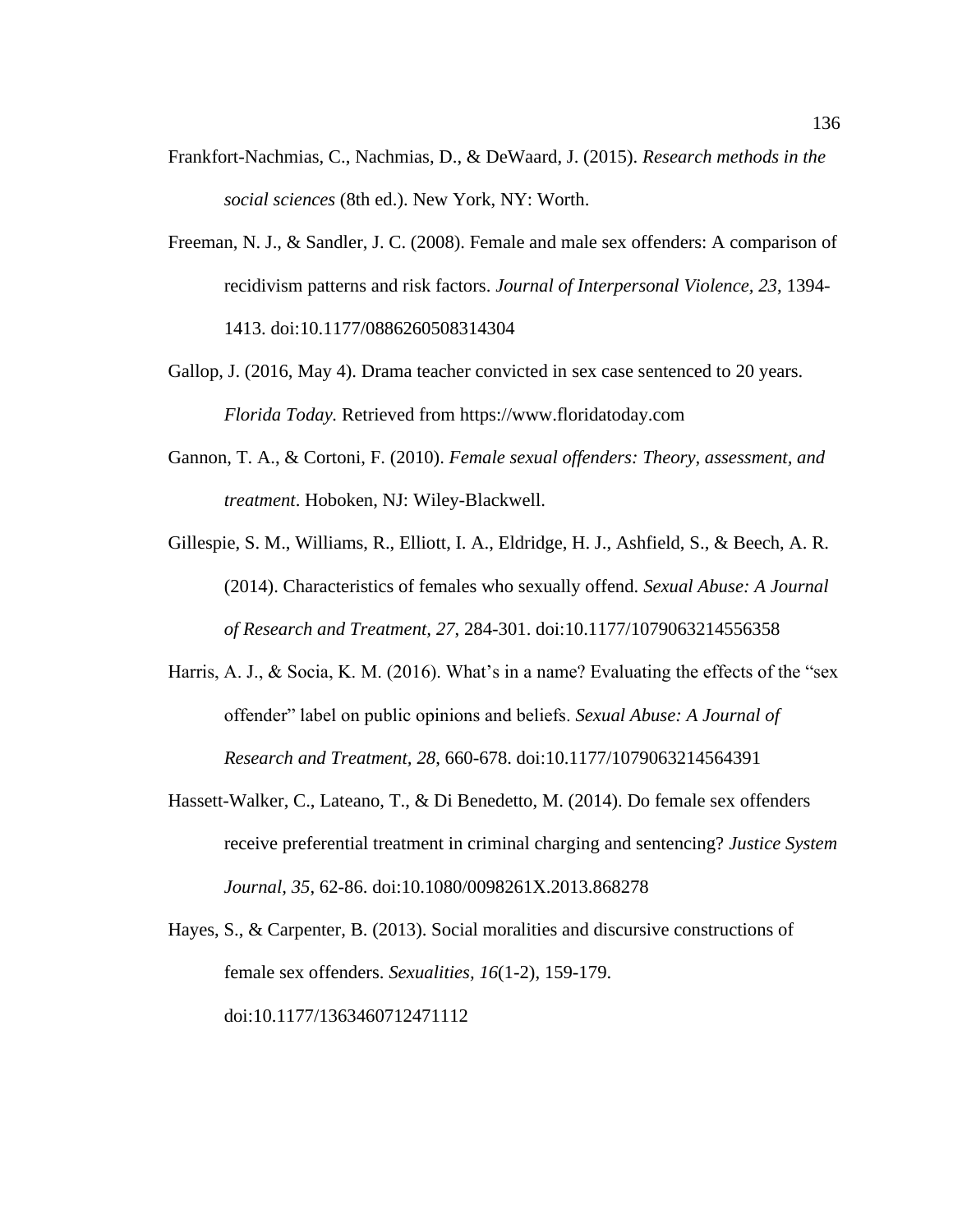- Helling, S. (2017, June 19). Ex-teacher Mary Kay Letourneau and Vili Fualaau: Why their shocking romance ended. *People*, 82-85. Retrieved from https://www.pressreader.com/
- Hickey, E. W. (2016). *Serial murderers and their victims* (7th ed.). Boston, MA: Cengage Learning.
- Hislop, J. (2001). What harm can be done without a penis? In J. Burlingame (Ed.), *Female sex offenders: What therapists, law enforcement, and child protective services need to know* (pp. 11-23, 29, 47). Enumclaw, WA: Idyll Arbor.
- Hopper found guilty of sex charges. (2004, August 2). *The Age*. Retrieved from https://www.theage.com.au
- Johnson, T. S. (2008). *From teacher to lover*. New York, NY: Peter Lang Publishing.
- Kernsmith, P. D., Craun, S. W., & Foster, J. (2009). Public attitudes toward sexual offenders and sex offender registration. *Journal of Child Sexual Abuse, 18*, 290- 301. doi:10.1080/10538710902901663
- Kramer, S. (2017). Female perpetrated sex abuse: An object of power and knowledge. In *Female-perpetrated sex abuse: knowledge, power, and the cultural conditions of victimhood* (pp. 26-28). New York, NY: Routledge.
- Levenson, J. S., Brannon, Y. N., Fortney, T., & Baker, J. (2007). Public perceptions about sex offenders and community protection policies. *Analyses of Social Issues and Public Policy, 7*, 137-161. doi:10.1111/j.1530-2415.2007.00119.x
- Mathews, R., Matthews, J. K., & Speltz, K. (1989). *Female sexual offenders: An exploratory study*. Orwell, VT: Safer Society Press.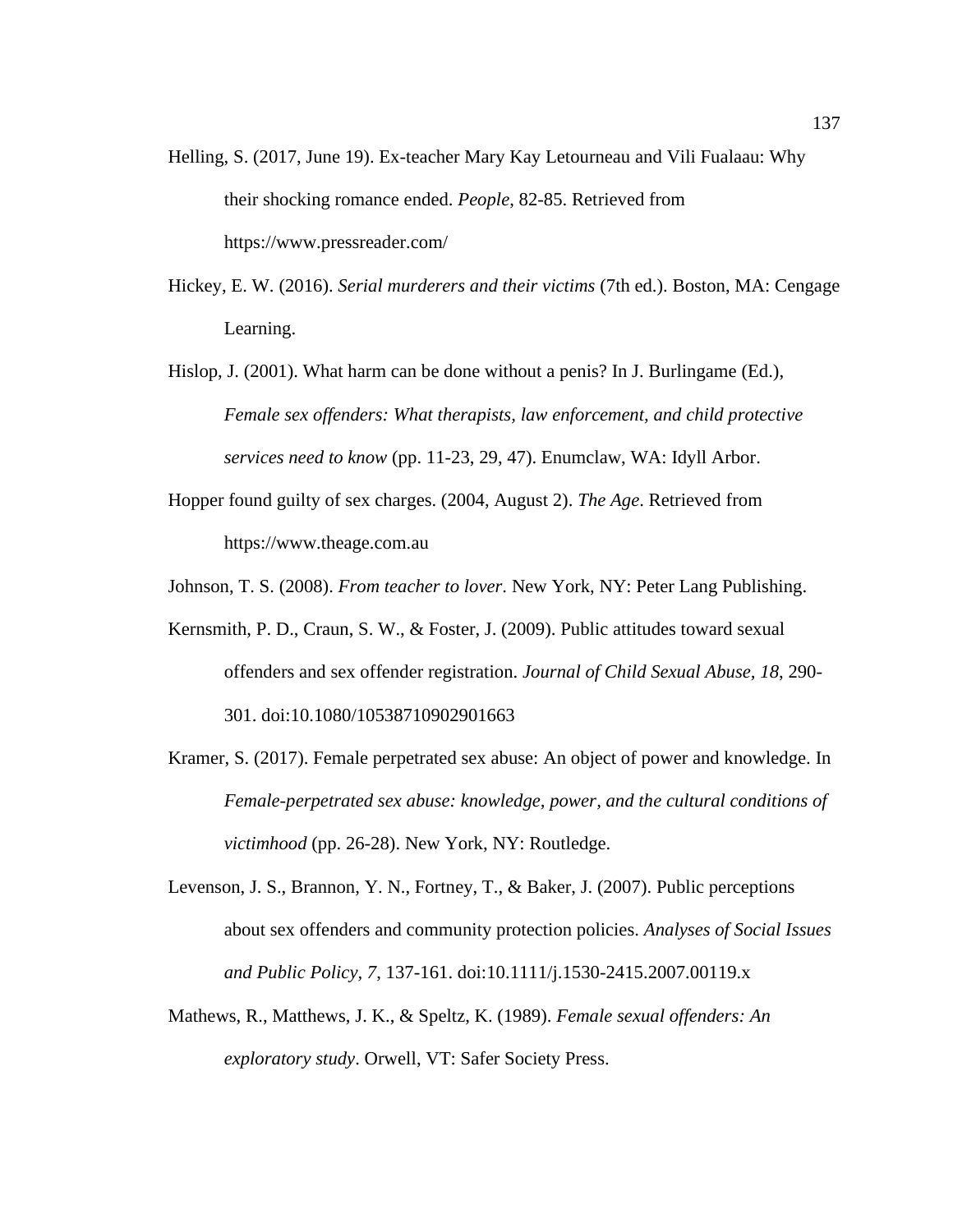- Oliver, B. E., & Holmes, L. (2015). Female juvenile sexual offenders: Understanding who they are and possible steps that may prevent some girls from offending. *Journal of Child Sexual Abuse, 24*, 698-715. doi:10.1080/10538712.2015.1058875
- Olver, M. E., & Barlow, A. A. (2010). Public attitudes toward sex offenders and their relationship to personality traits and demographic characteristics. *Behavioral Sciences & the Law, 28*, 832-849. doi:10.1002/bsl.959
- Peter, T. (2008). Exploring taboos: Comparing male and female perpetrated child sexual abuse. *Journal of Interpersonal Violence, 24*, 1111-1128. doi:10.1177/0886260508322194
- Quigley, R. (2011, September 28). Michelle Preston: Shawnee Mission West teacher had sex with 3 students. *Daily Mail.* Retrieved from [https://www.dailymail.co.uk/news/article-2042810/Michelle-Preston-Shawnee-](https://www.dailymail.co.uk/news/article-2042810/Michelle-Preston-Shawnee-Mission-West-teacher-sex-3-students.html)[Mission-West-teacher-sex-3-students.html](https://www.dailymail.co.uk/news/article-2042810/Michelle-Preston-Shawnee-Mission-West-teacher-sex-3-students.html)
- Ravitch, S. M., & Carl, N. M. (2016). *Qualitative research: Bridging the conceptual, theoretical, and methodological*. Los Angeles, CA: Sage.
- Russell, D. E. (1983). The incidence and prevalence of intrafamilial and extrafamilial sexual abuse of female children. *Child Abuse & Neglect, 7*, 133-146. doi:10.1016/0145-2134(83)90065-0
- Russell, T. D., Doan, C. M., & King, A. R. (2017). Sexually violent women: The PID-5, everyday sadism, and adversarial sexual attitudes predict female sexual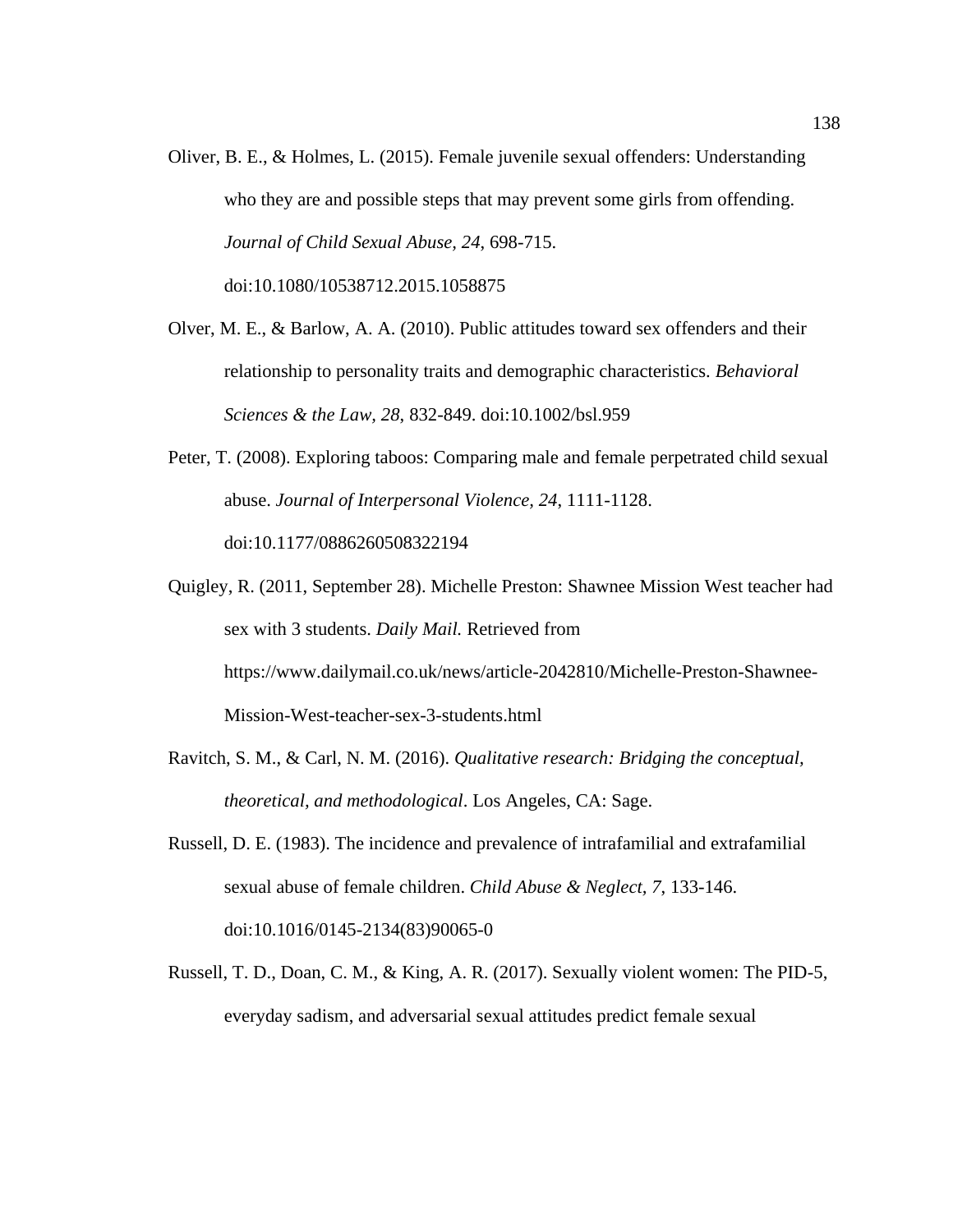aggression and coercion against male victims. *Personality and Individual Differences, 111*, 242-249. doi:10.1016/j.paid.2017.02.019

- Sandler, J. C., & Freeman, N. J. (2007). Topology of female sex offenders: A test of Vandiver and Kercher. *Sexual Abuse*, *19*, 73-89. https://doi.org/10.1177/107906320701900201
- Sex offender teacher weeps as she is jailed. (2005, May 6). *The Age*. Retrieved from https://www.theage.com.au
- Socia, K. M., & Harris, A. J. (2016). Evaluating public perceptions of the risk presented by registered sex offenders: Evidence of crime control theater? *Psychology, Public Policy, and Law, 22*, 375-385. doi:10.1037/law0000081
- Stangeland, B., & Effron, L. (2015, April 9). How Mary Kay Letourneau went from having sex with a 6th grader to becoming his wife. *ABC News.* Retrieved from https://abcnews.go.com/US/mary-kay-letourneau-sex-6th-graderwife/story?id=30144806
- Stemple, L., Flores, A., & Meyer, I. H. (2017). Sexual victimization perpetrated by women: Federal data reveal surprising prevalence. *Aggression and Violent Behavior, 34*, 302-311. doi:10.1016/j.avb.2016.09.007
- Turchik, J. A., Hebenstreit, C. L., & Judson, S. S. (2016). An examination of the gender inclusiveness of current theories of sexual violence in adulthood. *Trauma, Violence, & Abuse, 17*, 133-148. doi:10.1177/1524838014566721
- U.S. Department of Justice. (n.d.). National sex offender public website. Retrieved from <https://www.nsopw.gov/en-US/Education/FactsStatistics>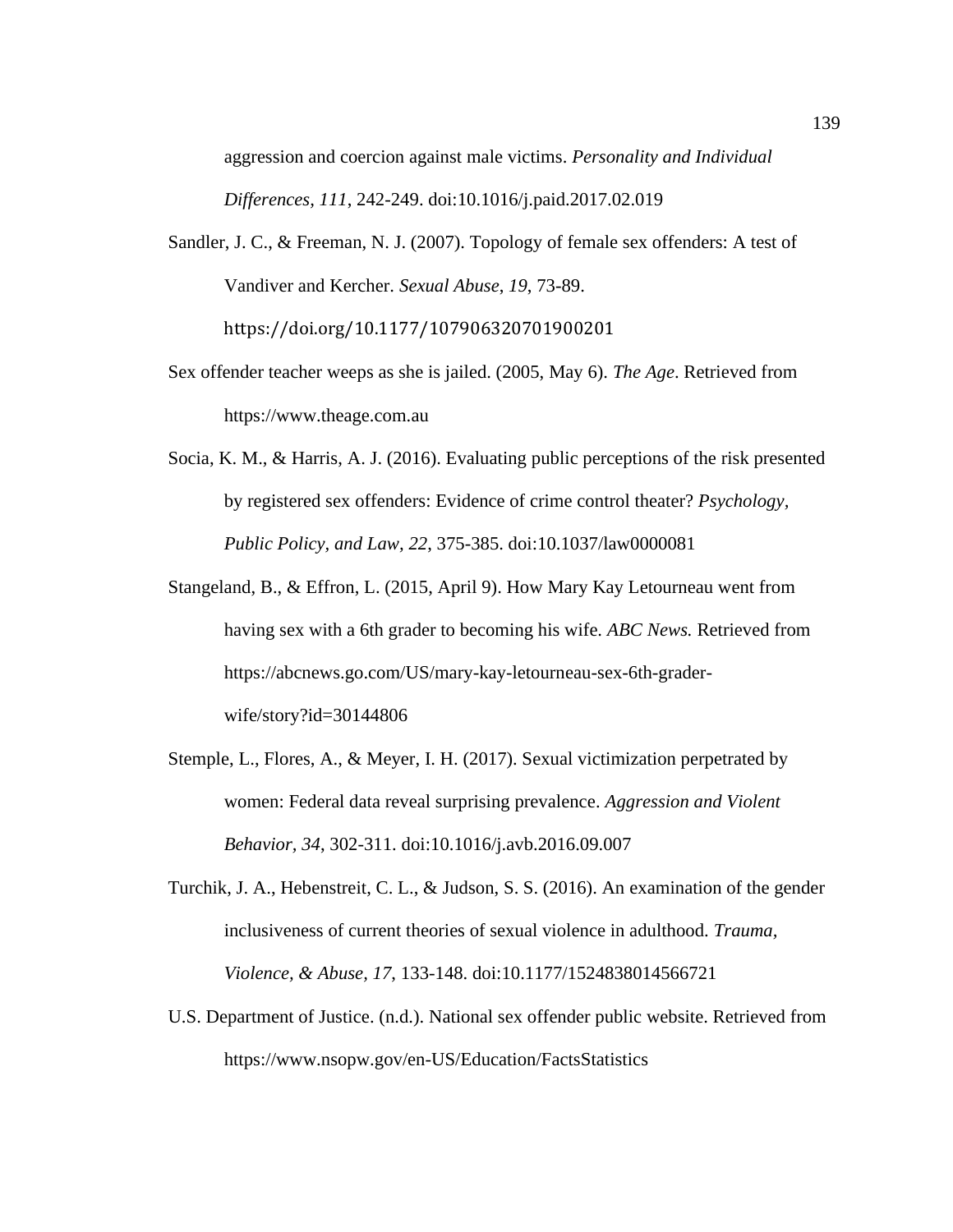- U.S. Legal. (2016). Sex offender law and legal definition. Retrieved from <https://legaldictionary.net/sex-offender/>
- Vandiver, D. M., & Kercher, G. (2004). Offender and victim characteristics of registered female sexual offenders in Texas: A proposed typology of female sexual offenders. *Sexual Abuse: A Journal of Research and Treatment*, *16*, 121-137. https://doi.org/10.1023/B:SEBU.0000023061.77061.17
- Whaley, M. (2011, August 20). Sentencing disparities in child-sex-assault cases point to double standard. *Denver Post.* Retrieved from https://www.denverpost.com/2011/08/20/sentencing-disparities-in-child-sexassault-cases-point-to-double-standard/
- Wijkman, M., Bijleveld, C., & Hendriks, J. (2014). Juvenile female sex offenders: Offender and offence characteristics. *European Journal of Criminology, 11*, 23- 38. doi:10.1177/1477370813479077
- Willis, G. M., Malinen, S., & Johnston, L. (2013). Demographic differences in public attitudes towards sex offenders. *Psychiatry, Psychology and Law, 20*, 230-247. doi:10.1080/13218719.2012.658206
- Williams, K. S., & Bierie, D. M. (2015). An incident-based comparison of female and male sexual offenders. *Sexual Abuse: A Journal of Research and Treatment, 27*, 235-257. doi:10.1177/1079063214544333
- Young, S. (2017, July 20). Female sex offenders are more common than you think. Retrieved from https://www.independent.co.uk/life-style/female-sex-offendersmore-common-gender-bias-statistics-rape-abuse-a7839361.html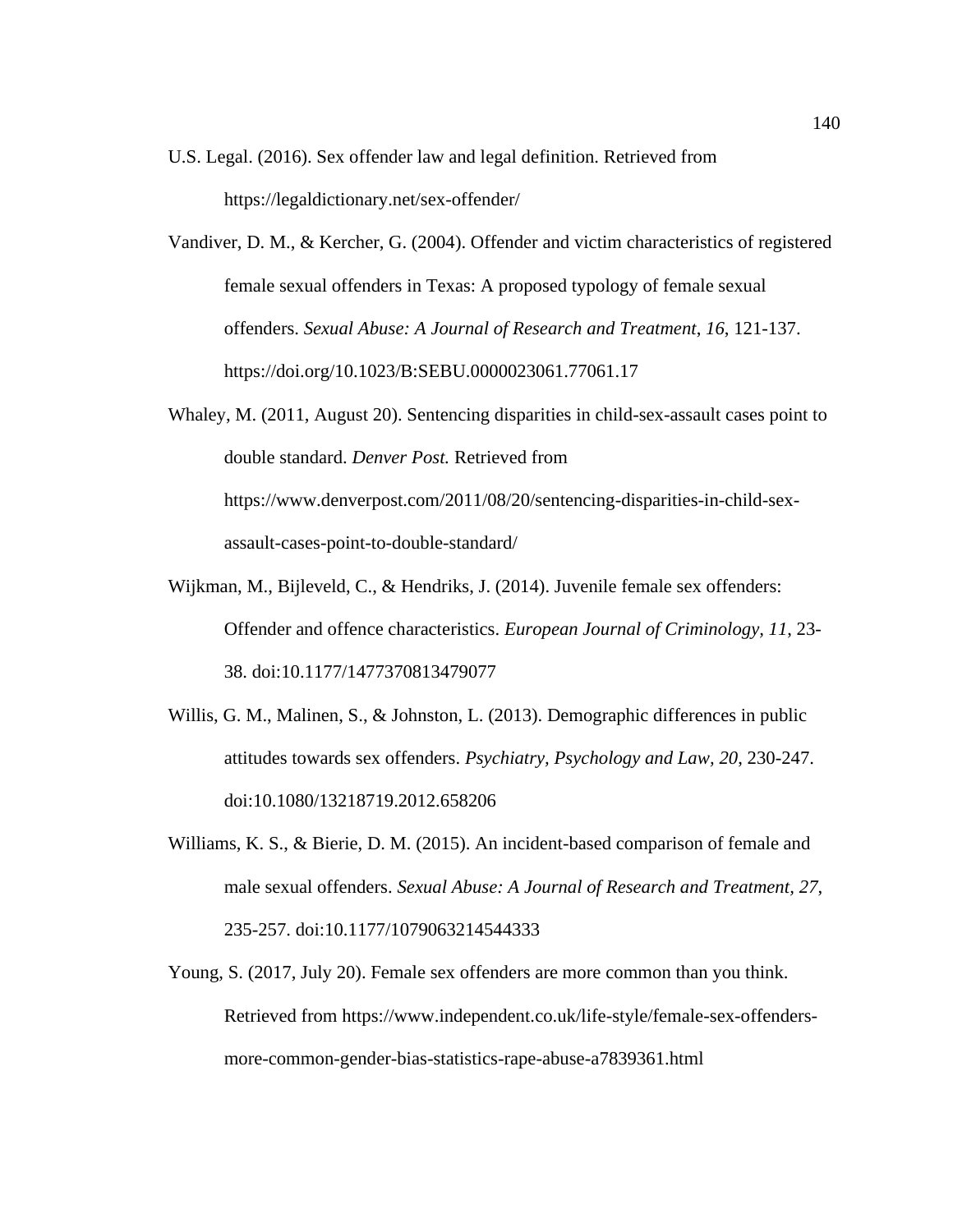- Zack, E., Lang, J. T., & Dirks, D. (2016). "It must be great being a female pedophile!": The nature of public perceptions about female teacher sex offenders. *Crime, Media, Culture: An International Journal, 14*, 61-79. doi:10.1177/1741659016674044
- Zilber, A., Wilkinson, J., & Farberov, S. (2017, February 18). Teacher who slept with student sent to jail for 90 days. *Daily Mail.* Retrieved from [https://www.dailymail.co.uk/news/article-4238192/Teacher-slept-student-sent](https://www.dailymail.co.uk/news/article-4238192/Teacher-slept-student-sent-jail-90-days.html)[jail-90-days.html](https://www.dailymail.co.uk/news/article-4238192/Teacher-slept-student-sent-jail-90-days.html)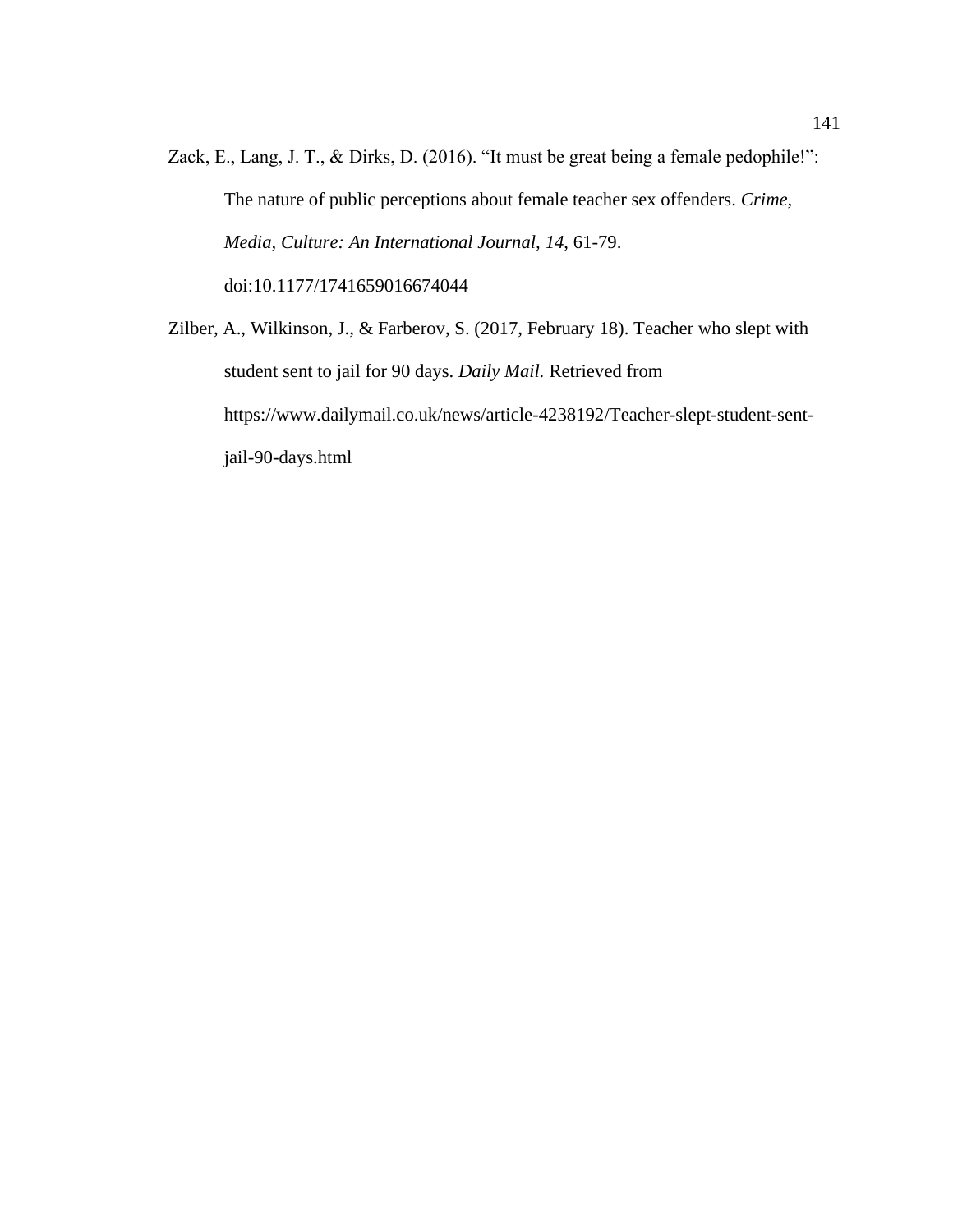## Appendix: Online Survey Questions

- 1. Do you feel that Female Sex Offenders (FSO) are treated differently than Male Sex Offenders (MSO), when compared to crimes they commit? If so, why do you feel that way?
- 2. Do you feel there is a difference in dangerousness between MSO's and FSO's?
- 3. Do you believe that there is a cause for concern for FSO's in society today?
- 4. What do you believe, if anything, has caused a difference between FSO's and MSO's?
- 5. Are there any societal factors that you feel have caused FSO's to be looked at differently, when compared to MSO's in society?
- 6. Does inequality play a role in how FSO's and MSO's are viewed, even when committing the same sex crimes?
- 7. If there is equality or inequality in the treatment of FSO's and MSO's, what do you believe brought you to that conclusion?
- 8. What do you feel causes FSO's to commit sex crimes?
- 9. Do you believe differences exist for male and female sex crimes?
- 10. What has caused/steered your belief of FSO's to be that way?
- 11. If FSO's and MSO's abuse stems from experiences outside of their control, for example, being abused as a child, should the sentencing be more lenient?
- 12. Do you feel that prison sentences should be the same for FSO's and MSO's? If so, why do you feel that way?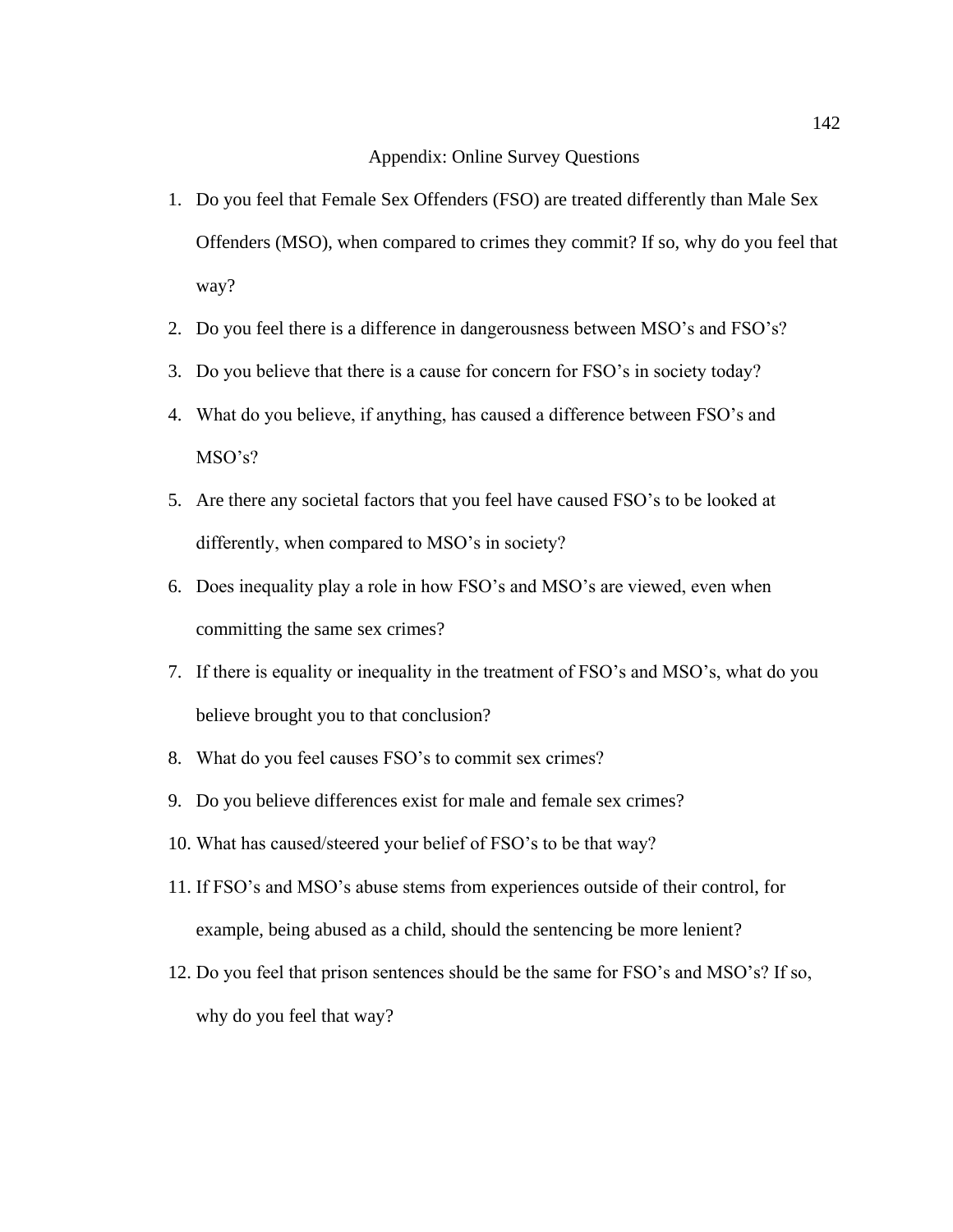- 13. What are the positive and/or negative outcomes, both short and long term, when FSO's do/don't get sentenced the same as an MSO?
- 14. Is it wrong to give a lesser sentence to an FSO, even though they commit the same crime(s) as an MSO? If so, why do you feel that way?
- 15. What should determine sentencing for FSO's?
- 16. Is it enough to sentence FSO's when they commit sex crimes? Or should there be added measures to stop recidivism?
- 17. Do people's religious beliefs, political persuasions, how they were raised, as well as other influences, play a part in how they view FSO's when compared to MSO's?
- 18. Should the prevalence of FSOs' sex crimes be exposed more to the media?
- 19. Should FSO's be in the news as much as MSO's in order to expose the frequency of their crimes and what they do?
- 20. Would exposing FSO's more to the public, in the media, make a difference in how people view them? Or would it cause more of a negative impact on society?
- 21. What is your race/ethnicity?
	- Hispanic
	- African American
	- Alaska Native
	- American Indian
	- Asian
	- Pacific Islander
	- **Caucasian**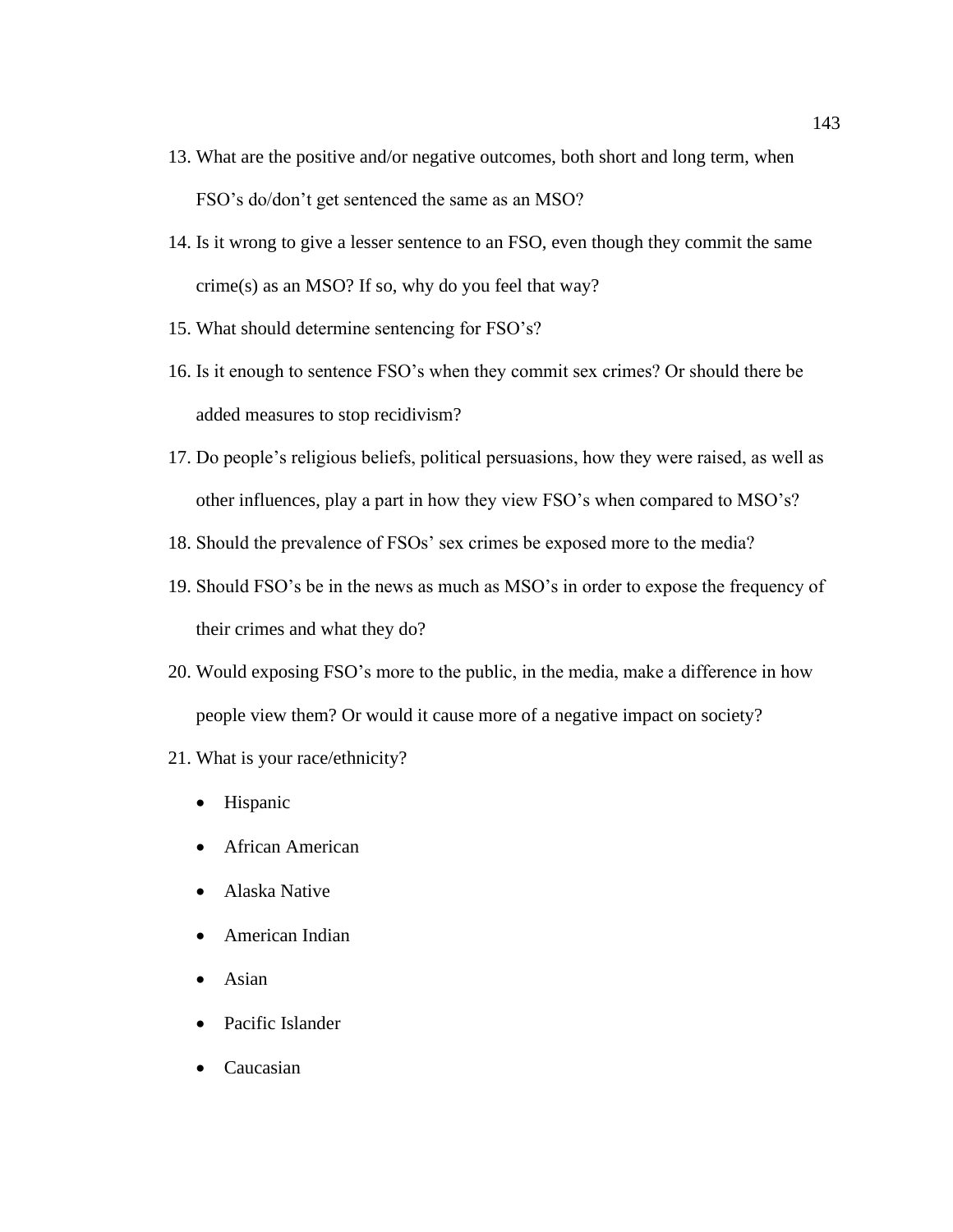- 22. What age range do you fall into?
	- $\bullet$  18-24 years
	- $\bullet$  25-34 years
	- $\bullet$  35-44 years
	- $\bullet$  45-54 years
	- 55-64 years
	- $\bullet$  65+ years
- 23. What is your gender?
	- Male
	- Female
	- Other (Please Specify):
- 24. What is your marital status?
	- Married
	- Single
	- Divorced
- 25. What is the highest educational level you have achieved?
	- High school diploma
	- No college education
	- Associates degree
	- Bachelor's degree
	- Master's degree
	- Doctorate